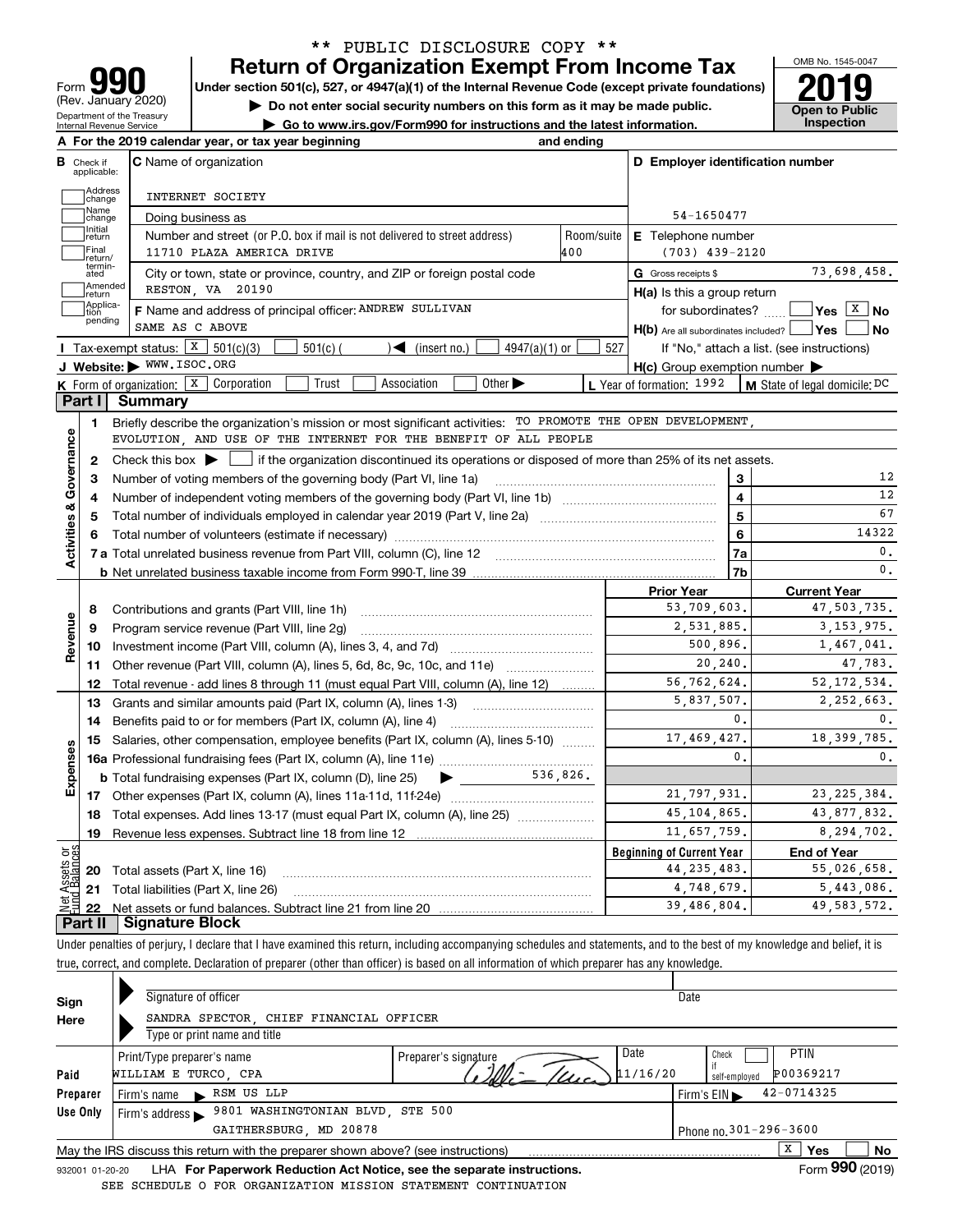|              | INTERNET SOCIETY<br>Form 990 (2019)                                                                                                          | 54-1650477 | Page 2                                           |
|--------------|----------------------------------------------------------------------------------------------------------------------------------------------|------------|--------------------------------------------------|
|              | <b>Part III Statement of Program Service Accomplishments</b>                                                                                 |            |                                                  |
|              |                                                                                                                                              |            | X                                                |
| 1            | Briefly describe the organization's mission:                                                                                                 |            |                                                  |
|              | TO PROMOTE THE OPEN DEVELOPMENT, EVOLUTION, AND USE OF THE INTERNET                                                                          |            |                                                  |
|              | FOR THE BENEFIT OF ALL PEOPLE THROUGHOUT THE WORLD.                                                                                          |            |                                                  |
|              |                                                                                                                                              |            |                                                  |
|              |                                                                                                                                              |            |                                                  |
| $\mathbf{2}$ | Did the organization undertake any significant program services during the year which were not listed on the                                 |            |                                                  |
|              |                                                                                                                                              |            | $\sqrt{2}$ Yes $\sqrt{X}$ No                     |
|              | If "Yes," describe these new services on Schedule O.                                                                                         |            |                                                  |
| 3            | Did the organization cease conducting, or make significant changes in how it conducts, any program services?                                 |            | $Yes \begin{array}{ c } \hline X \end{array}$ No |
|              | If "Yes," describe these changes on Schedule O.                                                                                              |            |                                                  |
| 4            | Describe the organization's program service accomplishments for each of its three largest program services, as measured by expenses.         |            |                                                  |
|              | Section 501(c)(3) and 501(c)(4) organizations are required to report the amount of grants and allocations to others, the total expenses, and |            |                                                  |
|              | revenue, if any, for each program service reported.                                                                                          |            |                                                  |
| 4a           | (Code: ) (Expenses \$9,931,124. including grants of \$422,928.) (Revenue \$2,790,369.)                                                       |            |                                                  |
|              | FOSTERING A COLLABORATIVE APPROACH (INCLUDING IETF LLC):                                                                                     |            |                                                  |
|              | THIS INTERNET SOCIETY PROGRAM WORKS TO KEEP THE INTERNET GOVERNANCE                                                                          |            |                                                  |
|              | ECOSYSTEM DECENTRALIZED, COLLABORATIVE, AND MULTISTAKEHOLDER-BASED BY                                                                        |            |                                                  |
|              | DEMONSTRATING THE VALUE OF THIS APPROACH AND STRENGTHENING THE ROLE OF                                                                       |            |                                                  |
|              | THE INTERNET SOCIETY AS A TRUSTED STEWARD OF THE INTERNET. THIS PROGRAM                                                                      |            |                                                  |
|              |                                                                                                                                              |            |                                                  |
|              | WORKS TO PROMOTE THE SPREAD OF THE CULTURE OF MULTISTAKEHOLDER                                                                               |            |                                                  |
|              | GOVERNANCE INCLUDING USING THE INTERNET SOCIETY'S STANDING IN FORUMS                                                                         |            |                                                  |
|              | SUCH AS THE INTERNATIONAL TELECOMMUNICATIONS UNION (ITU), THE INTERNET                                                                       |            |                                                  |
|              | GOVERNANCE FORUM (IGF), THE ASIA-PACIFIC ECONOMIC COOPERATION (APEC),                                                                        |            |                                                  |
|              | ONE OF THE PRIORITIES IS TO ENSURE THE ROLES AND<br>AND THE OECD.                                                                            |            |                                                  |
|              | RESPONSIBILITIES OF DIFFERENT STAKEHOLDERS ARE RESPECTED INCLUDING THE                                                                       |            |                                                  |
|              | INDEPENDENCE OF THE INTERNET'S TECHNICAL STANDARDS-SETTING PROCESSES,                                                                        |            |                                                  |
| 4b           | (Code:                                                                                                                                       |            |                                                  |
|              | BUILDING OUR COMMUNITY:                                                                                                                      |            |                                                  |
|              | THIS INTERNET SOCIETY PROGRAM BRINGS TOGETHER AND ENGAGES WITH OUR                                                                           |            |                                                  |
|              | COMMUNITY INCLUDING OUR MEMBERS, CHAPTERS AND SPECIAL INTEREST GROUPS.                                                                       |            |                                                  |
|              | BUILDING OUR COMMUNITY IMPROVES OUR COMMUNITY ENGAGEMENT WORK BY                                                                             |            |                                                  |
|              | PROVIDING INCLUSIVE AND INNOVATIVE WAYS TO INVOLVE OUR COMMUNITY AT ALL                                                                      |            |                                                  |
|              | LEVELS OF OUR WORK TO ADVANCE OUR MISSION AND STRATEGIC OBJECTIVES. THE                                                                      |            |                                                  |
|              | PROGRAM SUPPORTS CHAPTERS AS THEY MAKE KEY CONTRIBUTIONS TO OUR GLOBAL                                                                       |            |                                                  |
|              | PRIORITIES AT THE LOCAL LEVEL AND WORKED TO FOSTER OUR RELATIONSHIP                                                                          |            |                                                  |
|              | WITH ORGANIZATION MEMBERS AND PARTNERS AS WELL AS INDIVIDUAL MEMBERS.                                                                        |            |                                                  |
|              |                                                                                                                                              |            |                                                  |
|              |                                                                                                                                              |            |                                                  |
|              |                                                                                                                                              |            |                                                  |
| 4с           | $\frac{1}{291,683.}$ (Expenses \$1,374,570. including grants of \$291,683. ) (Revenue \$1,300. )                                             |            |                                                  |
|              | CONNECTING THE WORLD:                                                                                                                        |            |                                                  |
|              | THIS PROGRAM PROMOTES POLICIES AND BUILDS COMMUNITIES TO SUSTAIN AN                                                                          |            |                                                  |
|              | INTERNET THAT IS A UNIVERSALLY ACCESSIBLE PLATFORM FOR INNOVATION.                                                                           |            |                                                  |
|              | CREATIVITY, AND ECONOMIC OPPORTUNITY. WE ADVANCE THE DEVELOPMENT AND                                                                         |            |                                                  |
|              | APPLICATION OF INTERNET INFRASTRUCTURE, TECHNOLOGIES, AND OPEN                                                                               |            |                                                  |
|              | STANDARDS TO ENABLE AN OPEN INTERNET FOR ALL. THIS INCLUDES THE WORK                                                                         |            |                                                  |
|              | WITH COMMUNITY NETWORKS BY ESTABLISHING ENDURING TECHNICAL, POLICY, AND                                                                      |            |                                                  |
|              | REGULATORY FRAMEWORKS THAT WILL HELP COMMUNITIES OF THE WORLD CONNECT                                                                        |            |                                                  |
|              | THEMSELVES.                                                                                                                                  |            |                                                  |
|              |                                                                                                                                              |            |                                                  |
|              |                                                                                                                                              |            |                                                  |
|              |                                                                                                                                              |            |                                                  |
|              |                                                                                                                                              |            |                                                  |
|              |                                                                                                                                              |            |                                                  |
|              | 4d Other program services (Describe on Schedule O.)                                                                                          |            |                                                  |
|              | 11, 167, 168. including grants of \$587, 910. The venue \$411, 389. )<br>(Expenses \$<br>29,851,506.<br>4e Total program service expenses >  |            |                                                  |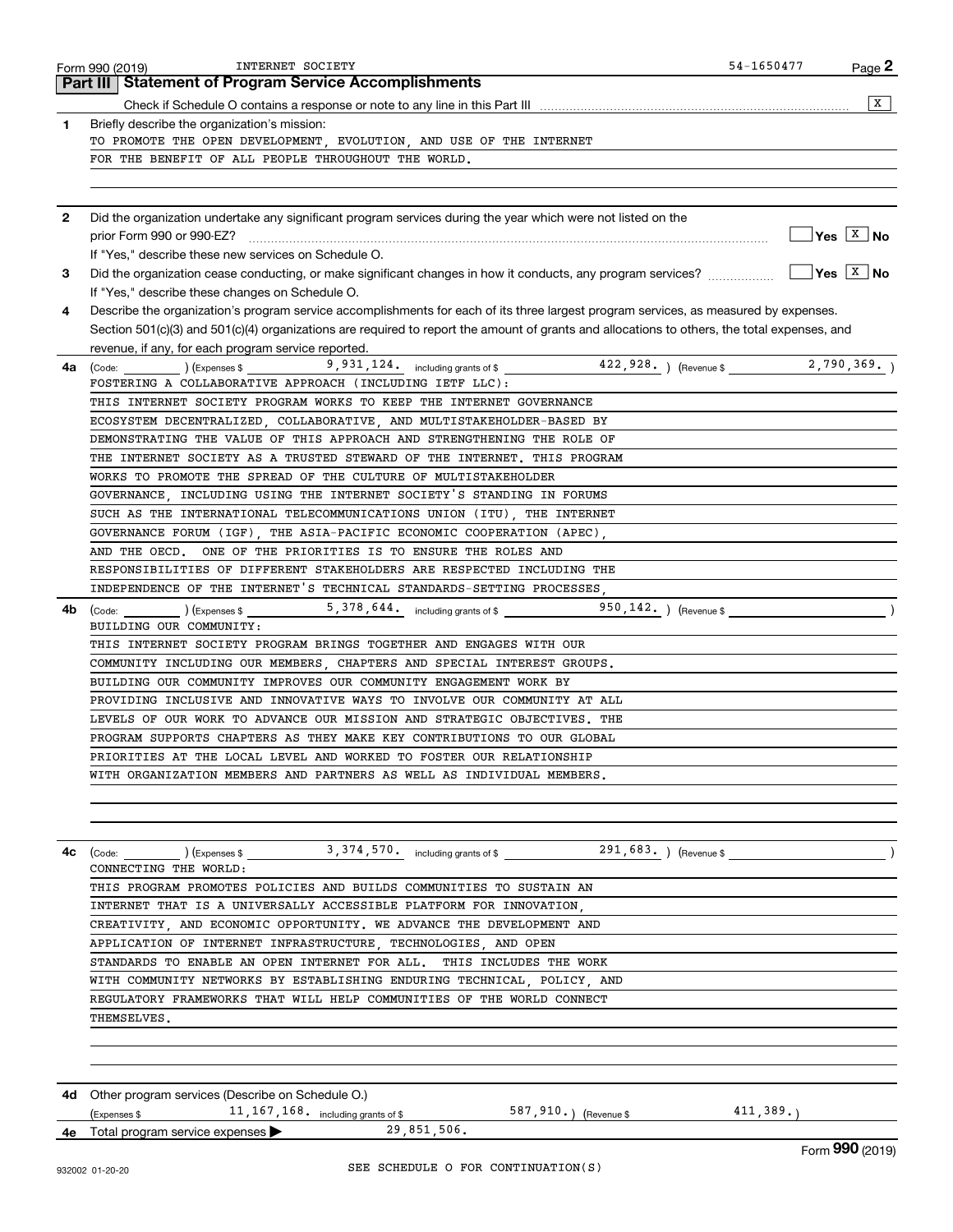| 1   | Is the organization described in section $501(c)(3)$ or $4947(a)(1)$ (other than a private foundation)?                               |
|-----|---------------------------------------------------------------------------------------------------------------------------------------|
| 2   |                                                                                                                                       |
| 3   | Did the organization engage in direct or indirect political campaign activities on behalf of or in opposition to candidates for       |
|     |                                                                                                                                       |
| 4   |                                                                                                                                       |
|     | Section 501(c)(3) organizations. Did the organization engage in lobbying activities, or have a section 501(h) election in effect      |
|     |                                                                                                                                       |
| 5   | Is the organization a section 501(c)(4), 501(c)(5), or 501(c)(6) organization that receives membership dues, assessments, or          |
|     |                                                                                                                                       |
| 6   | Did the organization maintain any donor advised funds or any similar funds or accounts for which donors have the right to             |
|     | provide advice on the distribution or investment of amounts in such funds or accounts? If "Yes," complete Schedule D, Part I          |
| 7   | Did the organization receive or hold a conservation easement, including easements to preserve open space,                             |
|     |                                                                                                                                       |
| 8   | Did the organization maintain collections of works of art, historical treasures, or other similar assets? If "Yes," complete          |
|     |                                                                                                                                       |
| 9   | Did the organization report an amount in Part X, line 21, for escrow or custodial account liability, serve as a custodian for         |
|     | amounts not listed in Part X; or provide credit counseling, debt management, credit repair, or debt negotiation services?             |
|     |                                                                                                                                       |
| 10  | Did the organization, directly or through a related organization, hold assets in donor-restricted endowments                          |
|     |                                                                                                                                       |
| 11  | If the organization's answer to any of the following questions is "Yes," then complete Schedule D, Parts VI, VII, VIII, IX, or X      |
|     | as applicable.                                                                                                                        |
| a   | Did the organization report an amount for land, buildings, and equipment in Part X, line 10? If "Yes," complete Schedule D,           |
|     |                                                                                                                                       |
|     | <b>b</b> Did the organization report an amount for investments - other securities in Part X, line 12, that is 5% or more of its total |
|     |                                                                                                                                       |
| c   | Did the organization report an amount for investments - program related in Part X, line 13, that is 5% or more of its total           |
|     |                                                                                                                                       |
| d   | Did the organization report an amount for other assets in Part X, line 15, that is 5% or more of its total assets reported in         |
|     |                                                                                                                                       |
|     | Did the organization report an amount for other liabilities in Part X, line 25? If "Yes," complete Schedule D, Part X                 |
| f   | Did the organization's separate or consolidated financial statements for the tax year include a footnote that addresses               |
|     | the organization's liability for uncertain tax positions under FIN 48 (ASC 740)? If "Yes," complete Schedule D, Part X                |
|     | 12a Did the organization obtain separate, independent audited financial statements for the tax year? If "Yes," complete               |
|     |                                                                                                                                       |
|     | <b>b</b> Was the organization included in consolidated, independent audited financial statements for the tax year?                    |
|     | If "Yes," and if the organization answered "No" to line 12a, then completing Schedule D, Parts XI and XII is optional                 |
| 13  |                                                                                                                                       |
| 14a | Did the organization maintain an office, employees, or agents outside of the United States?                                           |
| b   | Did the organization have aggregate revenues or expenses of more than \$10,000 from grantmaking, fundraising, business,               |
|     | investment, and program service activities outside the United States, or aggregate foreign investments valued at \$100,000            |
|     |                                                                                                                                       |
| 15  | Did the organization report on Part IX, column (A), line 3, more than \$5,000 of grants or other assistance to or for any             |
|     |                                                                                                                                       |
| 16  | Did the organization report on Part IX, column (A), line 3, more than \$5,000 of aggregate grants or other assistance to              |
|     |                                                                                                                                       |
| 17  | Did the organization report a total of more than \$15,000 of expenses for professional fundraising services on Part IX,               |
|     |                                                                                                                                       |
| 18  | Did the organization report more than \$15,000 total of fundraising event gross income and contributions on Part VIII, lines          |
|     |                                                                                                                                       |
|     |                                                                                                                                       |

| 21 | Did the organization report more than \$5,000 of grants or other assistance to any domestic organization or |
|----|-------------------------------------------------------------------------------------------------------------|
|    |                                                                                                             |

1 2

3

4

5

6

7

8

 $9$ 

10

X

X

X

X

X

11a

11b

11c

11d 11e

11f

12a

12b 13 14a

X

X

X

X

X

X

X

X

X

X

X

X

X

14b

15

16

17

18

19 20a 20b

21

Yes | No

X

X

X

X

X

X

X

X X

Form 990 (2019) **EXECUTE INTERNET SOCIETY Page 10 12 13 14 1650 477 Part IV | Checklist of Required Schedules** INTERNET SOCIETY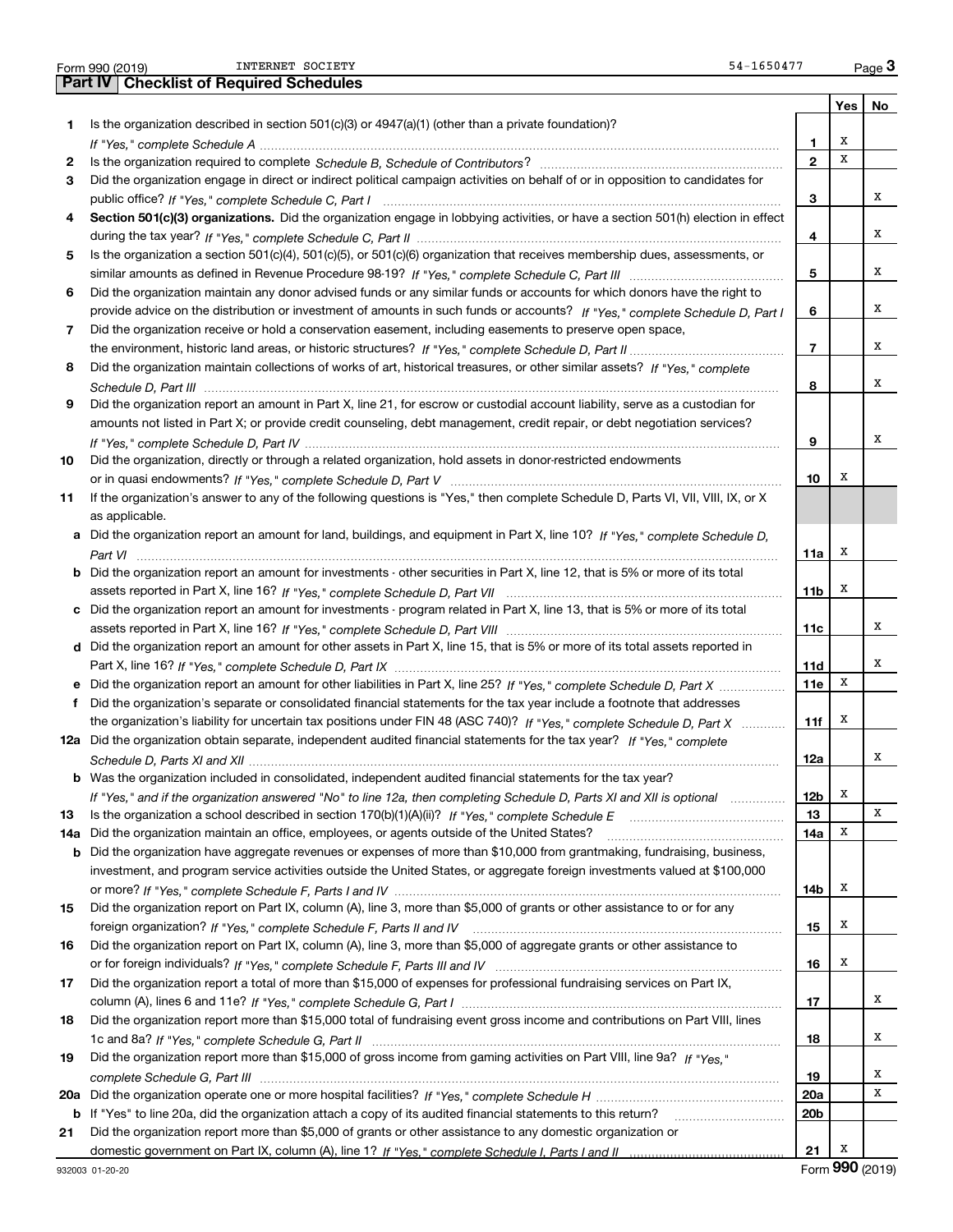|  | Form 990 (2019) |  |
|--|-----------------|--|
|  |                 |  |

|               | INTERNET SOCIETY<br>Form 990 (2019)                                                                                                | 54-1650477 |        | Page 4   |
|---------------|------------------------------------------------------------------------------------------------------------------------------------|------------|--------|----------|
|               | Part IV   Checklist of Required Schedules (continued)                                                                              |            |        |          |
|               |                                                                                                                                    |            |        | Yes   No |
| 22            | Did the organization report more than \$5,000 of grants or other assistance to or for domestic individuals on                      |            |        |          |
|               |                                                                                                                                    | 22         | х      |          |
| 23            | Did the organization answer "Yes" to Part VII, Section A, line 3, 4, or 5 about compensation of the organization's current         |            |        |          |
|               | and former officers, directors, trustees, key employees, and highest compensated employees? If "Yes," complete                     |            |        |          |
|               |                                                                                                                                    | 23         | X      |          |
|               | 24a Did the organization have a tax-exempt bond issue with an outstanding principal amount of more than \$100,000 as of the        |            |        |          |
|               | last day of the year, that was issued after December 31, 2002? If "Yes," answer lines 24b through 24d and complete                 |            |        |          |
|               |                                                                                                                                    | 24a        |        | х        |
|               |                                                                                                                                    | 24b        |        |          |
|               | c Did the organization maintain an escrow account other than a refunding escrow at any time during the year to defease             |            |        |          |
|               |                                                                                                                                    | 24c        |        |          |
|               | d Did the organization act as an "on behalf of" issuer for bonds outstanding at any time during the year?                          | 24d        |        |          |
|               | 25a Section 501(c)(3), 501(c)(4), and 501(c)(29) organizations. Did the organization engage in an excess benefit                   |            |        |          |
|               |                                                                                                                                    | 25a        |        | х        |
|               | b Is the organization aware that it engaged in an excess benefit transaction with a disqualified person in a prior year, and       |            |        |          |
|               | that the transaction has not been reported on any of the organization's prior Forms 990 or 990-EZ? If "Yes," complete              |            |        |          |
|               | Schedule L, Part I                                                                                                                 | 25b        |        | х        |
| 26            | Did the organization report any amount on Part X, line 5 or 22, for receivables from or payables to any current                    |            |        |          |
|               | or former officer, director, trustee, key employee, creator or founder, substantial contributor, or 35%                            |            |        |          |
|               |                                                                                                                                    | 26         |        | х        |
| 27            | Did the organization provide a grant or other assistance to any current or former officer, director, trustee, key employee,        |            |        |          |
|               | creator or founder, substantial contributor or employee thereof, a grant selection committee member, or to a 35% controlled        |            |        |          |
|               | entity (including an employee thereof) or family member of any of these persons? If "Yes," complete Schedule L, Part III           | 27         |        | x        |
| 28            | Was the organization a party to a business transaction with one of the following parties (see Schedule L, Part IV                  |            |        |          |
|               | instructions, for applicable filing thresholds, conditions, and exceptions):                                                       |            |        |          |
|               | a A current or former officer, director, trustee, key employee, creator or founder, or substantial contributor? If                 |            |        |          |
|               |                                                                                                                                    | 28a        |        | х        |
|               |                                                                                                                                    | 28b        |        | x        |
|               | c A 35% controlled entity of one or more individuals and/or organizations described in lines 28a or 28b? If                        |            |        |          |
|               |                                                                                                                                    | 28c        |        | х        |
| 29            |                                                                                                                                    | 29         |        | x        |
| 30            | Did the organization receive contributions of art, historical treasures, or other similar assets, or qualified conservation        |            |        |          |
|               |                                                                                                                                    | 30         |        | х        |
| 31            | Did the organization liquidate, terminate, or dissolve and cease operations? If "Yes," complete Schedule N, Part I                 | 31         |        | x        |
| 32            | Did the organization sell, exchange, dispose of, or transfer more than 25% of its net assets? If "Yes," complete                   |            |        |          |
|               | Schedule N, Part II                                                                                                                | 32         |        | х        |
| 33            | Did the organization own 100% of an entity disregarded as separate from the organization under Regulations                         |            |        |          |
|               |                                                                                                                                    | 33         | х      |          |
| 34            | Was the organization related to any tax-exempt or taxable entity? If "Yes," complete Schedule R, Part II, III, or IV, and          |            |        |          |
|               |                                                                                                                                    | 34         | х<br>X |          |
|               | 35a Did the organization have a controlled entity within the meaning of section 512(b)(13)?                                        | <b>35a</b> |        |          |
|               | <b>b</b> If "Yes" to line 35a, did the organization receive any payment from or engage in any transaction with a controlled entity |            |        |          |
|               |                                                                                                                                    | 35b        |        | x        |
| 36            | Section 501(c)(3) organizations. Did the organization make any transfers to an exempt non-charitable related organization?         |            |        |          |
|               |                                                                                                                                    | 36         |        | x        |
| 37            | Did the organization conduct more than 5% of its activities through an entity that is not a related organization                   |            |        |          |
|               |                                                                                                                                    | 37         |        | х        |
| 38            | Did the organization complete Schedule O and provide explanations in Schedule O for Part VI, lines 11b and 19?                     |            |        |          |
| <b>Part V</b> | Note: All Form 990 filers are required to complete Schedule O<br>Statements Regarding Other IRS Filings and Tax Compliance         | 38         | X      |          |
|               | Check if Schedule O contains a response or note to any line in this Part V                                                         |            |        | x        |
|               |                                                                                                                                    |            |        | No       |
|               |                                                                                                                                    | 70         | Yes    |          |
|               | 1a<br>1b                                                                                                                           | $\Omega$   |        |          |
|               | Did the organization comply with backup withholding rules for reportable payments to vendors and reportable gaming                 |            |        |          |

c Did the organization comply with backup withholding rules for reportable payments to vendors and reportable gaming (gambling) winnings to prize winners?

1c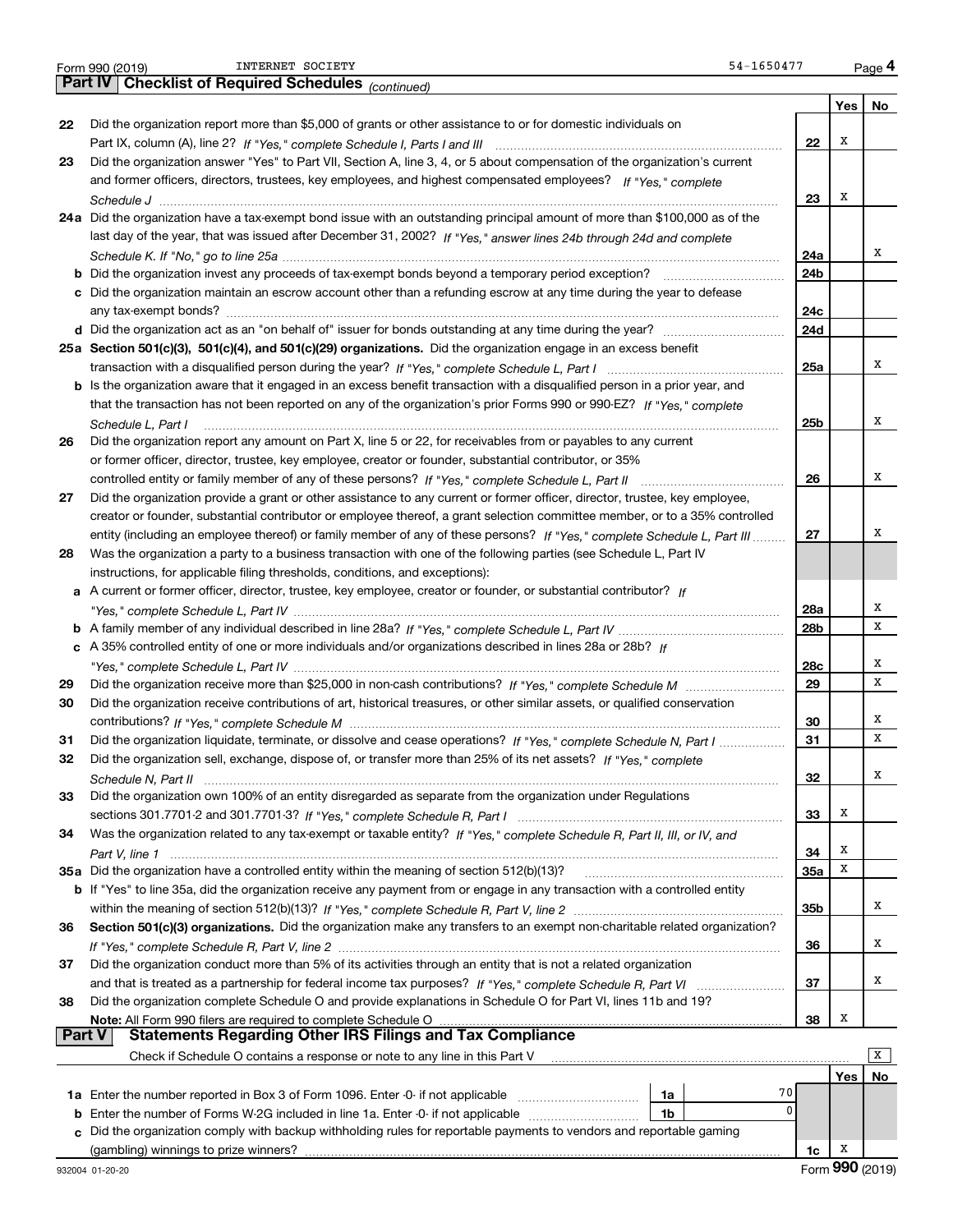|        | 54-1650477<br>INTERNET SOCIETY<br>Form 990 (2019)                                                                                               |                |     | $Page$ <sup>5</sup> |
|--------|-------------------------------------------------------------------------------------------------------------------------------------------------|----------------|-----|---------------------|
| Part V | Statements Regarding Other IRS Filings and Tax Compliance (continued)                                                                           |                |     |                     |
|        |                                                                                                                                                 |                | Yes | No                  |
|        | 2a Enter the number of employees reported on Form W-3, Transmittal of Wage and Tax Statements,                                                  |                |     |                     |
|        | 67<br>filed for the calendar year ending with or within the year covered by this return<br>2a                                                   |                |     |                     |
|        | <b>b</b> If at least one is reported on line 2a, did the organization file all required federal employment tax returns?                         | 2 <sub>b</sub> | X   |                     |
|        | <b>Note:</b> If the sum of lines 1a and 2a is greater than 250, you may be required to $e$ -file (see instructions) <i>manimummmmmm</i>         |                |     |                     |
|        | 3a Did the organization have unrelated business gross income of \$1,000 or more during the year?                                                | За             |     | х                   |
|        | b If "Yes," has it filed a Form 990-T for this year? If "No" to line 3b, provide an explanation on Schedule O                                   | 3b             |     |                     |
|        | 4a At any time during the calendar year, did the organization have an interest in, or a signature or other authority over, a                    |                |     |                     |
|        | financial account in a foreign country (such as a bank account, securities account, or other financial account)?                                | 4a             | X   |                     |
|        | <b>b</b> If "Yes," enter the name of the foreign country $\triangleright$ SWITZERLAND, UNITED KINGDOM                                           |                |     |                     |
|        | See instructions for filing requirements for FinCEN Form 114, Report of Foreign Bank and Financial Accounts (FBAR).                             |                |     |                     |
|        | 5a Was the organization a party to a prohibited tax shelter transaction at any time during the tax year?                                        | 5a             |     | x                   |
|        |                                                                                                                                                 | 5 <sub>b</sub> |     | х                   |
| c      |                                                                                                                                                 | 5с             |     |                     |
|        | 6a Does the organization have annual gross receipts that are normally greater than \$100,000, and did the organization solicit                  |                |     |                     |
|        | any contributions that were not tax deductible as charitable contributions?                                                                     | 6a             |     | х                   |
|        | <b>b</b> If "Yes," did the organization include with every solicitation an express statement that such contributions or gifts                   |                |     |                     |
|        | were not tax deductible?                                                                                                                        | 6b             |     |                     |
| 7      | Organizations that may receive deductible contributions under section 170(c).                                                                   |                |     |                     |
| а      | Did the organization receive a payment in excess of \$75 made partly as a contribution and partly for goods and services provided to the payor? | 7a             |     | x                   |
|        | <b>b</b> If "Yes," did the organization notify the donor of the value of the goods or services provided?                                        | 7b             |     |                     |
|        | c Did the organization sell, exchange, or otherwise dispose of tangible personal property for which it was required                             |                |     |                     |
|        | to file Form 8282?                                                                                                                              | 7c             |     | X                   |
|        | 7d<br>d If "Yes," indicate the number of Forms 8282 filed during the year                                                                       |                |     |                     |
| е      | Did the organization receive any funds, directly or indirectly, to pay premiums on a personal benefit contract?                                 | 7e             |     | x                   |
| Ť      | Did the organization, during the year, pay premiums, directly or indirectly, on a personal benefit contract?                                    | 7f             |     | х                   |
| g      | If the organization received a contribution of qualified intellectual property, did the organization file Form 8899 as required?                | 7g             |     |                     |
| h.     | If the organization received a contribution of cars, boats, airplanes, or other vehicles, did the organization file a Form 1098-C?              | 7h             |     |                     |
| 8      | Sponsoring organizations maintaining donor advised funds. Did a donor advised fund maintained by the                                            |                |     |                     |
|        | N/A<br>sponsoring organization have excess business holdings at any time during the year?                                                       | 8              |     |                     |
| 9      | Sponsoring organizations maintaining donor advised funds.                                                                                       |                |     |                     |
| а      | N/A<br>Did the sponsoring organization make any taxable distributions under section 4966?                                                       | 9а             |     |                     |
| b      | N/A<br>Did the sponsoring organization make a distribution to a donor, donor advisor, or related person?                                        | 9b             |     |                     |
| 10     | Section 501(c)(7) organizations. Enter:                                                                                                         |                |     |                     |
|        | N/A<br>10a<br><b>a</b> Initiation fees and capital contributions included on Part VIII, line 12                                                 |                |     |                     |
|        | b Gross receipts, included on Form 990, Part VIII, line 12, for public use of club facilities<br>10b                                            |                |     |                     |
| 11     | Section 501(c)(12) organizations. Enter:                                                                                                        |                |     |                     |
| а      | N/A<br>11a                                                                                                                                      |                |     |                     |
|        | <b>b</b> Gross income from other sources (Do not net amounts due or paid to other sources against                                               |                |     |                     |
|        | amounts due or received from them.)<br>11b                                                                                                      |                |     |                     |
|        | 12a Section 4947(a)(1) non-exempt charitable trusts. Is the organization filing Form 990 in lieu of Form 1041?                                  | 12a            |     |                     |
|        | b If "Yes," enter the amount of tax-exempt interest received or accrued during the year<br>12b                                                  |                |     |                     |
| 13     | Section 501(c)(29) qualified nonprofit health insurance issuers.<br>N/A                                                                         |                |     |                     |
|        |                                                                                                                                                 | 13а            |     |                     |
|        | <b>Note:</b> See the instructions for additional information the organization must report on Schedule O.                                        |                |     |                     |
|        | <b>b</b> Enter the amount of reserves the organization is required to maintain by the states in which the                                       |                |     |                     |
|        | 13 <sub>b</sub>                                                                                                                                 |                |     |                     |
|        | 13c                                                                                                                                             |                |     |                     |
| 14a    | Did the organization receive any payments for indoor tanning services during the tax year?                                                      | 14a            |     | x                   |
|        |                                                                                                                                                 | 14b            |     |                     |
| 15     | Is the organization subject to the section 4960 tax on payment(s) of more than \$1,000,000 in remuneration or                                   |                |     | X                   |
|        |                                                                                                                                                 | 15             |     |                     |
|        | If "Yes," see instructions and file Form 4720, Schedule N.                                                                                      |                |     | x                   |
| 16     | Is the organization an educational institution subject to the section 4968 excise tax on net investment income?<br>.                            | 16             |     |                     |
|        | If "Yes," complete Form 4720, Schedule O.                                                                                                       |                |     |                     |

Form 990 (2019)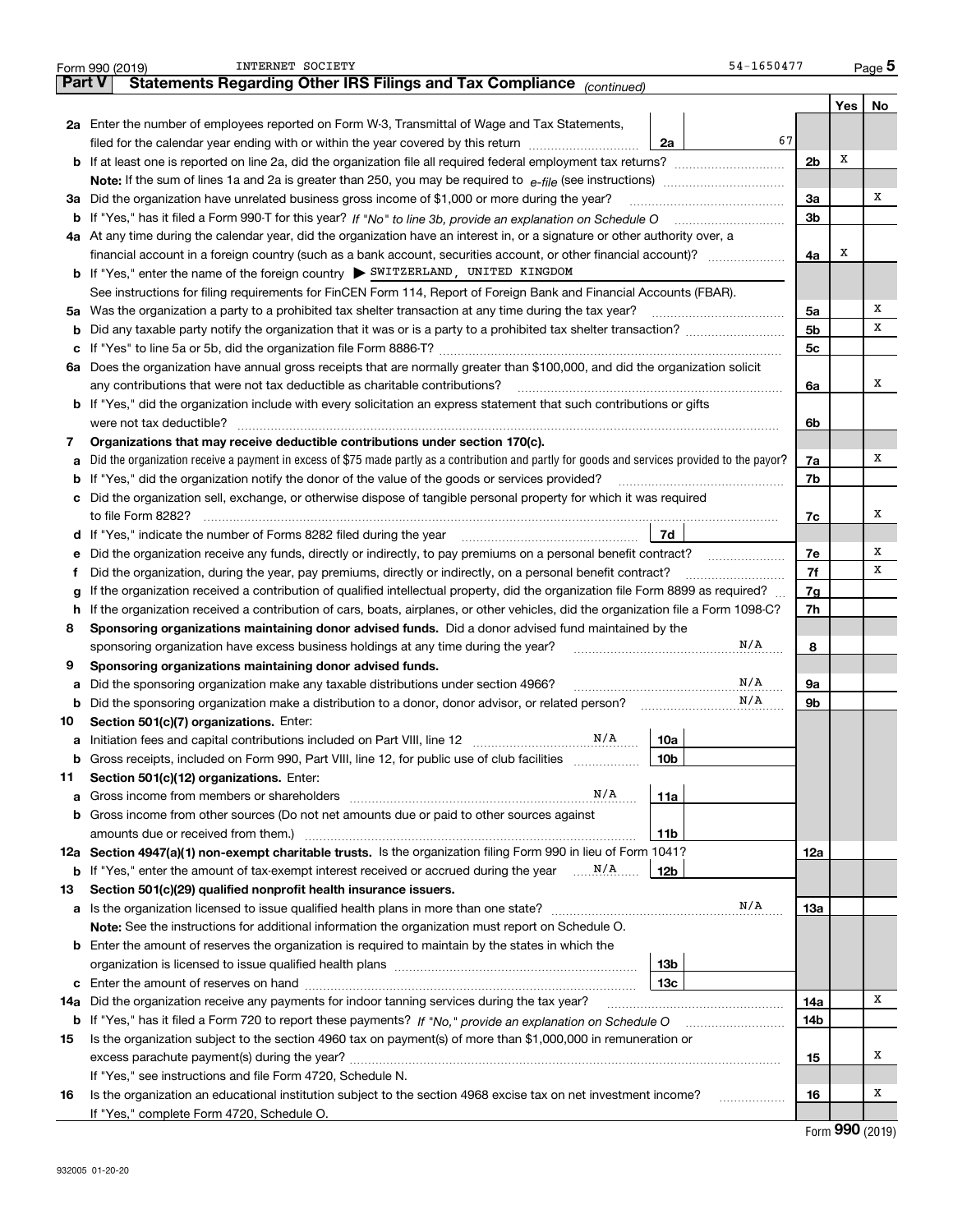|     | INTERNET SOCIETY<br>Form 990 (2019)                                                                                                                                                                                            |    | 54-1650477 |                 |     | Page $6$                |
|-----|--------------------------------------------------------------------------------------------------------------------------------------------------------------------------------------------------------------------------------|----|------------|-----------------|-----|-------------------------|
|     | <b>Part VI</b><br>Governance, Management, and Disclosure For each "Yes" response to lines 2 through 7b below, and for a "No" response                                                                                          |    |            |                 |     |                         |
|     | to line 8a, 8b, or 10b below, describe the circumstances, processes, or changes on Schedule O. See instructions.                                                                                                               |    |            |                 |     |                         |
|     | Check if Schedule O contains a response or note to any line in this Part VI                                                                                                                                                    |    |            |                 |     | $\overline{\mathbf{x}}$ |
|     | <b>Section A. Governing Body and Management</b>                                                                                                                                                                                |    |            |                 |     |                         |
|     |                                                                                                                                                                                                                                |    |            |                 | Yes | No                      |
|     | <b>1a</b> Enter the number of voting members of the governing body at the end of the tax year<br>.                                                                                                                             | 1a | 12         |                 |     |                         |
|     | If there are material differences in voting rights among members of the governing body, or if the governing                                                                                                                    |    |            |                 |     |                         |
|     | body delegated broad authority to an executive committee or similar committee, explain on Schedule O.                                                                                                                          |    |            |                 |     |                         |
|     | Enter the number of voting members included on line 1a, above, who are independent                                                                                                                                             | 1b | 12         |                 |     |                         |
| 2   | Did any officer, director, trustee, or key employee have a family relationship or a business relationship with any other                                                                                                       |    |            |                 |     |                         |
|     | officer, director, trustee, or key employee?                                                                                                                                                                                   |    |            | $\mathbf{2}$    |     | х                       |
| 3   | Did the organization delegate control over management duties customarily performed by or under the direct supervision                                                                                                          |    |            |                 |     |                         |
|     | of officers, directors, trustees, or key employees to a management company or other person?                                                                                                                                    |    |            | 3               |     | х                       |
| 4   | Did the organization make any significant changes to its governing documents since the prior Form 990 was filed?                                                                                                               |    |            | 4               |     | X                       |
| 5   |                                                                                                                                                                                                                                |    |            | 5               |     | X                       |
| 6   | Did the organization have members or stockholders?                                                                                                                                                                             |    |            | 6               | Х   |                         |
| 7a  | Did the organization have members, stockholders, or other persons who had the power to elect or appoint one or                                                                                                                 |    |            |                 |     |                         |
|     | more members of the governing body?                                                                                                                                                                                            |    |            | 7a              | х   |                         |
|     | b Are any governance decisions of the organization reserved to (or subject to approval by) members, stockholders, or                                                                                                           |    |            |                 |     |                         |
|     | persons other than the governing body?                                                                                                                                                                                         |    |            | 7b              |     | х                       |
| 8   | Did the organization contemporaneously document the meetings held or written actions undertaken during the year by the following:                                                                                              |    |            |                 |     |                         |
| a   | The governing body? [[11] matter and the contract of the contract of the contract of the contract of the contract of the contract of the contract of the contract of the contract of the contract of the contract of the contr |    |            | 8a              | x   |                         |
|     | Each committee with authority to act on behalf of the governing body?                                                                                                                                                          |    |            | 8b              | х   |                         |
| 9   | Is there any officer, director, trustee, or key employee listed in Part VII, Section A, who cannot be reached at the                                                                                                           |    |            |                 |     |                         |
|     |                                                                                                                                                                                                                                |    |            | 9               |     | х                       |
|     | Section B. Policies <sub>(This</sub> Section B requests information about policies not required by the Internal Revenue Code.)                                                                                                 |    |            |                 |     |                         |
|     |                                                                                                                                                                                                                                |    |            |                 | Yes | No                      |
|     | <b>10a</b> Did the organization have local chapters, branches, or affiliates? [111] [12] Did the organization have local chapters, branches, or affiliates?                                                                    |    |            | <b>10a</b>      | х   |                         |
|     | <b>b</b> If "Yes," did the organization have written policies and procedures governing the activities of such chapters, affiliates,                                                                                            |    |            |                 |     |                         |
|     | and branches to ensure their operations are consistent with the organization's exempt purposes?                                                                                                                                |    |            | 10 <sub>b</sub> | Х   |                         |
|     | 11a Has the organization provided a complete copy of this Form 990 to all members of its governing body before filing the form?                                                                                                |    |            | 11a             | Х   |                         |
| b   | Describe in Schedule O the process, if any, used by the organization to review this Form 990.                                                                                                                                  |    |            |                 |     |                         |
| 12a |                                                                                                                                                                                                                                |    |            | 12a             | х   |                         |
| b   |                                                                                                                                                                                                                                |    |            | 12 <sub>b</sub> | х   |                         |
| с   | Did the organization regularly and consistently monitor and enforce compliance with the policy? If "Yes," describe                                                                                                             |    |            |                 |     |                         |
|     |                                                                                                                                                                                                                                |    |            | 12c             | x   |                         |
| 13  | Did the organization have a written whistleblower policy?                                                                                                                                                                      |    |            | 13              | x   |                         |
| 14  | Did the organization have a written document retention and destruction policy?                                                                                                                                                 |    |            | 14              | X   |                         |
| 15  | Did the process for determining compensation of the following persons include a review and approval by independent                                                                                                             |    |            |                 |     |                         |
|     | persons, comparability data, and contemporaneous substantiation of the deliberation and decision?                                                                                                                              |    |            |                 |     |                         |
| а   | The organization's CEO, Executive Director, or top management official                                                                                                                                                         |    |            | 15a             | x   |                         |
|     | Other officers or key employees of the organization                                                                                                                                                                            |    |            | 15b             | х   |                         |
|     | If "Yes" to line 15a or 15b, describe the process in Schedule O (see instructions).                                                                                                                                            |    |            |                 |     |                         |
|     | 16a Did the organization invest in, contribute assets to, or participate in a joint venture or similar arrangement with a                                                                                                      |    |            |                 |     |                         |
|     | taxable entity during the year?                                                                                                                                                                                                |    |            | 16a             |     | х                       |
|     | <b>b</b> If "Yes," did the organization follow a written policy or procedure requiring the organization to evaluate its participation                                                                                          |    |            |                 |     |                         |
|     | in joint venture arrangements under applicable federal tax law, and take steps to safeguard the organization's                                                                                                                 |    |            |                 |     |                         |
|     | exempt status with respect to such arrangements?                                                                                                                                                                               |    |            | 16b             |     |                         |
|     | <b>Section C. Disclosure</b>                                                                                                                                                                                                   |    |            |                 |     |                         |
| 17  | List the states with which a copy of this Form 990 is required to be filed SEE SCHEDULE O                                                                                                                                      |    |            |                 |     |                         |
| 18  | Section 6104 requires an organization to make its Forms 1023 (1024 or 1024-A, if applicable), 990, and 990-T (Section 501(c)(3)s only) available                                                                               |    |            |                 |     |                         |
|     | for public inspection. Indicate how you made these available. Check all that apply.                                                                                                                                            |    |            |                 |     |                         |
|     | $X$ Own website<br>$X$ Upon request<br>Another's website<br>Other (explain on Schedule O)                                                                                                                                      |    |            |                 |     |                         |
| 19  | Describe on Schedule O whether (and if so, how) the organization made its governing documents, conflict of interest policy, and financial                                                                                      |    |            |                 |     |                         |
|     | statements available to the public during the tax year.                                                                                                                                                                        |    |            |                 |     |                         |
| 20  | State the name, address, and telephone number of the person who possesses the organization's books and records                                                                                                                 |    |            |                 |     |                         |
|     | SANDRA SPECTOR, CFO - (703) 439-2120                                                                                                                                                                                           |    |            |                 |     |                         |
|     | 11710 PLAZA AMERICA DRIVE, NO. 400, RESTON, VA<br>20190                                                                                                                                                                        |    |            |                 |     |                         |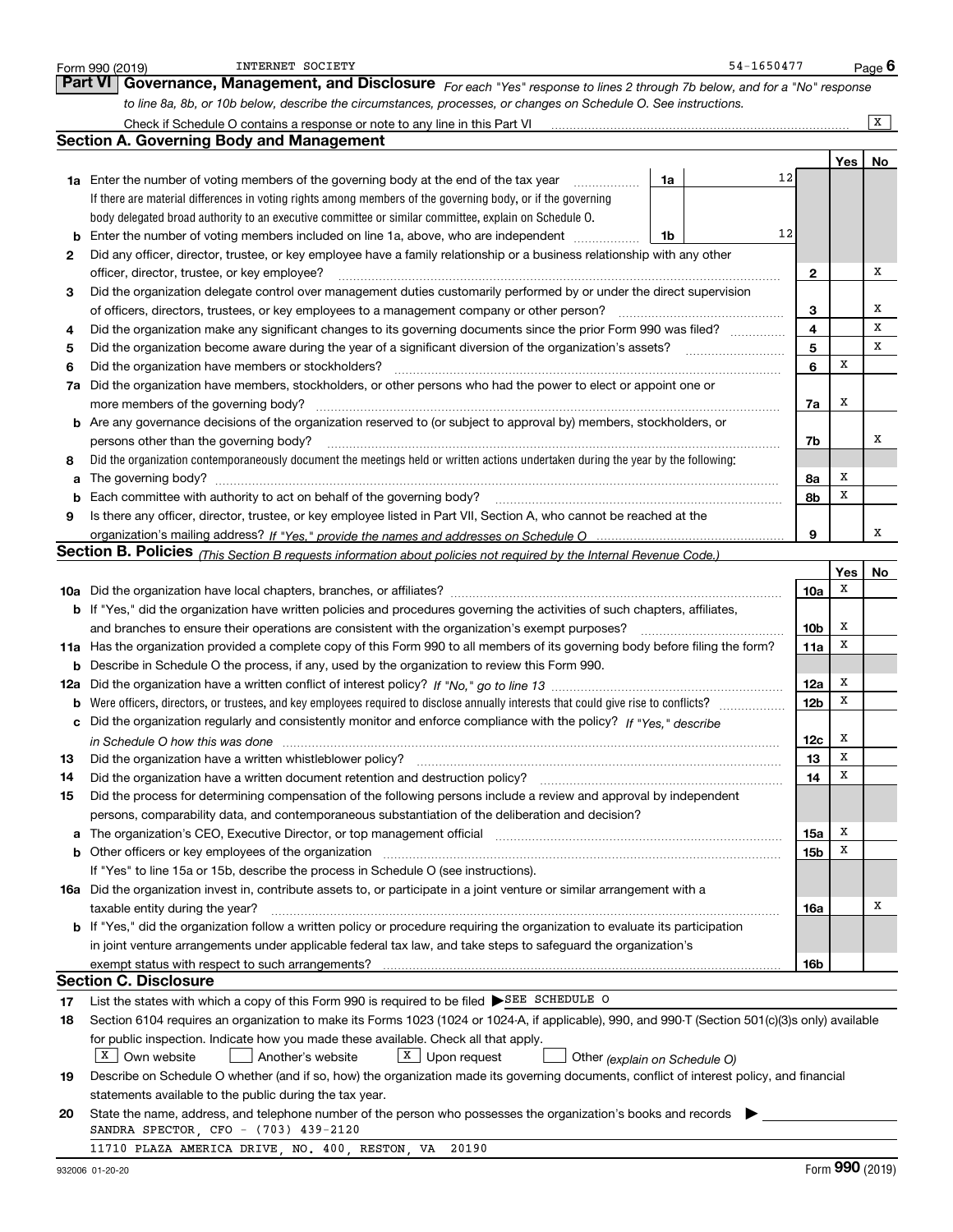| Form 990 (2019) | INTERNET SOCIETY                                                                                                                                           | $54 - 1650477$ | Page |
|-----------------|------------------------------------------------------------------------------------------------------------------------------------------------------------|----------------|------|
|                 | Part VII Compensation of Officers, Directors, Trustees, Key Employees, Highest Compensated                                                                 |                |      |
|                 | <b>Employees, and Independent Contractors</b>                                                                                                              |                |      |
|                 | Check if Schedule O contains a response or note to any line in this Part VII                                                                               |                |      |
|                 | Section A. Officers, Directors, Trustees, Key Employees, and Highest Compensated Employees                                                                 |                |      |
|                 | 1a Complete this table for all persons required to be listed. Report compensation for the calendar year ending with or within the organization's tax year. |                |      |

Ist all of the organization's current officers, directors, trustees (whether individuals or organizations), regardless of amount of compensation. Enter -0- in columns (D), (E), and (F) if no compensation was paid.

 $\bullet$  List all of the organization's current key employees, if any. See instructions for definition of "key employee."

● List the organization's five current highest compensated employees (other than an officer, director, trustee, or key employee) who received reportable compensation (Box 5 of Form W-2 and/or Box 7 of Form 1099-MISC) of more than \$100,000 from the organization and any related organizations.

List all of the organization's former officers, key employees, and highest compensated employees who received more than \$100,000 of reportable compensation from the organization and any related organizations.

• List all of the organization's former directors or trustees that received, in the capacity as a former director or trustee of the organization, more than \$10,000 of reportable compensation from the organization and any related organizations.

See instructions for the order in which to list the persons above.

Check this box if neither the organization nor any related organization compensated any current officer, director, or trustee.  $\Box$ 

| (A)                             | (B)                      |                                |                                 |         | (C)          |                                   |        | (D)             | (E)             | (F)                         |
|---------------------------------|--------------------------|--------------------------------|---------------------------------|---------|--------------|-----------------------------------|--------|-----------------|-----------------|-----------------------------|
| Name and title                  | Average                  |                                | (do not check more than one     |         | Position     |                                   |        | Reportable      | Reportable      | Estimated                   |
|                                 | hours per                |                                | box, unless person is both an   |         |              |                                   |        | compensation    | compensation    | amount of                   |
|                                 | week                     |                                | officer and a director/trustee) |         |              |                                   |        | from            | from related    | other                       |
|                                 | (list any                |                                |                                 |         |              |                                   |        | the             | organizations   | compensation                |
|                                 | hours for                |                                |                                 |         |              |                                   |        | organization    | (W-2/1099-MISC) | from the                    |
|                                 | related<br>organizations |                                |                                 |         |              |                                   |        | (W-2/1099-MISC) |                 | organization<br>and related |
|                                 | below                    |                                |                                 |         |              |                                   |        |                 |                 | organizations               |
|                                 | line)                    | Individual trustee or director | Institutional trustee           | Officer | Key employee | Highest compensated<br>  employee | Former |                 |                 |                             |
| GONZALO CAMARILLO<br>(1)        | 15.00                    |                                |                                 |         |              |                                   |        |                 |                 |                             |
| TRUSTEE/BOARD CHAIR             | 5,00                     | x                              |                                 | X       |              |                                   |        | $\mathbf{0}$ .  | 0.              | 0.                          |
| RICHARD BARNES<br>(2)           | 15.00                    |                                |                                 |         |              |                                   |        |                 |                 |                             |
| TRUSTEE/TREASURER               | 5,00                     | x                              |                                 | X       |              |                                   |        | $\mathbf{0}$ .  | $\mathbf{0}$ .  | $\mathbf 0$ .               |
| JOHN LEVINE<br>(3)              | 15.00                    |                                |                                 |         |              |                                   |        |                 |                 |                             |
| TRUSTEE/SECRETARY               | 5,00                     | x                              |                                 | X       |              |                                   |        | $\mathbf{0}$ .  | $\mathbf{0}$    | $\mathbf 0$ .               |
| WALID AL-SAQAF<br>(4)           | 5.00                     |                                |                                 |         |              |                                   |        |                 |                 |                             |
| TRUSTEE                         | 2,00                     | x                              |                                 |         |              |                                   |        | $\mathbf{0}$    | $\mathbf{0}$ .  | $\mathsf{0}\,.$             |
| OLGA CAVALLI<br>(5)             | 5.00                     |                                |                                 |         |              |                                   |        |                 |                 |                             |
| TRUSTEE                         | 2,00                     | x                              |                                 |         |              |                                   |        | $\mathbf{0}$ .  | $\mathbf{0}$ .  | $\mathsf{0}\,.$             |
| HANS PETER DITTLER<br>(6)       | 5.00                     |                                |                                 |         |              |                                   |        |                 |                 |                             |
| TRUSTEE                         | 2,00                     | x                              |                                 |         |              |                                   |        | $\mathbf{0}$    | $\mathbf{0}$ .  | $\mathbf 0$ .               |
| HIROSHI ESAKI<br>(7)            | 5.00                     |                                |                                 |         |              |                                   |        |                 |                 |                             |
| TRUSTEE                         | 2.00                     | x                              |                                 |         |              |                                   |        | $\mathbf{0}$ .  | $\mathbf{0}$ .  | $\mathbf 0$ .               |
| (8)<br><b>GLENN MCKNIGHT</b>    | 5.00                     |                                |                                 |         |              |                                   |        |                 |                 |                             |
| TRUSTEE                         | 2,00                     | x                              |                                 |         |              |                                   |        | $\mathbf{0}$    | $\mathbf{0}$ .  | $\mathbf 0$ .               |
| (9)<br>ROBERT PEPPER            | 5.00                     |                                |                                 |         |              |                                   |        |                 |                 |                             |
| TRUSTEE                         | 2,00                     | x                              |                                 |         |              |                                   |        | $\mathbf{0}$ .  | $\mathbf{0}$ .  | $\mathbf 0$ .               |
| (10) SEAN TURNER                | 5,00                     |                                |                                 |         |              |                                   |        |                 |                 |                             |
| TRUSTEE/TREASURER THRU 4/2019   | 2,00                     | X                              |                                 | X       |              |                                   |        | $\mathbf{0}$    | $\mathbf{0}$    | $\mathbf 0$ .               |
| (11) MIKE GODWIN                | 5,00                     |                                |                                 |         |              |                                   |        |                 |                 |                             |
| TRUSTEE                         | 2,00                     | X                              |                                 |         |              |                                   |        | $\mathbf{0}$ .  | $\mathbf{0}$    | $\mathbf 0$ .               |
| (12) MIEKE VAN HEESEWIJK        | 5,00                     |                                |                                 |         |              |                                   |        |                 |                 |                             |
| TRUSTEE                         | 2,00                     | x                              |                                 |         |              |                                   |        | 0               | $\mathbf{0}$    | 0.                          |
| (13) DESIREE MILOSHEVIC         | 5,00                     |                                |                                 |         |              |                                   |        |                 |                 |                             |
| <b>TRUSTEE THRU 7/26/2019</b>   | 2,00                     | x                              |                                 |         |              |                                   |        | 0               | $\mathbf{0}$ .  | $\mathbf 0$ .               |
| (14) HARISH PILLAY              | 5,00                     |                                |                                 |         |              |                                   |        |                 |                 |                             |
| <b>TRUSTEE THRU 7/26/2019</b>   | 2,00                     | x                              |                                 |         |              |                                   |        | 0               | 0.              | 0.                          |
| (15) ANDREW SULLIVAN            | 40.00                    |                                |                                 |         |              |                                   |        |                 |                 |                             |
| PRESIDENT & CEO                 | 5,00                     |                                |                                 | x       |              |                                   |        | 344,994.        | 49,285.         | 52,911.                     |
| (16) SANDRA SPECTOR             | 40.00                    |                                |                                 |         |              |                                   |        |                 |                 |                             |
| CHIEF FINANCIAL OFFICER         | 5,00                     |                                |                                 | х       |              |                                   |        | 262,015,        | 37,431.         | 72,834.                     |
| (17) RINALIA ABDUL RAHIM        | 40.00                    |                                |                                 |         |              |                                   |        |                 |                 |                             |
| SR VP, STRATEGY, COMMUNICATIONS |                          |                                |                                 |         | X            |                                   |        | 274,073         | $\mathbf{0}$ .  | 32,487.                     |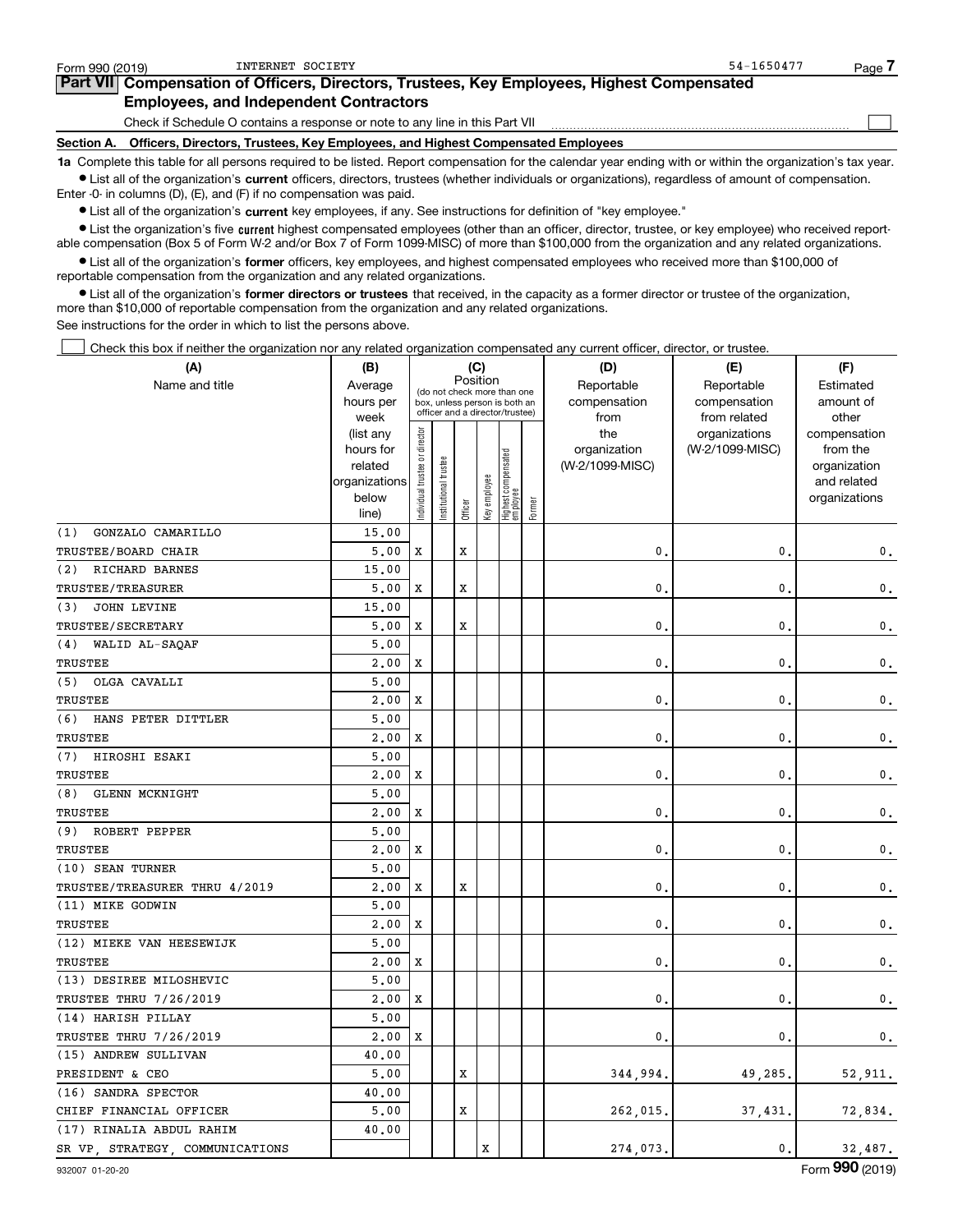| INTERNET SOCIETY<br>Form 990 (2019)                                                                                                          |                        |                               |                       |          |              |                                   |        |                                 | 54-1650477      |                |              |                             | Page 8     |
|----------------------------------------------------------------------------------------------------------------------------------------------|------------------------|-------------------------------|-----------------------|----------|--------------|-----------------------------------|--------|---------------------------------|-----------------|----------------|--------------|-----------------------------|------------|
| <b>Part VII</b><br>Section A. Officers, Directors, Trustees, Key Employees, and Highest Compensated Employees (continued)                    |                        |                               |                       |          |              |                                   |        |                                 |                 |                |              |                             |            |
| (A)                                                                                                                                          | (B)                    |                               |                       | (C)      |              |                                   |        | (D)                             | (E)             |                |              | (F)                         |            |
| Name and title                                                                                                                               | Average                |                               |                       | Position |              | (do not check more than one       |        | Reportable                      | Reportable      |                |              | Estimated                   |            |
|                                                                                                                                              | hours per              |                               |                       |          |              | box, unless person is both an     |        | compensation<br>compensation    |                 |                |              | amount of                   |            |
|                                                                                                                                              | week                   |                               |                       |          |              | officer and a director/trustee)   |        | from                            | from related    |                |              | other                       |            |
|                                                                                                                                              | (list any<br>hours for |                               |                       |          |              |                                   |        | the                             | organizations   |                | compensation |                             |            |
|                                                                                                                                              | related                |                               |                       |          |              |                                   |        | organization<br>(W-2/1099-MISC) | (W-2/1099-MISC) |                |              | from the                    |            |
|                                                                                                                                              | organizations          |                               |                       |          |              |                                   |        |                                 |                 |                |              | organization<br>and related |            |
|                                                                                                                                              | below                  | ndividual trustee or director | Institutional trustee |          |              |                                   |        |                                 |                 |                |              | organizations               |            |
|                                                                                                                                              | line)                  |                               |                       | Officer  | Key employee | Highest compensated<br>  employee | Former |                                 |                 |                |              |                             |            |
| (18) SALLY WENTWORTH                                                                                                                         | 40.00                  |                               |                       |          |              |                                   |        |                                 |                 |                |              |                             |            |
| VP, GLOBAL POLICY                                                                                                                            |                        |                               |                       |          | $\mathbf x$  |                                   |        | 241,389.                        |                 | $\mathbf{0}$ . |              |                             | 50, 198.   |
| (19) RAUL ECHEBERRIA                                                                                                                         | 40.00                  |                               |                       |          |              |                                   |        |                                 |                 |                |              |                             |            |
| VP, GLOBAL ENGAGEMENT THRU 4/2019                                                                                                            |                        |                               |                       |          | X            |                                   |        | 284,338.                        |                 | 0.             |              |                             | 0.         |
| (20) JAMES WOOD                                                                                                                              | 40.00                  |                               |                       |          |              |                                   |        |                                 |                 |                |              |                             |            |
| CHIEF COMMUNICATIONS OFFICER                                                                                                                 |                        |                               |                       |          | X            |                                   |        | 233,071.                        |                 | $\mathbf{0}$ . |              |                             | 34,691.    |
| (21) OLAF KOLKMAN                                                                                                                            | 40.00                  |                               |                       |          |              |                                   |        |                                 |                 |                |              |                             |            |
| CHIEF INTERNET TECHNOLOGY OFFICER                                                                                                            |                        |                               |                       |          | X            |                                   |        | 214,197.                        |                 | 0.             |              |                             | 17,585.    |
| (22) TORAL COWIESON                                                                                                                          | 40.00                  |                               |                       |          |              |                                   |        |                                 |                 |                |              |                             |            |
| SR. DIR. STRATEGY & EVALUATION                                                                                                               |                        |                               |                       |          |              | X                                 |        | 224,209.                        |                 | 0.             |              |                             | 67,502.    |
| (23) CONSTANCE BOMMELAER                                                                                                                     | 40.00                  |                               |                       |          |              |                                   |        |                                 |                 |                |              |                             |            |
| SR. DIR., GLOBAL INTERNET                                                                                                                    |                        |                               |                       |          |              | X                                 |        | 238,842.                        |                 | 0.             |              |                             | 33,529.    |
| (24) LINCOLN MCNEY                                                                                                                           | 40.00                  |                               |                       |          |              |                                   |        |                                 |                 |                |              |                             |            |
| DIRECTOR, GLOBAL IT                                                                                                                          |                        |                               |                       |          |              | X                                 |        | 215,165.                        |                 | 0.             |              |                             | 31,939.    |
| (25) SEBASTIAN BELLAGAMBA                                                                                                                    | 40.00                  |                               |                       |          |              |                                   |        |                                 |                 |                |              |                             |            |
| REGIONAL BUREAU DIRECTOR - LATIN AME                                                                                                         |                        |                               |                       |          |              | X                                 |        | 220,337.                        |                 | 0.             |              |                             | 0.         |
| (26) DAWIT BEKELE                                                                                                                            | 40.00                  |                               |                       |          |              |                                   |        |                                 |                 |                |              |                             |            |
| REGIONAL BUREAU DIRECTOR - AFRICA                                                                                                            |                        |                               |                       |          |              | X                                 |        | 211,476.                        |                 | $\mathbf{0}$ . |              |                             | 0.         |
| 1b Subtotal                                                                                                                                  |                        |                               |                       |          |              |                                   |        | 2,964,106.                      | 86,716.         |                |              |                             | 393,676.   |
|                                                                                                                                              |                        |                               |                       |          |              |                                   |        | 151,200.                        |                 | $\mathbf{0}$ . |              |                             | 22,680.    |
|                                                                                                                                              |                        |                               |                       |          |              |                                   |        | 3, 115, 306.                    | 86,716.         |                |              |                             | 416,356.   |
| Total number of individuals (including but not limited to those listed above) who received more than \$100,000 of reportable<br>$\mathbf{2}$ |                        |                               |                       |          |              |                                   |        |                                 |                 |                |              |                             |            |
| compensation from the organization $\blacktriangleright$                                                                                     |                        |                               |                       |          |              |                                   |        |                                 |                 |                |              |                             | 64         |
|                                                                                                                                              |                        |                               |                       |          |              |                                   |        |                                 |                 |                |              | <b>Yes</b>                  | No         |
| 3<br>Did the organization list any former officer, director, trustee, key employee, or highest compensated employee on                       |                        |                               |                       |          |              |                                   |        |                                 |                 |                |              |                             |            |
|                                                                                                                                              |                        |                               |                       |          |              |                                   |        |                                 |                 |                | 3            | х                           |            |
| For any individual listed on line 1a, is the sum of reportable compensation and other compensation from the organization<br>4                |                        |                               |                       |          |              |                                   |        |                                 |                 |                |              |                             |            |
|                                                                                                                                              |                        |                               |                       |          |              |                                   |        |                                 |                 |                | 4            | X                           |            |
| Did any person listed on line 1a receive or accrue compensation from any unrelated organization or individual for services<br>5              |                        |                               |                       |          |              |                                   |        |                                 |                 |                |              |                             |            |
|                                                                                                                                              |                        |                               |                       |          |              |                                   |        |                                 |                 |                | 5            |                             | Х          |
| <b>Section B. Independent Contractors</b>                                                                                                    |                        |                               |                       |          |              |                                   |        |                                 |                 |                |              |                             |            |
| Complete this table for your five highest compensated independent contractors that received more than \$100,000 of compensation from<br>1.   |                        |                               |                       |          |              |                                   |        |                                 |                 |                |              |                             |            |
| the organization. Report compensation for the calendar year ending with or within the organization's tax year.                               |                        |                               |                       |          |              |                                   |        |                                 |                 |                |              |                             |            |
| (A)                                                                                                                                          |                        |                               |                       |          |              |                                   |        | (B)                             |                 |                | (C)          |                             |            |
| Name and business address                                                                                                                    |                        |                               |                       |          |              |                                   |        | Description of services         |                 |                | Compensation |                             |            |
| ASSOCIATION MANAGEMENT SOLUTIONS                                                                                                             |                        |                               |                       |          |              |                                   |        |                                 |                 |                |              |                             |            |
| 5177 BRANDIN COURT, FREEMONT, CA 94538                                                                                                       |                        |                               |                       |          |              |                                   |        | SECRETARY SERVICE               |                 |                |              |                             | 3,571,215. |
| MORGAN LEWIS AND BOCKIUS LLP<br>1701 MARKET STREET, PHILADELPHIA, PA 19103                                                                   |                        |                               |                       |          |              |                                   |        | LEGAL SERVICE                   |                 |                |              |                             | 942,662.   |
| PROSKAUER ROSE LLP                                                                                                                           |                        |                               |                       |          |              |                                   |        |                                 |                 |                |              |                             |            |
| ELEVEN TIME SQUARE, NEW YORK, NY 10036                                                                                                       |                        |                               |                       |          |              |                                   |        | LEGAL SERVICE                   |                 |                |              |                             | 928,549.   |
| LINESPEED EVENTS LLC                                                                                                                         |                        |                               |                       |          |              |                                   |        |                                 |                 |                |              |                             |            |
| 10 OLD LYME ROAD, PITTSFORD, NY 14534                                                                                                        |                        |                               |                       |          |              |                                   |        | MEETING CONNECTIVITY            |                 |                |              |                             | 403,400.   |
| FRDRIC DONCK SPRL, AVENUE DU DIRIGEABLE                                                                                                      |                        |                               |                       |          |              |                                   |        |                                 |                 |                |              |                             |            |
| 17, BRUSSELS B 1170, BELGIUM                                                                                                                 |                        |                               |                       |          |              |                                   |        | CONSULTING SERVICES             |                 |                |              |                             | 321,886.   |
| Total number of independent contractors (including but not limited to those listed above) who received more than<br>$\mathbf{2}$             |                        |                               |                       |          |              |                                   |        |                                 |                 |                |              |                             |            |
| \$100,000 of compensation from the organization                                                                                              |                        |                               |                       |          | 25           |                                   |        |                                 |                 |                |              |                             |            |

SEE PART VII, SECTION A CONTINUATION SHEETS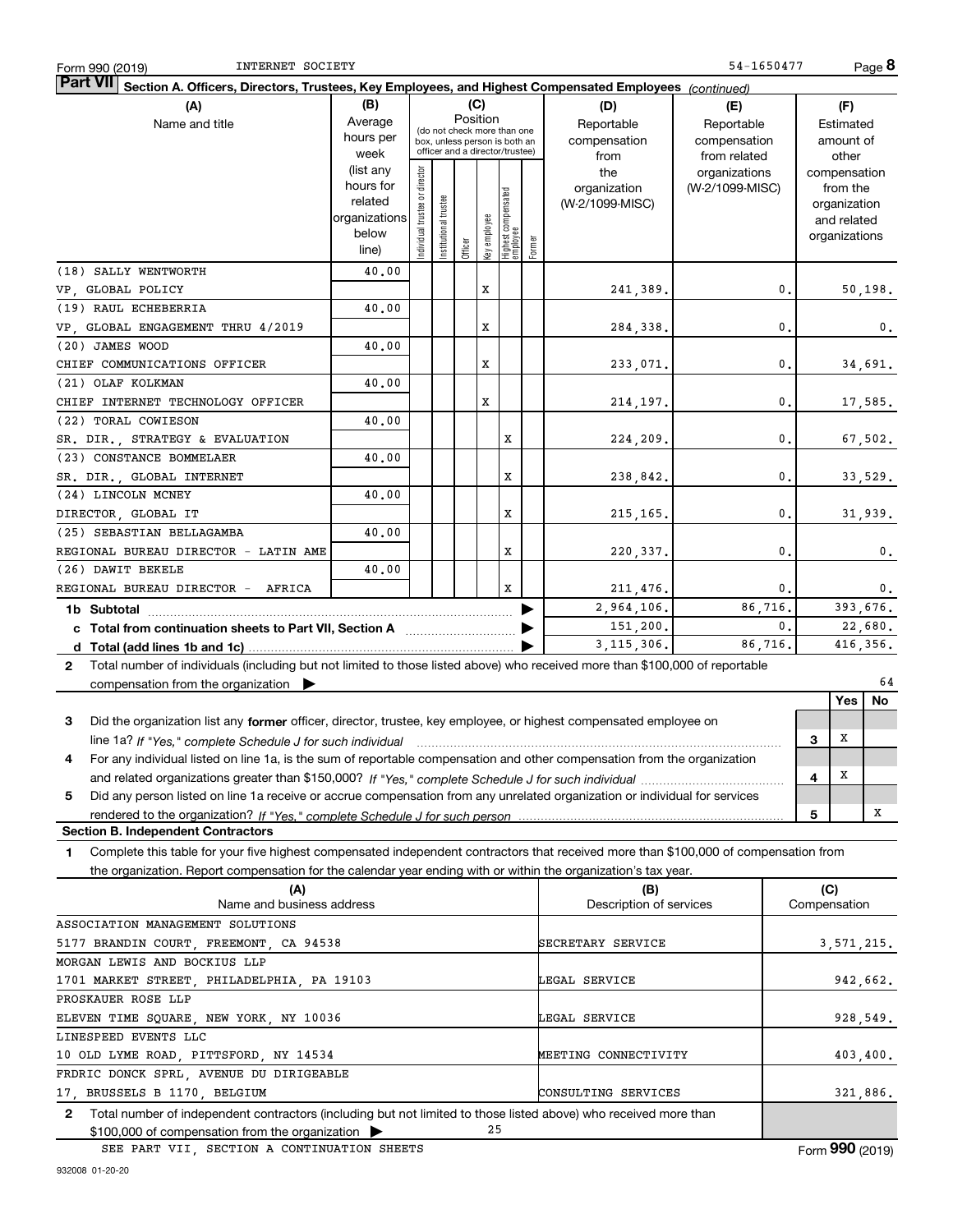| INTERNET SOCIETY<br>Form 990                                                                                              |                        |                                |                       |         |                        |                              |             |                 | $54 - 1650477$  |               |
|---------------------------------------------------------------------------------------------------------------------------|------------------------|--------------------------------|-----------------------|---------|------------------------|------------------------------|-------------|-----------------|-----------------|---------------|
| <b>Part VII</b><br>Section A. Officers, Directors, Trustees, Key Employees, and Highest Compensated Employees (continued) |                        |                                |                       |         |                        |                              |             |                 |                 |               |
| (A)                                                                                                                       | (B)                    |                                |                       |         | (C)                    |                              |             | (D)             | (E)             | (F)           |
| Name and title                                                                                                            | Average                |                                |                       |         | Position               |                              |             | Reportable      | Reportable      | Estimated     |
|                                                                                                                           | hours                  |                                |                       |         | (check all that apply) |                              |             | compensation    | compensation    | amount of     |
|                                                                                                                           | per                    |                                |                       |         |                        |                              |             | from            | from related    | other         |
|                                                                                                                           | week                   |                                |                       |         |                        |                              |             | the             | organizations   | compensation  |
|                                                                                                                           | (list any              |                                |                       |         |                        |                              |             | organization    | (W-2/1099-MISC) | from the      |
|                                                                                                                           | hours for              |                                |                       |         |                        |                              |             | (W-2/1099-MISC) |                 | organization  |
|                                                                                                                           | related                |                                |                       |         |                        |                              |             |                 |                 | and related   |
|                                                                                                                           | organizations<br>below | Individual trustee or director | Institutional trustee |         | Key employee           | Highest compensated employee |             |                 |                 | organizations |
|                                                                                                                           | line)                  |                                |                       | Officer |                        |                              | Former      |                 |                 |               |
|                                                                                                                           |                        |                                |                       |         |                        |                              |             |                 |                 |               |
| (27) KATHRYN BROWN                                                                                                        | 40.00                  |                                |                       |         |                        |                              |             |                 |                 |               |
| FORMER CEO                                                                                                                |                        |                                |                       |         |                        |                              | $\mathbf x$ | 151,200.        | $\mathfrak o$ . | 22,680.       |
|                                                                                                                           |                        |                                |                       |         |                        |                              |             |                 |                 |               |
|                                                                                                                           |                        |                                |                       |         |                        |                              |             |                 |                 |               |
|                                                                                                                           |                        |                                |                       |         |                        |                              |             |                 |                 |               |
|                                                                                                                           |                        |                                |                       |         |                        |                              |             |                 |                 |               |
|                                                                                                                           |                        |                                |                       |         |                        |                              |             |                 |                 |               |
|                                                                                                                           |                        |                                |                       |         |                        |                              |             |                 |                 |               |
|                                                                                                                           |                        |                                |                       |         |                        |                              |             |                 |                 |               |
|                                                                                                                           |                        |                                |                       |         |                        |                              |             |                 |                 |               |
|                                                                                                                           |                        |                                |                       |         |                        |                              |             |                 |                 |               |
|                                                                                                                           |                        |                                |                       |         |                        |                              |             |                 |                 |               |
|                                                                                                                           |                        |                                |                       |         |                        |                              |             |                 |                 |               |
|                                                                                                                           |                        |                                |                       |         |                        |                              |             |                 |                 |               |
|                                                                                                                           |                        |                                |                       |         |                        |                              |             |                 |                 |               |
|                                                                                                                           |                        |                                |                       |         |                        |                              |             |                 |                 |               |
|                                                                                                                           |                        |                                |                       |         |                        |                              |             |                 |                 |               |
|                                                                                                                           |                        |                                |                       |         |                        |                              |             |                 |                 |               |
|                                                                                                                           |                        |                                |                       |         |                        |                              |             |                 |                 |               |
|                                                                                                                           |                        |                                |                       |         |                        |                              |             |                 |                 |               |
|                                                                                                                           |                        |                                |                       |         |                        |                              |             |                 |                 |               |
|                                                                                                                           |                        |                                |                       |         |                        |                              |             |                 |                 |               |
|                                                                                                                           |                        |                                |                       |         |                        |                              |             |                 |                 |               |
|                                                                                                                           |                        |                                |                       |         |                        |                              |             |                 |                 |               |
|                                                                                                                           |                        |                                |                       |         |                        |                              |             |                 |                 |               |
|                                                                                                                           |                        |                                |                       |         |                        |                              |             |                 |                 |               |
|                                                                                                                           |                        |                                |                       |         |                        |                              |             |                 |                 |               |
|                                                                                                                           |                        |                                |                       |         |                        |                              |             |                 |                 |               |
|                                                                                                                           |                        |                                |                       |         |                        |                              |             |                 |                 |               |
|                                                                                                                           |                        |                                |                       |         |                        |                              |             |                 |                 |               |
|                                                                                                                           |                        |                                |                       |         |                        |                              |             |                 |                 |               |
|                                                                                                                           |                        |                                |                       |         |                        |                              |             |                 |                 |               |
|                                                                                                                           |                        |                                |                       |         |                        |                              |             |                 |                 |               |
|                                                                                                                           |                        |                                |                       |         |                        |                              |             |                 |                 |               |
|                                                                                                                           |                        |                                |                       |         |                        |                              |             |                 |                 |               |
|                                                                                                                           |                        |                                |                       |         |                        |                              |             |                 |                 |               |
|                                                                                                                           |                        |                                |                       |         |                        |                              |             |                 |                 |               |
|                                                                                                                           |                        |                                |                       |         |                        |                              |             |                 |                 |               |
|                                                                                                                           |                        |                                |                       |         |                        |                              |             |                 |                 |               |
|                                                                                                                           |                        |                                |                       |         |                        |                              |             |                 |                 |               |
|                                                                                                                           |                        |                                |                       |         |                        |                              |             |                 |                 |               |
|                                                                                                                           |                        |                                |                       |         |                        |                              |             |                 |                 |               |
|                                                                                                                           |                        |                                |                       |         |                        |                              |             | 151,200.        |                 | 22,680.       |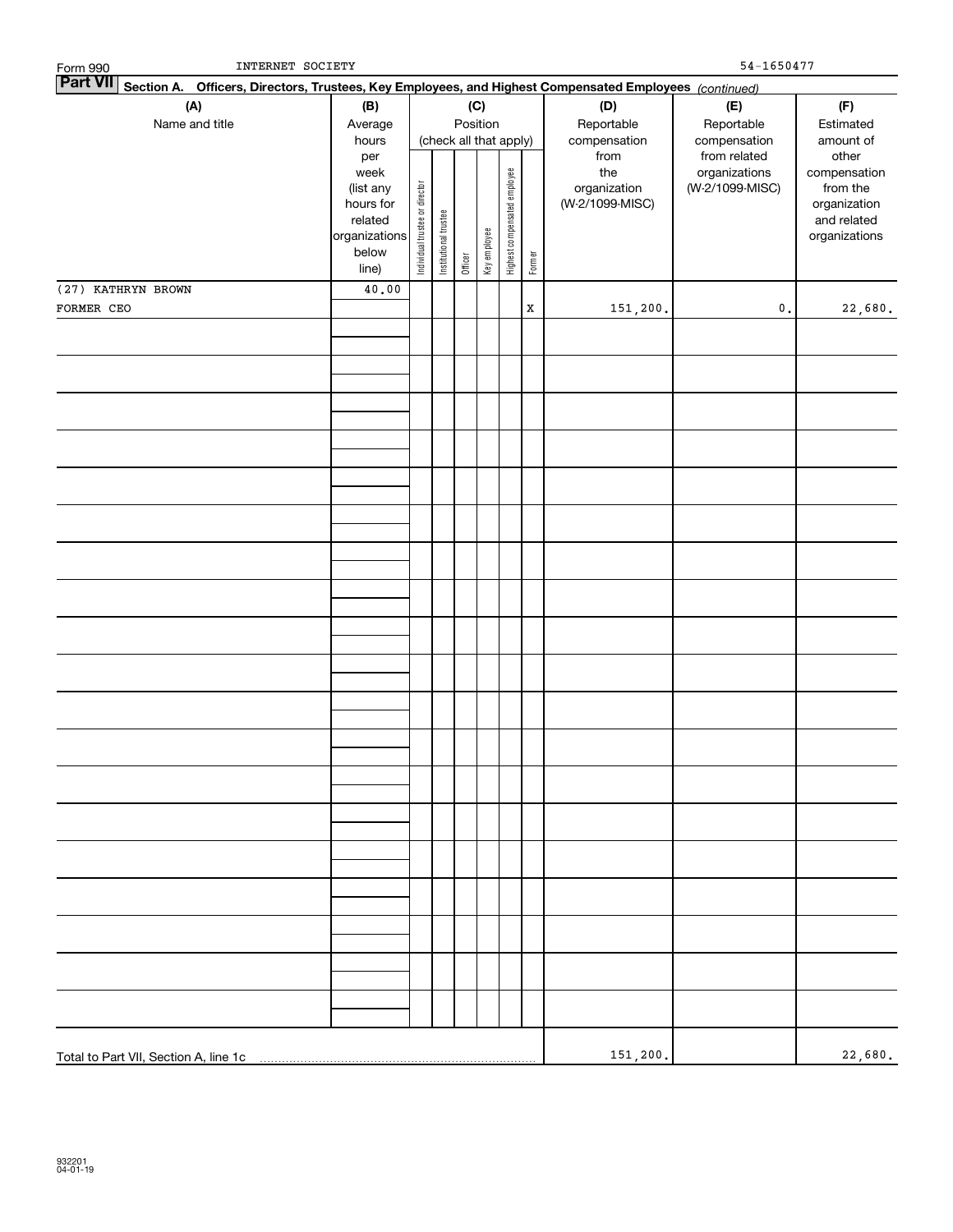|                                                           |                  |        | Form 990 (2019)                                                                                                                                                                                                                      |    | INTERNET SOCIETY   |                |                                |                      |                                                           | $54 - 1650477$                                    | Page 9                                                          |
|-----------------------------------------------------------|------------------|--------|--------------------------------------------------------------------------------------------------------------------------------------------------------------------------------------------------------------------------------------|----|--------------------|----------------|--------------------------------|----------------------|-----------------------------------------------------------|---------------------------------------------------|-----------------------------------------------------------------|
|                                                           | <b>Part VIII</b> |        | <b>Statement of Revenue</b>                                                                                                                                                                                                          |    |                    |                |                                |                      |                                                           |                                                   |                                                                 |
|                                                           |                  |        | Check if Schedule O contains a response or note to any line in this Part VIII                                                                                                                                                        |    |                    |                |                                |                      |                                                           |                                                   |                                                                 |
|                                                           |                  |        |                                                                                                                                                                                                                                      |    |                    |                |                                | (A)<br>Total revenue | $\overline{(B)}$<br>Related or exempt<br>function revenue | $\overline{(C)}$<br>Unrelated<br>business revenue | (D)<br>Revenue excluded<br>from tax under<br>sections 512 - 514 |
|                                                           |                  |        | <b>1 a</b> Federated campaigns                                                                                                                                                                                                       |    |                    | 1a             |                                |                      |                                                           |                                                   |                                                                 |
|                                                           |                  | b      | Membership dues<br>$\ldots \ldots \ldots \ldots \ldots$                                                                                                                                                                              |    |                    | 1 <sub>b</sub> | 2,024,662.                     |                      |                                                           |                                                   |                                                                 |
|                                                           |                  | c      | Fundraising events                                                                                                                                                                                                                   |    |                    | 1 <sub>c</sub> |                                |                      |                                                           |                                                   |                                                                 |
|                                                           |                  |        | d Related organizations                                                                                                                                                                                                              |    |                    | 1 <sub>d</sub> | 43,701,090.                    |                      |                                                           |                                                   |                                                                 |
|                                                           |                  |        | Government grants (contributions)                                                                                                                                                                                                    |    |                    | 1e             |                                |                      |                                                           |                                                   |                                                                 |
|                                                           |                  |        | f All other contributions, gifts, grants, and                                                                                                                                                                                        |    |                    |                |                                |                      |                                                           |                                                   |                                                                 |
|                                                           |                  |        | similar amounts not included above                                                                                                                                                                                                   |    |                    | 1f             | 1,777,983.                     |                      |                                                           |                                                   |                                                                 |
| Contributions, Gifts, Grants<br>and Other Similar Amounts |                  |        | Noncash contributions included in lines 1a-1f                                                                                                                                                                                        |    |                    | $1g$ \$        |                                |                      |                                                           |                                                   |                                                                 |
|                                                           |                  |        |                                                                                                                                                                                                                                      |    |                    |                |                                | 47,503,735.          |                                                           |                                                   |                                                                 |
|                                                           |                  |        | IETF CONFERENCE REVENU                                                                                                                                                                                                               |    |                    |                | <b>Business Code</b><br>541900 | 2,742,586.           | 2,742,586.                                                |                                                   |                                                                 |
|                                                           | 2a               | b      | NDSS CONFERENCE REVENU                                                                                                                                                                                                               |    |                    |                | 541900                         | 411,389.             | 411,389.                                                  |                                                   |                                                                 |
|                                                           |                  |        |                                                                                                                                                                                                                                      |    |                    |                |                                |                      |                                                           |                                                   |                                                                 |
|                                                           |                  | c<br>d |                                                                                                                                                                                                                                      |    |                    |                |                                |                      |                                                           |                                                   |                                                                 |
| Program Service<br>Revenue                                |                  | е      | <u>and the state of the state of the state of the state of the state of the state of the state of the state of the state of the state of the state of the state of the state of the state of the state of the state of the state</u> |    |                    |                |                                |                      |                                                           |                                                   |                                                                 |
|                                                           |                  | f      | All other program service revenue                                                                                                                                                                                                    |    |                    |                |                                |                      |                                                           |                                                   |                                                                 |
|                                                           |                  |        |                                                                                                                                                                                                                                      |    |                    |                |                                | 3, 153, 975.         |                                                           |                                                   |                                                                 |
|                                                           | 3                |        | Investment income (including dividends, interest, and                                                                                                                                                                                |    |                    |                |                                |                      |                                                           |                                                   |                                                                 |
|                                                           |                  |        |                                                                                                                                                                                                                                      |    |                    |                |                                | 1,166,639.           |                                                           |                                                   | 1,166,639.                                                      |
|                                                           | 4                |        | Income from investment of tax-exempt bond proceeds                                                                                                                                                                                   |    |                    |                |                                |                      |                                                           |                                                   |                                                                 |
|                                                           | 5                |        |                                                                                                                                                                                                                                      |    |                    |                |                                |                      |                                                           |                                                   |                                                                 |
|                                                           |                  |        |                                                                                                                                                                                                                                      |    |                    | (i) Real       | (ii) Personal                  |                      |                                                           |                                                   |                                                                 |
|                                                           | 6а               |        | Gross rents<br>$\overline{\phantom{a}}$                                                                                                                                                                                              | 6a |                    | 400,500.       |                                |                      |                                                           |                                                   |                                                                 |
|                                                           |                  | b      | Less: rental expenses                                                                                                                                                                                                                | 6b |                    | 400,500.       |                                |                      |                                                           |                                                   |                                                                 |
|                                                           |                  | c      | Rental income or (loss)                                                                                                                                                                                                              | 6c |                    | 0.             |                                |                      |                                                           |                                                   |                                                                 |
|                                                           |                  | d      | Net rental income or (loss)                                                                                                                                                                                                          |    |                    | (i) Securities |                                | 0.                   |                                                           |                                                   |                                                                 |
|                                                           |                  |        | 7 a Gross amount from sales of                                                                                                                                                                                                       |    | $7a$ 21, 425, 826. |                | (ii) Other                     |                      |                                                           |                                                   |                                                                 |
|                                                           |                  |        | assets other than inventory<br><b>b</b> Less: cost or other basis                                                                                                                                                                    |    |                    |                |                                |                      |                                                           |                                                   |                                                                 |
|                                                           |                  |        | and sales expenses                                                                                                                                                                                                                   |    | $7b$ $21,054,746.$ |                | 70,678.                        |                      |                                                           |                                                   |                                                                 |
| evenue                                                    |                  |        | c Gain or (loss)                                                                                                                                                                                                                     | 7c |                    | 371,080.       | $-70,678.$                     |                      |                                                           |                                                   |                                                                 |
|                                                           |                  |        |                                                                                                                                                                                                                                      |    |                    |                |                                | 300, 402.            |                                                           |                                                   | 300,402.                                                        |
| Other <sub>R</sub>                                        |                  |        | 8 a Gross income from fundraising events (not                                                                                                                                                                                        |    |                    |                |                                |                      |                                                           |                                                   |                                                                 |
|                                                           |                  |        | including \$                                                                                                                                                                                                                         |    |                    |                |                                |                      |                                                           |                                                   |                                                                 |
|                                                           |                  |        | contributions reported on line 1c). See                                                                                                                                                                                              |    |                    |                |                                |                      |                                                           |                                                   |                                                                 |
|                                                           |                  |        |                                                                                                                                                                                                                                      |    |                    | 8а             |                                |                      |                                                           |                                                   |                                                                 |
|                                                           |                  | b      |                                                                                                                                                                                                                                      |    |                    | 8b             |                                |                      |                                                           |                                                   |                                                                 |
|                                                           |                  | c      | Net income or (loss) from fundraising events                                                                                                                                                                                         |    |                    |                |                                |                      |                                                           |                                                   |                                                                 |
|                                                           |                  |        | 9 a Gross income from gaming activities. See                                                                                                                                                                                         |    |                    |                |                                |                      |                                                           |                                                   |                                                                 |
|                                                           |                  |        |                                                                                                                                                                                                                                      |    |                    | 9а             |                                |                      |                                                           |                                                   |                                                                 |
|                                                           |                  |        | <b>b</b> Less: direct expenses <b>manually</b>                                                                                                                                                                                       |    |                    | 9 <sub>b</sub> |                                |                      |                                                           |                                                   |                                                                 |
|                                                           |                  |        | c Net income or (loss) from gaming activities                                                                                                                                                                                        |    |                    |                | .                              |                      |                                                           |                                                   |                                                                 |
|                                                           |                  |        | 10 a Gross sales of inventory, less returns                                                                                                                                                                                          |    |                    | 10a            |                                |                      |                                                           |                                                   |                                                                 |
|                                                           |                  |        | <b>b</b> Less: cost of goods sold                                                                                                                                                                                                    |    |                    | 10b            |                                |                      |                                                           |                                                   |                                                                 |
|                                                           |                  |        | c Net income or (loss) from sales of inventory                                                                                                                                                                                       |    |                    |                |                                |                      |                                                           |                                                   |                                                                 |
|                                                           |                  |        |                                                                                                                                                                                                                                      |    |                    |                | <b>Business Code</b>           |                      |                                                           |                                                   |                                                                 |
|                                                           | 11 a             |        | OTHER REVENUE                                                                                                                                                                                                                        |    |                    |                | 900099                         | 47,783.              | 47,783.                                                   |                                                   |                                                                 |
|                                                           |                  | b      |                                                                                                                                                                                                                                      |    |                    |                |                                |                      |                                                           |                                                   |                                                                 |
|                                                           |                  | c      |                                                                                                                                                                                                                                      |    |                    |                |                                |                      |                                                           |                                                   |                                                                 |
| Miscellaneous<br>Revenue                                  |                  |        |                                                                                                                                                                                                                                      |    |                    |                |                                |                      |                                                           |                                                   |                                                                 |
|                                                           |                  |        |                                                                                                                                                                                                                                      |    |                    |                | ▶                              | 47,783.              |                                                           |                                                   |                                                                 |
|                                                           | 12               |        |                                                                                                                                                                                                                                      |    |                    |                |                                | 52, 172, 534.        | 3, 201, 758.                                              | 0.                                                | 1,467,041.                                                      |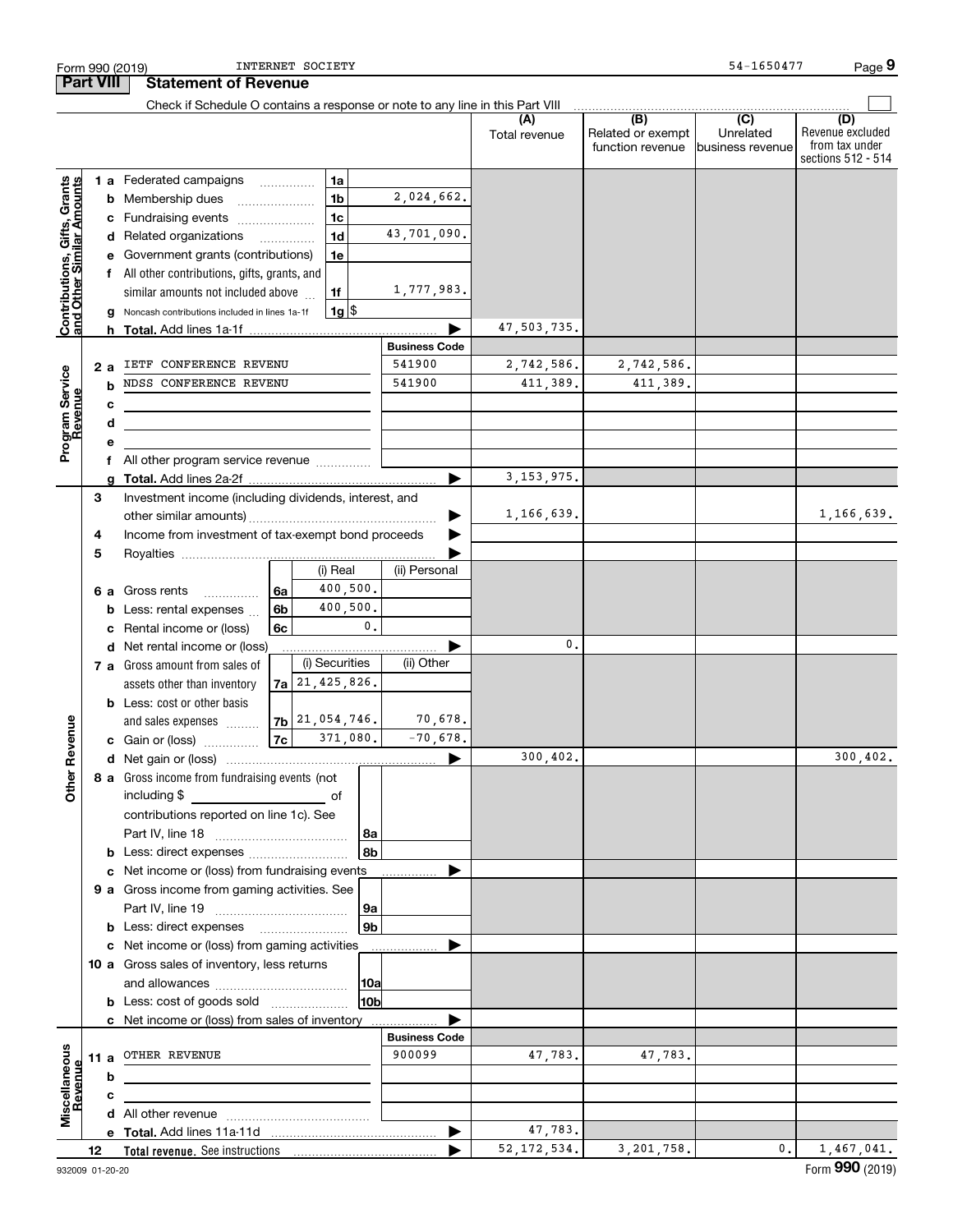INTERNET SOCIETY **54-1650477** 

Form 990 (2019) INTERNET SOCIETY 54–1650477 <sub>Page</sub><br>| **Part IX | Statement of Functional Expenses** 54–1650477 <sub>Page</sub>

| Section 501(c)(3) and 501(c)(4) organizations must complete all columns. All other organizations must complete column (A). |  |  |
|----------------------------------------------------------------------------------------------------------------------------|--|--|
|                                                                                                                            |  |  |

|              | Check if Schedule O contains a response or note to any line in this Part IX                                                                                                                                |                       |                                    |                                           | X                              |
|--------------|------------------------------------------------------------------------------------------------------------------------------------------------------------------------------------------------------------|-----------------------|------------------------------------|-------------------------------------------|--------------------------------|
|              | Do not include amounts reported on lines 6b.<br>7b, 8b, 9b, and 10b of Part VIII.                                                                                                                          | (A)<br>Total expenses | (B)<br>Program service<br>expenses | (C)<br>Management and<br>general expenses | (D)<br>Fundraising<br>expenses |
| 1.           | Grants and other assistance to domestic organizations                                                                                                                                                      |                       |                                    |                                           |                                |
|              | and domestic governments. See Part IV, line 21                                                                                                                                                             | 513,530.              | 513,530.                           |                                           |                                |
| $\mathbf{2}$ | Grants and other assistance to domestic                                                                                                                                                                    |                       |                                    |                                           |                                |
|              | individuals. See Part IV, line 22                                                                                                                                                                          | 26,092.               | 26,092.                            |                                           |                                |
| 3            | Grants and other assistance to foreign                                                                                                                                                                     |                       |                                    |                                           |                                |
|              | organizations, foreign governments, and foreign                                                                                                                                                            |                       |                                    |                                           |                                |
|              | individuals. See Part IV, lines 15 and 16                                                                                                                                                                  | 1,713,041.            | 1,713,041.                         |                                           |                                |
| 4            | Benefits paid to or for members                                                                                                                                                                            |                       |                                    |                                           |                                |
| 5            | Compensation of current officers, directors,                                                                                                                                                               |                       |                                    |                                           |                                |
|              |                                                                                                                                                                                                            | 2, 111, 537.          | 1,083,223.                         | 1,028,314.                                |                                |
| 6            | Compensation not included above to disqualified                                                                                                                                                            |                       |                                    |                                           |                                |
|              | persons (as defined under section 4958(f)(1)) and                                                                                                                                                          |                       |                                    |                                           |                                |
|              | persons described in section 4958(c)(3)(B)                                                                                                                                                                 |                       |                                    |                                           |                                |
| 7            |                                                                                                                                                                                                            | 13, 395, 550.         | 9, 319, 493.                       | 3,931,557.                                | 144,500.                       |
| 8            | Pension plan accruals and contributions (include                                                                                                                                                           |                       |                                    |                                           |                                |
|              | section 401(k) and 403(b) employer contributions)                                                                                                                                                          | 1,424,077.            | 877,504.                           | 524,898.                                  | 21,675.                        |
| 9            |                                                                                                                                                                                                            | 676,687.              | 315,053.                           | 347,184.                                  | 14,450.                        |
| 10           |                                                                                                                                                                                                            | 791,934.              | 477, 114.                          | 293, 145.                                 | 21,675.                        |
| 11           | Fees for services (nonemployees):                                                                                                                                                                          |                       |                                    |                                           |                                |
| a            |                                                                                                                                                                                                            |                       |                                    |                                           |                                |
| b            |                                                                                                                                                                                                            | 2,538,585.            | 171, 116.                          | 2,367,469.                                |                                |
|              |                                                                                                                                                                                                            | 108,428.              | 51,844.                            | 53,762.                                   | 2,822.                         |
| d            |                                                                                                                                                                                                            |                       |                                    |                                           |                                |
|              | Professional fundraising services. See Part IV, line 17                                                                                                                                                    |                       |                                    |                                           |                                |
| f            | Investment management fees                                                                                                                                                                                 | 79,005.               |                                    | 79,005.                                   |                                |
| $\mathbf{q}$ | Other. (If line 11g amount exceeds 10% of line 25,                                                                                                                                                         |                       |                                    |                                           |                                |
|              | column (A) amount, list line 11g expenses on Sch 0.)                                                                                                                                                       | 8, 287, 313.          | 6, 253, 608.                       | 1,977,746.                                | 55,959.                        |
| 12           |                                                                                                                                                                                                            | 1,010,444.            | 968,691.                           | 40,756.                                   | 997.                           |
| 13           |                                                                                                                                                                                                            | 457,261.              | 256,073.                           | 200,052.                                  | 1,136.                         |
| 14           |                                                                                                                                                                                                            | 2,244,609.            | 1,381,678.                         | 785,039.                                  | 77,892.                        |
| 15           |                                                                                                                                                                                                            |                       |                                    |                                           |                                |
| 16           |                                                                                                                                                                                                            | 286,557.              | 82,053.                            | 204,504.                                  |                                |
| 17           | Travel                                                                                                                                                                                                     | 2,766,614.            | 2,136,937.                         | 503,711.                                  | 125,966.                       |
| 18           | Payments of travel or entertainment expenses                                                                                                                                                               |                       |                                    |                                           |                                |
|              | for any federal, state, or local public officials                                                                                                                                                          |                       |                                    |                                           |                                |
| 19           | Conferences, conventions, and meetings                                                                                                                                                                     | 3,974,931.            | 3,612,502.                         | 340,192.                                  | 22, 237.                       |
| 20           | Interest                                                                                                                                                                                                   |                       |                                    |                                           |                                |
| 21           |                                                                                                                                                                                                            |                       |                                    |                                           |                                |
| 22           | Depreciation, depletion, and amortization                                                                                                                                                                  | 822,230.              | 349,739.                           | 472,491.                                  |                                |
| 23           | Insurance                                                                                                                                                                                                  | 184, 348.             | 81,402.                            | 102,753.                                  | 193.                           |
| 24           | Other expenses. Itemize expenses not covered<br>above (List miscellaneous expenses on line 24e. If<br>line 24e amount exceeds 10% of line 25, column (A)<br>amount, list line 24e expenses on Schedule O.) |                       |                                    |                                           |                                |
| a            | DUES & SUBSCRIPTIONS                                                                                                                                                                                       | 340,896.              | 150,622.                           | 163,029.                                  | 27, 245.                       |
| b            | EMPLOYEE TRAINING                                                                                                                                                                                          | 98,822.               | 30,067.                            | 48,676.                                   | 20,079.                        |
| C            | STATE REG FEE, PROPERTY                                                                                                                                                                                    | 25, 341.              | 124.                               | 25, 217.                                  |                                |
| d            |                                                                                                                                                                                                            |                       |                                    |                                           |                                |
| е            | All other expenses                                                                                                                                                                                         |                       |                                    |                                           |                                |
| 25           | Total functional expenses. Add lines 1 through 24e                                                                                                                                                         | 43,877,832.           | 29,851,506.                        | 13,489,500.                               | 536,826.                       |
| 26           | <b>Joint costs.</b> Complete this line only if the organization                                                                                                                                            |                       |                                    |                                           |                                |
|              | reported in column (B) joint costs from a combined                                                                                                                                                         |                       |                                    |                                           |                                |
|              | educational campaign and fundraising solicitation.                                                                                                                                                         |                       |                                    |                                           |                                |
|              | Check here $\triangleright$ $\vert X \vert$ if following SOP 98-2 (ASC 958-720)                                                                                                                            |                       |                                    |                                           |                                |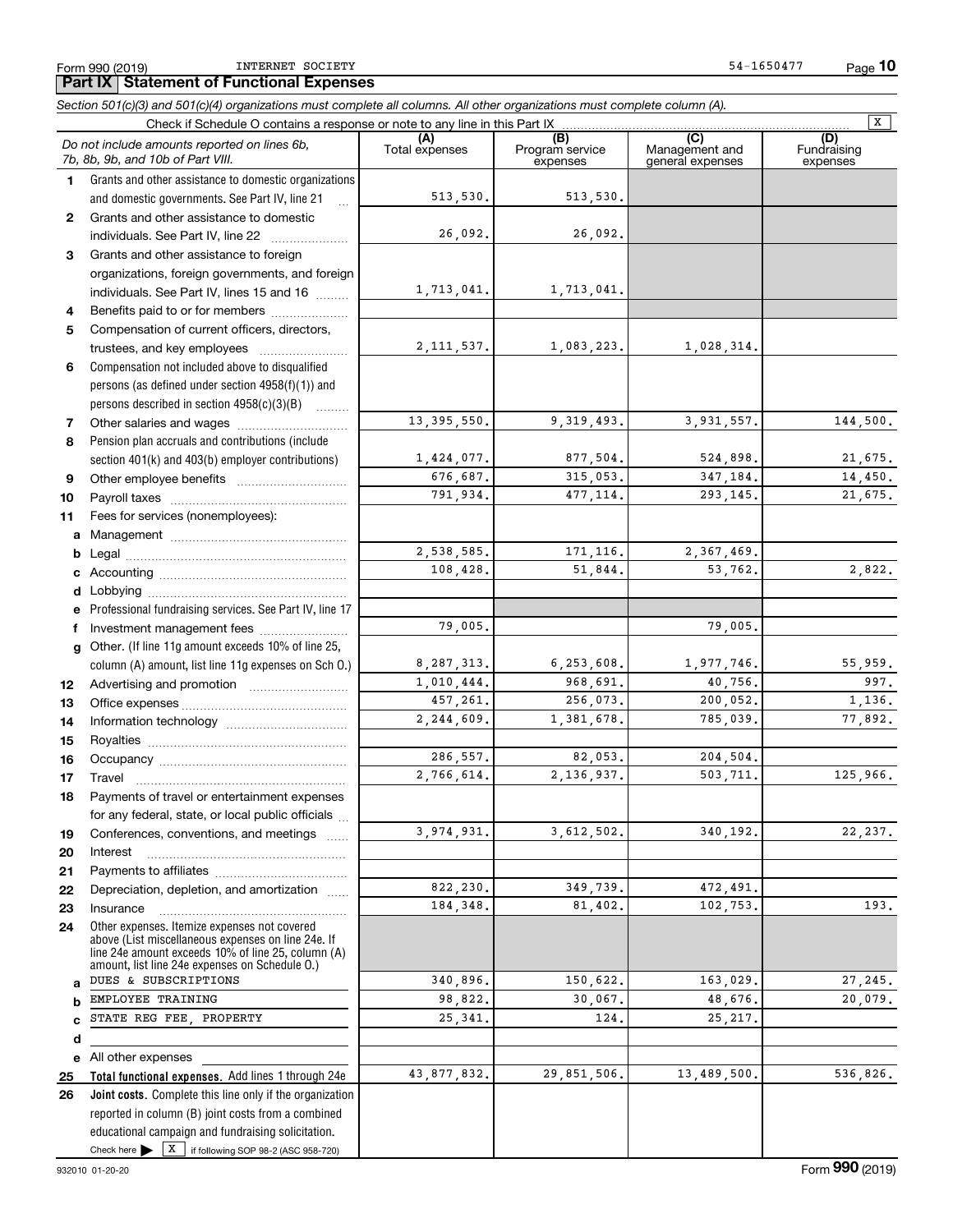Total liabilities and net assets/fund balances

|                      |                           | INTERNET SOCIETY                                                                                                                                   |  |               |                   |                     | 54-1650477   |
|----------------------|---------------------------|----------------------------------------------------------------------------------------------------------------------------------------------------|--|---------------|-------------------|---------------------|--------------|
|                      | Form 990 (2019)<br>Part X | <b>Balance Sheet</b>                                                                                                                               |  |               |                   |                     | $Page$ 11    |
|                      |                           |                                                                                                                                                    |  |               |                   |                     |              |
|                      |                           |                                                                                                                                                    |  |               | (A)               |                     | (B)          |
|                      |                           |                                                                                                                                                    |  |               | Beginning of year |                     | End of year  |
|                      | 1                         |                                                                                                                                                    |  |               | 7,096,421.        | 1.                  | 2,444,798.   |
|                      | 2                         |                                                                                                                                                    |  |               | 7,384,817.        | $\mathbf{2}$        | 20,942,004.  |
|                      | 3                         |                                                                                                                                                    |  |               | 754,139.          | 3                   | 659,412.     |
|                      | 4                         |                                                                                                                                                    |  |               | 743,232.          | 4                   | 503,997.     |
|                      | 5                         | Loans and other receivables from any current or former officer, director,                                                                          |  |               |                   |                     |              |
|                      |                           | trustee, key employee, creator or founder, substantial contributor, or 35%                                                                         |  |               |                   |                     |              |
|                      |                           | controlled entity or family member of any of these persons                                                                                         |  |               |                   | 5                   |              |
|                      | 6                         | Loans and other receivables from other disqualified persons (as defined                                                                            |  |               |                   |                     |              |
|                      |                           | under section $4958(f)(1)$ , and persons described in section $4958(c)(3)(B)$                                                                      |  | $\ldots$      |                   | 6                   |              |
| Assets               | 7                         |                                                                                                                                                    |  |               |                   | $\overline{7}$<br>8 |              |
|                      | 8<br>9                    | Prepaid expenses and deferred charges                                                                                                              |  |               | 1,045,233.        | 9                   | 1,272,761.   |
|                      |                           | <b>10a</b> Land, buildings, and equipment: cost or other                                                                                           |  |               |                   |                     |              |
|                      |                           | basis. Complete Part VI of Schedule D  10a                                                                                                         |  | 3,991,416.    |                   |                     |              |
|                      |                           | <u>10b</u><br><b>b</b> Less: accumulated depreciation                                                                                              |  | 2,506,873.    | 1,689,616.        | 10c                 | 1,484,543.   |
|                      | 11                        |                                                                                                                                                    |  |               | 11, 334, 640.     | 11                  | 21,762,125.  |
|                      | 12                        |                                                                                                                                                    |  | 13, 167, 266. | 12                | 4,819,848.          |              |
|                      | 13                        |                                                                                                                                                    |  |               |                   | 13                  |              |
|                      | 14                        |                                                                                                                                                    |  |               |                   | 14                  |              |
|                      | 15                        |                                                                                                                                                    |  |               | 1,020,119.        | 15                  | 1, 137, 170. |
|                      | 16                        |                                                                                                                                                    |  |               | 44, 235, 483.     | 16                  | 55,026,658.  |
|                      | 17                        |                                                                                                                                                    |  |               | 3, 161, 611.      | 17                  | 4,071,143.   |
|                      | 18                        |                                                                                                                                                    |  |               |                   | 18                  |              |
|                      | 19                        | Deferred revenue manual contracts and contracts are all the manual contracts and contracts are contracted and c                                    |  |               | 910,764.          | 19                  | 810.244.     |
|                      | 20                        | Tax-exempt bond liabilities                                                                                                                        |  |               |                   | 20                  |              |
|                      | 21<br>22                  | Escrow or custodial account liability. Complete Part IV of Schedule D                                                                              |  |               |                   | 21                  |              |
|                      |                           | Loans and other payables to any current or former officer, director,<br>trustee, key employee, creator or founder, substantial contributor, or 35% |  |               |                   |                     |              |
| Liabilities          |                           | controlled entity or family member of any of these persons                                                                                         |  |               |                   | 22                  |              |
|                      | 23                        | Secured mortgages and notes payable to unrelated third parties                                                                                     |  |               |                   | 23                  |              |
|                      | 24                        | Unsecured notes and loans payable to unrelated third parties                                                                                       |  |               |                   | 24                  |              |
|                      | 25                        | Other liabilities (including federal income tax, payables to related third                                                                         |  |               |                   |                     |              |
|                      |                           | parties, and other liabilities not included on lines 17-24). Complete Part X                                                                       |  |               |                   |                     |              |
|                      |                           | of Schedule D                                                                                                                                      |  |               | 676,304.          | 25                  | 561,699.     |
|                      | 26                        | Total liabilities. Add lines 17 through 25                                                                                                         |  |               | 4,748,679.        | 26                  | 5,443,086.   |
|                      |                           | Organizations that follow FASB ASC 958, check here $\blacktriangleright$ $\boxed{\text{X}}$                                                        |  |               |                   |                     |              |
|                      |                           | and complete lines 27, 28, 32, and 33.                                                                                                             |  |               |                   |                     |              |
|                      | 27                        |                                                                                                                                                    |  |               | 36, 364, 257.     | 27                  | 45,997,659.  |
| <b>Fund Balances</b> | 28                        | Net assets with donor restrictions                                                                                                                 |  |               | 3, 122, 547.      | 28                  | 3,585,913.   |
|                      |                           | Organizations that do not follow FASB ASC 958, check here $\blacktriangleright$                                                                    |  |               |                   |                     |              |
|                      | 29                        | and complete lines 29 through 33.                                                                                                                  |  |               |                   | 29                  |              |
|                      | 30                        | Paid-in or capital surplus, or land, building, or equipment fund                                                                                   |  |               |                   | 30                  |              |
|                      | 31                        | Retained earnings, endowment, accumulated income, or other funds                                                                                   |  |               |                   | 31                  |              |
| Net Assets or        | 32                        |                                                                                                                                                    |  |               | 39,486,804.       | 32                  | 49,583,572.  |
|                      |                           |                                                                                                                                                    |  |               |                   |                     |              |

Form **990** (2019)

33

44,235,483. 55,026,658.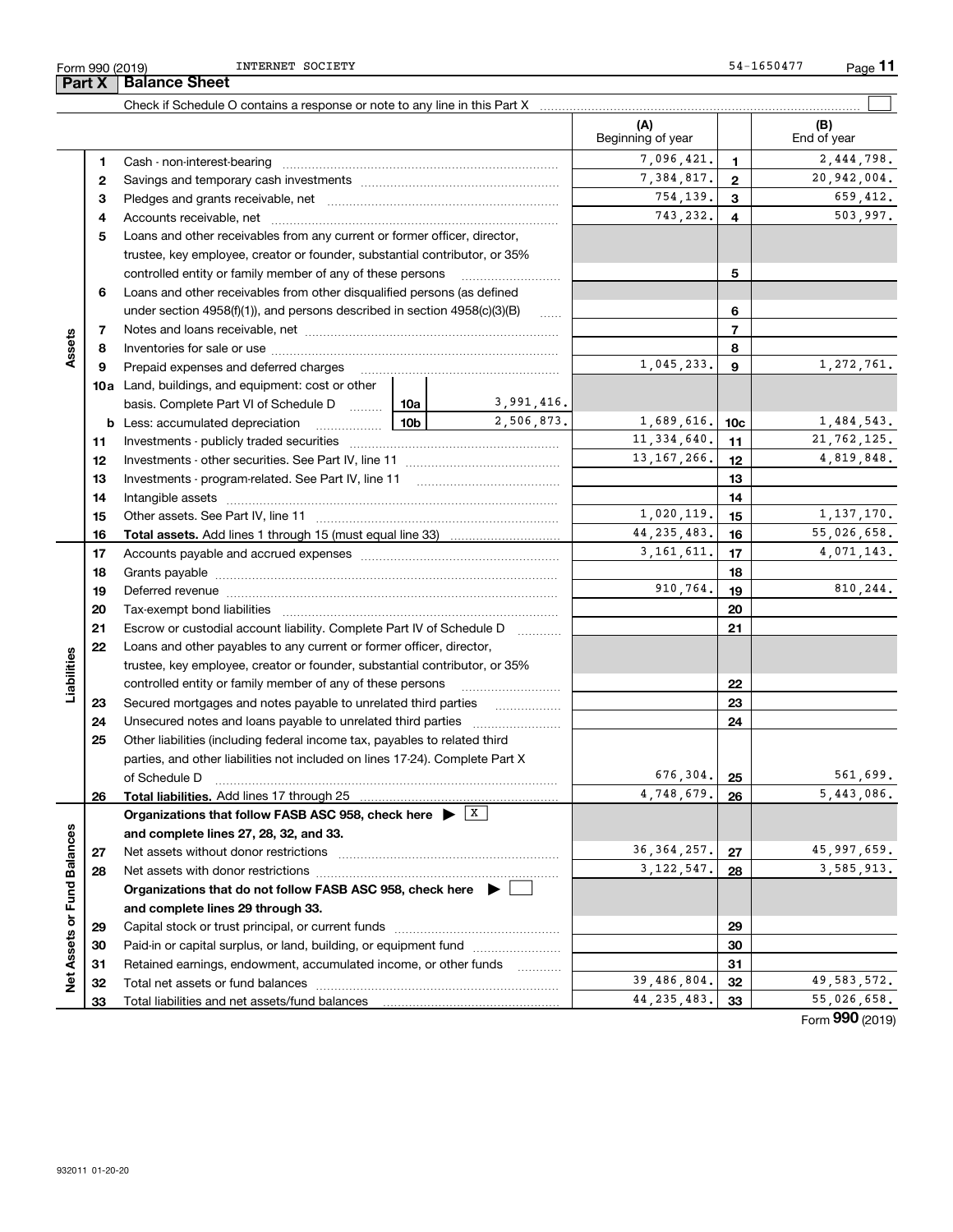|    | INTERNET SOCIETY<br>Form 990 (2019)                                                                                                                                                                                            | 54-1650477              |                |               | Page 12     |
|----|--------------------------------------------------------------------------------------------------------------------------------------------------------------------------------------------------------------------------------|-------------------------|----------------|---------------|-------------|
|    | <b>Part XI</b><br><b>Reconciliation of Net Assets</b>                                                                                                                                                                          |                         |                |               |             |
|    |                                                                                                                                                                                                                                |                         |                |               | x           |
|    |                                                                                                                                                                                                                                |                         |                |               |             |
| 1  | Total revenue (must equal Part VIII, column (A), line 12)                                                                                                                                                                      | $\mathbf{1}$            |                | 52, 172, 534. |             |
| 2  |                                                                                                                                                                                                                                | $\overline{2}$          |                |               | 43,877,832. |
| 3  | Revenue less expenses. Subtract line 2 from line 1                                                                                                                                                                             | 3                       |                |               | 8,294,702.  |
| 4  |                                                                                                                                                                                                                                | $\overline{\mathbf{4}}$ |                |               | 39,486,804. |
| 5  | Net unrealized gains (losses) on investments [11] matter continuum matter is a set of the set of the set of the                                                                                                                | 5                       |                |               | 1,731,387.  |
| 6  | Donated services and use of facilities [111] matter contracts and the service of facilities [11] matter contracts and use of facilities [11] matter contracts and the service of facilities [11] matter contracts and the serv | 6                       |                |               |             |
| 7  | Investment expenses www.communication.com/www.communication.com/www.communication.com/www.com                                                                                                                                  | $\overline{7}$          |                |               |             |
| 8  | Prior period adjustments material contents and content of the content of the content of the content of the content of the content of the content of the content of the content of the content of the content of the content of | 8                       |                |               |             |
| 9  | Other changes in net assets or fund balances (explain on Schedule O)                                                                                                                                                           | $\mathbf{9}$            |                |               | 70,679.     |
| 10 | Net assets or fund balances at end of year. Combine lines 3 through 9 (must equal Part X, line 32,                                                                                                                             |                         |                |               |             |
|    |                                                                                                                                                                                                                                | 10                      |                | 49,583,572.   |             |
|    | Part XII Financial Statements and Reporting                                                                                                                                                                                    |                         |                |               |             |
|    |                                                                                                                                                                                                                                |                         |                |               |             |
|    |                                                                                                                                                                                                                                |                         |                | Yes           | No          |
| 1. | $X$ Accrual<br>Accounting method used to prepare the Form 990: <u>I</u> Cash<br>Other                                                                                                                                          |                         |                |               |             |
|    | If the organization changed its method of accounting from a prior year or checked "Other," explain in Schedule O.                                                                                                              |                         |                |               |             |
|    | 2a Were the organization's financial statements compiled or reviewed by an independent accountant?                                                                                                                             |                         | 2a             |               | х           |
|    | If "Yes," check a box below to indicate whether the financial statements for the year were compiled or reviewed on a                                                                                                           |                         |                |               |             |
|    | separate basis, consolidated basis, or both:                                                                                                                                                                                   |                         |                |               |             |
|    | Separate basis<br>Consolidated basis<br>Both consolidated and separate basis                                                                                                                                                   |                         |                |               |             |
|    | <b>b</b> Were the organization's financial statements audited by an independent accountant?                                                                                                                                    |                         | 2 <sub>b</sub> | х             |             |
|    | If "Yes," check a box below to indicate whether the financial statements for the year were audited on a separate basis,                                                                                                        |                         |                |               |             |
|    | consolidated basis, or both:                                                                                                                                                                                                   |                         |                |               |             |
|    | $X$ Consolidated basis<br>Separate basis<br>Both consolidated and separate basis                                                                                                                                               |                         |                |               |             |
| c  | If "Yes" to line 2a or 2b, does the organization have a committee that assumes responsibility for oversight of the audit,                                                                                                      |                         |                |               |             |
|    | review, or compilation of its financial statements and selection of an independent accountant?                                                                                                                                 |                         | 2c             | х             |             |
|    | If the organization changed either its oversight process or selection process during the tax year, explain on Schedule O.                                                                                                      |                         |                |               |             |
|    | 3a As a result of a federal award, was the organization required to undergo an audit or audits as set forth in the Single Audit                                                                                                |                         |                |               |             |
|    |                                                                                                                                                                                                                                |                         | 3a             |               | х           |
|    | If "Yes," did the organization undergo the required audit or audits? If the organization did not undergo the required audit                                                                                                    |                         |                |               |             |
|    | or audits, explain why on Schedule O and describe any steps taken to undergo such audits                                                                                                                                       |                         | 3b             | ההה           |             |

Form 990 (2019)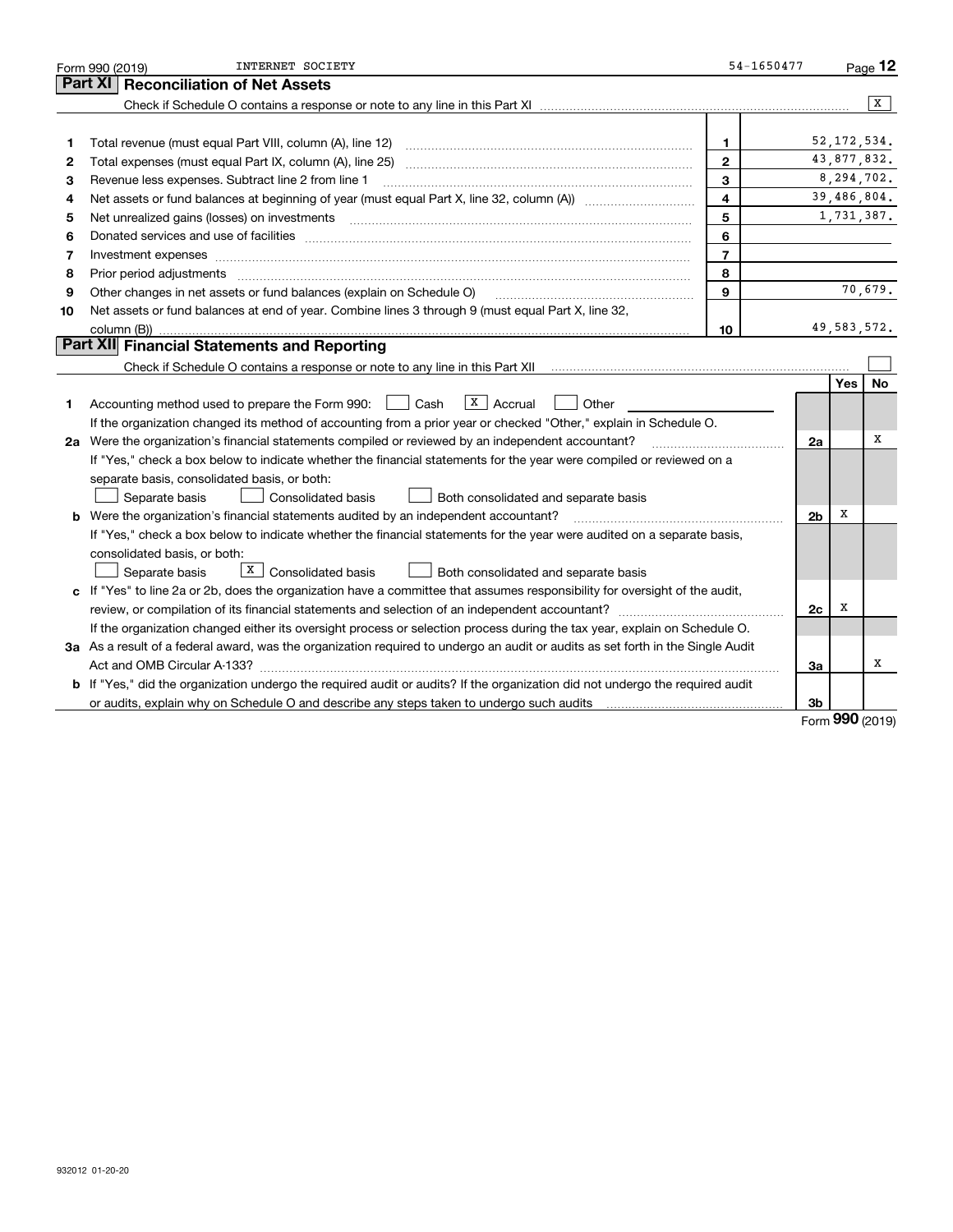## SCHEDULE A

#### Department of the Treasury Internal Revenue Service

## Public Charity Status and Public Support

(Form 990 or 990-EZ) Complete if the organization is a section 501(c)(3) organization or a section 4947(a)(1) nonexempt charitable trust. | Attach to Form 990 or Form 990-EZ.

| 0                                   |  |
|-------------------------------------|--|
| <b>Open to Public</b><br>Inspection |  |

OMB No. 1545-0047

|                 |        | internal Revenue Service                                                                                                                                                                                                                        |                  | $\blacktriangleright$ Go to www.irs.gov/Form990 for instructions and the latest information. |                                    |                                 |                            | <b>Inspection</b>                                   |
|-----------------|--------|-------------------------------------------------------------------------------------------------------------------------------------------------------------------------------------------------------------------------------------------------|------------------|----------------------------------------------------------------------------------------------|------------------------------------|---------------------------------|----------------------------|-----------------------------------------------------|
|                 |        | Name of the organization                                                                                                                                                                                                                        | INTERNET SOCIETY |                                                                                              |                                    |                                 |                            | <b>Employer identification number</b><br>54-1650477 |
|                 | Part I | Reason for Public Charity Status (All organizations must complete this part.) See instructions.                                                                                                                                                 |                  |                                                                                              |                                    |                                 |                            |                                                     |
|                 |        | The organization is not a private foundation because it is: (For lines 1 through 12, check only one box.)                                                                                                                                       |                  |                                                                                              |                                    |                                 |                            |                                                     |
| 1               |        | A church, convention of churches, or association of churches described in section 170(b)(1)(A)(i).                                                                                                                                              |                  |                                                                                              |                                    |                                 |                            |                                                     |
| 2               |        |                                                                                                                                                                                                                                                 |                  |                                                                                              |                                    |                                 |                            |                                                     |
|                 |        | A school described in section 170(b)(1)(A)(ii). (Attach Schedule E (Form 990 or 990-EZ).)                                                                                                                                                       |                  |                                                                                              |                                    |                                 |                            |                                                     |
| З               |        | A hospital or a cooperative hospital service organization described in section 170(b)(1)(A)(iii).<br>A medical research organization operated in conjunction with a hospital described in section 170(b)(1)(A)(iii). Enter the hospital's name, |                  |                                                                                              |                                    |                                 |                            |                                                     |
| 4               |        | city, and state:                                                                                                                                                                                                                                |                  |                                                                                              |                                    |                                 |                            |                                                     |
| 5               |        | An organization operated for the benefit of a college or university owned or operated by a governmental unit described in                                                                                                                       |                  |                                                                                              |                                    |                                 |                            |                                                     |
|                 |        | section 170(b)(1)(A)(iv). (Complete Part II.)                                                                                                                                                                                                   |                  |                                                                                              |                                    |                                 |                            |                                                     |
| 6               |        | A federal, state, or local government or governmental unit described in section 170(b)(1)(A)(v).                                                                                                                                                |                  |                                                                                              |                                    |                                 |                            |                                                     |
| $\overline{7}$  | X      |                                                                                                                                                                                                                                                 |                  |                                                                                              |                                    |                                 |                            |                                                     |
|                 |        | An organization that normally receives a substantial part of its support from a governmental unit or from the general public described in                                                                                                       |                  |                                                                                              |                                    |                                 |                            |                                                     |
|                 |        | section 170(b)(1)(A)(vi). (Complete Part II.)                                                                                                                                                                                                   |                  |                                                                                              |                                    |                                 |                            |                                                     |
| 8               |        | A community trust described in section 170(b)(1)(A)(vi). (Complete Part II.)                                                                                                                                                                    |                  |                                                                                              |                                    |                                 |                            |                                                     |
| 9               |        | An agricultural research organization described in section 170(b)(1)(A)(ix) operated in conjunction with a land-grant college                                                                                                                   |                  |                                                                                              |                                    |                                 |                            |                                                     |
|                 |        | or university or a non-land-grant college of agriculture (see instructions). Enter the name, city, and state of the college or                                                                                                                  |                  |                                                                                              |                                    |                                 |                            |                                                     |
|                 |        | university:                                                                                                                                                                                                                                     |                  |                                                                                              |                                    |                                 |                            |                                                     |
| 10              |        | An organization that normally receives: (1) more than 33 1/3% of its support from contributions, membership fees, and gross receipts from                                                                                                       |                  |                                                                                              |                                    |                                 |                            |                                                     |
|                 |        | activities related to its exempt functions - subject to certain exceptions, and (2) no more than 33 1/3% of its support from gross investment                                                                                                   |                  |                                                                                              |                                    |                                 |                            |                                                     |
|                 |        | income and unrelated business taxable income (less section 511 tax) from businesses acquired by the organization after June 30, 1975.                                                                                                           |                  |                                                                                              |                                    |                                 |                            |                                                     |
|                 |        | See section 509(a)(2). (Complete Part III.)                                                                                                                                                                                                     |                  |                                                                                              |                                    |                                 |                            |                                                     |
| 11              |        | An organization organized and operated exclusively to test for public safety. See section 509(a)(4).                                                                                                                                            |                  |                                                                                              |                                    |                                 |                            |                                                     |
| 12 <sub>2</sub> |        | An organization organized and operated exclusively for the benefit of, to perform the functions of, or to carry out the purposes of one or                                                                                                      |                  |                                                                                              |                                    |                                 |                            |                                                     |
|                 |        | more publicly supported organizations described in section 509(a)(1) or section 509(a)(2). See section 509(a)(3). Check the box in                                                                                                              |                  |                                                                                              |                                    |                                 |                            |                                                     |
|                 |        | lines 12a through 12d that describes the type of supporting organization and complete lines 12e, 12f, and 12g.                                                                                                                                  |                  |                                                                                              |                                    |                                 |                            |                                                     |
| а               |        | Type I. A supporting organization operated, supervised, or controlled by its supported organization(s), typically by giving                                                                                                                     |                  |                                                                                              |                                    |                                 |                            |                                                     |
|                 |        | the supported organization(s) the power to regularly appoint or elect a majority of the directors or trustees of the supporting                                                                                                                 |                  |                                                                                              |                                    |                                 |                            |                                                     |
|                 |        | organization. You must complete Part IV, Sections A and B.                                                                                                                                                                                      |                  |                                                                                              |                                    |                                 |                            |                                                     |
| b               |        | Type II. A supporting organization supervised or controlled in connection with its supported organization(s), by having                                                                                                                         |                  |                                                                                              |                                    |                                 |                            |                                                     |
|                 |        | control or management of the supporting organization vested in the same persons that control or manage the supported                                                                                                                            |                  |                                                                                              |                                    |                                 |                            |                                                     |
|                 |        | organization(s). You must complete Part IV, Sections A and C.                                                                                                                                                                                   |                  |                                                                                              |                                    |                                 |                            |                                                     |
| с               |        | Type III functionally integrated. A supporting organization operated in connection with, and functionally integrated with,                                                                                                                      |                  |                                                                                              |                                    |                                 |                            |                                                     |
|                 |        | its supported organization(s) (see instructions). You must complete Part IV, Sections A, D, and E.                                                                                                                                              |                  |                                                                                              |                                    |                                 |                            |                                                     |
| d               |        | Type III non-functionally integrated. A supporting organization operated in connection with its supported organization(s)                                                                                                                       |                  |                                                                                              |                                    |                                 |                            |                                                     |
|                 |        | that is not functionally integrated. The organization generally must satisfy a distribution requirement and an attentiveness                                                                                                                    |                  |                                                                                              |                                    |                                 |                            |                                                     |
|                 |        | requirement (see instructions). You must complete Part IV, Sections A and D, and Part V.                                                                                                                                                        |                  |                                                                                              |                                    |                                 |                            |                                                     |
| е               |        | Check this box if the organization received a written determination from the IRS that it is a Type I, Type II, Type III                                                                                                                         |                  |                                                                                              |                                    |                                 |                            |                                                     |
|                 |        | functionally integrated, or Type III non-functionally integrated supporting organization.                                                                                                                                                       |                  |                                                                                              |                                    |                                 |                            |                                                     |
| f               |        | Enter the number of supported organizations                                                                                                                                                                                                     |                  |                                                                                              |                                    |                                 |                            |                                                     |
| a               |        | Provide the following information about the supported organization(s).<br>(i) Name of supported                                                                                                                                                 | (ii) EIN         | (iii) Type of organization                                                                   |                                    | (iv) Is the organization listed | (v) Amount of monetary     | (vi) Amount of other                                |
|                 |        | organization                                                                                                                                                                                                                                    |                  | (described on lines 1-10                                                                     | in your governing document?<br>Yes | No                              | support (see instructions) | support (see instructions)                          |
|                 |        |                                                                                                                                                                                                                                                 |                  | above (see instructions))                                                                    |                                    |                                 |                            |                                                     |
|                 |        |                                                                                                                                                                                                                                                 |                  |                                                                                              |                                    |                                 |                            |                                                     |
|                 |        |                                                                                                                                                                                                                                                 |                  |                                                                                              |                                    |                                 |                            |                                                     |
|                 |        |                                                                                                                                                                                                                                                 |                  |                                                                                              |                                    |                                 |                            |                                                     |
|                 |        |                                                                                                                                                                                                                                                 |                  |                                                                                              |                                    |                                 |                            |                                                     |
|                 |        |                                                                                                                                                                                                                                                 |                  |                                                                                              |                                    |                                 |                            |                                                     |
|                 |        |                                                                                                                                                                                                                                                 |                  |                                                                                              |                                    |                                 |                            |                                                     |
|                 |        |                                                                                                                                                                                                                                                 |                  |                                                                                              |                                    |                                 |                            |                                                     |
|                 |        |                                                                                                                                                                                                                                                 |                  |                                                                                              |                                    |                                 |                            |                                                     |
|                 |        |                                                                                                                                                                                                                                                 |                  |                                                                                              |                                    |                                 |                            |                                                     |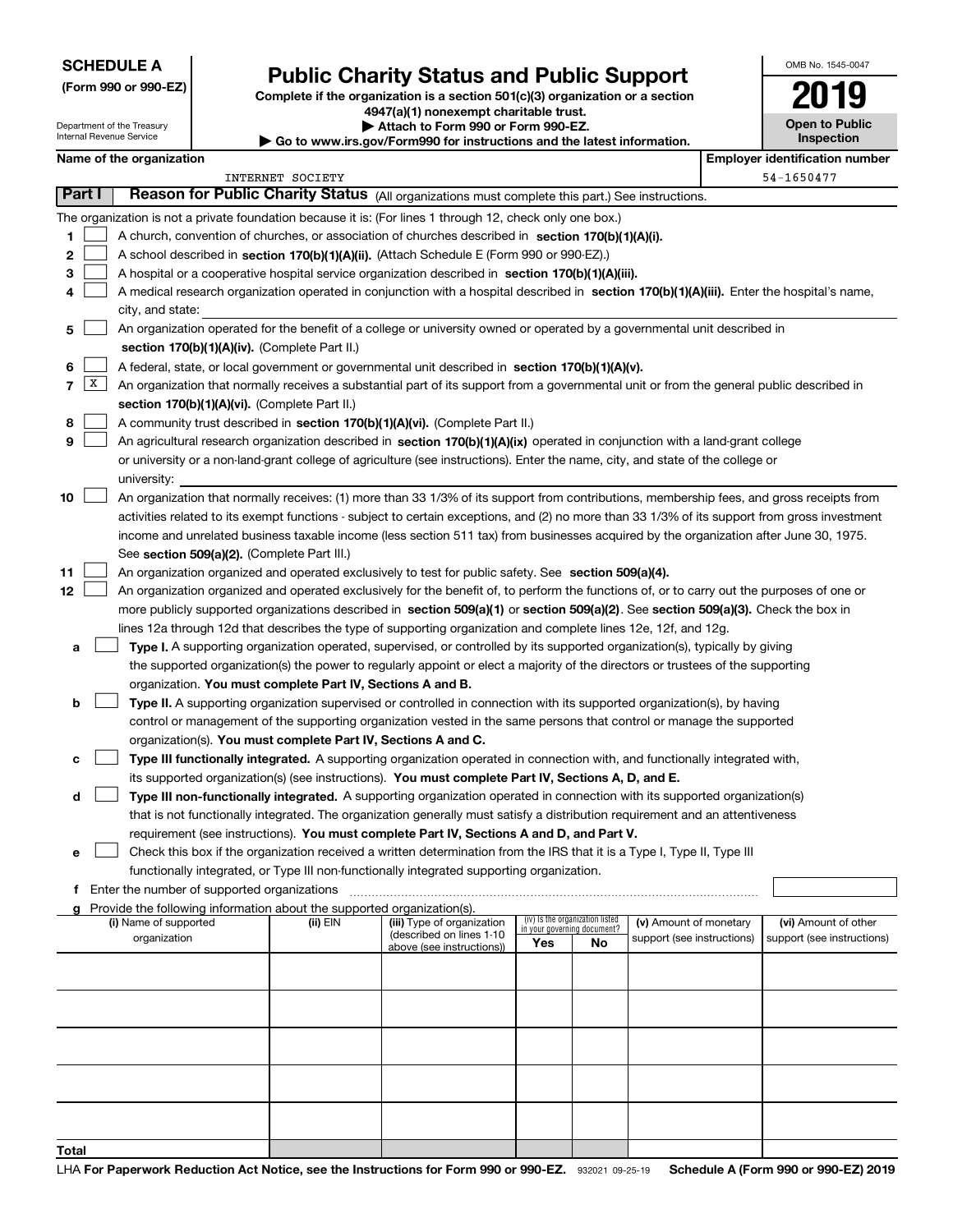## Schedule A (Form 990 or 990-EZ) 2019 INTERNET SOCIETY SOMEROUS CONSUMING SALE SALES AND SALE Page

932022 09-25-19

(Complete only if you checked the box on line 5, 7, or 8 of Part I or if the organization failed to qualify under Part III. If the organization fails to qualify under the tests listed below, please complete Part III.)

#### 6 Public support. Subtract line 5 from line 4. Calendar year (or fiscal year beginning in)  $\blacktriangleright$ Calendar year (or fiscal year beginning in)  $\blacktriangleright$ (a) 2015  $\vert$  (b) 2016  $\vert$  (c) 2017  $\vert$  (d) 2018  $\vert$  (e) 2019  $\vert$  (f) 1 Gifts, grants, contributions, and 2 Tax revenues levied for the organ-3 The value of services or facilities 4 Total. Add lines 1 through 3 ........ 5 The portion of total contributions (**a)** 2015 **| (b)** 2016 **| (c)** 2017 **| (d)** 2018 **| (e)** 2019 **| (f)** Total **7** Amounts from line 4 .................... 8 Gross income from interest, 9 Net income from unrelated business 10 Other income. Do not include gain 11 Total support. Add lines 7 through 10 12 Gross receipts from related activities, etc. (see instructions) www.community.community.community.com 13 First five years. If the Form 990 is for the organization's first, second, third, fourth, or fifth tax year as a section 501(c)(3) 12 stop here organization, check this box and | 14 15 14 Public support percentage for 2019 (line 6, column (f) divided by line 11, column (f)) ~~~~~~~~~~~~ 15 Public support percentage from 2018 Schedule A, Part II, line 14 ~~~~~~~~~~~~~~~~~~~~~ % 16a 33 1/3% support test - 2019. If the organization did not check the box on line 13, and line 14 is 33 1/3% or more, check this box and 17a 10% -facts-and-circumstances test - 2019. If the organization did not check a box on line 13, 16a, or 16b, and line 14 is 10% or more, 18 Private foundation. If the organization did not check a box on line 13, 16a, 16b, 17a, or 17b, check this box and see instructions ......... **b 33 1/3% support test - 2018.** If the organization did not check a box on line 13 or 16a, and line 15 is 33 1/3% or more, check this box **b 10% -facts-and-circumstances test - 2018.** If the organization did not check a box on line 13, 16a, 16b, or 17a, and line 15 is 10% or stop here. The organization qualifies as a publicly supported organization ~~~~~~~~~~~~~~~~~~~~~~~~~~~~~~ | stop here. and The organization qualifies as a publicly supported organization ~~~~~~~~~~~~~~~~~~~~~~~~~~~~ | and if the organization meets the "facts-and-circumstances" test, check this box and stop here. Explain in Part VI how the organization more, and if the organization meets the "facts-and-circumstances" test, check this box and stop here. Explain in Part VI how the 2015 **| (b)** 2016 **| (c)** 2017 **| (d)** 2018 **| (e)** 2019 **| (f)** Total membership fees received. (Do not include any "unusual grants.") ization's benefit and either paid to or expended on its behalf *www.* furnished by a governmental unit to the organization without charge by each person (other than a governmental unit or publicly supported organization) included on line 1 that exceeds 2% of the amount shown on line 11, column (f)  $\ldots$   $\ldots$   $\ldots$   $\ldots$   $\ldots$   $\ldots$   $\ldots$ dividends, payments received on securities loans, rents, royalties, and income from similar sources activities, whether or not the business is regularly carried on ~ or loss from the sale of capital assets (Explain in Part VI.)  $\ldots$ % meets the "facts-and-circumstances" test. The organization qualifies as a publicly supported organization ~~~~~~~~~~~~~~~ | organization meets the "facts-and-circumstances" test. The organization qualifies as a publicly supported organization Section A. Public Support Section B. Total Support Section C. Computation of Public Support Percentage  $\cdot \Box$  $\vdash$  $\blacktriangleright$  $\cdot$   $\boxed{\text{X}}$  $\vdash$  $\cdot \Box$ 35,049,161. 35,049,161. 35,974,383. 35,974,383. 35,405,711. 53,709,603. 47,503,735. 207,642,593. 35,405,711. 53,709,603. 47,503,735. 207,642,593. 174,472,478. 33,170,115. (a) 2015 (b) 2016 (c) 2017 (d) 2018 (e) 2019 (f) Total (a) 2015 (b) 2016 (c) 2017 (d) 2018 (e) 2019 (f) Total  $1,268,200.$   $1,217,689.$   $1,690,465.$  896,933.  $1,567,139.$  6,640,426. 35,569. 19,819. 103,171. 103,171. 214,386,190. 14,015,773. 15.47 19.12

Schedule A (Form 990 or 990-EZ) 2019

Page 2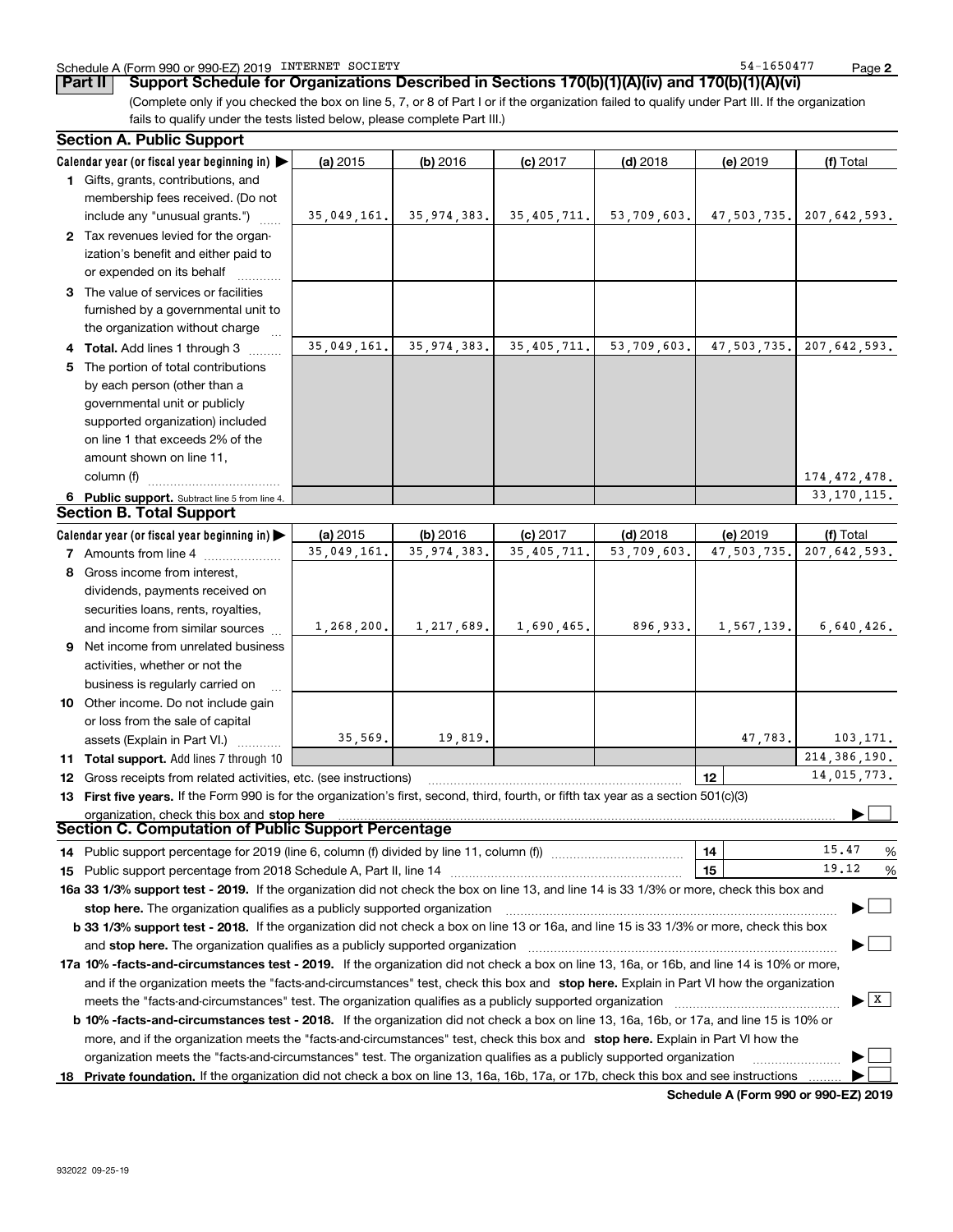## **Part III | Support Schedule for Organizations Described in Section 509(a)(2)**

Page 3

(Complete only if you checked the box on line 10 of Part I or if the organization failed to qualify under Part II. If the organization fails to qualify under the tests listed below, please complete Part II.)

| <b>Section A. Public Support</b>                                                                                                                                                                                               |          |          |            |            |          |           |
|--------------------------------------------------------------------------------------------------------------------------------------------------------------------------------------------------------------------------------|----------|----------|------------|------------|----------|-----------|
| Calendar year (or fiscal year beginning in) $\blacktriangleright$                                                                                                                                                              | (a) 2015 | (b) 2016 | $(c)$ 2017 | $(d)$ 2018 | (e) 2019 | (f) Total |
| 1 Gifts, grants, contributions, and                                                                                                                                                                                            |          |          |            |            |          |           |
| membership fees received. (Do not                                                                                                                                                                                              |          |          |            |            |          |           |
| include any "unusual grants.")                                                                                                                                                                                                 |          |          |            |            |          |           |
| <b>2</b> Gross receipts from admissions,<br>merchandise sold or services per-<br>formed, or facilities furnished in<br>any activity that is related to the<br>organization's tax-exempt purpose                                |          |          |            |            |          |           |
| Gross receipts from activities that<br>3                                                                                                                                                                                       |          |          |            |            |          |           |
| are not an unrelated trade or bus-<br>iness under section 513                                                                                                                                                                  |          |          |            |            |          |           |
|                                                                                                                                                                                                                                |          |          |            |            |          |           |
| 4 Tax revenues levied for the organ-<br>ization's benefit and either paid to                                                                                                                                                   |          |          |            |            |          |           |
| or expended on its behalf                                                                                                                                                                                                      |          |          |            |            |          |           |
| 5 The value of services or facilities<br>furnished by a governmental unit to<br>the organization without charge                                                                                                                |          |          |            |            |          |           |
| <b>6 Total.</b> Add lines 1 through 5                                                                                                                                                                                          |          |          |            |            |          |           |
| 7a Amounts included on lines 1, 2, and<br>3 received from disqualified persons                                                                                                                                                 |          |          |            |            |          |           |
| <b>b</b> Amounts included on lines 2 and 3 received<br>from other than disqualified persons that<br>exceed the greater of \$5,000 or 1% of the<br>amount on line 13 for the year                                               |          |          |            |            |          |           |
| c Add lines 7a and 7b                                                                                                                                                                                                          |          |          |            |            |          |           |
| 8 Public support. (Subtract line 7c from line 6.)                                                                                                                                                                              |          |          |            |            |          |           |
| <b>Section B. Total Support</b>                                                                                                                                                                                                |          |          |            |            |          |           |
| Calendar year (or fiscal year beginning in) $\blacktriangleright$                                                                                                                                                              | (a) 2015 | (b) 2016 | $(c)$ 2017 | $(d)$ 2018 | (e) 2019 | (f) Total |
| 9 Amounts from line 6                                                                                                                                                                                                          |          |          |            |            |          |           |
| 10a Gross income from interest,<br>dividends, payments received on<br>securities loans, rents, royalties,<br>and income from similar sources                                                                                   |          |          |            |            |          |           |
| <b>b</b> Unrelated business taxable income                                                                                                                                                                                     |          |          |            |            |          |           |
| (less section 511 taxes) from businesses                                                                                                                                                                                       |          |          |            |            |          |           |
| acquired after June 30, 1975<br>$\cdots$                                                                                                                                                                                       |          |          |            |            |          |           |
| c Add lines 10a and 10b                                                                                                                                                                                                        |          |          |            |            |          |           |
| <b>11</b> Net income from unrelated business<br>activities not included in line 10b,<br>whether or not the business is<br>regularly carried on                                                                                 |          |          |            |            |          |           |
| <b>12</b> Other income. Do not include gain<br>or loss from the sale of capital<br>assets (Explain in Part VI.)                                                                                                                |          |          |            |            |          |           |
| <b>13</b> Total support. (Add lines 9, 10c, 11, and 12.)                                                                                                                                                                       |          |          |            |            |          |           |
| 14 First five years. If the Form 990 is for the organization's first, second, third, fourth, or fifth tax year as a section 501(c)(3) organization,                                                                            |          |          |            |            |          |           |
| check this box and stop here measurements and stop here contained and stop here measurements and stop here measurements and stop here measurements and stop here measurements and stop here are all the states of the states o |          |          |            |            |          |           |
| <b>Section C. Computation of Public Support Percentage</b>                                                                                                                                                                     |          |          |            |            |          |           |
| 15 Public support percentage for 2019 (line 8, column (f), divided by line 13, column (f))                                                                                                                                     |          |          |            |            | 15       | %         |
| 16 Public support percentage from 2018 Schedule A, Part III, line 15                                                                                                                                                           |          |          |            |            | 16       | %         |
| <b>Section D. Computation of Investment Income Percentage</b>                                                                                                                                                                  |          |          |            |            |          |           |
|                                                                                                                                                                                                                                |          |          |            |            | 17       | %         |
| 18 Investment income percentage from 2018 Schedule A, Part III, line 17                                                                                                                                                        |          |          |            |            | 18       | %         |
| 19a 33 1/3% support tests - 2019. If the organization did not check the box on line 14, and line 15 is more than 33 1/3%, and line 17 is not                                                                                   |          |          |            |            |          |           |
| more than 33 1/3%, check this box and stop here. The organization qualifies as a publicly supported organization                                                                                                               |          |          |            |            |          |           |
| b 33 1/3% support tests - 2018. If the organization did not check a box on line 14 or line 19a, and line 16 is more than 33 1/3%, and                                                                                          |          |          |            |            |          |           |
| line 18 is not more than 33 1/3%, check this box and stop here. The organization qualifies as a publicly supported organization                                                                                                |          |          |            |            |          |           |
| Private foundation. If the organization did not check a box on line 14, 19a, or 19b, check this box and see instructions<br>20                                                                                                 |          |          |            |            |          |           |

Schedule A (Form 990 or 990-EZ) 2019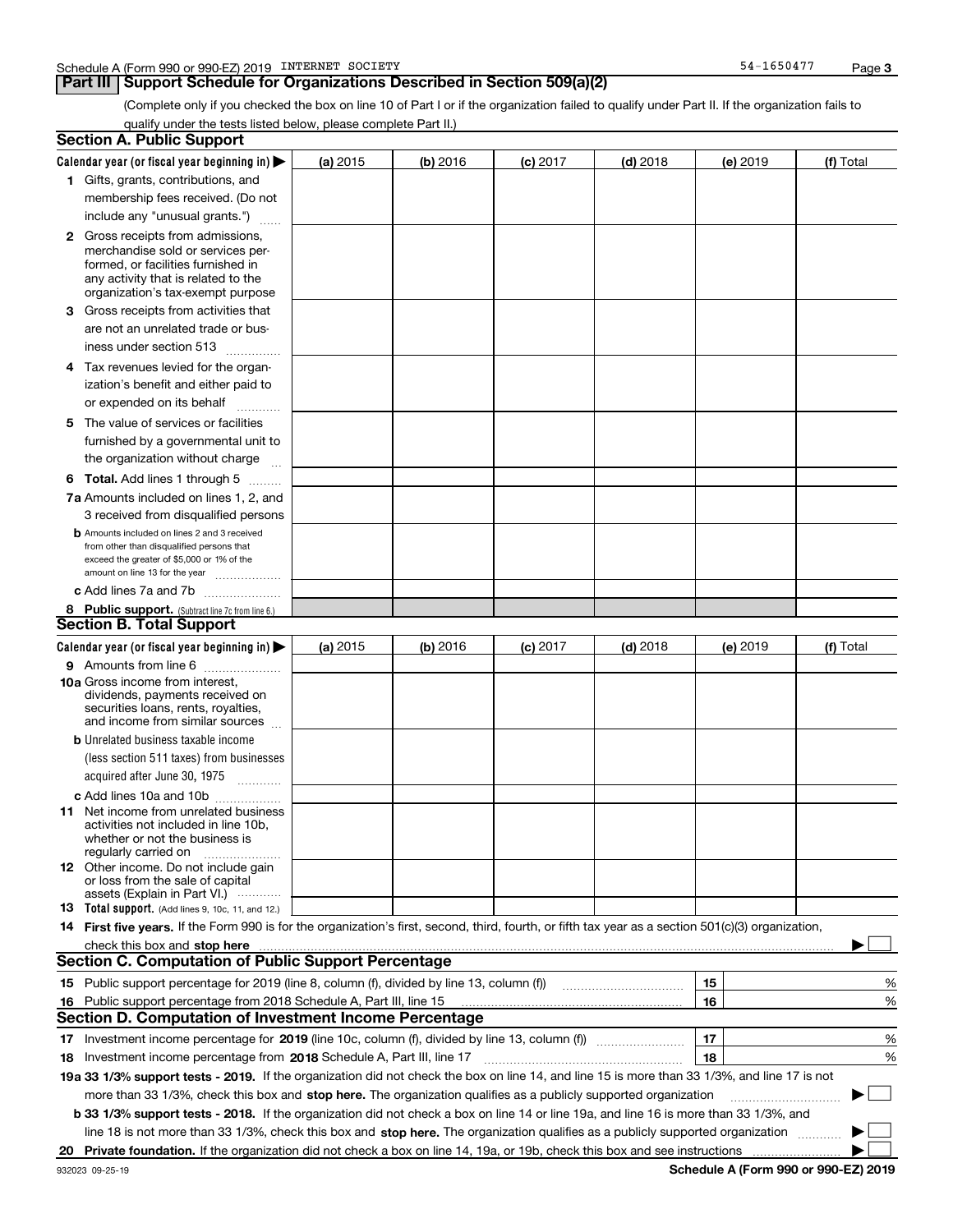(Complete only if you checked a box in line 12 on Part I. If you checked 12a of Part I, complete Sections A and B. If you checked 12b of Part I, complete Sections A and C. If you checked 12c of Part I, complete Sections A, D, and E. If you checked 12d of Part I, complete Sections A and D, and complete Part V.)

### Section A. All Supporting Organizations

- 1 Are all of the organization's supported organizations listed by name in the organization's governing documents? If "No," describe in Part VI how the supported organizations are designated. If designated by class or purpose, describe the designation. If historic and continuing relationship, explain.
- 2 Did the organization have any supported organization that does not have an IRS determination of status under section 509(a)(1) or (2)? If "Yes," explain in Part VI how the organization determined that the supported organization was described in section 509(a)(1) or (2).
- 3a Did the organization have a supported organization described in section 501(c)(4), (5), or (6)? If "Yes," answer (b) and (c) below.
- b Did the organization confirm that each supported organization qualified under section 501(c)(4), (5), or (6) and satisfied the public support tests under section 509(a)(2)? If "Yes," describe in Part VI when and how the organization made the determination.
- c Did the organization ensure that all support to such organizations was used exclusively for section 170(c)(2)(B) purposes? If "Yes," explain in Part VI what controls the organization put in place to ensure such use.
- 4a Was any supported organization not organized in the United States ("foreign supported organization")? If "Yes," and if you checked 12a or 12b in Part I, answer (b) and (c) below.
- b Did the organization have ultimate control and discretion in deciding whether to make grants to the foreign supported organization? If "Yes," describe in Part VI how the organization had such control and discretion despite being controlled or supervised by or in connection with its supported organizations.
- c Did the organization support any foreign supported organization that does not have an IRS determination under sections 501(c)(3) and 509(a)(1) or (2)? If "Yes," explain in Part VI what controls the organization used to ensure that all support to the foreign supported organization was used exclusively for section 170(c)(2)(B) purposes.
- 5a Did the organization add, substitute, or remove any supported organizations during the tax year? If "Yes," answer (b) and (c) below (if applicable). Also, provide detail in Part VI, including (i) the names and EIN numbers of the supported organizations added, substituted, or removed; (ii) the reasons for each such action; (iii) the authority under the organization's organizing document authorizing such action; and (iv) how the action was accomplished (such as by amendment to the organizing document).
- **b Type I or Type II only.** Was any added or substituted supported organization part of a class already designated in the organization's organizing document?
- c Substitutions only. Was the substitution the result of an event beyond the organization's control?
- 6 Did the organization provide support (whether in the form of grants or the provision of services or facilities) to Part VI. support or benefit one or more of the filing organization's supported organizations? If "Yes," provide detail in anyone other than (i) its supported organizations, (ii) individuals that are part of the charitable class benefited by one or more of its supported organizations, or (iii) other supporting organizations that also
- 7 Did the organization provide a grant, loan, compensation, or other similar payment to a substantial contributor regard to a substantial contributor? If "Yes," complete Part I of Schedule L (Form 990 or 990-EZ). (as defined in section 4958(c)(3)(C)), a family member of a substantial contributor, or a 35% controlled entity with
- 8 Did the organization make a loan to a disqualified person (as defined in section 4958) not described in line 7? If "Yes," complete Part I of Schedule L (Form 990 or 990-EZ).
- **9a** Was the organization controlled directly or indirectly at any time during the tax year by one or more in section 509(a)(1) or (2))? If "Yes," provide detail in Part VI. disqualified persons as defined in section 4946 (other than foundation managers and organizations described
- b Did one or more disqualified persons (as defined in line 9a) hold a controlling interest in any entity in which the supporting organization had an interest? If "Yes," provide detail in Part VI.
- c Did a disqualified person (as defined in line 9a) have an ownership interest in, or derive any personal benefit from, assets in which the supporting organization also had an interest? If "Yes," provide detail in Part VI.
- 10a Was the organization subject to the excess business holdings rules of section 4943 because of section supporting organizations)? If "Yes," answer 10b below. 4943(f) (regarding certain Type II supporting organizations, and all Type III non-functionally integrated
	- **b** Did the organization have any excess business holdings in the tax year? (Use Schedule C, Form 4720, to determine whether the organization had excess business holdings.)

2 3a 3b 3c 4a 4b 4c 5a 5b 5c 6 7 8 9a 9b 9c 10a

1

Yes | No

10b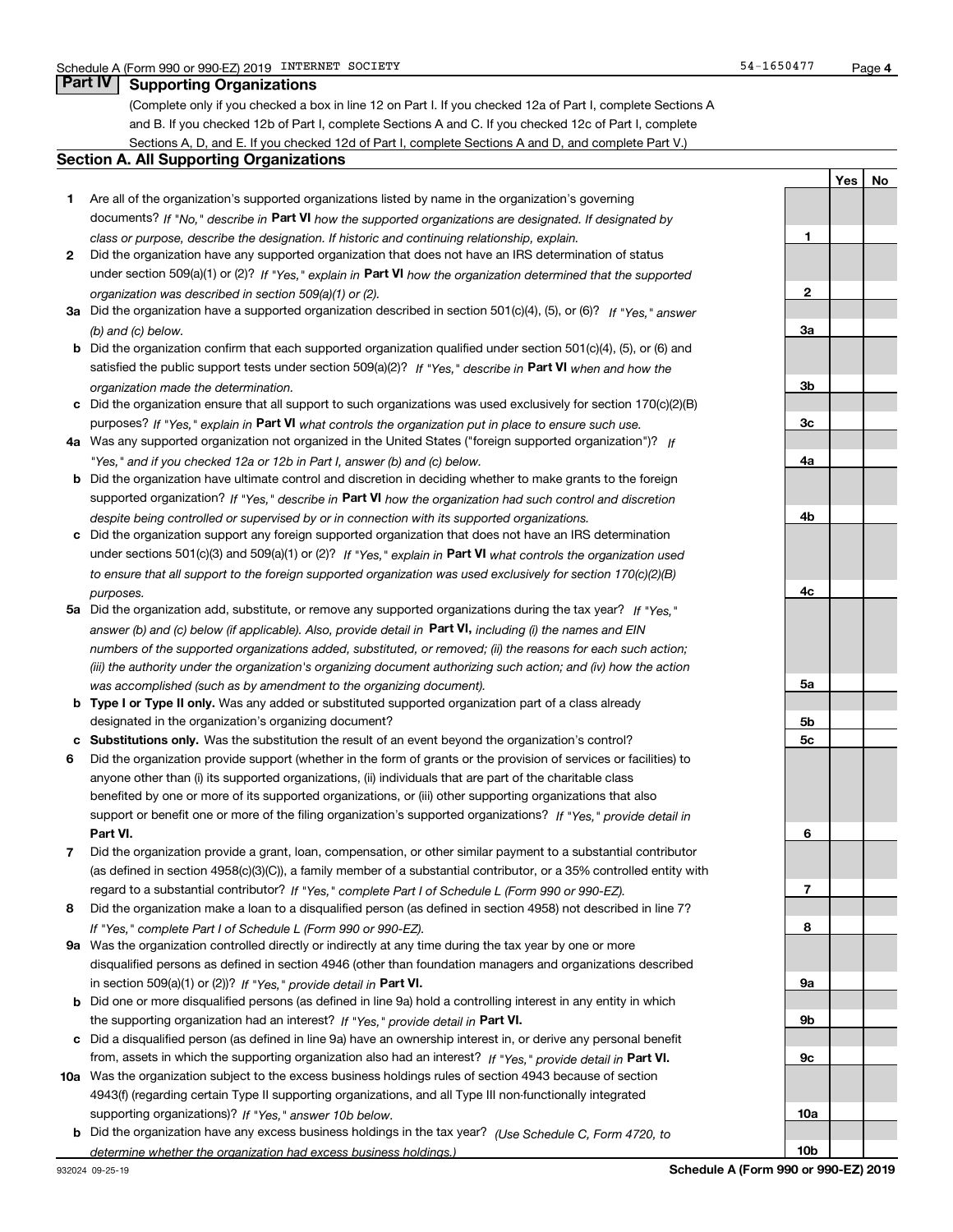|    |                                                                                                                                                                                                               |                 | Yes | No |
|----|---------------------------------------------------------------------------------------------------------------------------------------------------------------------------------------------------------------|-----------------|-----|----|
| 11 | Has the organization accepted a gift or contribution from any of the following persons?                                                                                                                       |                 |     |    |
|    | a A person who directly or indirectly controls, either alone or together with persons described in (b) and (c)                                                                                                |                 |     |    |
|    | below, the governing body of a supported organization?                                                                                                                                                        | 11a             |     |    |
|    | <b>b</b> A family member of a person described in (a) above?                                                                                                                                                  | 11 <sub>b</sub> |     |    |
|    | c A 35% controlled entity of a person described in (a) or (b) above? If "Yes" to a, b, or c, provide detail in Part VI.                                                                                       | 11c             |     |    |
|    | <b>Section B. Type I Supporting Organizations</b>                                                                                                                                                             |                 |     |    |
|    |                                                                                                                                                                                                               |                 | Yes | No |
| 1  | Did the directors, trustees, or membership of one or more supported organizations have the power to                                                                                                           |                 |     |    |
|    | regularly appoint or elect at least a majority of the organization's directors or trustees at all times during the                                                                                            |                 |     |    |
|    |                                                                                                                                                                                                               |                 |     |    |
|    | tax year? If "No," describe in Part VI how the supported organization(s) effectively operated, supervised, or                                                                                                 |                 |     |    |
|    | controlled the organization's activities. If the organization had more than one supported organization,                                                                                                       |                 |     |    |
|    | describe how the powers to appoint and/or remove directors or trustees were allocated among the supported                                                                                                     | 1               |     |    |
| 2  | organizations and what conditions or restrictions, if any, applied to such powers during the tax year.<br>Did the organization operate for the benefit of any supported organization other than the supported |                 |     |    |
|    | organization(s) that operated, supervised, or controlled the supporting organization? If "Yes," explain in                                                                                                    |                 |     |    |
|    |                                                                                                                                                                                                               |                 |     |    |
|    | Part VI how providing such benefit carried out the purposes of the supported organization(s) that operated,                                                                                                   | $\mathbf{2}$    |     |    |
|    | supervised, or controlled the supporting organization.<br><b>Section C. Type II Supporting Organizations</b>                                                                                                  |                 |     |    |
|    |                                                                                                                                                                                                               |                 |     |    |
|    |                                                                                                                                                                                                               |                 | Yes | No |
| 1. | Were a majority of the organization's directors or trustees during the tax year also a majority of the directors                                                                                              |                 |     |    |
|    | or trustees of each of the organization's supported organization(s)? If "No," describe in Part VI how control                                                                                                 |                 |     |    |
|    | or management of the supporting organization was vested in the same persons that controlled or managed                                                                                                        |                 |     |    |
|    | the supported organization(s).<br><b>Section D. All Type III Supporting Organizations</b>                                                                                                                     | 1               |     |    |
|    |                                                                                                                                                                                                               |                 |     |    |
|    |                                                                                                                                                                                                               |                 | Yes | No |
| 1  | Did the organization provide to each of its supported organizations, by the last day of the fifth month of the                                                                                                |                 |     |    |
|    | organization's tax year, (i) a written notice describing the type and amount of support provided during the prior tax                                                                                         |                 |     |    |
|    | year, (ii) a copy of the Form 990 that was most recently filed as of the date of notification, and (iii) copies of the                                                                                        |                 |     |    |
|    | organization's governing documents in effect on the date of notification, to the extent not previously provided?                                                                                              | 1               |     |    |
| 2  | Were any of the organization's officers, directors, or trustees either (i) appointed or elected by the supported                                                                                              |                 |     |    |
|    | organization(s) or (ii) serving on the governing body of a supported organization? If "No," explain in Part VI how                                                                                            |                 |     |    |
|    | the organization maintained a close and continuous working relationship with the supported organization(s).                                                                                                   | 2               |     |    |
| 3  | By reason of the relationship described in (2), did the organization's supported organizations have a                                                                                                         |                 |     |    |
|    | significant voice in the organization's investment policies and in directing the use of the organization's                                                                                                    |                 |     |    |
|    | income or assets at all times during the tax year? If "Yes," describe in Part VI the role the organization's                                                                                                  |                 |     |    |
|    | supported organizations played in this regard.<br>Section E. Type III Functionally Integrated Supporting Organizations                                                                                        | 3               |     |    |
|    |                                                                                                                                                                                                               |                 |     |    |
| 1  | Check the box next to the method that the organization used to satisfy the Integral Part Test during the year (see instructions).                                                                             |                 |     |    |
| а  | The organization satisfied the Activities Test. Complete line 2 below.                                                                                                                                        |                 |     |    |
| b  | The organization is the parent of each of its supported organizations. Complete line 3 below.                                                                                                                 |                 |     |    |
| c  | The organization supported a governmental entity. Describe in Part VI how you supported a government entity (see instructions),                                                                               |                 |     |    |
| 2  | Activities Test. Answer (a) and (b) below.                                                                                                                                                                    |                 | Yes | No |
| а  | Did substantially all of the organization's activities during the tax year directly further the exempt purposes of                                                                                            |                 |     |    |
|    | the supported organization(s) to which the organization was responsive? If "Yes." then in Part VI identify                                                                                                    |                 |     |    |
|    | those supported organizations and explain how these activities directly furthered their exempt purposes,                                                                                                      |                 |     |    |
|    | how the organization was responsive to those supported organizations, and how the organization determined                                                                                                     |                 |     |    |
|    | that these activities constituted substantially all of its activities.                                                                                                                                        | 2a              |     |    |
|    | <b>b</b> Did the activities described in (a) constitute activities that, but for the organization's involvement, one or more                                                                                  |                 |     |    |
|    | of the organization's supported organization(s) would have been engaged in? If "Yes," explain in Part VI the                                                                                                  |                 |     |    |
|    | reasons for the organization's position that its supported organization(s) would have engaged in these                                                                                                        |                 |     |    |
|    | activities but for the organization's involvement.                                                                                                                                                            | 2b              |     |    |
| 3  | Parent of Supported Organizations. Answer (a) and (b) below.                                                                                                                                                  |                 |     |    |
|    | a Did the organization have the power to regularly appoint or elect a majority of the officers, directors, or                                                                                                 |                 |     |    |
|    | trustees of each of the supported organizations? Provide details in Part VI.                                                                                                                                  | За              |     |    |
|    | <b>b</b> Did the organization exercise a substantial degree of direction over the policies, programs, and activities of each                                                                                  |                 |     |    |
|    | of its supported organizations? If "Yes." describe in Part VI the role played by the organization in this regard.                                                                                             | 3b              |     |    |

Schedule A (Form 990 or 990-EZ) 2019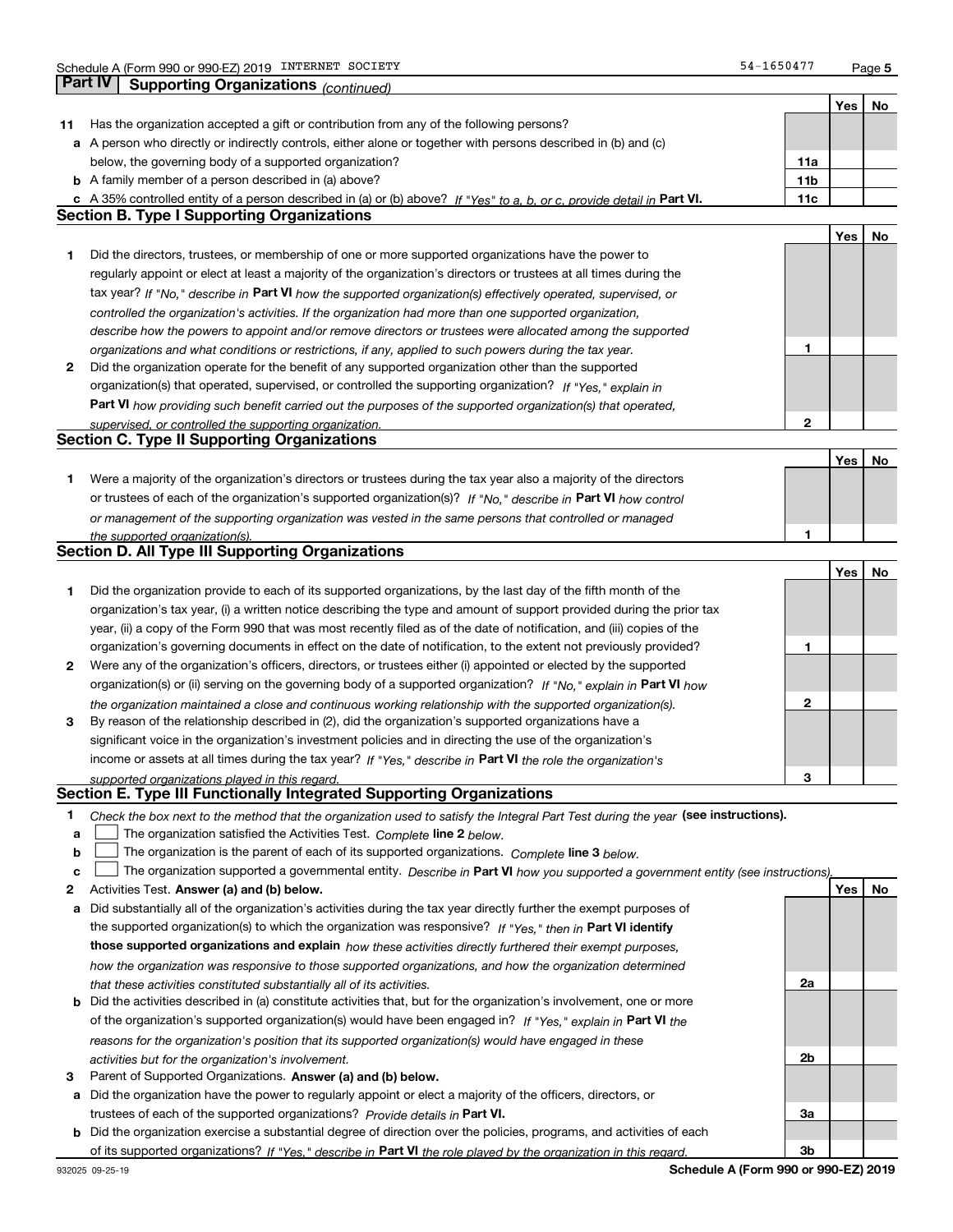| A (Form 990 or 990-EZ) 2019<br>Schedule | INTERNET | SOCIETY | 650477<br>$54 -$<br>L D. | Paɑe |  |
|-----------------------------------------|----------|---------|--------------------------|------|--|
|-----------------------------------------|----------|---------|--------------------------|------|--|

|                                         | <b>Part V</b><br>Type III Non-Functionally Integrated 509(a)(3) Supporting Organizations                                                           |                |                |                                |
|-----------------------------------------|----------------------------------------------------------------------------------------------------------------------------------------------------|----------------|----------------|--------------------------------|
| 1                                       | Check here if the organization satisfied the Integral Part Test as a qualifying trust on Nov. 20, 1970 (explain in Part VI). See instructions. All |                |                |                                |
|                                         | other Type III non-functionally integrated supporting organizations must complete Sections A through E.                                            |                |                |                                |
|                                         | Section A - Adjusted Net Income                                                                                                                    |                | (A) Prior Year | (B) Current Year<br>(optional) |
| 1                                       | Net short-term capital gain                                                                                                                        | 1              |                |                                |
| $\mathbf{2}$                            | Recoveries of prior-year distributions                                                                                                             | $\overline{2}$ |                |                                |
| 3                                       | Other gross income (see instructions)                                                                                                              | 3              |                |                                |
| 4                                       | Add lines 1 through 3.                                                                                                                             | 4              |                |                                |
| 5                                       | Depreciation and depletion                                                                                                                         | 5              |                |                                |
| 6                                       | Portion of operating expenses paid or incurred for production or                                                                                   |                |                |                                |
|                                         | collection of gross income or for management, conservation, or                                                                                     |                |                |                                |
|                                         | maintenance of property held for production of income (see instructions)                                                                           | 6              |                |                                |
| 7                                       | Other expenses (see instructions)                                                                                                                  | $\overline{7}$ |                |                                |
| 8                                       | <b>Adjusted Net Income</b> (subtract lines 5, 6, and 7 from line 4)                                                                                | 8              |                |                                |
|                                         | <b>Section B - Minimum Asset Amount</b>                                                                                                            |                | (A) Prior Year | (B) Current Year<br>(optional) |
| 1                                       | Aggregate fair market value of all non-exempt-use assets (see                                                                                      |                |                |                                |
|                                         | instructions for short tax year or assets held for part of year):                                                                                  |                |                |                                |
|                                         | <b>a</b> Average monthly value of securities                                                                                                       | 1a             |                |                                |
|                                         | <b>b</b> Average monthly cash balances                                                                                                             | 1 <sub>b</sub> |                |                                |
|                                         | c Fair market value of other non-exempt-use assets                                                                                                 | 1c             |                |                                |
|                                         | d Total (add lines 1a, 1b, and 1c)                                                                                                                 | 1d             |                |                                |
|                                         | <b>e</b> Discount claimed for blockage or other                                                                                                    |                |                |                                |
|                                         | factors (explain in detail in Part VI):                                                                                                            |                |                |                                |
| $\mathbf{2}$                            | Acquisition indebtedness applicable to non-exempt-use assets                                                                                       | $\mathbf{2}$   |                |                                |
| 3                                       | Subtract line 2 from line 1d.                                                                                                                      | 3              |                |                                |
| 4                                       | Cash deemed held for exempt use. Enter 1-1/2% of line 3 (for greater amount,                                                                       |                |                |                                |
|                                         | see instructions)                                                                                                                                  | 4              |                |                                |
| 5                                       | Net value of non-exempt-use assets (subtract line 4 from line 3)                                                                                   | 5              |                |                                |
| 6                                       | Multiply line 5 by .035.                                                                                                                           | 6              |                |                                |
| 7                                       | Recoveries of prior-year distributions                                                                                                             | $\overline{7}$ |                |                                |
| 8                                       | <b>Minimum Asset Amount</b> (add line 7 to line 6)                                                                                                 | 8              |                |                                |
| <b>Section C - Distributable Amount</b> |                                                                                                                                                    |                |                | <b>Current Year</b>            |
| 1                                       | Adjusted net income for prior year (from Section A, line 8, Column A)                                                                              | 1              |                |                                |
| $\mathbf{2}$                            | Enter 85% of line 1.                                                                                                                               | $\mathbf{2}$   |                |                                |
| 3                                       | Minimum asset amount for prior year (from Section B, line 8, Column A)                                                                             | 3              |                |                                |
| 4                                       | Enter greater of line 2 or line 3.                                                                                                                 | 4              |                |                                |
| 5                                       | Income tax imposed in prior year                                                                                                                   | 5              |                |                                |
| 6                                       | <b>Distributable Amount.</b> Subtract line 5 from line 4, unless subject to                                                                        |                |                |                                |
|                                         | emergency temporary reduction (see instructions).                                                                                                  | 6              |                |                                |

7 Check here if the current year is the organization's first as a non-functionally integrated Type III supporting organization (see instructions).

Schedule A (Form 990 or 990-EZ) 2019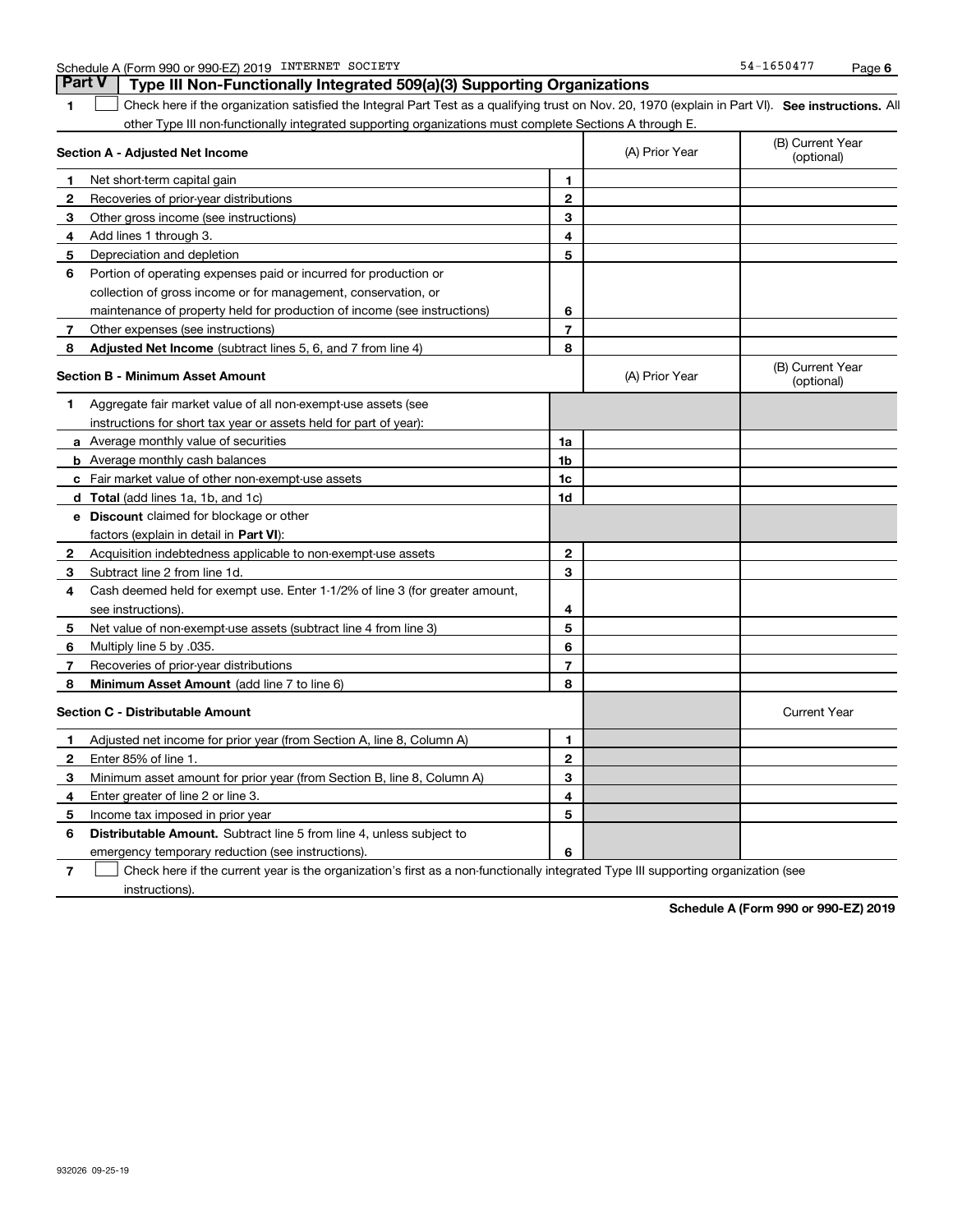|              | <b>Part V</b><br>Type III Non-Functionally Integrated 509(a)(3) Supporting Organizations<br>(continued) |                                    |                                                |                                                         |  |
|--------------|---------------------------------------------------------------------------------------------------------|------------------------------------|------------------------------------------------|---------------------------------------------------------|--|
|              | <b>Current Year</b><br><b>Section D - Distributions</b>                                                 |                                    |                                                |                                                         |  |
| 1            | Amounts paid to supported organizations to accomplish exempt purposes                                   |                                    |                                                |                                                         |  |
| 2            | Amounts paid to perform activity that directly furthers exempt purposes of supported                    |                                    |                                                |                                                         |  |
|              | organizations, in excess of income from activity                                                        |                                    |                                                |                                                         |  |
| 3            | Administrative expenses paid to accomplish exempt purposes of supported organizations                   |                                    |                                                |                                                         |  |
| 4            | Amounts paid to acquire exempt-use assets                                                               |                                    |                                                |                                                         |  |
| 5            | Qualified set-aside amounts (prior IRS approval required)                                               |                                    |                                                |                                                         |  |
| 6            | Other distributions (describe in Part VI). See instructions.                                            |                                    |                                                |                                                         |  |
| 7            | <b>Total annual distributions.</b> Add lines 1 through 6.                                               |                                    |                                                |                                                         |  |
| 8            | Distributions to attentive supported organizations to which the organization is responsive              |                                    |                                                |                                                         |  |
|              | (provide details in Part VI). See instructions.                                                         |                                    |                                                |                                                         |  |
| 9            | Distributable amount for 2019 from Section C, line 6                                                    |                                    |                                                |                                                         |  |
| 10           | Line 8 amount divided by line 9 amount                                                                  |                                    |                                                |                                                         |  |
|              | <b>Section E - Distribution Allocations</b> (see instructions)                                          | (i)<br><b>Excess Distributions</b> | (iii)<br><b>Underdistributions</b><br>Pre-2019 | (iii)<br><b>Distributable</b><br><b>Amount for 2019</b> |  |
| 1            | Distributable amount for 2019 from Section C, line 6                                                    |                                    |                                                |                                                         |  |
| 2            | Underdistributions, if any, for years prior to 2019 (reason-                                            |                                    |                                                |                                                         |  |
|              | able cause required- explain in Part VI). See instructions.                                             |                                    |                                                |                                                         |  |
| 3            | Excess distributions carryover, if any, to 2019                                                         |                                    |                                                |                                                         |  |
|              | <b>a</b> From 2014                                                                                      |                                    |                                                |                                                         |  |
|              | $b$ From 2015                                                                                           |                                    |                                                |                                                         |  |
|              | c From 2016                                                                                             |                                    |                                                |                                                         |  |
|              | <b>d</b> From 2017                                                                                      |                                    |                                                |                                                         |  |
|              | e From 2018                                                                                             |                                    |                                                |                                                         |  |
| f            | <b>Total</b> of lines 3a through e                                                                      |                                    |                                                |                                                         |  |
|              | g Applied to underdistributions of prior years                                                          |                                    |                                                |                                                         |  |
|              | <b>h</b> Applied to 2019 distributable amount                                                           |                                    |                                                |                                                         |  |
| Ť.           | Carryover from 2014 not applied (see instructions)                                                      |                                    |                                                |                                                         |  |
|              | Remainder. Subtract lines 3g, 3h, and 3i from 3f.                                                       |                                    |                                                |                                                         |  |
| 4            | Distributions for 2019 from Section D,                                                                  |                                    |                                                |                                                         |  |
|              | line $7:$                                                                                               |                                    |                                                |                                                         |  |
|              | a Applied to underdistributions of prior years                                                          |                                    |                                                |                                                         |  |
|              | <b>b</b> Applied to 2019 distributable amount                                                           |                                    |                                                |                                                         |  |
| c            | Remainder. Subtract lines 4a and 4b from 4.                                                             |                                    |                                                |                                                         |  |
| 5            | Remaining underdistributions for years prior to 2019, if                                                |                                    |                                                |                                                         |  |
|              | any. Subtract lines 3g and 4a from line 2. For result greater                                           |                                    |                                                |                                                         |  |
|              | than zero, explain in Part VI. See instructions.                                                        |                                    |                                                |                                                         |  |
| 6            | Remaining underdistributions for 2019. Subtract lines 3h                                                |                                    |                                                |                                                         |  |
|              | and 4b from line 1. For result greater than zero, explain in                                            |                                    |                                                |                                                         |  |
|              | Part VI. See instructions.                                                                              |                                    |                                                |                                                         |  |
| $\mathbf{7}$ | Excess distributions carryover to 2020. Add lines 3j                                                    |                                    |                                                |                                                         |  |
|              | and 4c.                                                                                                 |                                    |                                                |                                                         |  |
| 8            | Breakdown of line 7:                                                                                    |                                    |                                                |                                                         |  |
|              | a Excess from 2015                                                                                      |                                    |                                                |                                                         |  |
|              | <b>b</b> Excess from 2016                                                                               |                                    |                                                |                                                         |  |
|              | c Excess from 2017                                                                                      |                                    |                                                |                                                         |  |
|              | d Excess from 2018                                                                                      |                                    |                                                |                                                         |  |
|              | e Excess from 2019                                                                                      |                                    |                                                |                                                         |  |

Schedule A (Form 990 or 990-EZ) 2019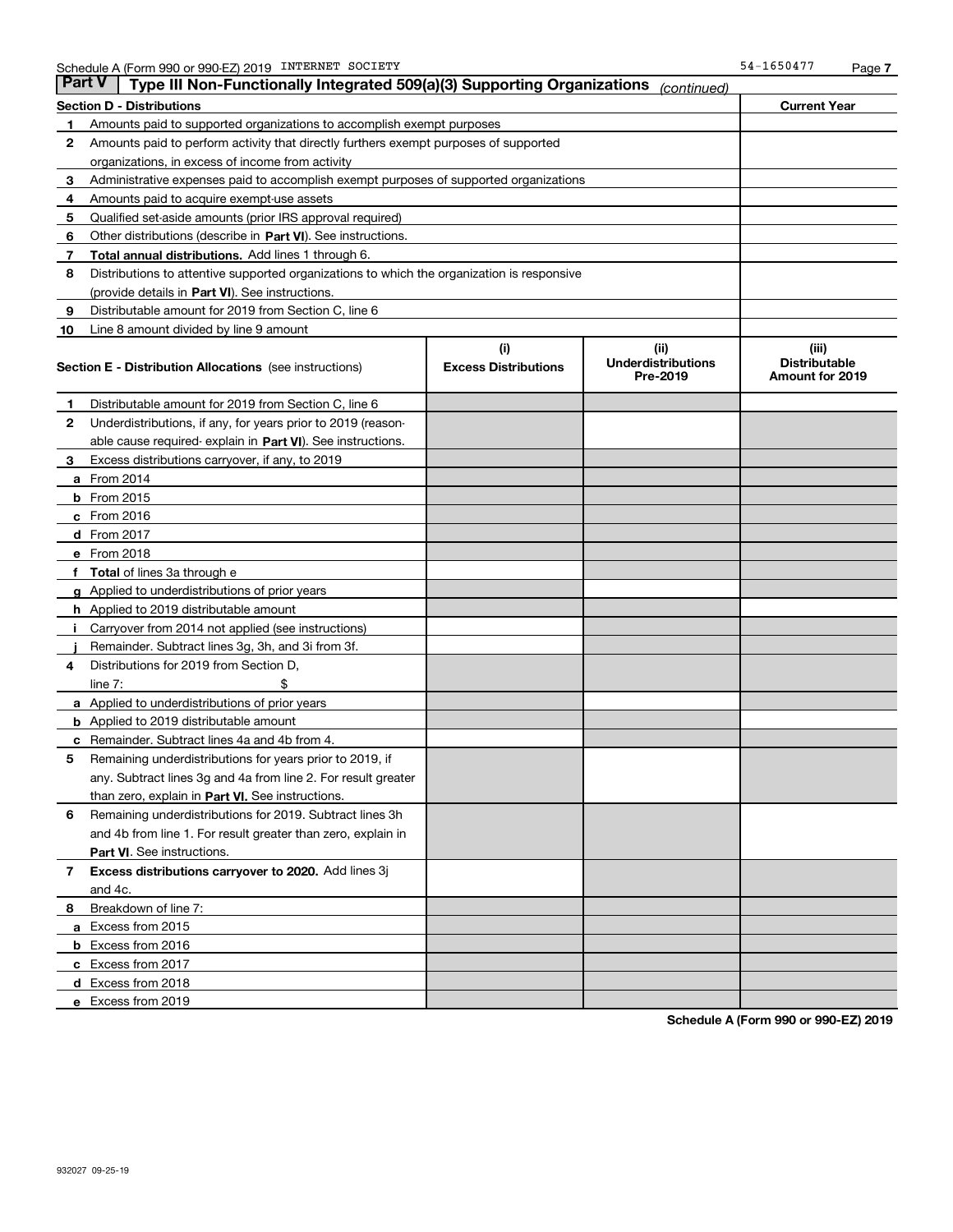| SCHEDULE A, PART II, LINE 10, EXPLANATION FOR OTHER INCOME:                |
|----------------------------------------------------------------------------|
| OTHER INCOME                                                               |
| 2015 AMOUNT: \$ 35,569.                                                    |
| 2016 AMOUNT: \$19,819.                                                     |
| 2019 AMOUNT: \$47,783.                                                     |
|                                                                            |
|                                                                            |
| PART II, SECTION C, LINE 17A, FACTS AND CIRCUMSTANCES TEST:                |
| THE INTERNET SOCIETY ("ISOC") IS A NONPROFIT CHARITABLE AND EDUCATIONAL    |
| ORGANIZATION FOUNDED IN 1992. INCORPORATED IN WASHINGTON D.C., USA,        |
| HEADQUARTERED IN VIRGINIA, USA WITH SEVEN REGIONAL OFFICES GLOBALLY, ITS   |
| MISSION IS TO SUPPORT AND PROMOTE THE DEVELOPMENT OF THE INTERNET AS A     |
| GLOBAL TECHNICAL INFRASTRUCTURE, A RESOURCE TO ENRICH PEOPLE'S LIVES, AND  |
| A FORCE FOR GOOD IN SOCIETY. ISOC QUALIFIES AS PUBLICLY SUPPORTED UNDER    |
| THE "FACTS AND CIRCUMSTANCES" TEST OF TREAS. REG. 1.170A-9(F)(3), BASED    |
| ON THE FOLLOWING FACTS AND CIRCUMSTANCES:                                  |
| 1. ISOC'S PUBLIC SUPPORT PERCENTAGE FOR 2019 WAS 15.5%, WHICH IS ABOVE THE |
| 10% THRESHOLD.                                                             |
|                                                                            |
| 2. ISOC IS ORGANIZED AND OPERATED TO ATTRACT NEW AND ADDITIONAL SUPPORT ON |
| A CONTINUOUS BASIS. SINCE ITS FORMATION, ISOC HAS BEEN FUNDED THROUGH      |
| BROAD SOURCES OF SUPPORT (AS OPPOSED TO MEMBERS OF A SINGLE FAMILY OR ONLY |
| A FEW DONORS). IT HAS AN EXTENSIVE MEMBERSHIP BASE FROM AROUND THE WORLD,  |
| AND IT IS CONTINUALLY WORKING TO EXPAND ITS MEMBERSHIP, INCLUDING          |
| ORGANIZATIONAL MEMBERS WHO PAY DUES TO PROVIDE BASIC SUPPORT FOR THE       |
| MISSION OF ISOC. IT ALSO SOLICITS AND RECEIVES CONTRIBUTIONS FROM          |
| INDIVIDUAL DONORS, AS WELL AS GRANTS FROM OTHER NONPROFIT ORGANIZATIONS    |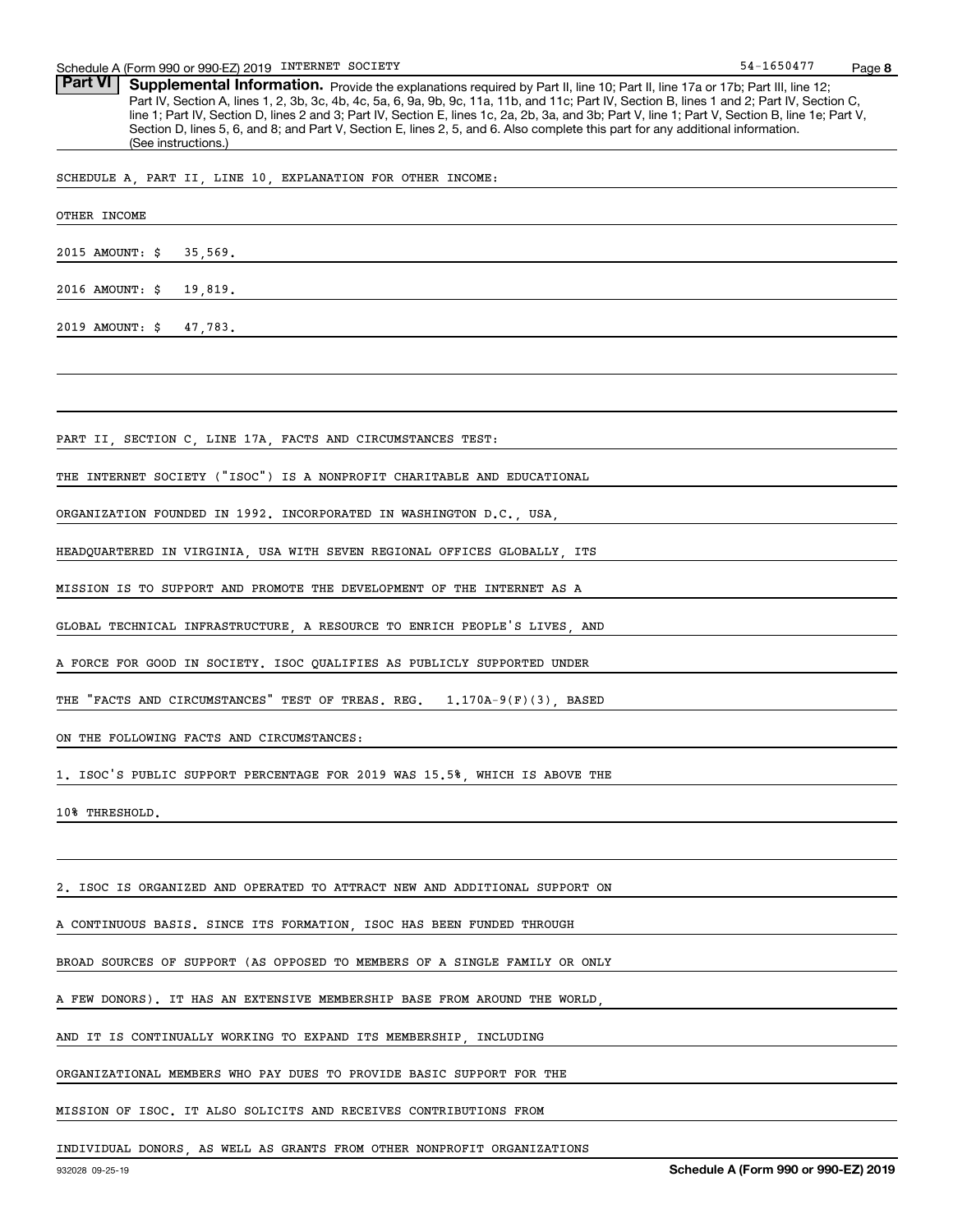AND FOR-PROFIT COMPANIES. ISOC IS ACTIVELY SEEKING TO INCREASE ITS DONOR

BASE BY EXPANDING ITS CHARITABLE SOLICITATION PROGRAMS AND PURSUING

ADDITIONAL CHARITABLE GRANTS.

3. ISOC'S SOURCES OF SUPPORT COME FROM ITS MEMBERS, ITS SUPPORTING

ORGANIZATIONS, AND DONATIONS AND GRANTS FROM INDIVIDUALS, CORPORATIONS AND

GOVERNMENTAL ORGANIZATIONS. ISOC'S MEMBERS INCLUDE MORE THAN 100

ORGANIZATIONS, INCLUDING NONPROFITS, GOVERNMENTS, AND ACADEMIC

ORGANIZATIONS. ISOC'S ORGANIZATIONAL MEMBERS PAY DUES TO SUPPORT THE WORK

OF ISOC IN CARRYING OUT ITS MISSION. ISOC ALSO HAS MORE THAN 75,000

INDIVIDUAL MEMBERS. ISOC DOES NOT CHARGE MEMBERSHIP DUES TO ITS

INDIVIDUAL MEMBERS SINCE MANY OF THEM ARE LOCATED IN DEVELOPING COUNTRIES

AND IT DOES NOT WANT THE PAYMENT OF DUES TO BE A BARRIER TO INVOLVING AS

BROAD A CONSTITUENCY AS POSSIBLE IN ITS PROGRAMS AND ACTIVITIES IN

FURTHERANCE OF ITS MISSION. ISOC HAS A "DONATE" BUTTON ON ITS WEBSITE

THAT MAKES IT CONVENIENT FOR INDIVIDUAL MEMBERS WHO CAN AFFORD TO DO SO TO

MAKE CONTRIBUTIONS IN SUPPORT OF ISOC'S MISSION. ISOC IS CONTINUALLY

WORKING TO EXPAND ITS BASE OF MEMBERS AND TO SEEK ADDITIONAL GRANT

FUNDING.

4. ISOC HAS A REPRESENTATIVE GOVERNING BODY. ISOC'S 12 MEMBER BOARD OF

TRUSTEES REPRESENTS THE BROAD INTERESTS OF THE PUBLIC RATHER THAN THE

INTERESTS OF A LIMITED NUMBER OF DONORS TO THE ORGANIZATION. THE TRUSTEES

ARE ELECTED BY ISOC'S ORGANIZATIONAL MEMBERS AND CHAPTERS AND APPOINTED BY

THE INTERNET ENGINEERING TASK FORCE (A LARGE) OPEN, INTERNATIONAL

COMMUNITY OF NETWORK DESIGNERS, OPERATORS, VENDORS, AND RESEARCHERS

CONCERNED WITH THE EVOLUTION OF THE INTERNET ARCHITECTURE AND THE SMOOTH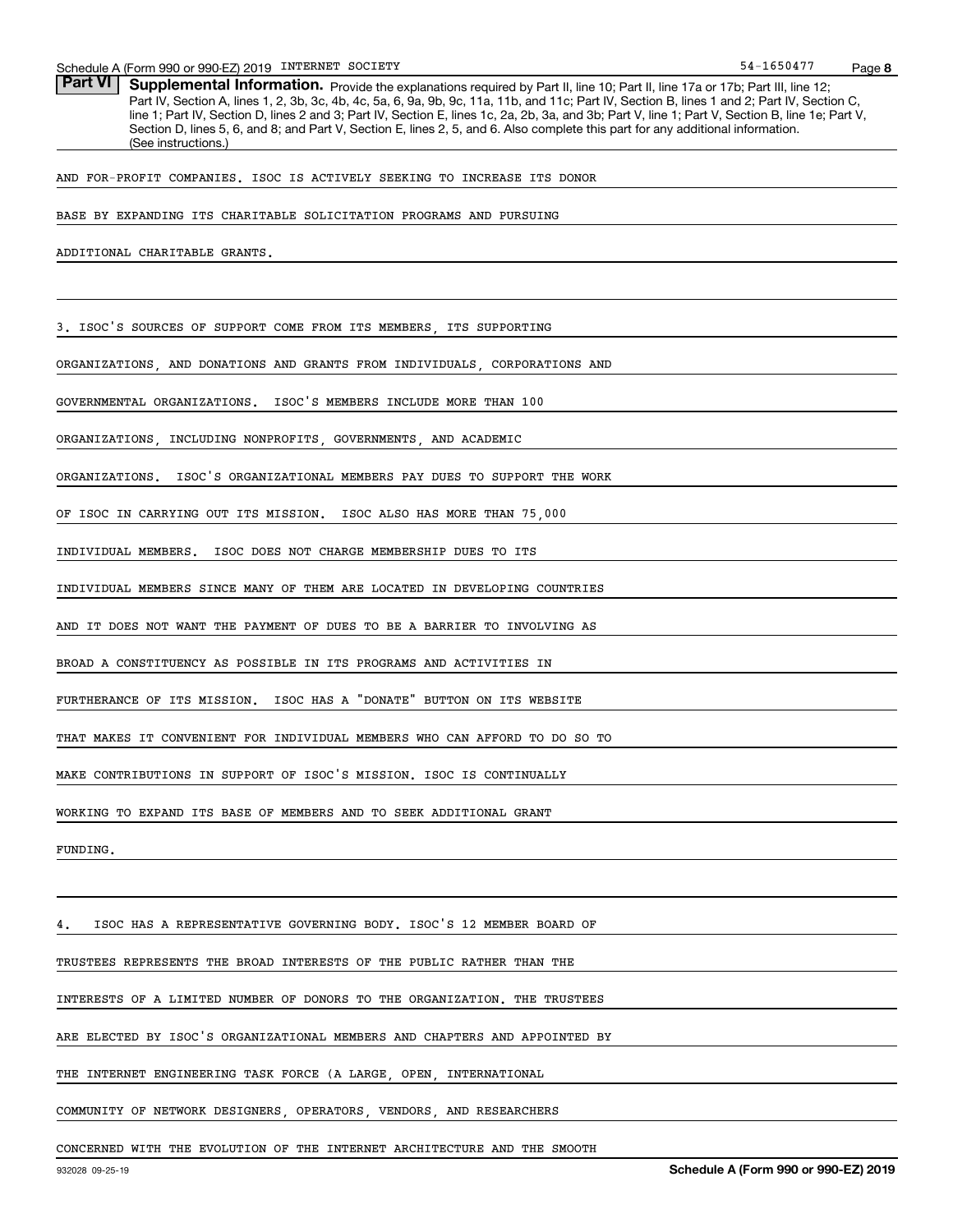OPERATION OF THE INTERNET). TRUSTEES ARE ELECTED FOR THEIR EXPERIENCE AND

EXPERTISE IN ISSUES INVOLVING THE INTERNET, AND THEY ALL HAVE SIGNIFICANT

BACKGROUNDS IN ISSUES INVOLVING THE WORLDWIDE INTERNET COMMUNITY. ISOC'S

12 TRUSTEES COME DIFFERENT COUNTRIES AND IN 2019 THEY WERE FROM UNITED

STATES, JAPAN, GERMANY, YEMEN, SPAIN, UNITED KINGDOM, ARGENTINA, SINGAPORE

AND CANADA. ISOC'S BROAD INTERNATIONAL REPRESENTATION ON ITS BOARD IS

REFLECTIVE OF THE WORLDWIDE REACH OF THE INTERNET, AND ISOC'S TRUSTEES

BRING WITH THEM BROAD AND DIVERSE VIEWPOINTS THAT CONTRIBUTE TO THE PUBLIC

INTEREST SERVED BY THE ISOC'S ACTIVITIES. THEY ALL SHARE A COMMON

COMMITMENT TO ISOC'S MISSION TO INCREASE ACCESS TO THE INTERNET IN AREAS

WHERE SUCH ACCESS IS LACKING AND TO MAKE THE INTERNET A FORCE FOR GOOD IN

THE WORLD.

5. ISOC ENGAGES IN A VARIETY OF PROGRAMS AND ACTIVITIES DIRECTLY FOR THE

BENEFIT OF THE GENERAL PUBLIC ON A CONTINUING BASIS. ITS PROGRAMS AND

ACTIVITIES HAVE BROAD APPEAL TO MEMBERS OF THE PUBLIC, AROUND THE GLOBE,

THAT SHARE AN INTEREST IN THE PROMOTION OF AN OPEN, STABLE AND GLOBALLY

ACCESSIBLE INTERNET INFRASTRUCTURE WORLDWIDE. THIS SHARED INTEREST IN

ISOC'S PROGRAMS AND ACTIVITIES IS REFLECTED IN THE FACT THAT ISOC HAS MORE

THAN 75,000 INDIVIDUAL MEMBERS. ISOC HAS MORE THAN 110 ACTIVE CHAPTERS

ACROSS SIX CONTINENTS, BRINGING MEMBERS TOGETHER TO RUN PROGRAMS AND

ACTIVITIES DEDICATED TO MAKING A DIFFERENCE LOCALLY, INFORMING POLICY, AND

EDUCATING THE PUBLIC ABOUT INTERNET-RELATED ISSUES.

FOR MORE THAN 25 YEARS ISOC HAS RUN INTERNATIONAL NETWORK TRAINING AND

DEVELOPMENT PROGRAMS FOR DEVELOPING COUNTRIES, AND THESE ACTIVITIES HAVE

PLAYED A VITAL ROLE IN SETTING UP INTERNET CONNECTIONS AND NETWORKS IN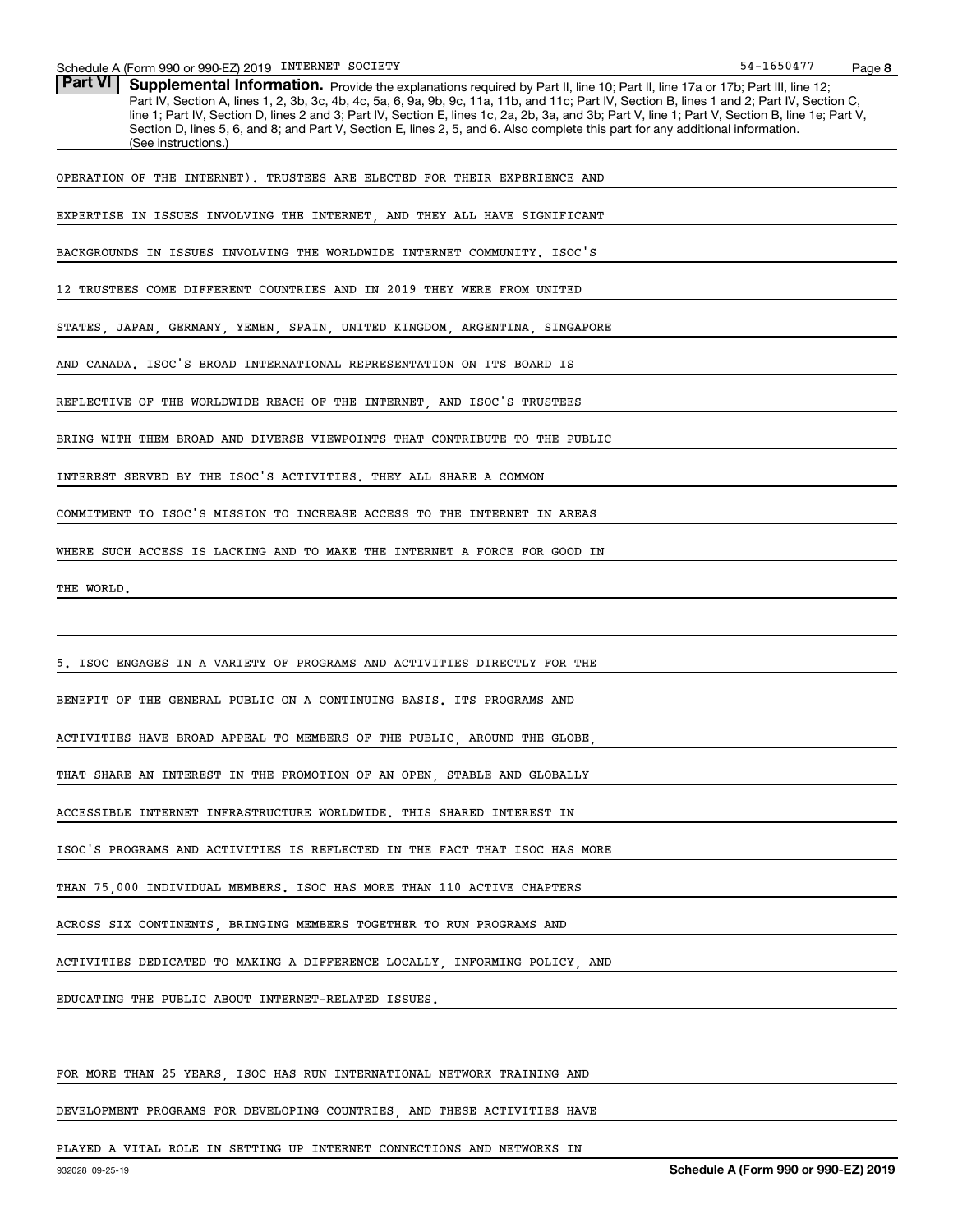VIRTUALLY EVERY COUNTRY THAT HAS CONNECTED TO THE INTERNET DURING THIS

TIME. EVEN THOUGH THE INTERNET HAS EXPANDED AROUND THE WORLD FASTER THAN

ANY PREVIOUS TECHNOLOGY, NEARLY HALF OF THE WORLD'S POPULATION STILL LACKS

CONNECTIVITY. THESE UNCONNECTED COMMUNITIES AND INDIVIDUALS ARE LOCATED ON

EVERY CONTINENT. THE UNCONNECTED LIVE IN RURAL, REMOTE, AND URBAN

COMMUNITIESINCLUDING COMMUNITIES IN THE UNITED STATES. MANY COUNTRIES AND

REGIONS AROUND THE WORLD ALSO LACK LOCAL, INTEROPERABLE, OPEN INTERNET

INFRASTRUCTURE AND THE LOCAL TECHNICAL AND OPERATIONAL COMMUNITIES TO

BUILD, SUPPORT, AND SCALE UP THAT INFRASTRUCTURE.

ISOC WORKS AROUND THE GLOBE TO HELP RESOLVE THESE ISSUES. THROUGH ITS

WORKSHOPS, EVENTS, DEVELOPING-COUNTRY TRAINING WORKSHOPS, TUTORIALS,

PUBLIC POLICY BRIEFINGS, AND REGIONAL BUREAUS AND LOCAL CHAPTERS, ISOC

SERVES THE EDUCATIONAL AND PUBLIC POLICY NEEDS OF THE GROWING GLOBAL

INTERNET COMMUNITY. FOR EXAMPLE, ITS WORK ON INTERNET EXCHANGE POINTS

("IXPS") IN AFRICA RESULTED IN A 50% INCREASE IN THE NUMBER OF IXPS ON THE

CONTINENT. ISOC HAS TRAINED MORE THAN 350 ENGINEERS AND POLICY MAKERS IN

AFRICA REGARDING INTERCONNECTION TECHNOLOGY.

ISOC CHAPTERS ACROSS THE WORLD HAVE ALSO HELPED SCHOOLS GET ACCESS TO THE

INTERNET AND, WITH IT, EDUCATIONAL MATERIALS. ISOC'S IMPORTANT WORK HELPS

BRING ACCESS TO THE UNDERSERVED WITHIN THE UNITED STATES AS WELL. FOR

EXAMPLE, IN 2019, THE NEW YORK CHAPTER WORKED TO CONNECT UNDERSERVED PARTS

OF NEW YORK CITY TO THE NYC MESH NETWORK AS PART OF ISOC'S "CHAPTERTHON"

PROJECT.

ISOC ALSO DISSEMINATES A VAST AMOUNT OF INFORMATION AND RESOURCES AT NO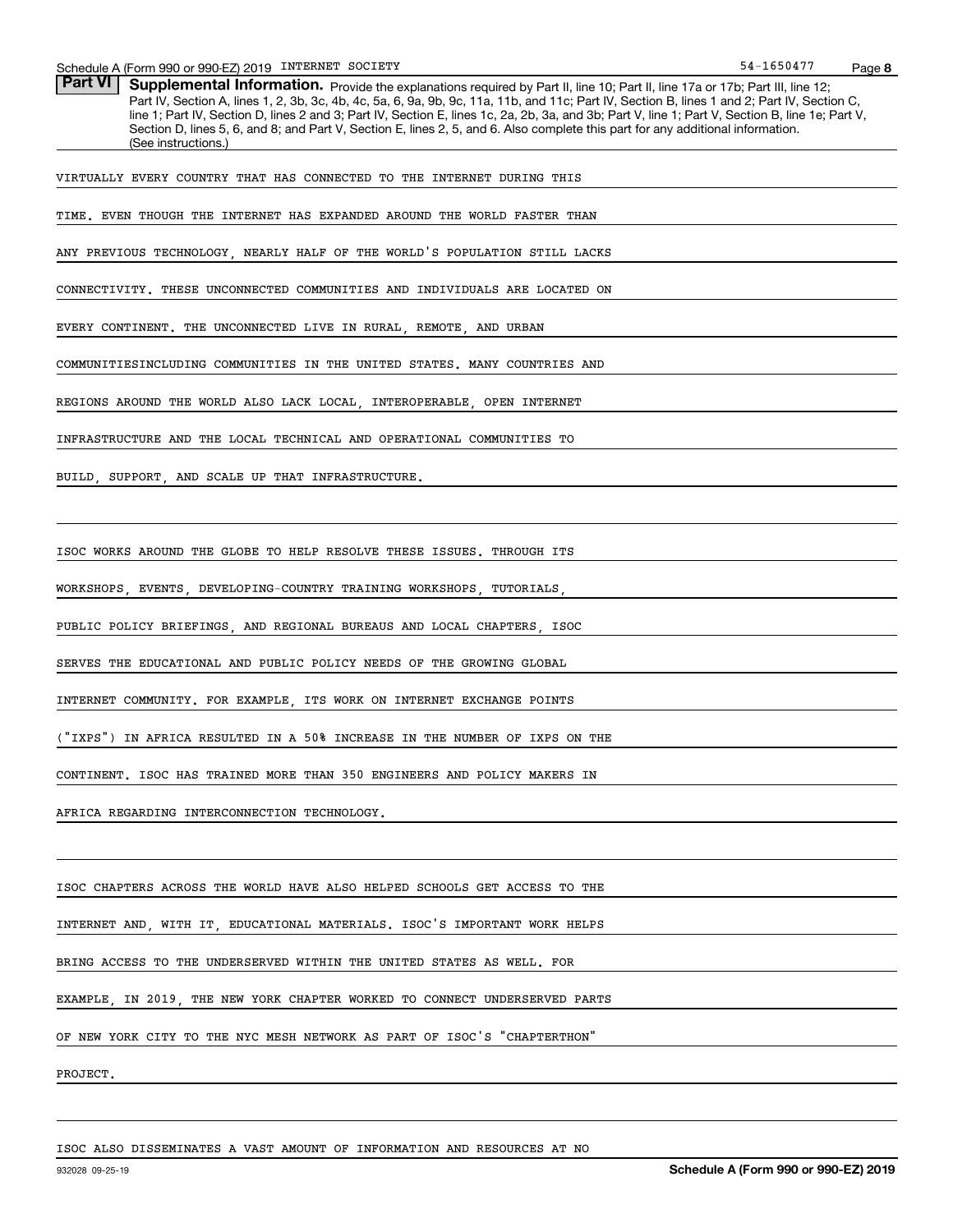COST TO THE PUBLIC THROUGH ITS WEBSITE: WWW.INTERNETSOCIETY.ORG. THE

PUBLIC MAY ACCESS POLICY BRIEFS, IMPACT REPORTS, AND OTHER EDUCATIONAL

MATERIALS FOR FREE. ISOC'S PROGRAMS ARE WIDELY ACCESSIBLE TO INTERESTED

SEGMENTS OF THE PUBLIC AND INCLUDE PUBLICLY AVAILABLE BRIEFINGS AND FORUMS

IN SUCH AREAS AS INCREASING ACCESS TO THE INTERNET IN DEVELOPING

COUNTRIES, MENTORING NEW INTERNET LEADERS WORLDWIDE, PROMOTING AN OPEN,

SECURE AND STABLE INTERNET INFRASTRUCTURE, REMOVING IMPEDIMENTS TO

INTERNET GROWTH, AND CREATING END-TO-END ACCESS FOR INTERNET USERS.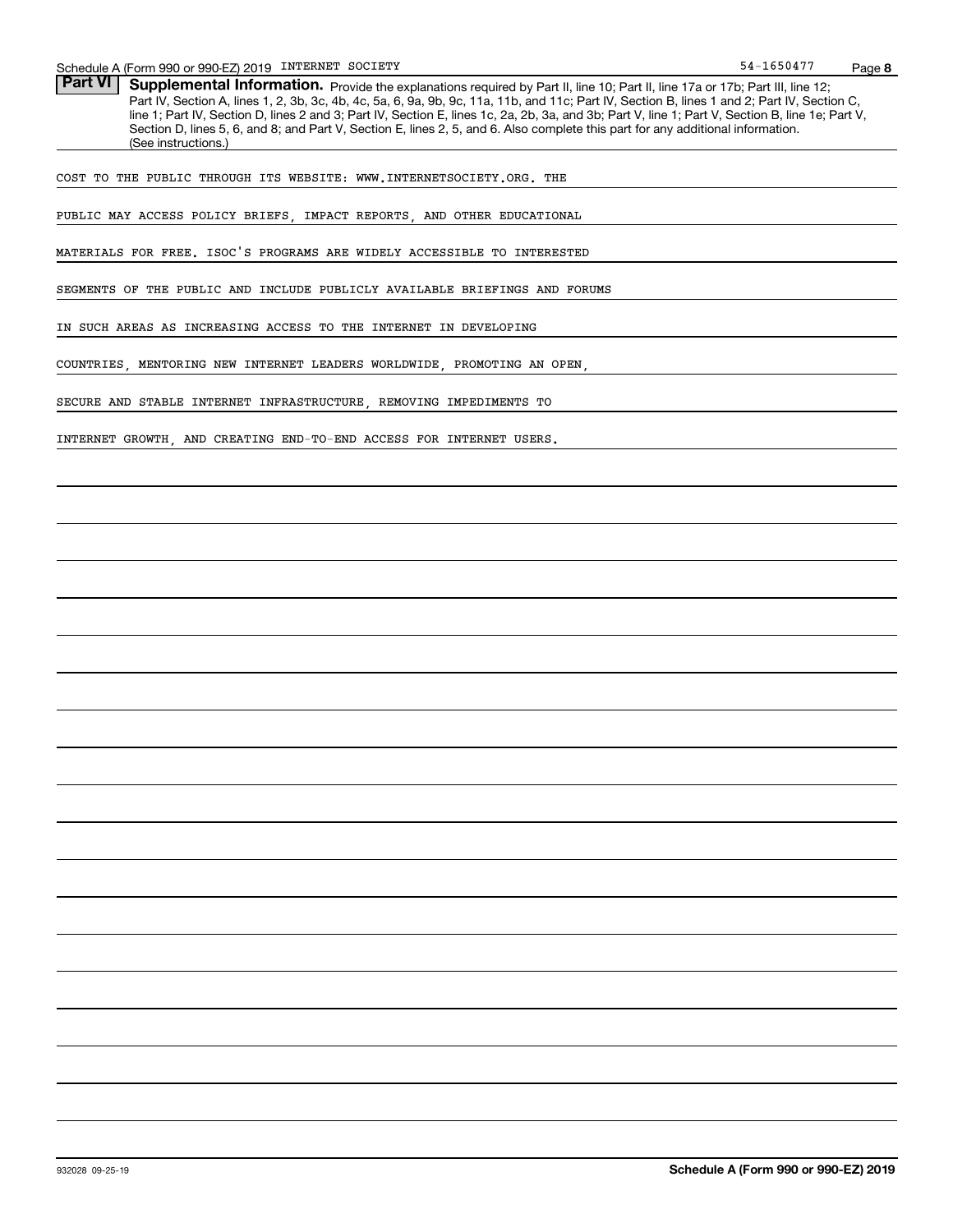## Identification of Excess Contributions Schedule A Bellutication of Excess Contributions<br>Included on Part II, Line 5

## \*\* Do Not File \*\* \*\*\* Not Open to Public Inspection \*\*\*

| <b>Contributor's Name</b>                                 | <b>Total</b><br><b>Contributions</b> | <b>Excess</b><br><b>Contributions</b> |
|-----------------------------------------------------------|--------------------------------------|---------------------------------------|
| PUBLIC INTEREST REGISTRY                                  | 169, 346, 836.                       | 165,059,112.                          |
| INTERNET SOCIETY FOUNDATION                               | 13,701,090.                          | 9,413,366.                            |
|                                                           |                                      |                                       |
|                                                           |                                      |                                       |
|                                                           |                                      |                                       |
|                                                           |                                      |                                       |
|                                                           |                                      |                                       |
|                                                           |                                      |                                       |
|                                                           |                                      |                                       |
|                                                           |                                      |                                       |
|                                                           |                                      |                                       |
|                                                           |                                      |                                       |
|                                                           |                                      |                                       |
|                                                           |                                      |                                       |
|                                                           |                                      |                                       |
|                                                           |                                      |                                       |
|                                                           |                                      |                                       |
|                                                           |                                      |                                       |
|                                                           |                                      |                                       |
|                                                           |                                      |                                       |
|                                                           |                                      |                                       |
|                                                           |                                      |                                       |
|                                                           |                                      |                                       |
|                                                           |                                      |                                       |
|                                                           |                                      |                                       |
| Total Excess Contributions to Schedule A, Part II, Line 5 |                                      | 174, 472, 478.                        |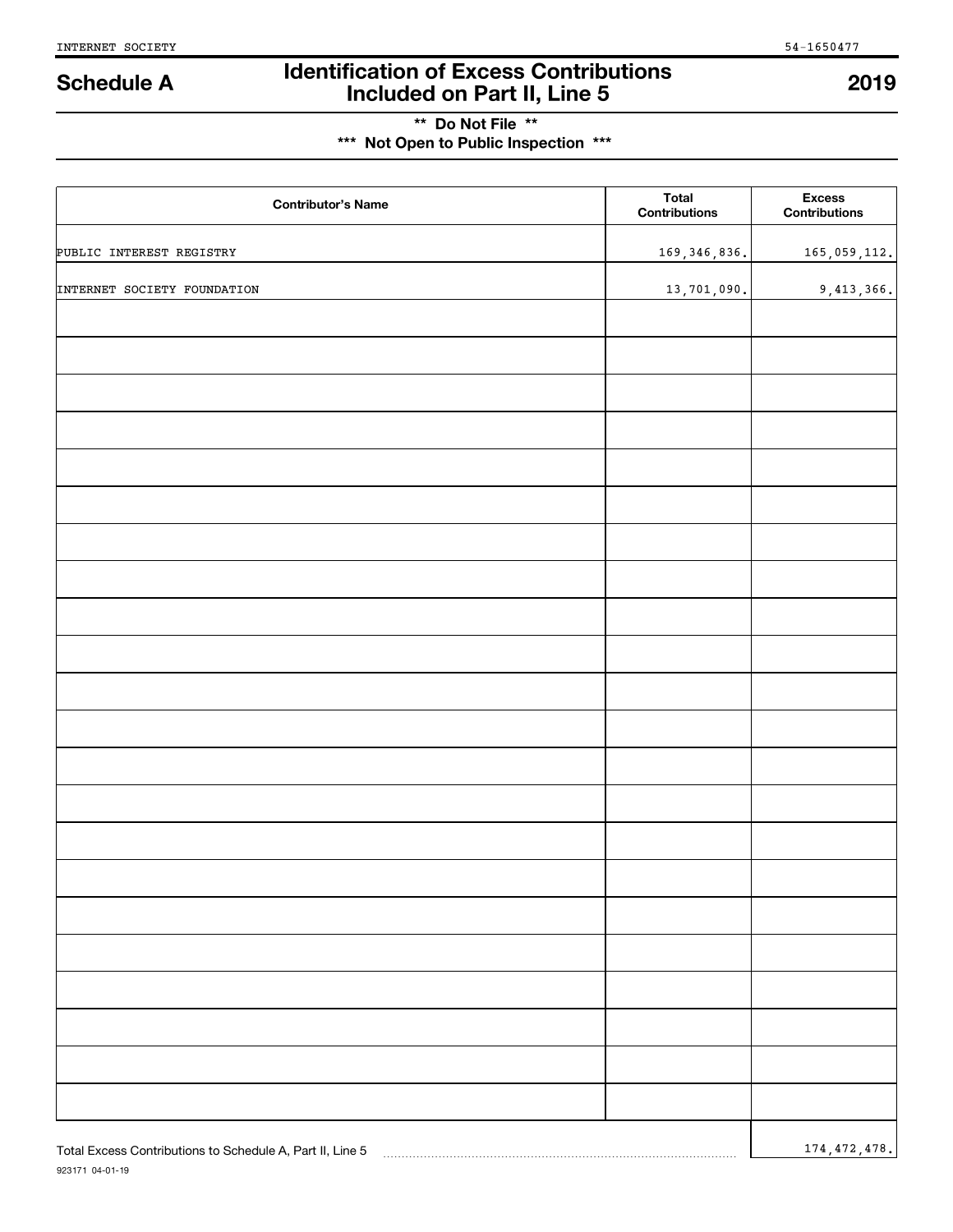Department of the Treasury Internal Revenue Service (Form 990, 990-EZ,

Name of the organization

\*\* PUBLIC DISCLOSURE COPY \*\*

## Schedule B The Schedule of Contributors

Attach to Form 990, Form 990-EZ, or Form 990-PF. | Go to www.irs.gov/Form990 for the latest information. OMB No. 1545-0047

# 2019

Employer identification number

|          | 504    |
|----------|--------|
| INTERNET | $54 -$ |
| SOCIETY  | . .    |
|          |        |

| <b>Organization type (check one):</b> |                                                                             |  |  |
|---------------------------------------|-----------------------------------------------------------------------------|--|--|
| Filers of:                            | Section:                                                                    |  |  |
| Form 990 or 990-EZ                    | X <br>$501(c)$ ( $3$ ) (enter number) organization                          |  |  |
|                                       | $4947(a)(1)$ nonexempt charitable trust not treated as a private foundation |  |  |
|                                       | 527 political organization                                                  |  |  |
| Form 990-PF                           | 501(c)(3) exempt private foundation                                         |  |  |
|                                       | 4947(a)(1) nonexempt charitable trust treated as a private foundation       |  |  |
|                                       | 501(c)(3) taxable private foundation                                        |  |  |

Check if your organization is covered by the General Rule or a Special Rule. Note: Only a section 501(c)(7), (8), or (10) organization can check boxes for both the General Rule and a Special Rule. See instructions.

### General Rule

**K** For an organization filing Form 990, 990-EZ, or 990-PF that received, during the year, contributions totaling \$5,000 or more (in money or property) from any one contributor. Complete Parts I and II. See instructions for determining a contributor's total contributions.

#### Special Rules

any one contributor, during the year, total contributions of the greater of  $\,$  (1) \$5,000; or (2) 2% of the amount on (i) Form 990, Part VIII, line 1h; For an organization described in section 501(c)(3) filing Form 990 or 990-EZ that met the 33 1/3% support test of the regulations under sections 509(a)(1) and 170(b)(1)(A)(vi), that checked Schedule A (Form 990 or 990-EZ), Part II, line 13, 16a, or 16b, and that received from or (ii) Form 990-EZ, line 1. Complete Parts I and II.  $\begin{array}{c} \hline \end{array}$ 

year, total contributions of more than \$1,000 *exclusively* for religious, charitable, scientific, literary, or educational purposes, or for the For an organization described in section 501(c)(7), (8), or (10) filing Form 990 or 990-EZ that received from any one contributor, during the prevention of cruelty to children or animals. Complete Parts I, II, and III.  $\begin{array}{c} \hline \end{array}$ 

purpose. Don't complete any of the parts unless the General Rule applies to this organization because it received nonexclusively year, contributions <sub>exclusively</sub> for religious, charitable, etc., purposes, but no such contributions totaled more than \$1,000. If this box is checked, enter here the total contributions that were received during the year for an exclusively religious, charitable, etc., For an organization described in section 501(c)(7), (8), or (10) filing Form 990 or 990-EZ that received from any one contributor, during the religious, charitable, etc., contributions totaling \$5,000 or more during the year  $\Box$ — $\Box$   $\Box$  $\begin{array}{c} \hline \end{array}$ 

Caution: An organization that isn't covered by the General Rule and/or the Special Rules doesn't file Schedule B (Form 990, 990-EZ, or 990-PF), but it **must** answer "No" on Part IV, line 2, of its Form 990; or check the box on line H of its Form 990-EZ or on its Form 990-PF, Part I, line 2, to certify that it doesn't meet the filing requirements of Schedule B (Form 990, 990-EZ, or 990-PF).

LHA For Paperwork Reduction Act Notice, see the instructions for Form 990, 990-EZ, or 990-PF. Schedule B (Form 990, 990-EZ, or 990-PF) (2019)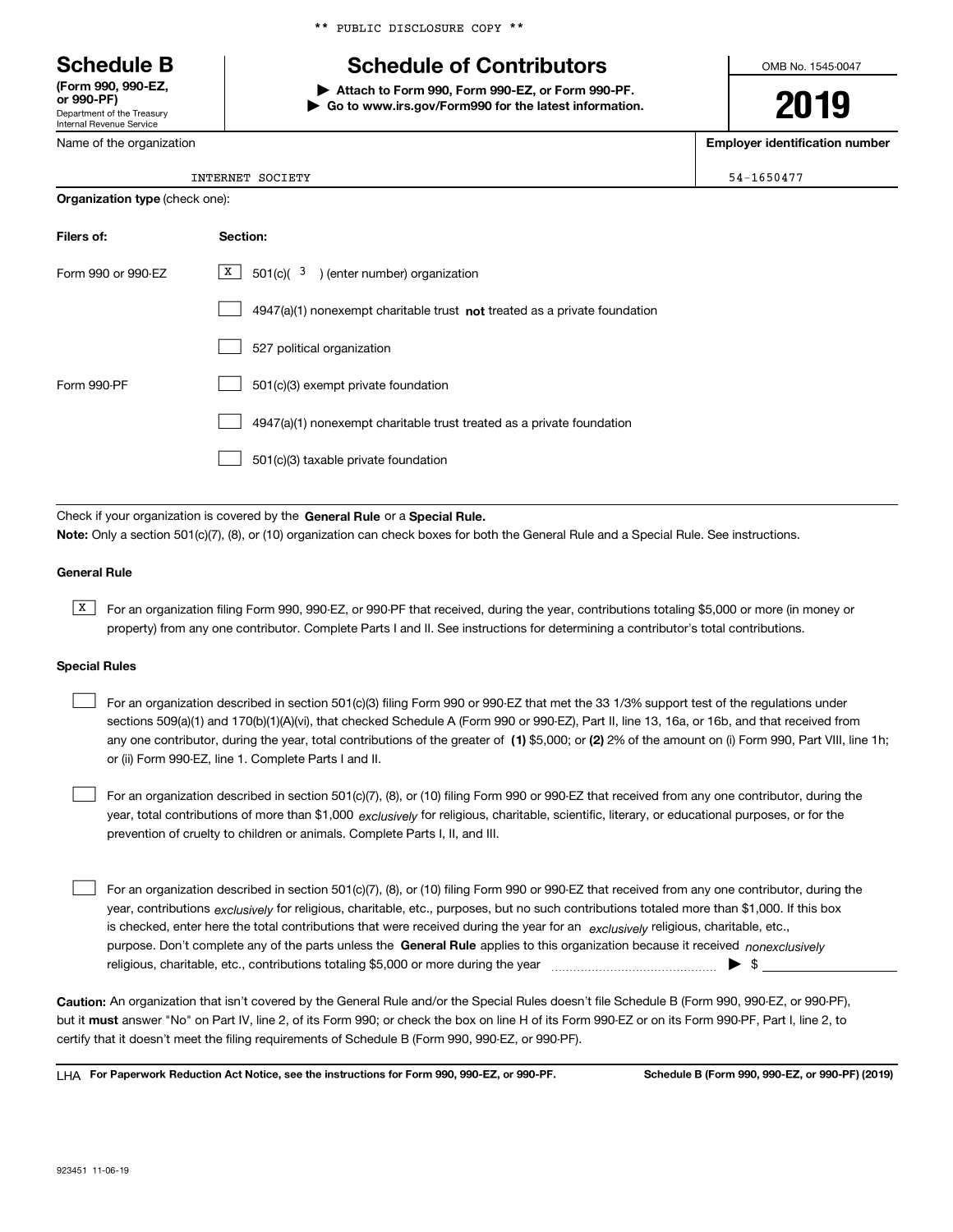| Schedule B (Form 990, 990-EZ, or 990-PF) (2019) | Page |
|-------------------------------------------------|------|
|-------------------------------------------------|------|

Page 2

Employer identification number

INTERNET SOCIETY 54-1650477

| Part I       | Contributors (see instructions). Use duplicate copies of Part I if additional space is needed. |                                   |                                                                                       |
|--------------|------------------------------------------------------------------------------------------------|-----------------------------------|---------------------------------------------------------------------------------------|
| (a)<br>No.   | (b)<br>Name, address, and ZIP + 4                                                              | (c)<br><b>Total contributions</b> | (d)<br>Type of contribution                                                           |
| $\mathbf{1}$ |                                                                                                | 35,000,000.<br>\$                 | Х<br>Person<br>Payroll<br>Noncash<br>(Complete Part II for<br>noncash contributions.) |
| (a)<br>No.   | (b)<br>Name, address, and ZIP + 4                                                              | (c)<br><b>Total contributions</b> | (d)<br>Type of contribution                                                           |
| 2            |                                                                                                | 8,701,090.<br>\$                  | X<br>Person<br>Payroll<br>Noncash<br>(Complete Part II for<br>noncash contributions.) |
| (a)<br>No.   | (b)<br>Name, address, and ZIP + 4                                                              | (c)<br><b>Total contributions</b> | (d)<br>Type of contribution                                                           |
| 3            |                                                                                                | 250,000.<br>$\mathsf{\$}$         | X<br>Person<br>Payroll<br>Noncash<br>(Complete Part II for<br>noncash contributions.) |
| (a)<br>No.   | (b)<br>Name, address, and ZIP + 4                                                              | (c)<br><b>Total contributions</b> | (d)<br>Type of contribution                                                           |
| 4            |                                                                                                | 155,500.<br>\$                    | X<br>Person<br>Payroll<br>Noncash<br>(Complete Part II for<br>noncash contributions.) |
| (a)<br>No.   | (b)<br>Name, address, and ZIP + 4                                                              | (c)<br><b>Total contributions</b> | (d)<br>Type of contribution                                                           |
| 5            |                                                                                                | 150,000.<br>\$                    | X<br>Person<br>Payroll<br>Noncash<br>(Complete Part II for<br>noncash contributions.) |
| (a)<br>No.   | (b)<br>Name, address, and ZIP + 4                                                              | (c)<br><b>Total contributions</b> | (d)<br>Type of contribution                                                           |
| 6            |                                                                                                | 115,000.<br>\$                    | X<br>Person<br>Payroll<br>Noncash<br>(Complete Part II for<br>noncash contributions.) |

923452 11-06-19 Schedule B (Form 990, 990-EZ, or 990-PF) (2019)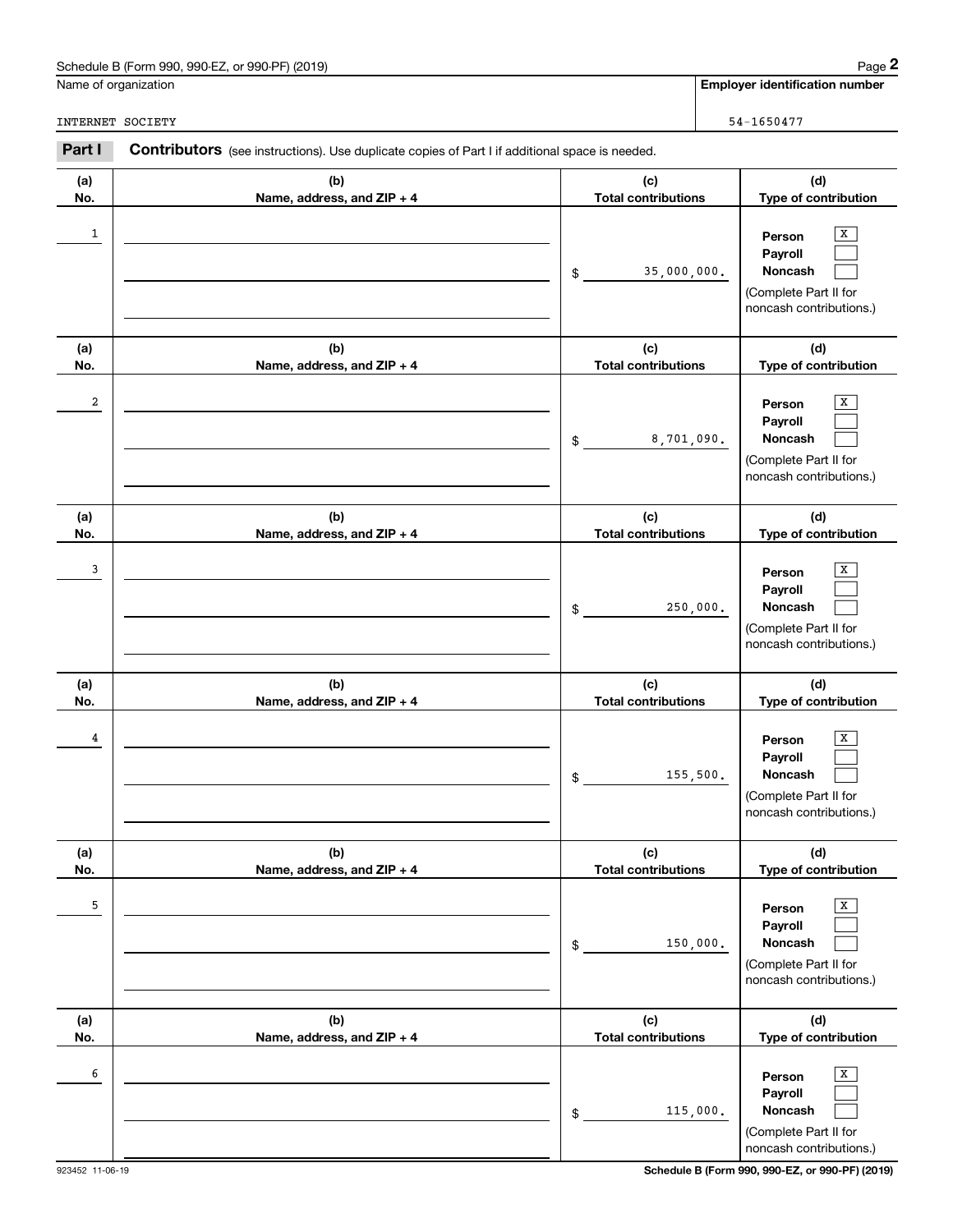| Schedule B (Form 990, 990-EZ, or 990-PF) (2019) | Page |
|-------------------------------------------------|------|
|-------------------------------------------------|------|

INTERNET SOCIETY 54-1650477

Employer identification number

| Part I     | Contributors (see instructions). Use duplicate copies of Part I if additional space is needed. |                                   |                                                                                              |
|------------|------------------------------------------------------------------------------------------------|-----------------------------------|----------------------------------------------------------------------------------------------|
| (a)<br>No. | (b)<br>Name, address, and ZIP + 4                                                              | (c)<br><b>Total contributions</b> | (d)<br>Type of contribution                                                                  |
| 7          |                                                                                                | 100,000.<br>$$^{\circ}$           | x<br>Person<br>Payroll<br><b>Noncash</b><br>(Complete Part II for<br>noncash contributions.) |
| (a)<br>No. | (b)<br>Name, address, and ZIP + 4                                                              | (c)<br><b>Total contributions</b> | (d)<br>Type of contribution                                                                  |
| 8          |                                                                                                | 100,000.<br>\$                    | X<br>Person<br>Payroll<br>Noncash<br>(Complete Part II for<br>noncash contributions.)        |
| (a)<br>No. | (b)<br>Name, address, and ZIP + 4                                                              | (c)<br><b>Total contributions</b> | (d)<br>Type of contribution                                                                  |
| 9          |                                                                                                | 100,000.<br>\$                    | X<br>Person<br>Payroll<br>Noncash<br>(Complete Part II for<br>noncash contributions.)        |
| (a)<br>No. | (b)<br>Name, address, and ZIP + 4                                                              | (c)<br><b>Total contributions</b> | (d)<br>Type of contribution                                                                  |
| 10         |                                                                                                | 100,000.<br>\$                    | X<br>Person<br>Payroll<br>Noncash<br>(Complete Part II for<br>noncash contributions.)        |
| (a)<br>No. | (b)<br>Name, address, and ZIP + 4                                                              | (c)<br><b>Total contributions</b> | (d)<br>Type of contribution                                                                  |
| 11         |                                                                                                | 50,000.<br>\$                     | Х<br>Person<br>Payroll<br>Noncash<br>(Complete Part II for<br>noncash contributions.)        |
| (a)<br>No. | (b)<br>Name, address, and ZIP + 4                                                              | (c)<br><b>Total contributions</b> | (d)<br>Type of contribution                                                                  |
| 12         |                                                                                                | 50,000.<br>\$                     | Х<br>Person<br>Payroll<br>Noncash<br>(Complete Part II for<br>noncash contributions.)        |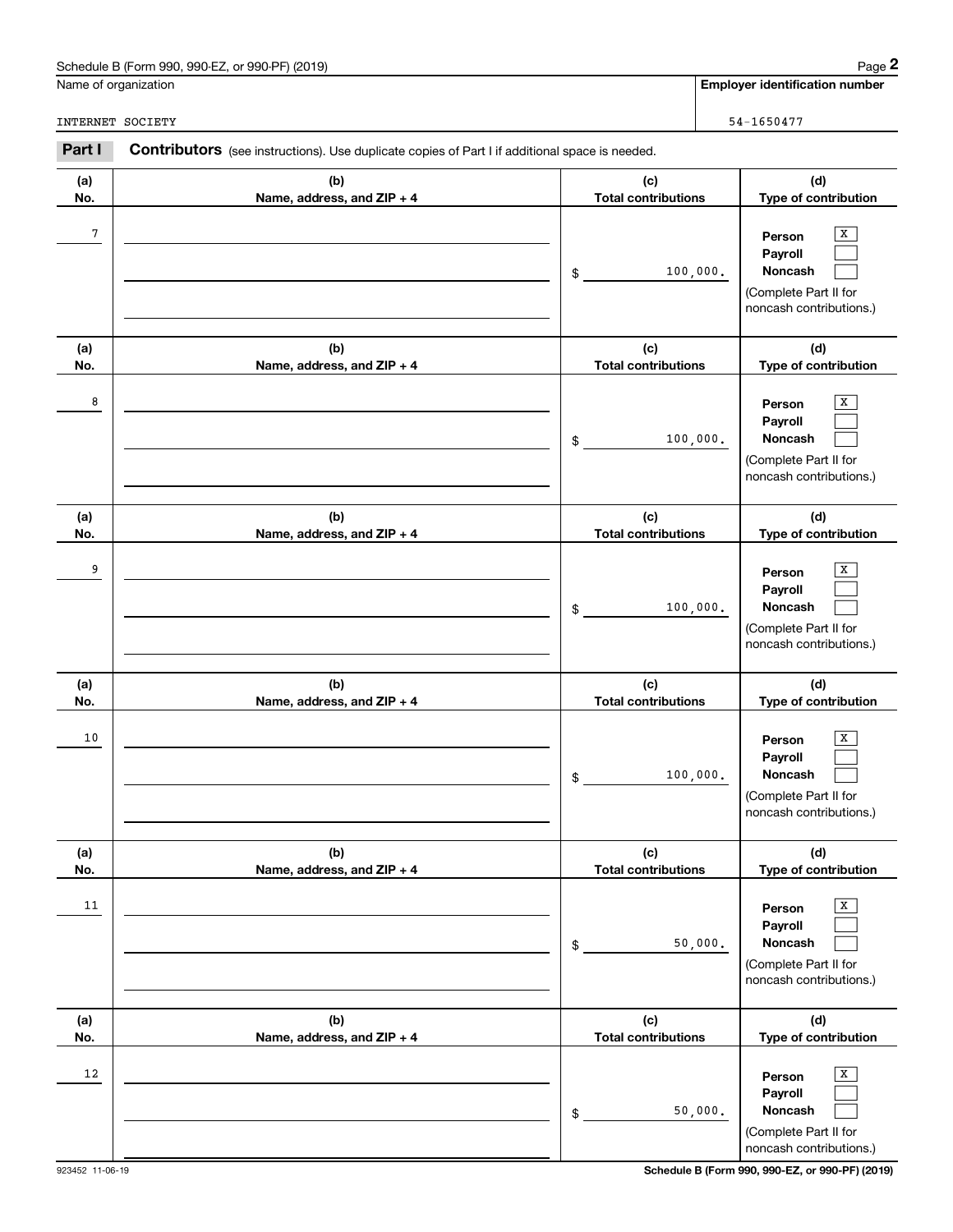| Schedule B (Form 990, 990-EZ, or 990-PF) (2019) | Page |
|-------------------------------------------------|------|
|-------------------------------------------------|------|

Employer identification number

| Part I     | <b>Contributors</b> (see instructions). Use duplicate copies of Part I if additional space is needed. |                                   |                                                                                       |
|------------|-------------------------------------------------------------------------------------------------------|-----------------------------------|---------------------------------------------------------------------------------------|
| (a)<br>No. | (b)<br>Name, address, and ZIP + 4                                                                     | (c)<br><b>Total contributions</b> | (d)<br>Type of contribution                                                           |
| 13         |                                                                                                       | 46,625.<br>\$                     | X<br>Person<br>Payroll<br>Noncash<br>(Complete Part II for<br>noncash contributions.) |
| (a)<br>No. | (b)<br>Name, address, and ZIP + 4                                                                     | (c)<br><b>Total contributions</b> | (d)<br>Type of contribution                                                           |
| 14         |                                                                                                       | 40,751.<br>$\$$                   | x<br>Person<br>Payroll<br>Noncash<br>(Complete Part II for<br>noncash contributions.) |
| (a)<br>No. | (b)<br>Name, address, and ZIP + 4                                                                     | (c)<br><b>Total contributions</b> | (d)<br>Type of contribution                                                           |
| 15         |                                                                                                       | 32,000.<br>$\$$                   | x<br>Person<br>Payroll<br>Noncash<br>(Complete Part II for<br>noncash contributions.) |
| (a)<br>No. | (b)<br>Name, address, and ZIP + 4                                                                     | (c)<br><b>Total contributions</b> | (d)<br>Type of contribution                                                           |
| 16         |                                                                                                       | 28,500.<br>\$                     | x<br>Person<br>Payroll<br>Noncash<br>(Complete Part II for<br>noncash contributions.) |
| (a)<br>No. | (b)<br>Name, address, and ZIP + 4                                                                     | (c)<br><b>Total contributions</b> | (d)<br>Type of contribution                                                           |
| 17         |                                                                                                       | 25,000.<br>\$                     | X<br>Person<br>Payroll<br>Noncash<br>(Complete Part II for<br>noncash contributions.) |
| (a)<br>No. | (b)<br>Name, address, and ZIP + 4                                                                     | (c)<br><b>Total contributions</b> | (d)<br>Type of contribution                                                           |
| 18         |                                                                                                       | 25,000.<br>\$                     | X<br>Person<br>Payroll<br>Noncash<br>(Complete Part II for<br>noncash contributions.) |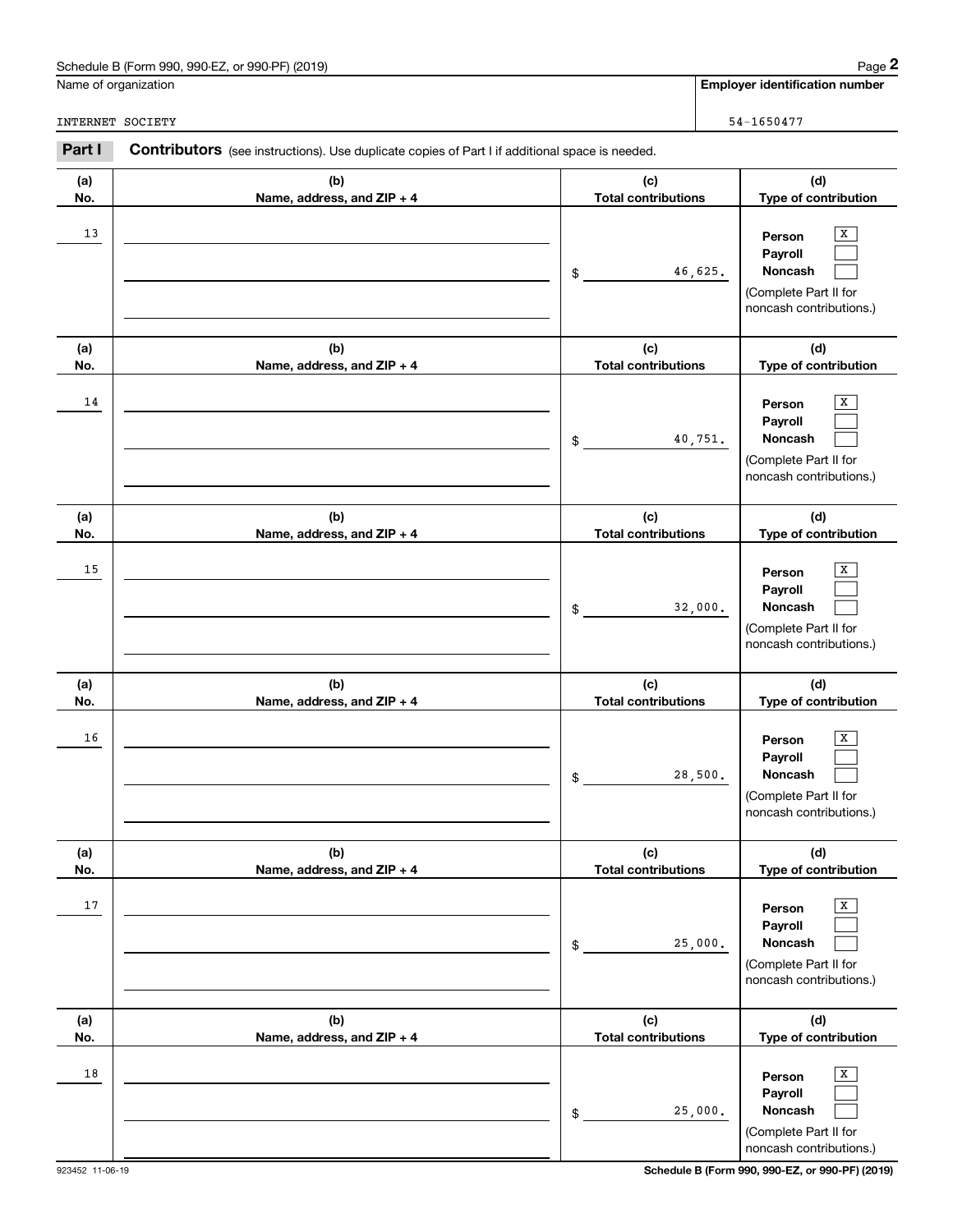| Schedule B (Form 990, 990-EZ, or 990-PF) (2019) | Page |
|-------------------------------------------------|------|
|-------------------------------------------------|------|

Employer identification number

| Part I     | <b>Contributors</b> (see instructions). Use duplicate copies of Part I if additional space is needed. |                                   |                                                                                       |
|------------|-------------------------------------------------------------------------------------------------------|-----------------------------------|---------------------------------------------------------------------------------------|
| (a)<br>No. | (b)<br>Name, address, and ZIP + 4                                                                     | (c)<br><b>Total contributions</b> | (d)<br>Type of contribution                                                           |
| 19         |                                                                                                       | 25,000.<br>\$                     | X<br>Person<br>Payroll<br>Noncash<br>(Complete Part II for<br>noncash contributions.) |
| (a)<br>No. | (b)<br>Name, address, and ZIP + 4                                                                     | (c)<br><b>Total contributions</b> | (d)<br>Type of contribution                                                           |
| 20         |                                                                                                       | 25,000.<br>\$                     | Х<br>Person<br>Payroll<br>Noncash<br>(Complete Part II for<br>noncash contributions.) |
| (a)<br>No. | (b)<br>Name, address, and ZIP + 4                                                                     | (c)<br><b>Total contributions</b> | (d)<br>Type of contribution                                                           |
| 21         |                                                                                                       | 25,000.<br>\$                     | Х<br>Person<br>Payroll<br>Noncash<br>(Complete Part II for<br>noncash contributions.) |
| (a)<br>No. | (b)<br>Name, address, and ZIP + 4                                                                     | (c)<br><b>Total contributions</b> | (d)<br>Type of contribution                                                           |
| 22         |                                                                                                       | 25,000.<br>\$                     | X<br>Person<br>Payroll<br>Noncash<br>(Complete Part II for<br>noncash contributions.) |
| (a)<br>No. | (b)<br>Name, address, and ZIP + 4                                                                     | (c)<br><b>Total contributions</b> | (d)<br>Type of contribution                                                           |
| 23         |                                                                                                       | 22,500.<br>\$                     | X<br>Person<br>Payroll<br>Noncash<br>(Complete Part II for<br>noncash contributions.) |
| (a)<br>No. | (b)<br>Name, address, and ZIP + 4                                                                     | (c)<br><b>Total contributions</b> | (d)<br>Type of contribution                                                           |
| ${\bf 24}$ |                                                                                                       | 20,000.<br>\$                     | х<br>Person<br>Payroll<br>Noncash<br>(Complete Part II for<br>noncash contributions.) |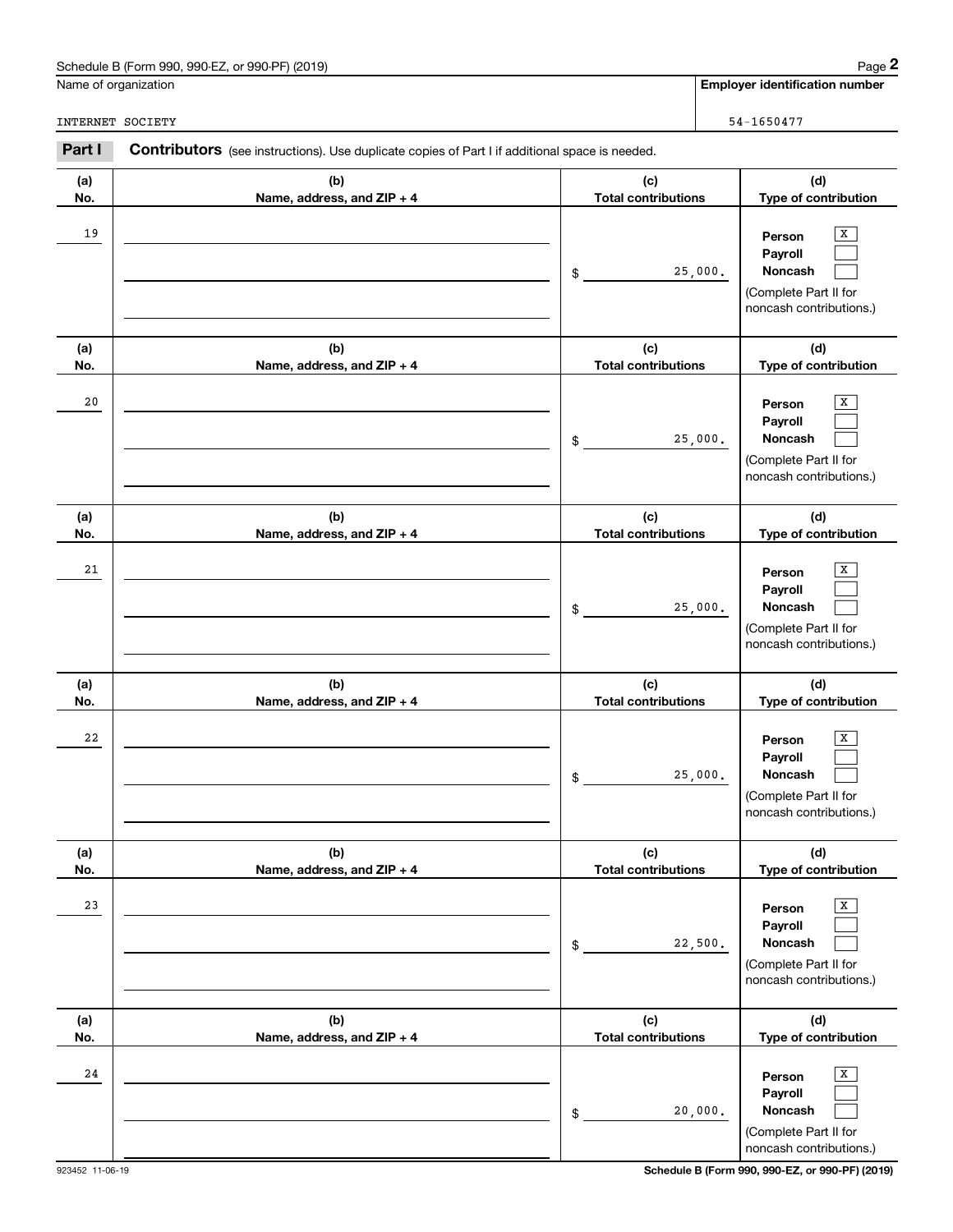| Schedule B (Form 990, 990-EZ, or 990-PF) (2019) | Page |
|-------------------------------------------------|------|
|-------------------------------------------------|------|

Employer identification number

| Part I | Contributors (see instructions). Use duplicate copies of Part I if additional space is needed. |  |
|--------|------------------------------------------------------------------------------------------------|--|

| (a)<br>No. | (b)<br>Name, address, and ZIP + 4 | (c)<br><b>Total contributions</b> | (d)<br>Type of contribution                                                                                 |
|------------|-----------------------------------|-----------------------------------|-------------------------------------------------------------------------------------------------------------|
| 25         |                                   | 17,500.<br>\$                     | X<br>Person<br>Payroll<br><b>Noncash</b><br>(Complete Part II for<br>noncash contributions.)                |
| (a)<br>No. | (b)<br>Name, address, and ZIP + 4 | (c)<br><b>Total contributions</b> | (d)<br>Type of contribution                                                                                 |
| 26         |                                   | 17,500.<br>\$                     | X<br>Person<br>Payroll<br>Noncash<br>(Complete Part II for<br>noncash contributions.)                       |
| (a)<br>No. | (b)<br>Name, address, and ZIP + 4 | (c)<br><b>Total contributions</b> | (d)<br>Type of contribution                                                                                 |
| 27         |                                   | 15,000.<br>\$                     | x<br>Person<br>Payroll<br>Noncash<br>(Complete Part II for<br>noncash contributions.)                       |
| (a)<br>No. | (b)<br>Name, address, and ZIP + 4 | (c)<br><b>Total contributions</b> | (d)<br>Type of contribution                                                                                 |
| 28         |                                   | 15,000.<br>$\$$                   | x<br>Person<br>Payroll<br><b>Noncash</b><br>(Complete Part II for<br>noncash contributions.)                |
| (a)<br>No. | (b)<br>Name, address, and ZIP + 4 | (c)<br><b>Total contributions</b> | (d)<br>Type of contribution                                                                                 |
| 29         |                                   | 14,500.<br>$\frac{1}{2}$          | $\overline{\textbf{X}}$<br>Person<br>Payroll<br>Noncash<br>(Complete Part II for<br>noncash contributions.) |
| (a)<br>No. | (b)<br>Name, address, and ZIP + 4 | (c)<br><b>Total contributions</b> | (d)<br>Type of contribution                                                                                 |
| 30         |                                   | 14,500.<br>\$                     | X<br>Person<br>Payroll<br>Noncash<br>(Complete Part II for<br>noncash contributions.)                       |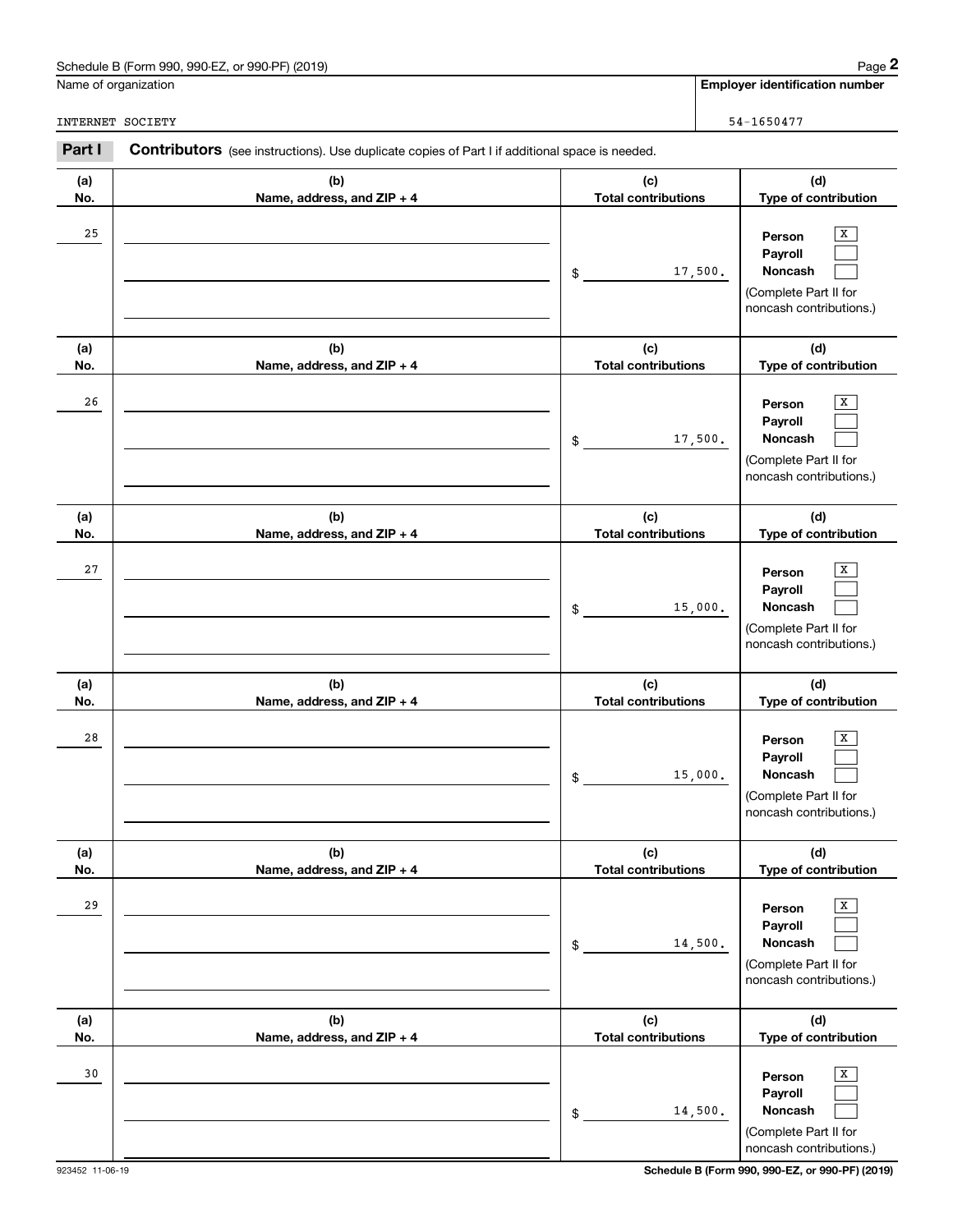| Schedule B (Form 990, 990-EZ, or 990-PF) (2019) | Page |
|-------------------------------------------------|------|
|-------------------------------------------------|------|

Employer identification number

| INTERNET SOCIETY |                                                                                                     | 54-1650477 |
|------------------|-----------------------------------------------------------------------------------------------------|------------|
| Part I           | <b>Contributors</b> (see instructions) Lise duplicate copies of Part Lif additional space is needed |            |

| Part I     | Contributors (see instructions). Use duplicate copies of Part I if additional space is needed. |                                   |                                                                                       |
|------------|------------------------------------------------------------------------------------------------|-----------------------------------|---------------------------------------------------------------------------------------|
| (a)<br>No. | (b)<br>Name, address, and ZIP + 4                                                              | (c)<br><b>Total contributions</b> | (d)<br>Type of contribution                                                           |
| 31         |                                                                                                | 14,000.<br>$\frac{1}{2}$          | X<br>Person<br>Payroll<br>Noncash<br>(Complete Part II for<br>noncash contributions.) |
| (a)<br>No. | (b)<br>Name, address, and ZIP + 4                                                              | (c)<br><b>Total contributions</b> | (d)<br>Type of contribution                                                           |
| 32         |                                                                                                | 12,500.<br>$\frac{1}{2}$          | X<br>Person<br>Payroll<br>Noncash<br>(Complete Part II for<br>noncash contributions.) |
| (a)<br>No. | (b)<br>Name, address, and ZIP + 4                                                              | (c)<br><b>Total contributions</b> | (d)<br>Type of contribution                                                           |
| 33         |                                                                                                | 12,500.<br>$\frac{1}{2}$          | X<br>Person<br>Payroll<br>Noncash<br>(Complete Part II for<br>noncash contributions.) |
| (a)<br>No. | (b)<br>Name, address, and ZIP + 4                                                              | (c)<br><b>Total contributions</b> | (d)<br>Type of contribution                                                           |
| 34         |                                                                                                | 12,500.<br>$\frac{1}{2}$          | X<br>Person<br>Payroll<br>Noncash<br>(Complete Part II for<br>noncash contributions.) |
| (a)<br>No. | (b)<br>Name, address, and ZIP + 4                                                              | (c)<br><b>Total contributions</b> | (d)<br>Type of contribution                                                           |
| 35         |                                                                                                | 12,500.<br>\$                     | X<br>Person<br>Payroll<br>Noncash<br>(Complete Part II for<br>noncash contributions.) |
| (a)<br>No. | (b)<br>Name, address, and ZIP + 4                                                              | (c)<br><b>Total contributions</b> | (d)<br>Type of contribution                                                           |
| 36         |                                                                                                | 12,500.<br>$\frac{1}{2}$          | X<br>Person<br>Payroll<br>Noncash<br>(Complete Part II for<br>noncash contributions.) |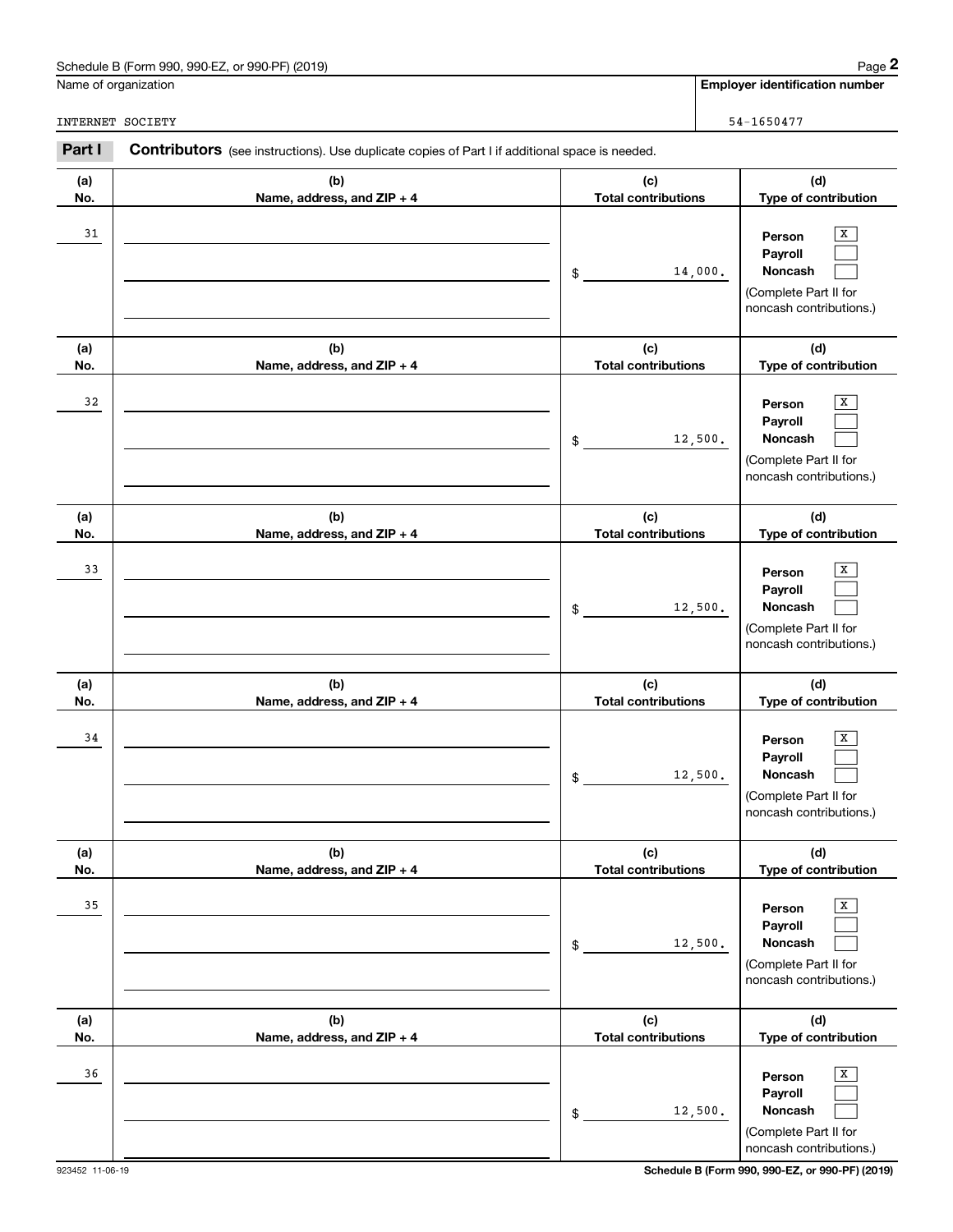| Schedule B (Form 990, 990-EZ, or 990-PF) (2019) | Page |
|-------------------------------------------------|------|
|-------------------------------------------------|------|

Employer identification number

INTERNET SOCIETY 54-1650477

| Part I     | Contributors (see instructions). Use duplicate copies of Part I if additional space is needed. |                                   |                                                                                       |  |
|------------|------------------------------------------------------------------------------------------------|-----------------------------------|---------------------------------------------------------------------------------------|--|
| (a)<br>No. | (b)<br>Name, address, and ZIP + 4                                                              | (c)<br><b>Total contributions</b> | (d)<br>Type of contribution                                                           |  |
| 37         |                                                                                                | 11,750.<br>$\frac{1}{2}$          | X<br>Person<br>Payroll<br>Noncash<br>(Complete Part II for<br>noncash contributions.) |  |
| (a)<br>No. | (b)<br>Name, address, and ZIP + 4                                                              | (c)<br><b>Total contributions</b> | (d)<br>Type of contribution                                                           |  |
| 38         |                                                                                                | 10,000.<br>$\frac{1}{2}$          | X<br>Person<br>Payroll<br>Noncash<br>(Complete Part II for<br>noncash contributions.) |  |
| (a)<br>No. | (b)<br>Name, address, and ZIP + 4                                                              | (c)<br><b>Total contributions</b> | (d)<br>Type of contribution                                                           |  |
| 39         |                                                                                                | 10,000.<br>$\frac{1}{2}$          | X<br>Person<br>Payroll<br>Noncash<br>(Complete Part II for<br>noncash contributions.) |  |
| (a)<br>No. | (b)<br>Name, address, and ZIP + 4                                                              | (c)<br><b>Total contributions</b> | (d)<br>Type of contribution                                                           |  |
| 40         |                                                                                                | 10,000.<br>\$                     | X<br>Person<br>Payroll<br>Noncash<br>(Complete Part II for<br>noncash contributions.) |  |
| (a)<br>No. | (b)<br>Name, address, and ZIP + 4                                                              | (c)<br><b>Total contributions</b> | (d)<br>Type of contribution                                                           |  |
| $4\,1$     |                                                                                                | 10,000.<br>\$                     | x<br>Person<br>Payroll<br>Noncash<br>(Complete Part II for<br>noncash contributions.) |  |

 $42$  Person  $\overline{\text{X}}$ 

(b) Name, address, and ZIP + 4

923452 11-06-19 Schedule B (Form 990, 990-EZ, or 990-PF) (2019)

Person Payroll Noncash

(Complete Part II for noncash contributions.)

(d) Type of contribution

> $\boxed{\mathbf{X}}$  $\begin{array}{c} \hline \end{array}$  $\begin{array}{c} \hline \end{array}$

(c) Total contributions

10,000.

\$

(a) No.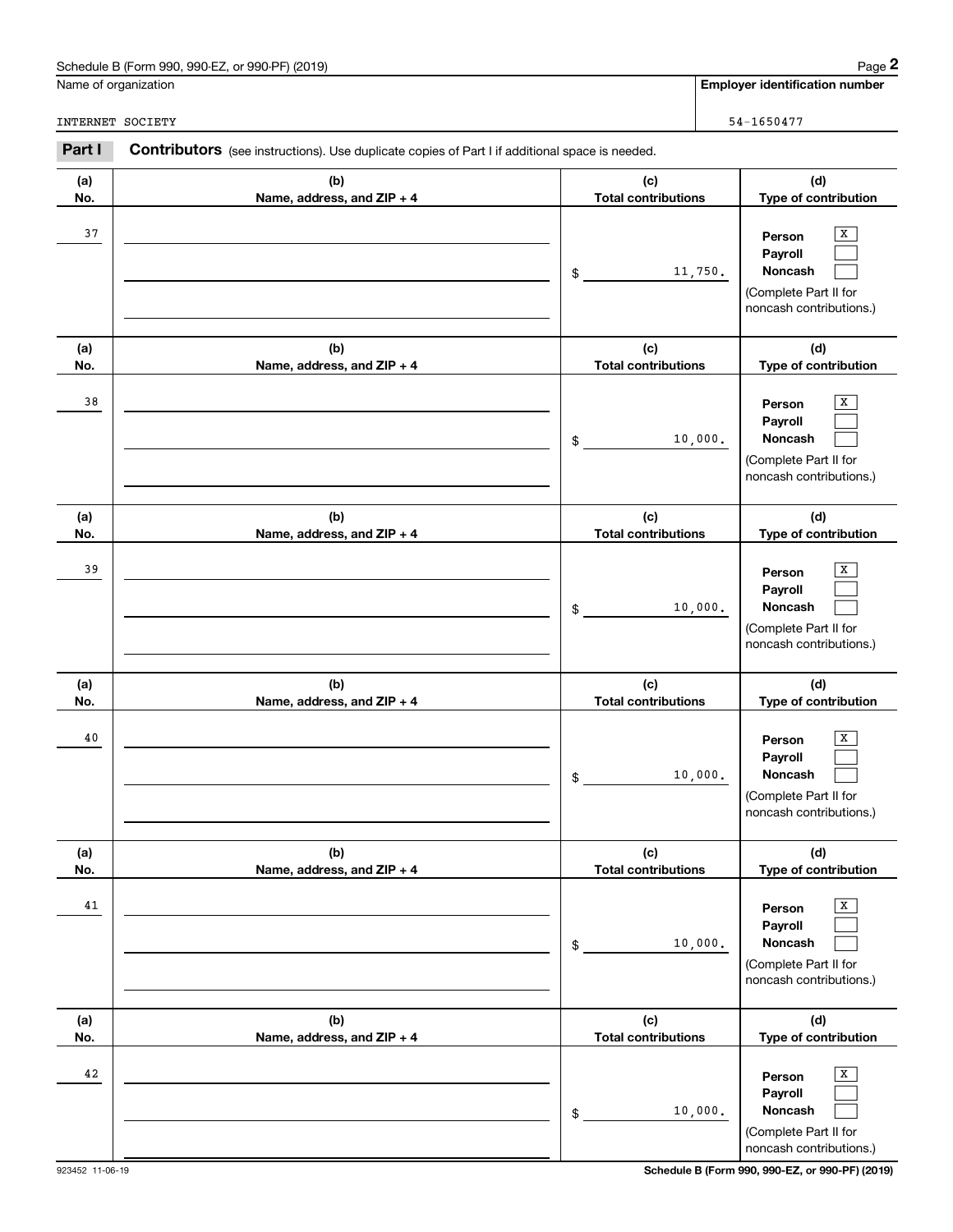| Schedule B (Form 990, 990-EZ, or 990-PF) (2019) | Page |
|-------------------------------------------------|------|
|-------------------------------------------------|------|

Employer identification number

|            | INTERNET SOCIETY                                                                               |                                   | 54-1650477                                                                            |
|------------|------------------------------------------------------------------------------------------------|-----------------------------------|---------------------------------------------------------------------------------------|
| Part I     | Contributors (see instructions). Use duplicate copies of Part I if additional space is needed. |                                   |                                                                                       |
| (a)<br>No. | (b)<br>Name, address, and ZIP + 4                                                              | (c)<br><b>Total contributions</b> | (d)<br>Type of contribution                                                           |
| 43         |                                                                                                | 10,000.<br>\$                     | X<br>Person<br>Payroll<br>Noncash<br>(Complete Part II for<br>noncash contributions.) |
| (a)<br>No. | (b)<br>Name, address, and ZIP + 4                                                              | (c)<br><b>Total contributions</b> | (d)<br>Type of contribution                                                           |
| 44         |                                                                                                | 10,000.<br>$\frac{1}{2}$          | x<br>Person<br>Payroll<br>Noncash<br>(Complete Part II for<br>noncash contributions.) |
| (a)<br>No. | (b)<br>Name, address, and ZIP + 4                                                              | (c)<br><b>Total contributions</b> | (d)<br>Type of contribution                                                           |
| 45         |                                                                                                | 10,000.<br>\$                     | X<br>Person<br>Payroll<br>Noncash<br>(Complete Part II for<br>noncash contributions.) |
| (a)<br>No. | (b)<br>Name, address, and ZIP + 4                                                              | (c)<br><b>Total contributions</b> | (d)<br>Type of contribution                                                           |
| 46         |                                                                                                | 10,000.<br>\$                     | x<br>Person<br>Payroll<br>Noncash<br>(Complete Part II for<br>noncash contributions.) |
| (a)<br>No. | (b)<br>Name, address, and ZIP + 4                                                              | (c)<br><b>Total contributions</b> | (d)<br>Type of contribution                                                           |
| 47         |                                                                                                | 10,000.<br>\$                     | х<br>Person<br>Payroll<br>Noncash<br>(Complete Part II for<br>noncash contributions.) |
| (a)<br>No. | (b)<br>Name, address, and ZIP + 4                                                              | (c)<br><b>Total contributions</b> | (d)<br>Type of contribution                                                           |
| 48         |                                                                                                | 10,000.<br>$$\mathsf{S}$$         | X<br>Person<br>Payroll<br>Noncash<br>(Complete Part II for<br>noncash contributions.) |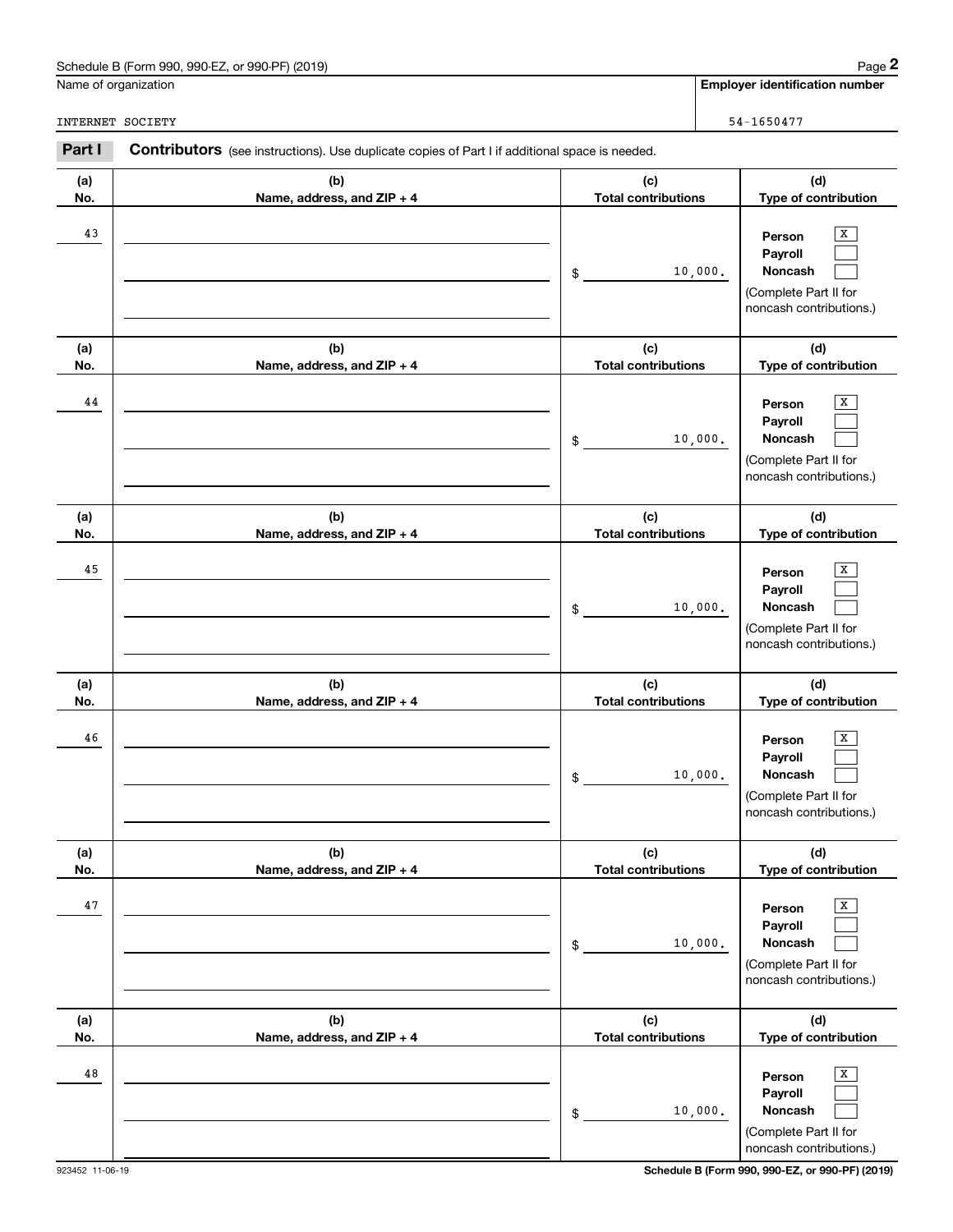| Schedule B (Form 990, 990-EZ, or 990-PF) (2019) | Page |
|-------------------------------------------------|------|
|-------------------------------------------------|------|

Employer identification number

| Part I     | Contributors (see instructions). Use duplicate copies of Part I if additional space is needed. |                                   |                                                                                       |
|------------|------------------------------------------------------------------------------------------------|-----------------------------------|---------------------------------------------------------------------------------------|
| (a)<br>No. | (b)<br>Name, address, and ZIP + 4                                                              | (c)<br><b>Total contributions</b> | (d)<br>Type of contribution                                                           |
| 49         |                                                                                                | 10,000.<br>\$                     | х<br>Person<br>Payroll<br>Noncash<br>(Complete Part II for<br>noncash contributions.) |
| (a)<br>No. | (b)<br>Name, address, and ZIP + 4                                                              | (c)<br><b>Total contributions</b> | (d)<br>Type of contribution                                                           |
| 50         |                                                                                                | 10,000.<br>\$                     | x<br>Person<br>Payroll<br>Noncash<br>(Complete Part II for<br>noncash contributions.) |
| (a)<br>No. | (b)<br>Name, address, and ZIP + 4                                                              | (c)<br><b>Total contributions</b> | (d)<br>Type of contribution                                                           |
| 51         |                                                                                                | 10,000.<br>\$                     | x<br>Person<br>Payroll<br>Noncash<br>(Complete Part II for<br>noncash contributions.) |
| (a)<br>No. | (b)<br>Name, address, and ZIP + 4                                                              | (c)<br><b>Total contributions</b> | (d)<br>Type of contribution                                                           |
| 52         |                                                                                                | 10,000.<br>\$                     | x<br>Person<br>Payroll<br>Noncash<br>(Complete Part II for<br>noncash contributions.) |
| (a)<br>No. | (b)<br>Name, address, and ZIP + 4                                                              | (c)<br><b>Total contributions</b> | (d)<br>Type of contribution                                                           |
| 53         |                                                                                                | 10,000.<br>\$                     | X<br>Person<br>Payroll<br>Noncash<br>(Complete Part II for<br>noncash contributions.) |
| (a)<br>No. | (b)<br>Name, address, and ZIP + 4                                                              | (c)<br><b>Total contributions</b> | (d)<br>Type of contribution                                                           |
| 54         |                                                                                                | 10,000.<br>\$                     | х<br>Person<br>Payroll<br>Noncash<br>(Complete Part II for<br>noncash contributions.) |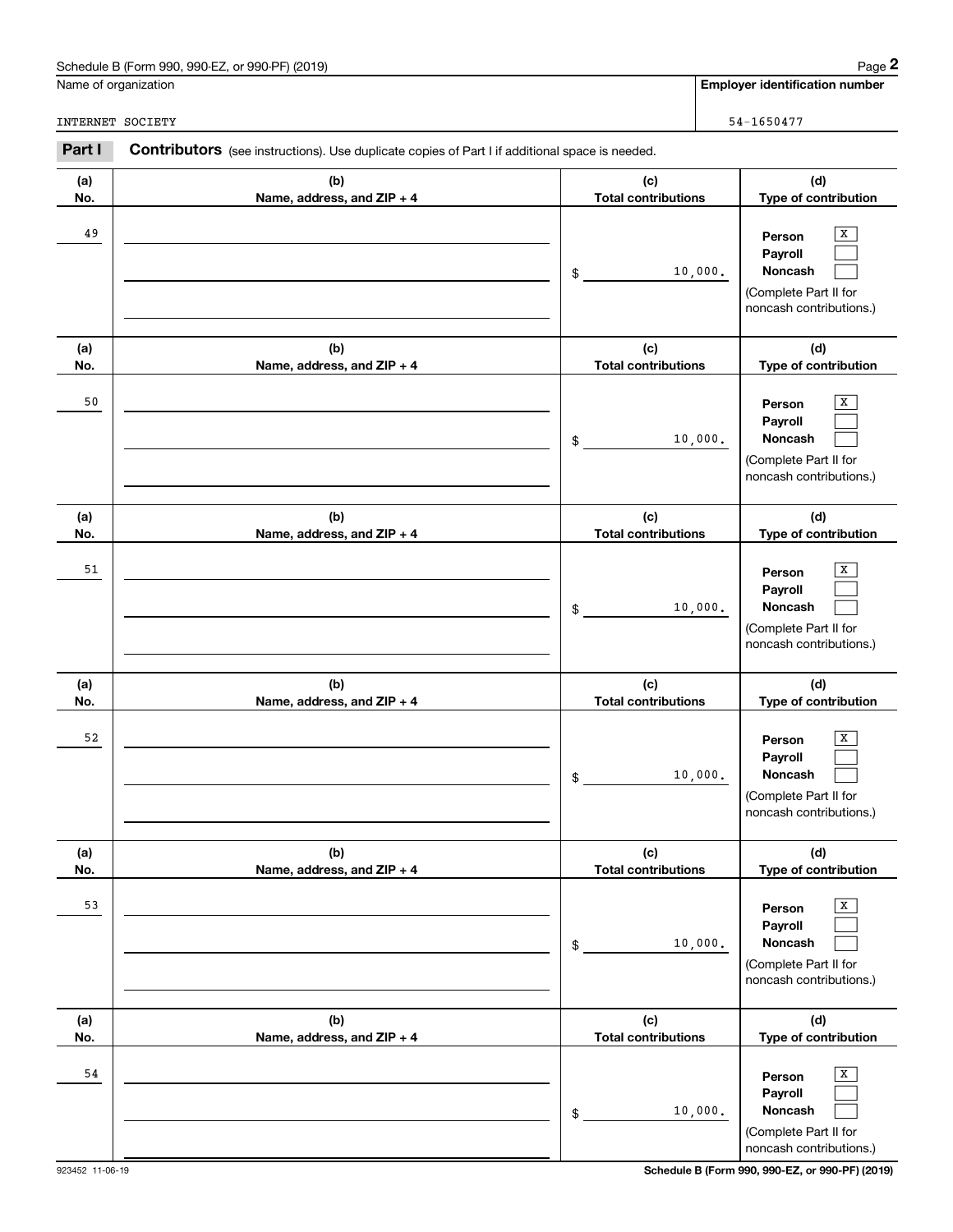| Schedule B (Form 990, 990-EZ, or 990-PF) (2019) | Page |
|-------------------------------------------------|------|
|-------------------------------------------------|------|

Employer identification number

| Part I     | Contributors (see instructions). Use duplicate copies of Part I if additional space is needed. |                                   |                                                                                       |
|------------|------------------------------------------------------------------------------------------------|-----------------------------------|---------------------------------------------------------------------------------------|
| (a)<br>No. | (b)<br>Name, address, and ZIP + 4                                                              | (c)<br><b>Total contributions</b> | (d)<br>Type of contribution                                                           |
| 55         |                                                                                                | 10,000.<br>\$                     | Х<br>Person<br>Payroll<br>Noncash<br>(Complete Part II for<br>noncash contributions.) |
| (a)<br>No. | (b)<br>Name, address, and ZIP + 4                                                              | (c)<br><b>Total contributions</b> | (d)<br>Type of contribution                                                           |
| 56         |                                                                                                | 10,000.<br>\$                     | Х<br>Person<br>Payroll<br>Noncash<br>(Complete Part II for<br>noncash contributions.) |
| (a)<br>No. | (b)<br>Name, address, and ZIP + 4                                                              | (c)<br><b>Total contributions</b> | (d)<br>Type of contribution                                                           |
| 57         |                                                                                                | 8,500.<br>\$                      | Х<br>Person<br>Payroll<br>Noncash<br>(Complete Part II for<br>noncash contributions.) |
| (a)<br>No. | (b)<br>Name, address, and ZIP + 4                                                              | (c)<br><b>Total contributions</b> | (d)<br>Type of contribution                                                           |
| 58         |                                                                                                | 8,000.<br>\$                      | Х<br>Person<br>Payroll<br>Noncash<br>(Complete Part II for<br>noncash contributions.) |
| (a)<br>No. | (b)<br>Name, address, and ZIP + 4                                                              | (c)<br><b>Total contributions</b> | (d)<br>Type of contribution                                                           |
| 59         |                                                                                                | 7,500.<br>\$                      | Х<br>Person<br>Payroll<br>Noncash<br>(Complete Part II for<br>noncash contributions.) |
| (a)<br>No. | (b)<br>Name, address, and ZIP + 4                                                              | (c)<br><b>Total contributions</b> | (d)<br>Type of contribution                                                           |
| 60         |                                                                                                | 7,000.<br>\$                      | х<br>Person<br>Payroll<br>Noncash<br>(Complete Part II for<br>noncash contributions.) |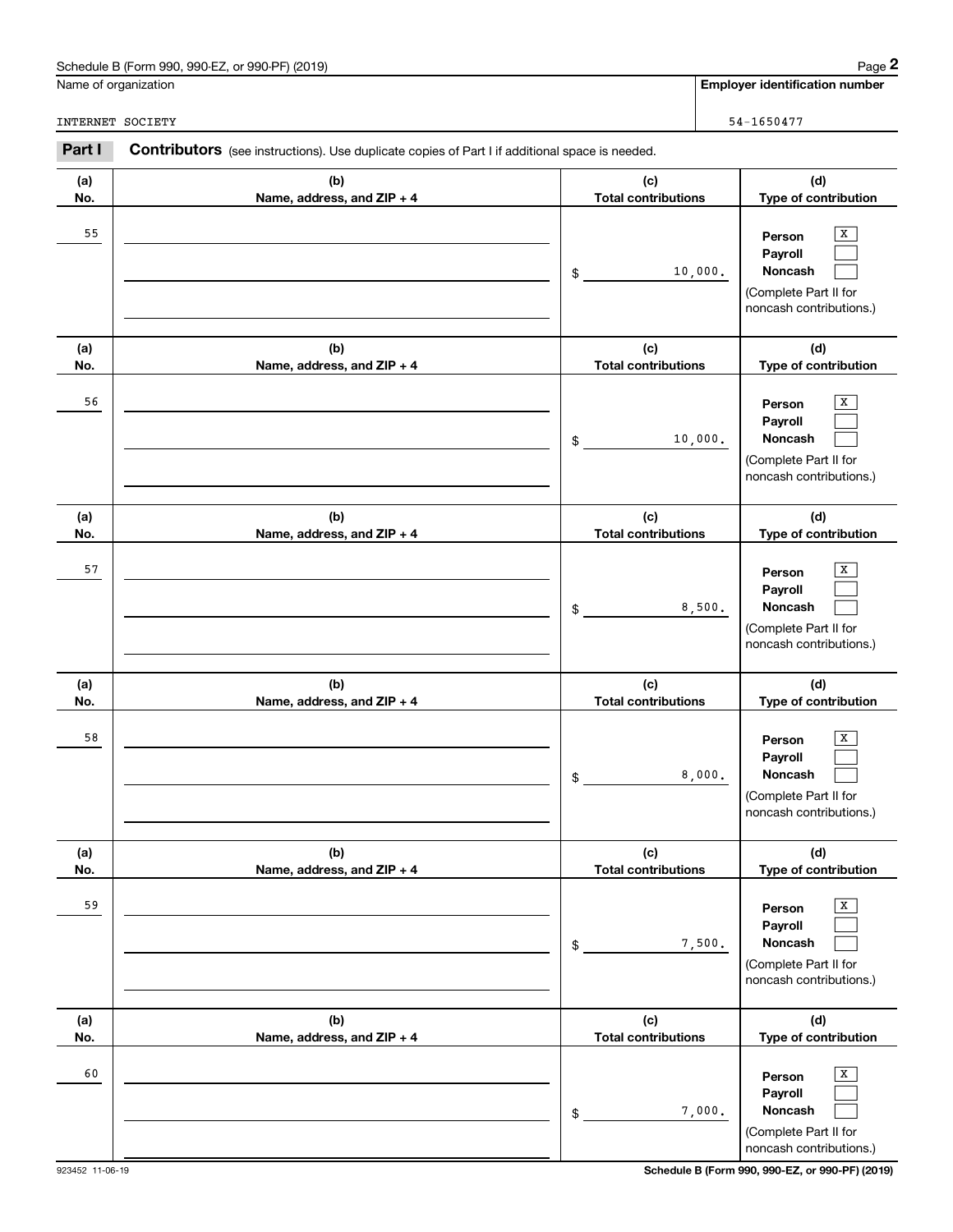| Schedule B (Form 990, 990-EZ, or 990-PF) (2019) | Page |
|-------------------------------------------------|------|
|-------------------------------------------------|------|

Employer identification number

| Part I     | <b>Contributors</b> (see instructions). Use duplicate copies of Part I if additional space is needed. |                                   |                                                                                       |
|------------|-------------------------------------------------------------------------------------------------------|-----------------------------------|---------------------------------------------------------------------------------------|
| (a)<br>No. | (b)<br>Name, address, and ZIP + 4                                                                     | (c)<br><b>Total contributions</b> | (d)<br>Type of contribution                                                           |
| 61         |                                                                                                       | 5,000.<br>\$                      | X<br>Person<br>Payroll<br>Noncash<br>(Complete Part II for<br>noncash contributions.) |
| (a)<br>No. | (b)<br>Name, address, and ZIP + 4                                                                     | (c)<br><b>Total contributions</b> | (d)<br>Type of contribution                                                           |
| 62         |                                                                                                       | 5,000.<br>\$                      | x<br>Person<br>Payroll<br>Noncash<br>(Complete Part II for<br>noncash contributions.) |
| (a)<br>No. | (b)<br>Name, address, and ZIP + 4                                                                     | (c)<br><b>Total contributions</b> | (d)<br>Type of contribution                                                           |
| 63         |                                                                                                       | 5,000.<br>\$                      | x<br>Person<br>Payroll<br>Noncash<br>(Complete Part II for<br>noncash contributions.) |
| (a)<br>No. | (b)<br>Name, address, and ZIP + 4                                                                     | (c)<br><b>Total contributions</b> | (d)<br>Type of contribution                                                           |
| 64         |                                                                                                       | 5,000.<br>\$                      | X<br>Person<br>Payroll<br>Noncash<br>(Complete Part II for<br>noncash contributions.) |
| (a)<br>No. | (b)<br>Name, address, and ZIP + 4                                                                     | (c)<br><b>Total contributions</b> | (d)<br>Type of contribution                                                           |
| 65         |                                                                                                       | 5,000.<br>\$                      | Х<br>Person<br>Payroll<br>Noncash<br>(Complete Part II for<br>noncash contributions.) |
| (a)<br>No. | (b)<br>Name, address, and ZIP + 4                                                                     | (c)<br><b>Total contributions</b> | (d)<br>Type of contribution                                                           |
| 66         |                                                                                                       | 5,000.<br>\$                      | Х<br>Person<br>Payroll<br>Noncash<br>(Complete Part II for<br>noncash contributions.) |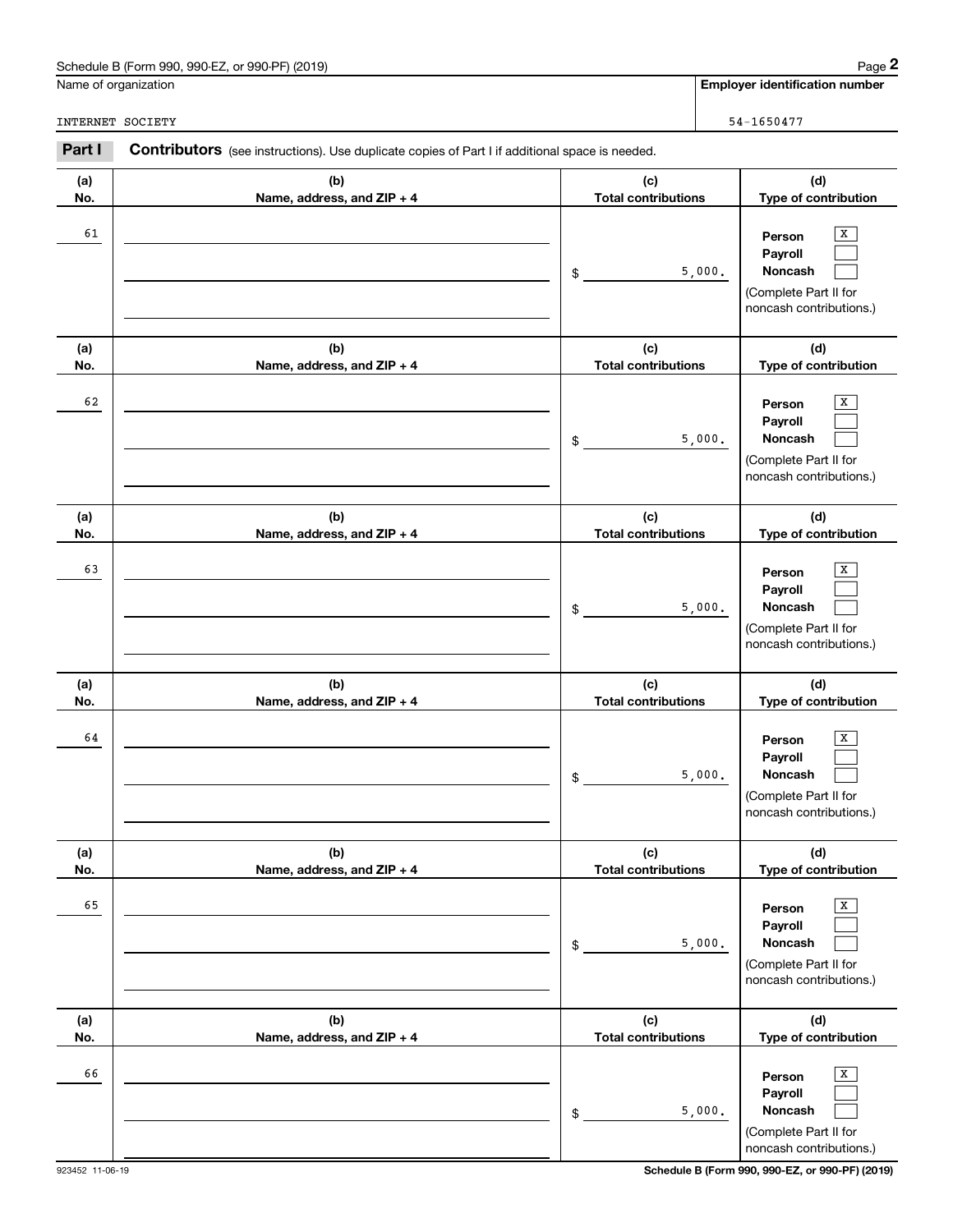| Schedule B (Form 990, 990-EZ, or 990-PF) (2019) | Page |
|-------------------------------------------------|------|
|-------------------------------------------------|------|

Employer identification number

| Part I     | <b>Contributors</b> (see instructions). Use duplicate copies of Part I if additional space is needed. |                                   |                                                                                       |
|------------|-------------------------------------------------------------------------------------------------------|-----------------------------------|---------------------------------------------------------------------------------------|
| (a)<br>No. | (b)<br>Name, address, and ZIP + 4                                                                     | (c)<br><b>Total contributions</b> | (d)<br>Type of contribution                                                           |
| 67         |                                                                                                       | 5,000.<br>\$                      | X<br>Person<br>Payroll<br>Noncash<br>(Complete Part II for<br>noncash contributions.) |
| (a)<br>No. | (b)<br>Name, address, and ZIP + 4                                                                     | (c)<br><b>Total contributions</b> | (d)<br>Type of contribution                                                           |
| 68         |                                                                                                       | 5,000.<br>\$                      | x<br>Person<br>Payroll<br>Noncash<br>(Complete Part II for<br>noncash contributions.) |
| (a)<br>No. | (b)<br>Name, address, and ZIP + 4                                                                     | (c)<br><b>Total contributions</b> | (d)<br>Type of contribution                                                           |
| 69         |                                                                                                       | 5,000.<br>\$                      | x<br>Person<br>Payroll<br>Noncash<br>(Complete Part II for<br>noncash contributions.) |
| (a)<br>No. | (b)<br>Name, address, and ZIP + 4                                                                     | (c)<br><b>Total contributions</b> | (d)<br>Type of contribution                                                           |
| 70         |                                                                                                       | 5,000.<br>\$                      | X<br>Person<br>Payroll<br>Noncash<br>(Complete Part II for<br>noncash contributions.) |
| (a)<br>No. | (b)<br>Name, address, and ZIP + 4                                                                     | (c)<br><b>Total contributions</b> | (d)<br>Type of contribution                                                           |
| 71         |                                                                                                       | 5,000.<br>\$                      | Х<br>Person<br>Payroll<br>Noncash<br>(Complete Part II for<br>noncash contributions.) |
| (a)<br>No. | (b)<br>Name, address, and ZIP + 4                                                                     | (c)<br><b>Total contributions</b> | (d)<br>Type of contribution                                                           |
| 72         |                                                                                                       | 5,000.<br>\$                      | Х<br>Person<br>Payroll<br>Noncash<br>(Complete Part II for<br>noncash contributions.) |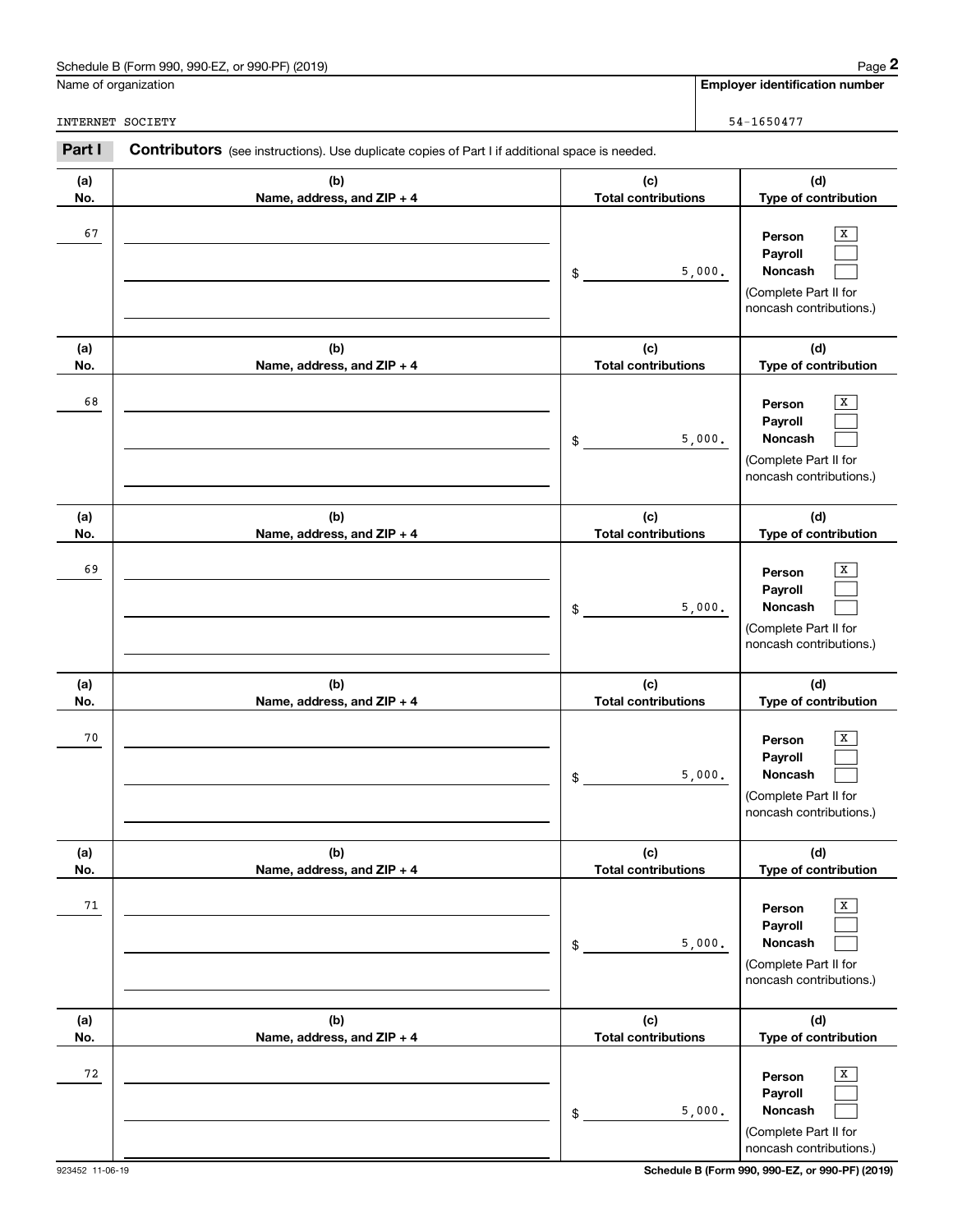| Schedule B (Form 990, 990-EZ, or 990-PF) (2019) | Page |
|-------------------------------------------------|------|
|-------------------------------------------------|------|

Employer identification number

| Part I     | <b>Contributors</b> (see instructions). Use duplicate copies of Part I if additional space is needed. |                                   |                                                                                       |
|------------|-------------------------------------------------------------------------------------------------------|-----------------------------------|---------------------------------------------------------------------------------------|
| (a)<br>No. | (b)<br>Name, address, and ZIP + 4                                                                     | (c)<br><b>Total contributions</b> | (d)<br>Type of contribution                                                           |
| 73         |                                                                                                       | 5,000.<br>\$                      | x<br>Person<br>Payroll<br>Noncash<br>(Complete Part II for<br>noncash contributions.) |
| (a)<br>No. | (b)<br>Name, address, and ZIP + 4                                                                     | (c)<br><b>Total contributions</b> | (d)<br>Type of contribution                                                           |
| 74         |                                                                                                       | 5,000.<br>\$                      | x<br>Person<br>Payroll<br>Noncash<br>(Complete Part II for<br>noncash contributions.) |
| (a)<br>No. | (b)<br>Name, address, and ZIP + 4                                                                     | (c)<br><b>Total contributions</b> | (d)<br>Type of contribution                                                           |
| 75         |                                                                                                       | 5,000.<br>\$                      | x<br>Person<br>Payroll<br>Noncash<br>(Complete Part II for<br>noncash contributions.) |
| (a)<br>No. | (b)<br>Name, address, and ZIP + 4                                                                     | (c)<br><b>Total contributions</b> | (d)<br>Type of contribution                                                           |
| 76         |                                                                                                       | 5,000.<br>\$                      | X<br>Person<br>Payroll<br>Noncash<br>(Complete Part II for<br>noncash contributions.) |
| (a)<br>No. | (b)<br>Name, address, and ZIP + 4                                                                     | (c)<br><b>Total contributions</b> | (d)<br>Type of contribution                                                           |
| 77         |                                                                                                       | 5,000.<br>\$                      | Х<br>Person<br>Payroll<br>Noncash<br>(Complete Part II for<br>noncash contributions.) |
| (a)<br>No. | (b)<br>Name, address, and ZIP + 4                                                                     | (c)<br><b>Total contributions</b> | (d)<br>Type of contribution                                                           |
| 78         |                                                                                                       | 5,000.<br>\$                      | Х<br>Person<br>Payroll<br>Noncash<br>(Complete Part II for<br>noncash contributions.) |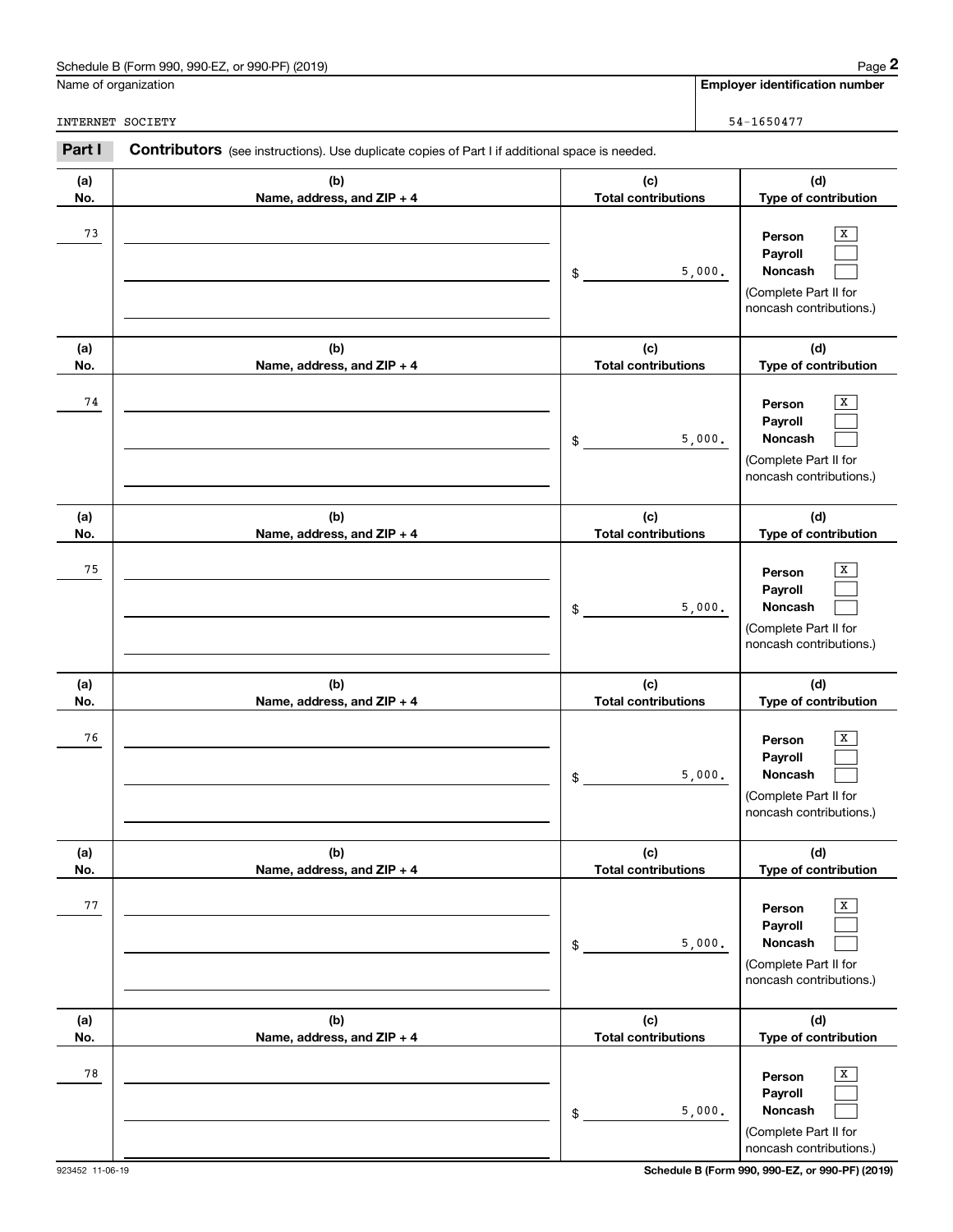| Schedule B (Form 990, 990-EZ, or 990-PF) (2019) | Page |
|-------------------------------------------------|------|
|-------------------------------------------------|------|

Employer identification number

| Part I     | <b>Contributors</b> (see instructions). Use duplicate copies of Part I if additional space is needed. |                                   |                                                                                       |
|------------|-------------------------------------------------------------------------------------------------------|-----------------------------------|---------------------------------------------------------------------------------------|
| (a)<br>No. | (b)<br>Name, address, and ZIP + 4                                                                     | (c)<br><b>Total contributions</b> | (d)<br>Type of contribution                                                           |
| 79         |                                                                                                       | 5,000.<br>\$                      | X<br>Person<br>Payroll<br>Noncash<br>(Complete Part II for<br>noncash contributions.) |
| (a)<br>No. | (b)<br>Name, address, and ZIP + 4                                                                     | (c)<br><b>Total contributions</b> | (d)<br>Type of contribution                                                           |
| 80         |                                                                                                       | 5,000.<br>\$                      | x<br>Person<br>Payroll<br>Noncash<br>(Complete Part II for<br>noncash contributions.) |
| (a)<br>No. | (b)<br>Name, address, and ZIP + 4                                                                     | (c)<br><b>Total contributions</b> | (d)<br>Type of contribution                                                           |
| 81         |                                                                                                       | 5,000.<br>\$                      | x<br>Person<br>Payroll<br>Noncash<br>(Complete Part II for<br>noncash contributions.) |
| (a)<br>No. | (b)<br>Name, address, and ZIP + 4                                                                     | (c)<br><b>Total contributions</b> | (d)<br>Type of contribution                                                           |
| 82         |                                                                                                       | 5,000.<br>\$                      | X<br>Person<br>Payroll<br>Noncash<br>(Complete Part II for<br>noncash contributions.) |
| (a)<br>No. | (b)<br>Name, address, and ZIP + 4                                                                     | (c)<br><b>Total contributions</b> | (d)<br>Type of contribution                                                           |
| 83         |                                                                                                       | 5,000.<br>\$                      | Х<br>Person<br>Payroll<br>Noncash<br>(Complete Part II for<br>noncash contributions.) |
| (a)<br>No. | (b)<br>Name, address, and ZIP + 4                                                                     | (c)<br><b>Total contributions</b> | (d)<br>Type of contribution                                                           |
| 84         |                                                                                                       | 5,000.<br>\$                      | Х<br>Person<br>Payroll<br>Noncash<br>(Complete Part II for<br>noncash contributions.) |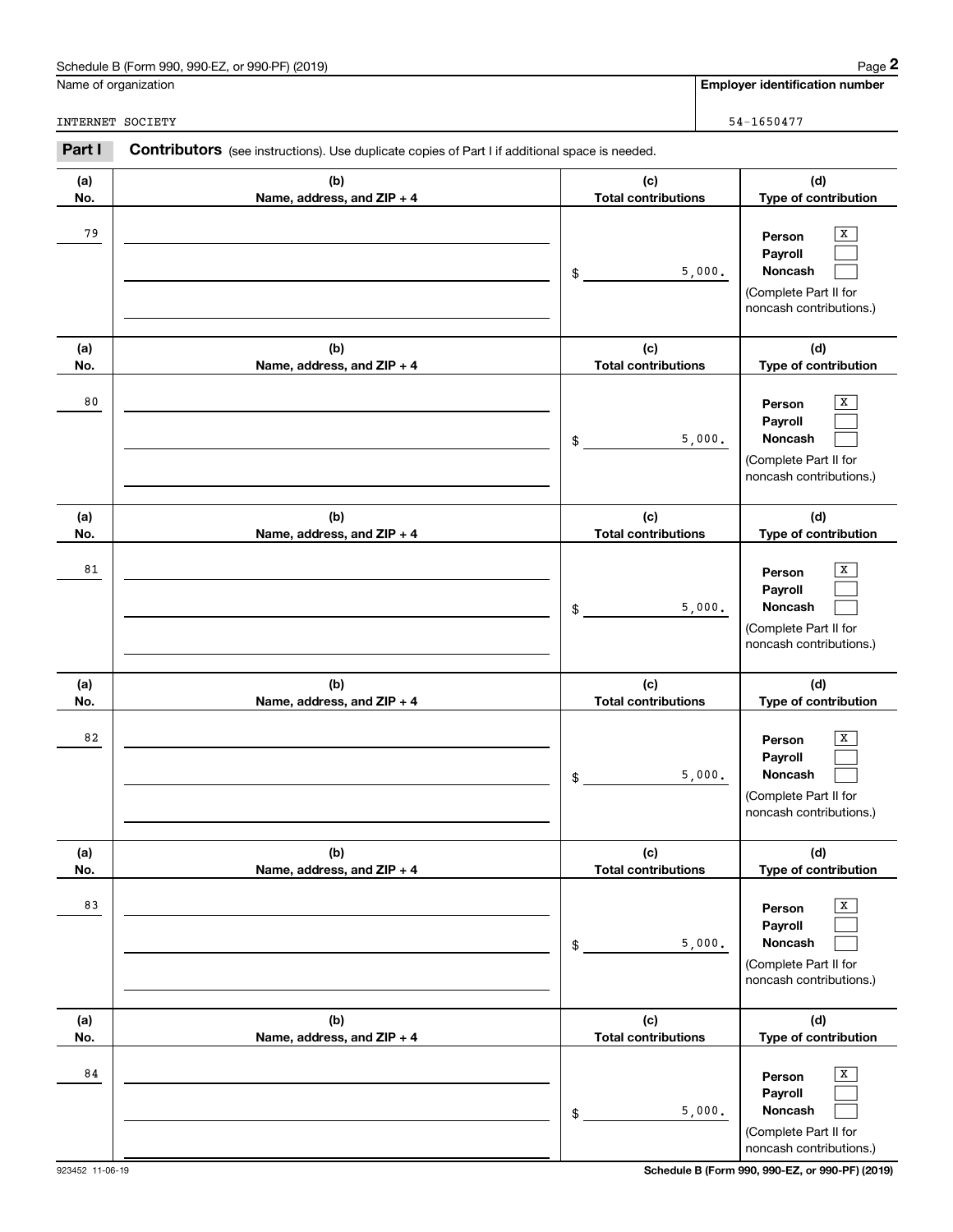| Schedule B (Form 990, 990-EZ, or 990-PF) (2019) | Page |
|-------------------------------------------------|------|
|-------------------------------------------------|------|

Employer identification number

| Part I     | <b>Contributors</b> (see instructions). Use duplicate copies of Part I if additional space is needed. |                                   |                                                                                       |
|------------|-------------------------------------------------------------------------------------------------------|-----------------------------------|---------------------------------------------------------------------------------------|
| (a)<br>No. | (b)<br>Name, address, and ZIP + 4                                                                     | (c)<br><b>Total contributions</b> | (d)<br>Type of contribution                                                           |
| 85         |                                                                                                       | 5,000.<br>\$                      | X<br>Person<br>Payroll<br>Noncash<br>(Complete Part II for<br>noncash contributions.) |
| (a)<br>No. | (b)<br>Name, address, and ZIP + 4                                                                     | (c)<br><b>Total contributions</b> | (d)<br>Type of contribution                                                           |
| 86         |                                                                                                       | 5,000.<br>\$                      | x<br>Person<br>Payroll<br>Noncash<br>(Complete Part II for<br>noncash contributions.) |
| (a)<br>No. | (b)<br>Name, address, and ZIP + 4                                                                     | (c)<br><b>Total contributions</b> | (d)<br>Type of contribution                                                           |
| 87         |                                                                                                       | 5,000.<br>\$                      | x<br>Person<br>Payroll<br>Noncash<br>(Complete Part II for<br>noncash contributions.) |
| (a)<br>No. | (b)<br>Name, address, and ZIP + 4                                                                     | (c)<br><b>Total contributions</b> | (d)<br>Type of contribution                                                           |
| 88         |                                                                                                       | 5,000.<br>\$                      | X<br>Person<br>Payroll<br>Noncash<br>(Complete Part II for<br>noncash contributions.) |
| (a)<br>No. | (b)<br>Name, address, and ZIP + 4                                                                     | (c)<br><b>Total contributions</b> | (d)<br>Type of contribution                                                           |
| 89         |                                                                                                       | 5,000.<br>\$                      | Х<br>Person<br>Payroll<br>Noncash<br>(Complete Part II for<br>noncash contributions.) |
| (a)<br>No. | (b)<br>Name, address, and ZIP + 4                                                                     | (c)<br><b>Total contributions</b> | (d)<br>Type of contribution                                                           |
| 90         |                                                                                                       | 5,000.<br>\$                      | Х<br>Person<br>Payroll<br>Noncash<br>(Complete Part II for<br>noncash contributions.) |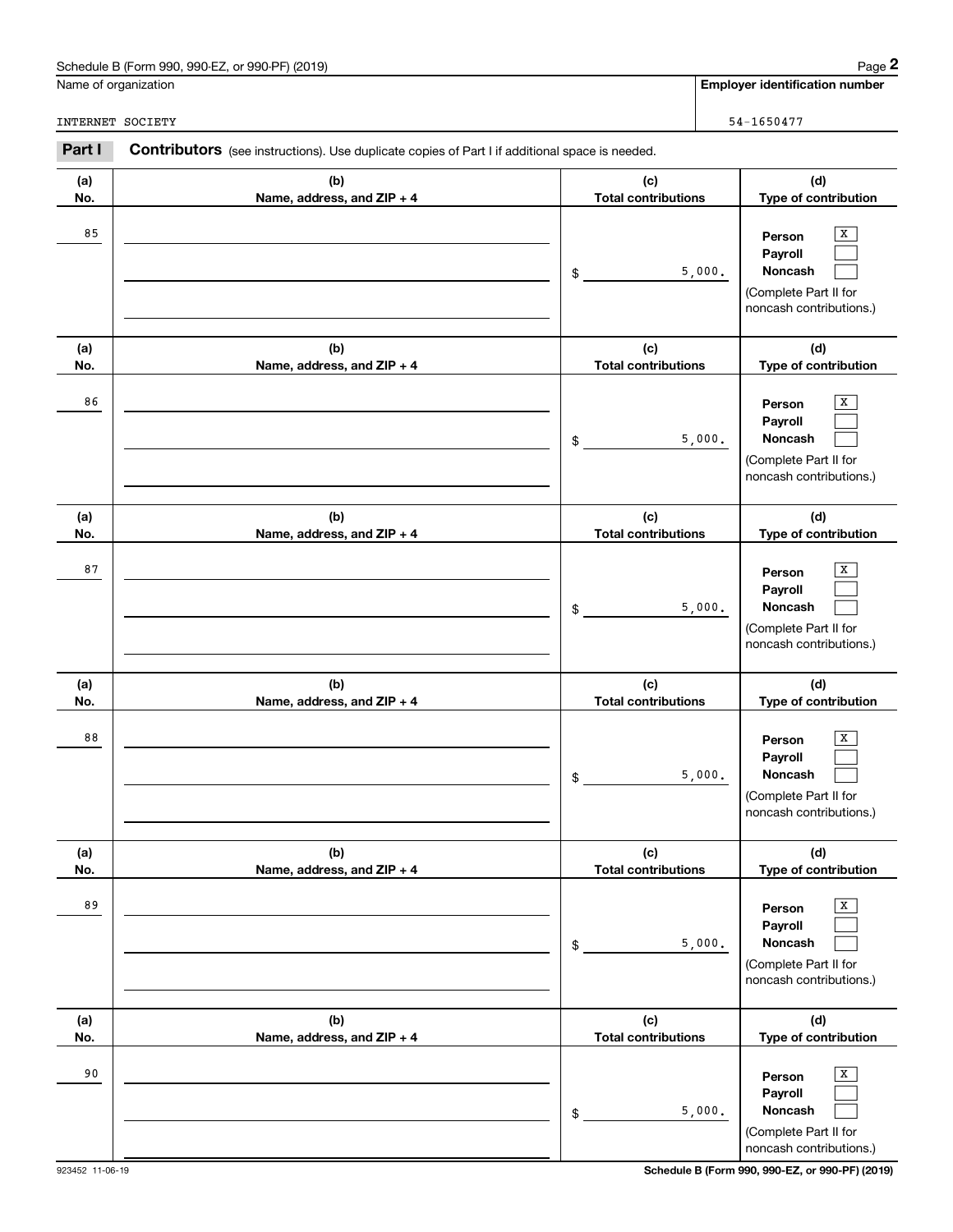| Schedule B (Form 990, 990-EZ, or 990-PF) (2019) | Page |
|-------------------------------------------------|------|
|-------------------------------------------------|------|

Employer identification number

| SOCIETY<br>INTERNET | $\sim$ $-$<br>54-<br>، 6504° |
|---------------------|------------------------------|
|                     |                              |

| Part I     | Contributors (see instructions). Use duplicate copies of Part I if additional space is needed. |                                   |                                                                                       |
|------------|------------------------------------------------------------------------------------------------|-----------------------------------|---------------------------------------------------------------------------------------|
| (a)<br>No. | (b)<br>Name, address, and ZIP + 4                                                              | (c)<br><b>Total contributions</b> | (d)<br>Type of contribution                                                           |
| 91         |                                                                                                | 5,000.<br>\$                      | X<br>Person<br>Payroll<br>Noncash<br>(Complete Part II for<br>noncash contributions.) |
| (a)<br>No. | (b)<br>Name, address, and ZIP + 4                                                              | (c)<br><b>Total contributions</b> | (d)<br>Type of contribution                                                           |
| 92         |                                                                                                | 5,000.<br>\$                      | x<br>Person<br>Payroll<br>Noncash<br>(Complete Part II for<br>noncash contributions.) |
| (a)<br>No. | (b)<br>Name, address, and ZIP + 4                                                              | (c)<br><b>Total contributions</b> | (d)<br>Type of contribution                                                           |
| 93         |                                                                                                | 5,000.<br>$$\mathbb{S}$$          | x<br>Person<br>Payroll<br>Noncash<br>(Complete Part II for<br>noncash contributions.) |
| (a)<br>No. | (b)<br>Name, address, and ZIP + 4                                                              | (c)<br><b>Total contributions</b> | (d)<br>Type of contribution                                                           |
| 94         |                                                                                                | 5,000.<br>\$                      | x<br>Person<br>Payroll<br>Noncash<br>(Complete Part II for<br>noncash contributions.) |
| (a)<br>No. | (b)<br>Name, address, and ZIP + 4                                                              | (c)<br><b>Total contributions</b> | (d)<br>Type of contribution                                                           |
| 95         |                                                                                                | 5,000.<br>\$                      | x<br>Person<br>Payroll<br>Noncash<br>(Complete Part II for<br>noncash contributions.) |
| (a)<br>No. | (b)<br>Name, address, and ZIP + 4                                                              | (c)<br><b>Total contributions</b> | (d)<br>Type of contribution                                                           |
| 96         |                                                                                                | 5,000.<br>\$                      | x<br>Person<br>Payroll<br>Noncash<br>(Complete Part II for<br>noncash contributions.) |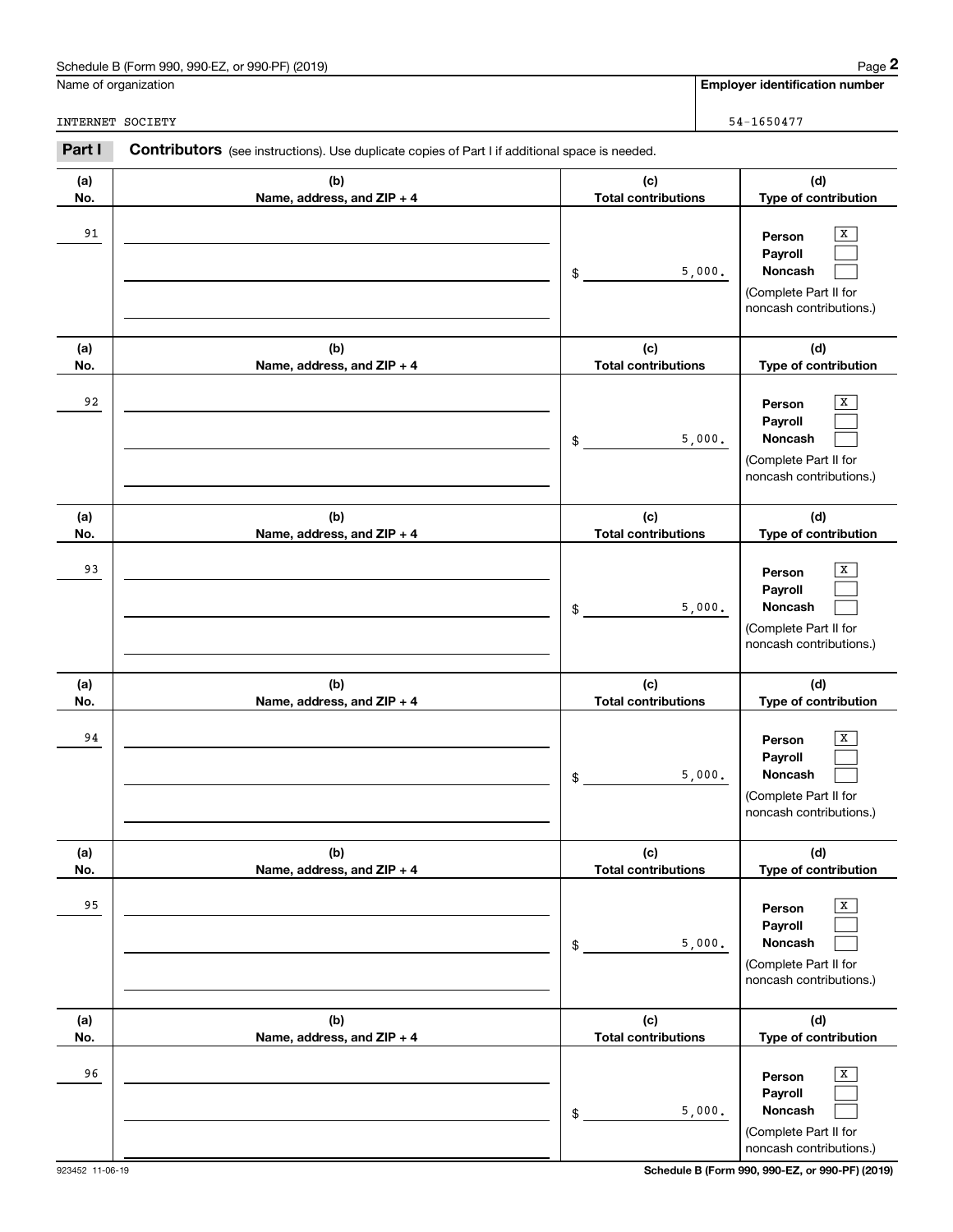| Name of organization         |                                                                                                     |                                                                  | <b>Employer identification number</b> |
|------------------------------|-----------------------------------------------------------------------------------------------------|------------------------------------------------------------------|---------------------------------------|
|                              | INTERNET SOCIETY                                                                                    |                                                                  | $54 - 1650477$                        |
| Part II                      | Noncash Property (see instructions). Use duplicate copies of Part II if additional space is needed. |                                                                  |                                       |
| (a)<br>No.<br>from<br>Part I | (b)<br>Description of noncash property given                                                        | (d)<br>FMV (or estimate)<br>Date received<br>(See instructions.) |                                       |
|                              |                                                                                                     | $\frac{1}{2}$                                                    |                                       |
| (a)<br>No.<br>from<br>Part I | (b)<br>Description of noncash property given                                                        | (c)<br>FMV (or estimate)<br>(See instructions.)                  | (d)<br>Date received                  |
|                              |                                                                                                     | $\mathsf{\$}$                                                    |                                       |
| (a)<br>No.<br>from<br>Part I | (b)<br>Description of noncash property given                                                        | (c)<br>FMV (or estimate)<br>(See instructions.)                  | (d)<br>Date received                  |
|                              |                                                                                                     | $\frac{1}{2}$                                                    |                                       |
| (a)<br>No.<br>from<br>Part I | (b)<br>Description of noncash property given                                                        | (c)<br>FMV (or estimate)<br>(See instructions.)                  | (d)<br>Date received                  |
|                              |                                                                                                     | \$                                                               |                                       |
| (a)<br>No.<br>from<br>Part I | (b)<br>Description of noncash property given                                                        | (c)<br>FMV (or estimate)<br>(See instructions.)                  | (d)<br>Date received                  |
|                              |                                                                                                     | \$                                                               |                                       |
| (a)<br>No.<br>from<br>Part I | (b)<br>Description of noncash property given                                                        | (c)<br>FMV (or estimate)<br>(See instructions.)                  | (d)<br>Date received                  |
|                              |                                                                                                     | \$                                                               |                                       |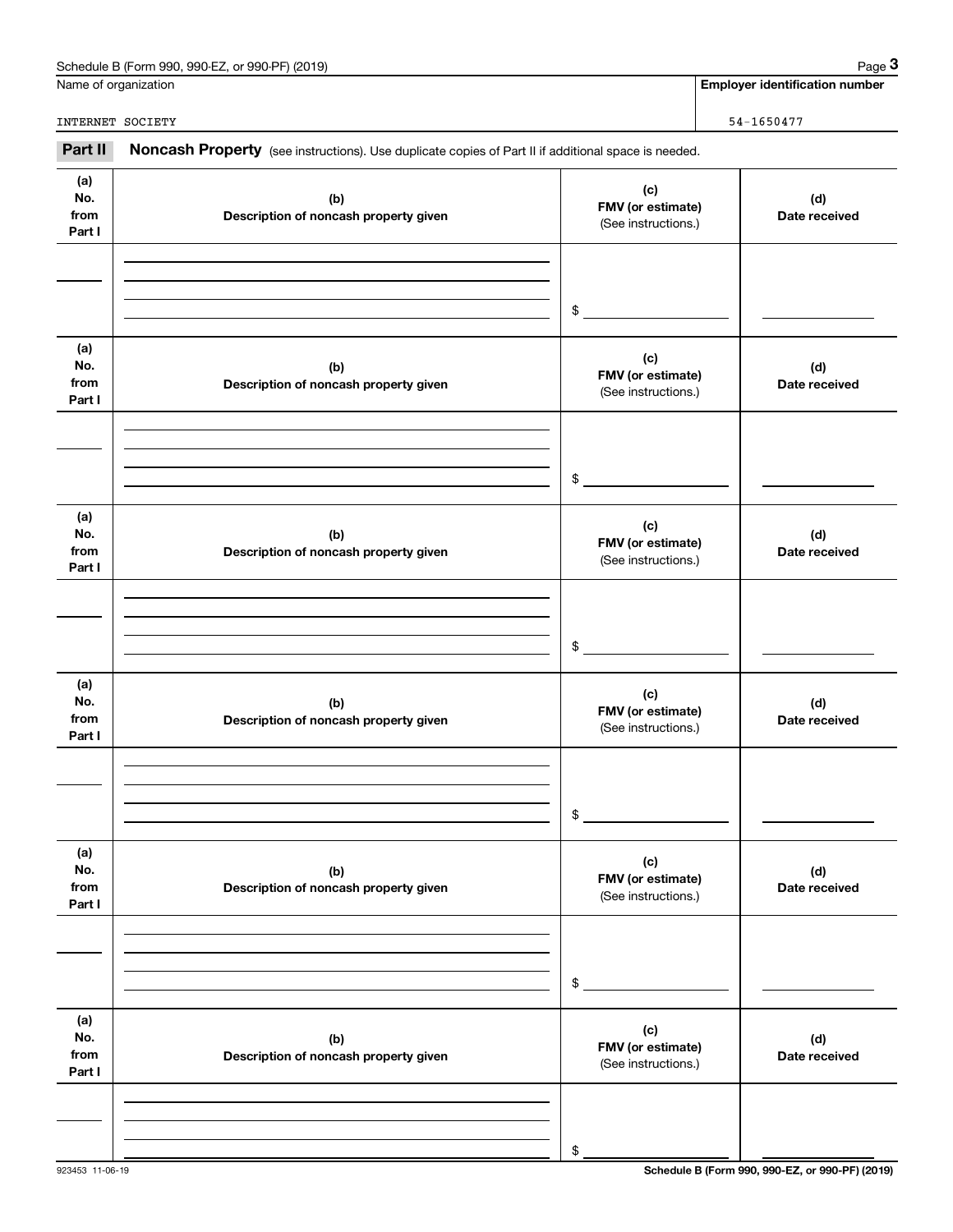| Name of organization        |                                                                                                                                                                                                                                                                                                                                                                    |                      | <b>Employer identification number</b>                                                                                                                          |
|-----------------------------|--------------------------------------------------------------------------------------------------------------------------------------------------------------------------------------------------------------------------------------------------------------------------------------------------------------------------------------------------------------------|----------------------|----------------------------------------------------------------------------------------------------------------------------------------------------------------|
|                             | INTERNET SOCIETY                                                                                                                                                                                                                                                                                                                                                   |                      | 54-1650477                                                                                                                                                     |
| Part III                    | from any one contributor. Complete columns (a) through (e) and the following line entry. For organizations<br>completing Part III, enter the total of exclusively religious, charitable, etc., contributions of \$1,000 or less for the year. (Enter this info. once.) $\blacktriangleright$ \$<br>Use duplicate copies of Part III if additional space is needed. |                      | Exclusively religious, charitable, etc., contributions to organizations described in section 501(c)(7), (8), or (10) that total more than \$1,000 for the year |
| $(a)$ No.<br>from<br>Part I | (b) Purpose of gift                                                                                                                                                                                                                                                                                                                                                | (c) Use of gift      | (d) Description of how gift is held                                                                                                                            |
|                             |                                                                                                                                                                                                                                                                                                                                                                    |                      |                                                                                                                                                                |
|                             |                                                                                                                                                                                                                                                                                                                                                                    | (e) Transfer of gift |                                                                                                                                                                |
|                             | Transferee's name, address, and ZIP + 4                                                                                                                                                                                                                                                                                                                            |                      | Relationship of transferor to transferee                                                                                                                       |
| (a) No.<br>from             | (b) Purpose of gift                                                                                                                                                                                                                                                                                                                                                | (c) Use of gift      | (d) Description of how gift is held                                                                                                                            |
| Part I                      |                                                                                                                                                                                                                                                                                                                                                                    |                      |                                                                                                                                                                |
|                             |                                                                                                                                                                                                                                                                                                                                                                    | (e) Transfer of gift |                                                                                                                                                                |
|                             | Transferee's name, address, and ZIP + 4                                                                                                                                                                                                                                                                                                                            |                      | Relationship of transferor to transferee                                                                                                                       |
| (a) No.<br>from<br>Part I   | (b) Purpose of gift                                                                                                                                                                                                                                                                                                                                                | (c) Use of gift      | (d) Description of how gift is held                                                                                                                            |
|                             |                                                                                                                                                                                                                                                                                                                                                                    | (e) Transfer of gift |                                                                                                                                                                |
|                             | Transferee's name, address, and ZIP + 4                                                                                                                                                                                                                                                                                                                            |                      | Relationship of transferor to transferee                                                                                                                       |
| (a) No.<br>from<br>Part I   | (b) Purpose of gift                                                                                                                                                                                                                                                                                                                                                | (c) Use of gift      | (d) Description of how gift is held                                                                                                                            |
|                             |                                                                                                                                                                                                                                                                                                                                                                    |                      |                                                                                                                                                                |
|                             |                                                                                                                                                                                                                                                                                                                                                                    | (e) Transfer of gift |                                                                                                                                                                |
|                             | Transferee's name, address, and $ZIP + 4$                                                                                                                                                                                                                                                                                                                          |                      | Relationship of transferor to transferee                                                                                                                       |
|                             |                                                                                                                                                                                                                                                                                                                                                                    |                      |                                                                                                                                                                |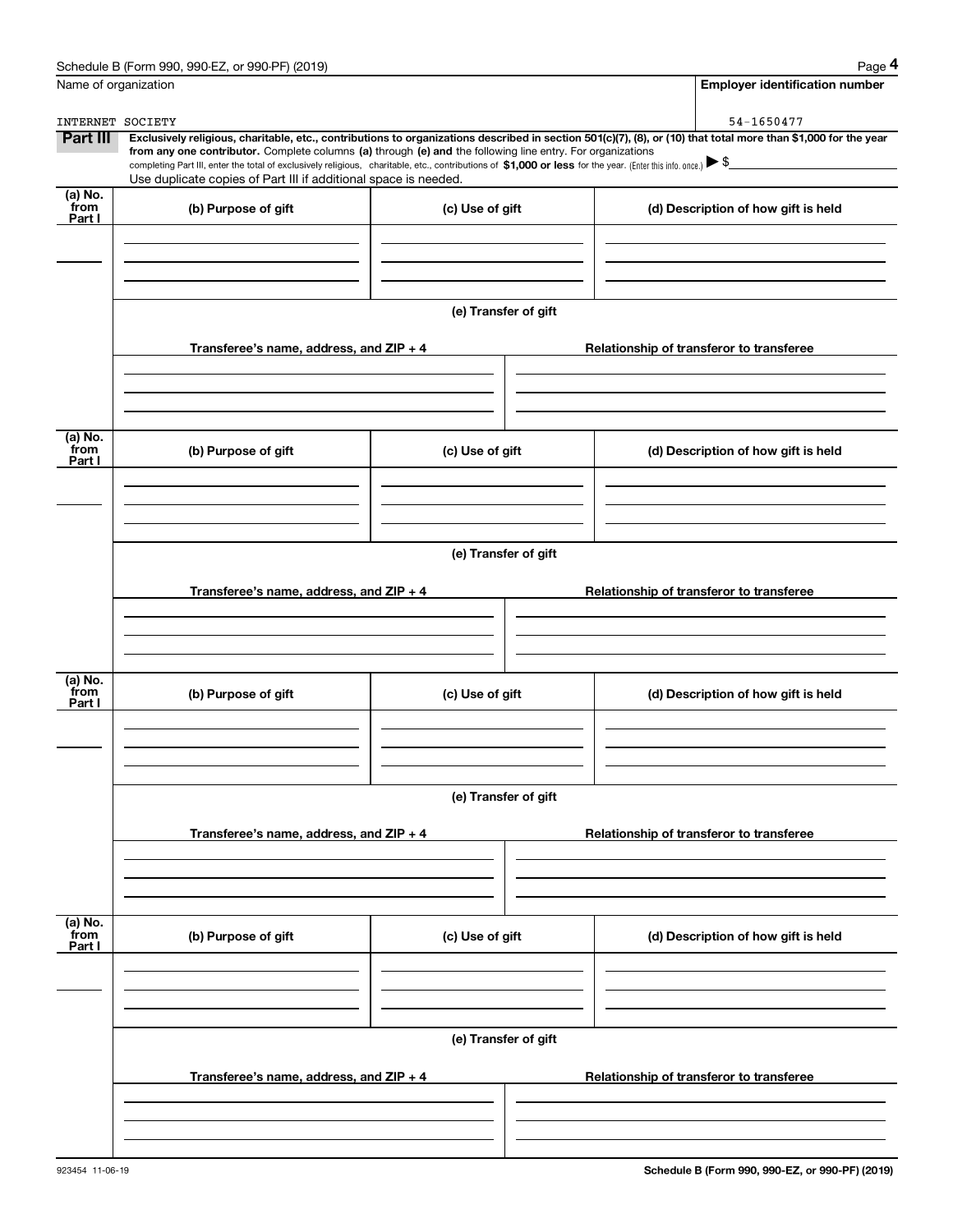| <b>SCHEDULE D</b> |
|-------------------|
|                   |

Department of the Treasury Internal Revenue Service

(Form 990) | Complete if the organization answered "Yes" on Form 990, Part IV, line 6, 7, 8, 9, 10, 11a, 11b, 11c, 11d, 11e, 11f, 12a, or 12b. SCHEDULE D Supplemental Financial Statements<br>
Form 990) Somplete if the organization answered "Yes" on Form 990,<br>
Part IV, line 6, 7, 8, 9, 10, 11a, 11b, 11c, 11d, 11e, 11f, 12a, or 12b.



▶ Attach to Form 990.<br>▶ Go to www.irs.gov/Form990 for instructions and the latest information.

|  | Name of the organizatio |
|--|-------------------------|
|  |                         |

|        | Name of the organization<br>INTERNET SOCIETY                                                                                                                                            |                         | <b>Employer identification number</b><br>54-1650477 |
|--------|-----------------------------------------------------------------------------------------------------------------------------------------------------------------------------------------|-------------------------|-----------------------------------------------------|
| Part I | Organizations Maintaining Donor Advised Funds or Other Similar Funds or Accounts. Complete if the                                                                                       |                         |                                                     |
|        | organization answered "Yes" on Form 990, Part IV, line 6.                                                                                                                               |                         |                                                     |
|        |                                                                                                                                                                                         | (a) Donor advised funds | (b) Funds and other accounts                        |
| 1      |                                                                                                                                                                                         |                         |                                                     |
| 2      | Aggregate value of contributions to (during year)                                                                                                                                       |                         |                                                     |
| з      | Aggregate value of grants from (during year)                                                                                                                                            |                         |                                                     |
| 4      |                                                                                                                                                                                         |                         |                                                     |
| 5      | Did the organization inform all donors and donor advisors in writing that the assets held in donor advised funds                                                                        |                         |                                                     |
|        |                                                                                                                                                                                         |                         | Yes<br>No                                           |
| 6      | Did the organization inform all grantees, donors, and donor advisors in writing that grant funds can be used only                                                                       |                         |                                                     |
|        | for charitable purposes and not for the benefit of the donor or donor advisor, or for any other purpose conferring                                                                      |                         |                                                     |
|        |                                                                                                                                                                                         |                         | Yes<br>No                                           |
|        | Part II<br>Conservation Easements. Complete if the organization answered "Yes" on Form 990, Part IV, line 7.                                                                            |                         |                                                     |
| 1      | Purpose(s) of conservation easements held by the organization (check all that apply).                                                                                                   |                         |                                                     |
|        | Preservation of land for public use (for example, recreation or education)                                                                                                              |                         | Preservation of a historically important land area  |
|        | Protection of natural habitat                                                                                                                                                           |                         | Preservation of a certified historic structure      |
|        | Preservation of open space                                                                                                                                                              |                         |                                                     |
| 2      | Complete lines 2a through 2d if the organization held a qualified conservation contribution in the form of a conservation easement on the last                                          |                         |                                                     |
|        | day of the tax year.                                                                                                                                                                    |                         | Held at the End of the Tax Year                     |
| а      | Total number of conservation easements                                                                                                                                                  |                         | 2a                                                  |
| b      | Total acreage restricted by conservation easements                                                                                                                                      |                         | 2b                                                  |
| с      |                                                                                                                                                                                         |                         | 2c                                                  |
| d      | Number of conservation easements included in (c) acquired after 7/25/06, and not on a historic structure                                                                                |                         |                                                     |
|        |                                                                                                                                                                                         |                         | 2d                                                  |
| 3      | Number of conservation easements modified, transferred, released, extinguished, or terminated by the organization during the tax                                                        |                         |                                                     |
|        | year $\blacktriangleright$                                                                                                                                                              |                         |                                                     |
| 4<br>5 | Number of states where property subject to conservation easement is located ><br>Does the organization have a written policy regarding the periodic monitoring, inspection, handling of |                         |                                                     |
|        | violations, and enforcement of the conservation easements it holds?                                                                                                                     |                         | Yes<br>No                                           |
| 6      | Staff and volunteer hours devoted to monitoring, inspecting, handling of violations, and enforcing conservation easements during the year                                               |                         |                                                     |
|        |                                                                                                                                                                                         |                         |                                                     |
| 7      | Amount of expenses incurred in monitoring, inspecting, handling of violations, and enforcing conservation easements during the year                                                     |                         |                                                     |
|        | $\blacktriangleright$ \$                                                                                                                                                                |                         |                                                     |
| 8      | Does each conservation easement reported on line 2(d) above satisfy the requirements of section 170(h)(4)(B)(i)                                                                         |                         |                                                     |
|        |                                                                                                                                                                                         |                         | Yes<br>No                                           |
| 9      | In Part XIII, describe how the organization reports conservation easements in its revenue and expense statement and                                                                     |                         |                                                     |
|        | balance sheet, and include, if applicable, the text of the footnote to the organization's financial statements that describes the                                                       |                         |                                                     |
|        | organization's accounting for conservation easements.                                                                                                                                   |                         |                                                     |
|        | Organizations Maintaining Collections of Art, Historical Treasures, or Other Similar Assets.<br>Part III                                                                                |                         |                                                     |
|        | Complete if the organization answered "Yes" on Form 990, Part IV, line 8.                                                                                                               |                         |                                                     |
|        | 1a If the organization elected, as permitted under FASB ASC 958, not to report in its revenue statement and balance sheet works                                                         |                         |                                                     |
|        | of art, historical treasures, or other similar assets held for public exhibition, education, or research in furtherance of public                                                       |                         |                                                     |
|        | service, provide in Part XIII the text of the footnote to its financial statements that describes these items.                                                                          |                         |                                                     |
| b      | If the organization elected, as permitted under FASB ASC 958, to report in its revenue statement and balance sheet works of                                                             |                         |                                                     |
|        | art, historical treasures, or other similar assets held for public exhibition, education, or research in furtherance of public service,                                                 |                         |                                                     |
|        | provide the following amounts relating to these items:                                                                                                                                  |                         |                                                     |
|        |                                                                                                                                                                                         |                         | $\blacktriangleright$ \$                            |
|        | (ii) Assets included in Form 990, Part X                                                                                                                                                |                         | $\blacktriangleright$ \$                            |
| 2      | If the organization received or held works of art, historical treasures, or other similar assets for financial gain, provide                                                            |                         |                                                     |
|        | the following amounts required to be reported under FASB ASC 958 relating to these items:<br>a Revenue included on Form 990, Part VIII, line 1                                          |                         | $\blacktriangleright$ \$                            |
|        |                                                                                                                                                                                         |                         |                                                     |

| \$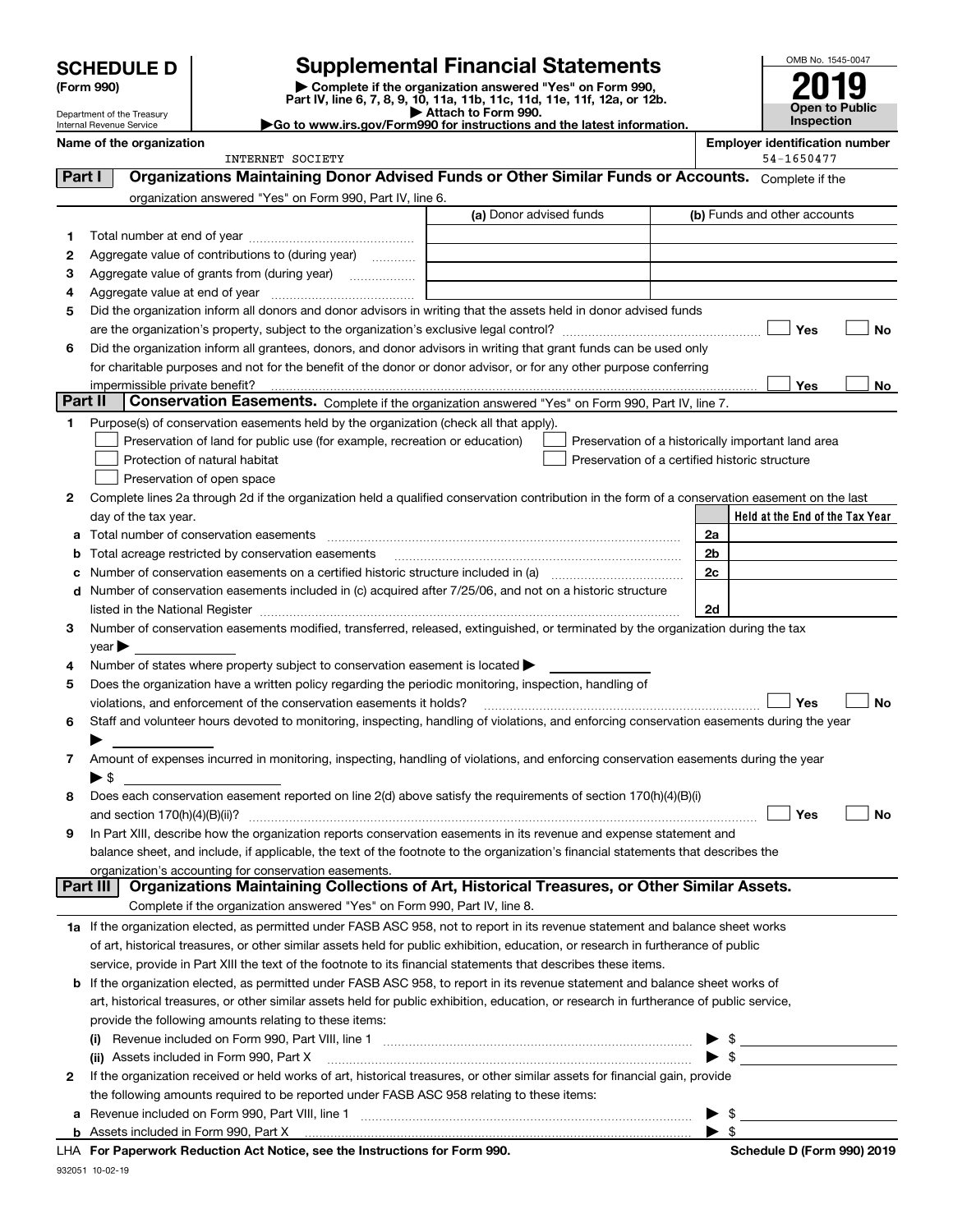|               | INTERNET SOCIETY<br>Schedule D (Form 990) 2019                                                                                                                                                                                 |                                         |                |                                    |                                 | 54-1650477           |                     |            | $Page$ 2  |
|---------------|--------------------------------------------------------------------------------------------------------------------------------------------------------------------------------------------------------------------------------|-----------------------------------------|----------------|------------------------------------|---------------------------------|----------------------|---------------------|------------|-----------|
| Part III      | Organizations Maintaining Collections of Art, Historical Treasures, or Other Similar Assets                                                                                                                                    |                                         |                |                                    |                                 |                      | (continued)         |            |           |
| 3             | Using the organization's acquisition, accession, and other records, check any of the following that make significant use of its                                                                                                |                                         |                |                                    |                                 |                      |                     |            |           |
|               | collection items (check all that apply):                                                                                                                                                                                       |                                         |                |                                    |                                 |                      |                     |            |           |
| a             | Public exhibition                                                                                                                                                                                                              | d                                       |                | Loan or exchange program           |                                 |                      |                     |            |           |
| b             | Scholarly research                                                                                                                                                                                                             | е                                       |                |                                    |                                 |                      |                     |            |           |
| c             | Preservation for future generations                                                                                                                                                                                            |                                         |                |                                    |                                 |                      |                     |            |           |
| 4             | Provide a description of the organization's collections and explain how they further the organization's exempt purpose in Part XIII.                                                                                           |                                         |                |                                    |                                 |                      |                     |            |           |
| 5             | During the year, did the organization solicit or receive donations of art, historical treasures, or other similar assets                                                                                                       |                                         |                |                                    |                                 |                      |                     |            |           |
|               |                                                                                                                                                                                                                                |                                         |                |                                    |                                 |                      | Yes                 |            | No        |
|               | Part IV<br>Escrow and Custodial Arrangements. Complete if the organization answered "Yes" on Form 990, Part IV, line 9, or<br>reported an amount on Form 990, Part X, line 21.                                                 |                                         |                |                                    |                                 |                      |                     |            |           |
|               | 1a Is the organization an agent, trustee, custodian or other intermediary for contributions or other assets not included                                                                                                       |                                         |                |                                    |                                 |                      |                     |            |           |
|               |                                                                                                                                                                                                                                |                                         |                |                                    |                                 |                      | Yes                 |            | <b>No</b> |
|               | If "Yes," explain the arrangement in Part XIII and complete the following table:                                                                                                                                               |                                         |                |                                    |                                 |                      |                     |            |           |
|               |                                                                                                                                                                                                                                |                                         |                |                                    |                                 |                      | Amount              |            |           |
| с             | Beginning balance manufactured and contain an account of the state of the state of the state of the state of the state of the state of the state of the state of the state of the state of the state of the state of the state |                                         |                |                                    | 1c                              |                      |                     |            |           |
| d             | Additions during the year manufactured and an annual contract of the year manufactured and all the year manufactured and all the year manufactured and all the year manufactured and all the year manufactured and all the yea |                                         |                |                                    | 1d                              |                      |                     |            |           |
| е             | Distributions during the year measurements are all the set of the set of the set of the set of the set of the set of the set of the set of the set of the set of the set of the set of the set of the set of the set of the se |                                         |                |                                    | 1e                              |                      |                     |            |           |
| f             |                                                                                                                                                                                                                                |                                         |                |                                    | 1f                              |                      |                     |            |           |
|               | 2a Did the organization include an amount on Form 990, Part X, line 21, for escrow or custodial account liability?                                                                                                             |                                         |                |                                    |                                 |                      | Yes                 |            | No        |
|               | <b>b</b> If "Yes," explain the arrangement in Part XIII. Check here if the explanation has been provided on Part XIII                                                                                                          |                                         |                |                                    |                                 |                      |                     |            |           |
| <b>Part V</b> | <b>Endowment Funds.</b> Complete if the organization answered "Yes" on Form 990, Part IV, line 10.                                                                                                                             |                                         |                |                                    |                                 |                      |                     |            |           |
|               |                                                                                                                                                                                                                                | (a) Current year                        | (b) Prior year | (c) Two years back                 |                                 | (d) Three years back | (e) Four years back |            |           |
| 1a            | Beginning of year balance <i>manumman</i>                                                                                                                                                                                      | 3,289,364.                              | 3, 261, 364.   | 3, 141, 350.                       |                                 | 96,523.              |                     |            | 86,223.   |
| b             |                                                                                                                                                                                                                                | 25,911.                                 | 13,450.        | 10,801.                            |                                 | 3,009,448.           |                     |            | 10,300.   |
|               | Net investment earnings, gains, and losses                                                                                                                                                                                     | 303,108.                                | 149,550.       | 109,213.                           |                                 | 35, 379.             |                     |            |           |
| d             |                                                                                                                                                                                                                                |                                         |                |                                    |                                 |                      |                     |            |           |
|               | e Other expenditures for facilities                                                                                                                                                                                            |                                         |                |                                    |                                 |                      |                     |            |           |
|               | and programs                                                                                                                                                                                                                   | 1, 142, 653.                            |                |                                    |                                 |                      |                     |            |           |
|               | f Administrative expenses <i></i>                                                                                                                                                                                              | 2,475,730.                              | 3,424,364.     | 3, 261, 364.                       |                                 | 3, 141, 350.         |                     |            | 96,523.   |
| g             | End of year balance                                                                                                                                                                                                            |                                         |                |                                    |                                 |                      |                     |            |           |
| 2             | Provide the estimated percentage of the current year end balance (line 1g, column (a)) held as:                                                                                                                                |                                         |                |                                    |                                 |                      |                     |            |           |
|               | Board designated or quasi-endowment ><br>100.00<br>Permanent endowment                                                                                                                                                         | %                                       | %              |                                    |                                 |                      |                     |            |           |
| c             | Term endowment $\blacktriangleright$                                                                                                                                                                                           | %                                       |                |                                    |                                 |                      |                     |            |           |
|               | The percentages on lines 2a, 2b, and 2c should equal 100%.                                                                                                                                                                     |                                         |                |                                    |                                 |                      |                     |            |           |
|               | 3a Are there endowment funds not in the possession of the organization that are held and administered for the organization                                                                                                     |                                         |                |                                    |                                 |                      |                     |            |           |
|               | by:                                                                                                                                                                                                                            |                                         |                |                                    |                                 |                      |                     | Yes        | No        |
|               | (i)                                                                                                                                                                                                                            |                                         |                |                                    |                                 |                      | 3a(i)               |            | х         |
|               |                                                                                                                                                                                                                                |                                         |                |                                    |                                 |                      | 3a(ii)              |            | x         |
|               |                                                                                                                                                                                                                                |                                         |                |                                    |                                 |                      | 3b                  |            |           |
|               | Describe in Part XIII the intended uses of the organization's endowment funds.                                                                                                                                                 |                                         |                |                                    |                                 |                      |                     |            |           |
|               | <b>Part VI</b><br>Land, Buildings, and Equipment.                                                                                                                                                                              |                                         |                |                                    |                                 |                      |                     |            |           |
|               | Complete if the organization answered "Yes" on Form 990, Part IV, line 11a. See Form 990, Part X, line 10.                                                                                                                     |                                         |                |                                    |                                 |                      |                     |            |           |
|               | Description of property                                                                                                                                                                                                        | (a) Cost or other<br>basis (investment) |                | (b) Cost or other<br>basis (other) | (c) Accumulated<br>depreciation |                      | (d) Book value      |            |           |
|               |                                                                                                                                                                                                                                |                                         |                |                                    |                                 |                      |                     |            |           |
| b             |                                                                                                                                                                                                                                |                                         |                |                                    |                                 |                      |                     |            |           |
|               |                                                                                                                                                                                                                                |                                         |                | 1,341,560.                         | 726,697.                        |                      |                     | 614,863.   |           |
|               |                                                                                                                                                                                                                                |                                         |                | 713,329.                           | 385,958.                        |                      |                     | 327, 371.  |           |
|               |                                                                                                                                                                                                                                |                                         |                | 1,936,527.                         | 1,394,218.                      |                      |                     |            | 542,309.  |
|               |                                                                                                                                                                                                                                |                                         |                |                                    |                                 |                      |                     | 1,484,543. |           |
|               |                                                                                                                                                                                                                                |                                         |                |                                    |                                 |                      |                     |            |           |

Schedule D (Form 990) 2019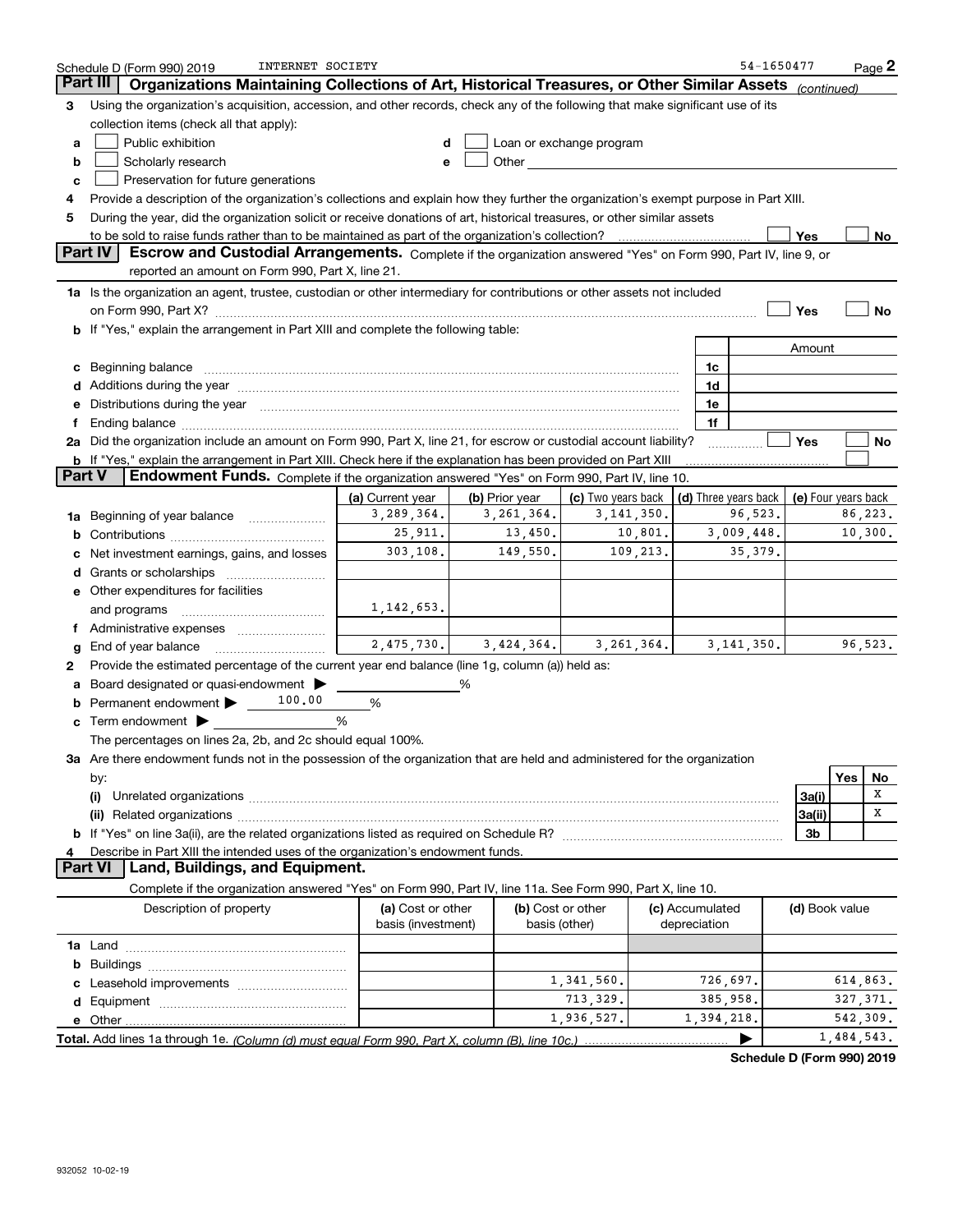INTERNET SOCIETY

| $     -$<br>Complete if the organization answered "Yes" on Form 990, Part IV, line 11b. See Form 990, Part X, line 12.                            |                 |                                                           |                |
|---------------------------------------------------------------------------------------------------------------------------------------------------|-----------------|-----------------------------------------------------------|----------------|
| (a) Description of security or category (including name of security)                                                                              | (b) Book value  | (c) Method of valuation: Cost or end-of-year market value |                |
| (1) Financial derivatives                                                                                                                         |                 |                                                           |                |
| (2) Closely held equity interests                                                                                                                 |                 |                                                           |                |
| (3) Other                                                                                                                                         |                 |                                                           |                |
| 456,596-TIAA-CREF SOCIAL CHOICE BD FD<br>(A)                                                                                                      |                 |                                                           |                |
| INST (TSBIX)<br>(B)                                                                                                                               | 4,819,848.      | END-OF-YEAR MARKET VALUE                                  |                |
| (C)                                                                                                                                               |                 |                                                           |                |
| (D)                                                                                                                                               |                 |                                                           |                |
| (E)                                                                                                                                               |                 |                                                           |                |
| (F)                                                                                                                                               |                 |                                                           |                |
| (G)                                                                                                                                               |                 |                                                           |                |
| (H)                                                                                                                                               |                 |                                                           |                |
| Total. (Col. (b) must equal Form 990, Part X, col. (B) line 12.) $\blacktriangleright$                                                            | 4,819,848.      |                                                           |                |
| Part VIII Investments - Program Related.                                                                                                          |                 |                                                           |                |
| Complete if the organization answered "Yes" on Form 990, Part IV, line 11c. See Form 990, Part X, line 13.                                        |                 |                                                           |                |
| (a) Description of investment                                                                                                                     | (b) Book value  | (c) Method of valuation: Cost or end-of-year market value |                |
| (1)                                                                                                                                               |                 |                                                           |                |
| (2)                                                                                                                                               |                 |                                                           |                |
|                                                                                                                                                   |                 |                                                           |                |
| (3)                                                                                                                                               |                 |                                                           |                |
| (4)                                                                                                                                               |                 |                                                           |                |
| (5)                                                                                                                                               |                 |                                                           |                |
| (6)                                                                                                                                               |                 |                                                           |                |
| (7)                                                                                                                                               |                 |                                                           |                |
| (8)<br>(9)                                                                                                                                        |                 |                                                           |                |
| Total. (Col. (b) must equal Form 990, Part X, col. (B) line 13.)                                                                                  |                 |                                                           |                |
| <b>Other Assets.</b><br>Part IX                                                                                                                   |                 |                                                           |                |
| Complete if the organization answered "Yes" on Form 990, Part IV, line 11d. See Form 990, Part X, line 15.                                        |                 |                                                           |                |
|                                                                                                                                                   | (a) Description |                                                           | (b) Book value |
| (1)                                                                                                                                               |                 |                                                           |                |
| (2)                                                                                                                                               |                 |                                                           |                |
| (3)                                                                                                                                               |                 |                                                           |                |
| (4)                                                                                                                                               |                 |                                                           |                |
| (5)                                                                                                                                               |                 |                                                           |                |
| (6)                                                                                                                                               |                 |                                                           |                |
| (7)                                                                                                                                               |                 |                                                           |                |
| (8)                                                                                                                                               |                 |                                                           |                |
| (9)                                                                                                                                               |                 |                                                           |                |
| <b>Total.</b> (Column (b) must equal Form 990, Part X, col. (B) line 15.)<br>Part X<br><b>Other Liabilities.</b>                                  |                 |                                                           |                |
|                                                                                                                                                   |                 |                                                           |                |
| Complete if the organization answered "Yes" on Form 990, Part IV, line 11e or 11f. See Form 990, Part X, line 25.<br>(a) Description of liability |                 |                                                           | (b) Book value |
| 1.                                                                                                                                                |                 |                                                           |                |
| (1)<br>Federal income taxes                                                                                                                       |                 |                                                           |                |
| DEFERRED RENT<br>(2)                                                                                                                              |                 |                                                           | 69,405.        |
| DEFERRED CONSTRUCTION ALLOWANCE<br>(3)                                                                                                            |                 |                                                           | 492,294.       |
| (4)                                                                                                                                               |                 |                                                           |                |
| (5)                                                                                                                                               |                 |                                                           |                |
| (6)                                                                                                                                               |                 |                                                           |                |
| (7)                                                                                                                                               |                 |                                                           |                |
| (8)                                                                                                                                               |                 |                                                           |                |
| (9)                                                                                                                                               |                 |                                                           |                |
| Total. (Column (b) must equal Form 990. Part X, col. (B) line 25.)                                                                                |                 |                                                           | 561,699.       |

Total. (Column (b) must equal Form 990, Part X, col. (B) line 25.) …………………………………………………………………………………… ▶

2. Liability for uncertain tax positions. In Part XIII, provide the text of the footnote to the organization's financial statements that reports the organization's liability for uncertain tax positions under FASB ASC 740. Check here if the text of the footnote has been provided in Part XIII  $\boxed{\mathbf{X}}$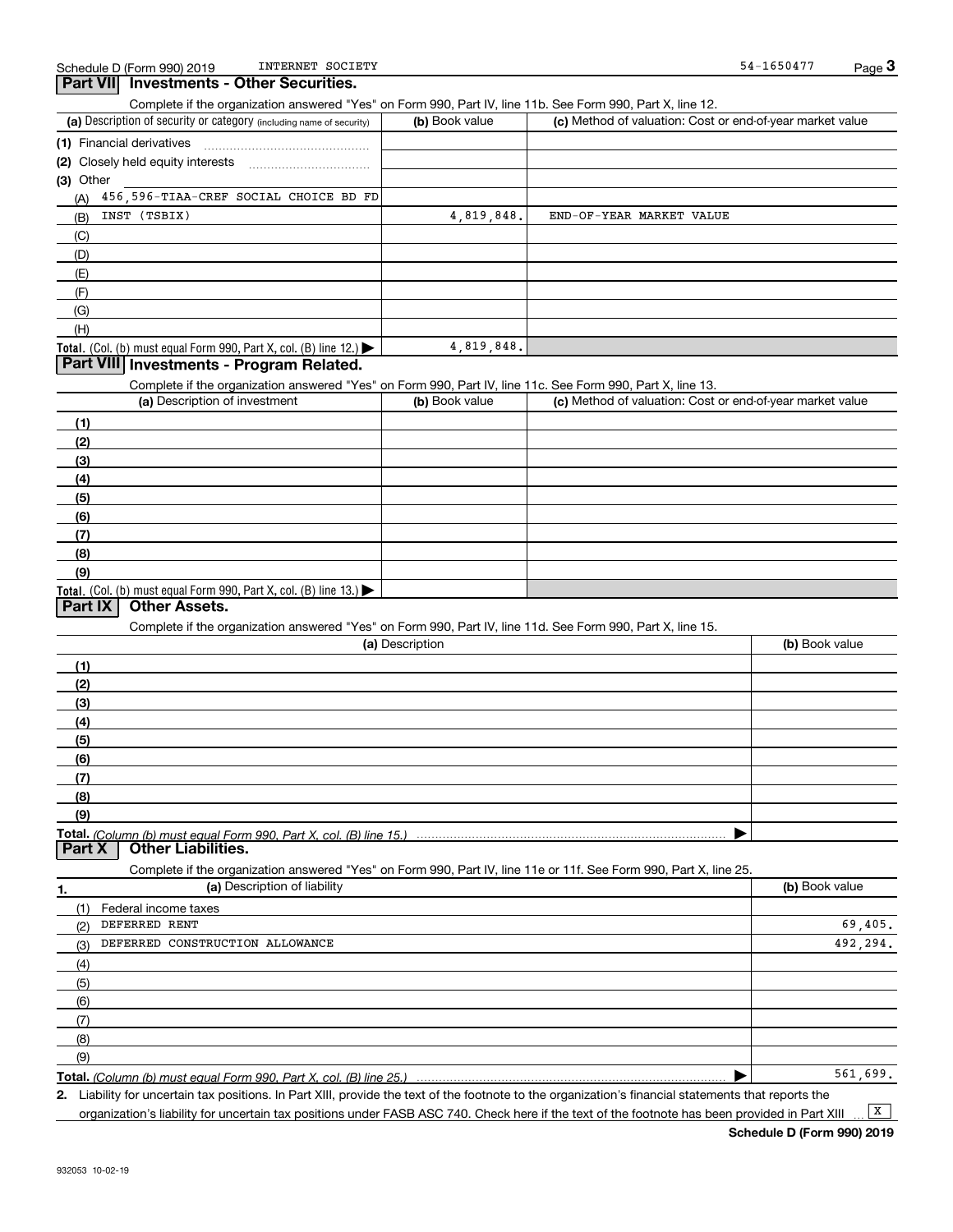|              | INTERNET SOCIETY<br>Schedule D (Form 990) 2019                                                                                                                              |                |               | 54-1650477     | Page 4        |
|--------------|-----------------------------------------------------------------------------------------------------------------------------------------------------------------------------|----------------|---------------|----------------|---------------|
|              | <b>Part XI</b><br>Reconciliation of Revenue per Audited Financial Statements With Revenue per Return.                                                                       |                |               |                |               |
|              | Complete if the organization answered "Yes" on Form 990, Part IV, line 12a.                                                                                                 |                |               |                |               |
| 1            | Total revenue, gains, and other support per audited financial statements                                                                                                    |                |               | $\blacksquare$ | 115,042,296.  |
| $\mathbf{2}$ | Amounts included on line 1 but not on Form 990, Part VIII, line 12:                                                                                                         |                |               |                |               |
| a            | Net unrealized gains (losses) on investments [11] [11] Met unrealized gains (losses) on investments [11] Metaman materials and the unrealized gains (losses) on investments | 2a             | 1,731,387.    |                |               |
| b            |                                                                                                                                                                             | 2 <sub>b</sub> | 1,026,512.    |                |               |
|              |                                                                                                                                                                             | 2c             |               |                |               |
| d            |                                                                                                                                                                             | 2d             | 60,120,190.   |                |               |
| e            | Add lines 2a through 2d                                                                                                                                                     |                |               | 2е             | 62,878,089.   |
| з            |                                                                                                                                                                             |                |               | 3              | 52, 164, 207. |
| 4            | Amounts included on Form 990, Part VIII, line 12, but not on line 1:                                                                                                        |                |               |                |               |
| a            |                                                                                                                                                                             | 4a             | 79,005.       |                |               |
|              |                                                                                                                                                                             | 4 <sub>b</sub> | $-70,678.$    |                |               |
|              | c Add lines 4a and 4b                                                                                                                                                       |                |               | 4с             | 8,327.        |
| 5            |                                                                                                                                                                             |                |               | 5              | 52, 172, 534. |
|              | Part XII   Reconciliation of Expenses per Audited Financial Statements With Expenses per Return.                                                                            |                |               |                |               |
|              | Complete if the organization answered "Yes" on Form 990, Part IV, line 12a.                                                                                                 |                |               |                |               |
| 1            | Total expenses and losses per audited financial statements                                                                                                                  |                |               | $\mathbf{1}$   | 81,769,100.   |
| 2            | Amounts included on line 1 but not on Form 990, Part IX, line 25:                                                                                                           |                |               |                |               |
|              |                                                                                                                                                                             | 2a             | 1,026,512.    |                |               |
| b            |                                                                                                                                                                             | 2 <sub>b</sub> |               |                |               |
|              |                                                                                                                                                                             | 2c             |               |                |               |
| d            |                                                                                                                                                                             | 2d             | 36, 943, 761. |                |               |
| е            | Add lines 2a through 2d <b>contained a construction of the constant of the constant of the constant of the construction</b>                                                 |                |               | 2e             | 37,970,273.   |
| з            |                                                                                                                                                                             |                |               | 3              | 43,798,827.   |
| 4            | Amounts included on Form 990, Part IX, line 25, but not on line 1:                                                                                                          |                |               |                |               |
| a            |                                                                                                                                                                             | 4a             | 79,005.       |                |               |
| b            | Other (Describe in Part XIII.)                                                                                                                                              | 4 <sub>b</sub> |               |                |               |
|              | c Add lines 4a and 4b                                                                                                                                                       |                |               | 4c             | 79,005.       |
| 5            |                                                                                                                                                                             |                |               | 5              | 43,877,832.   |
|              | <b>Part XIII Supplemental Information.</b>                                                                                                                                  |                |               |                |               |
|              | Draughs the descriptions required for Dart II, lines 2, 5, and 0; Dart III, lines 10, and 4; Dart IV, lines 1b, and 2b; Dart V, line 4; Dart V, line 2; Dart VI             |                |               |                |               |

Provide the descriptions required for Part II, lines 3, 5, and 9; Part III, lines 1a and 4; Part IV, lines 1b and 2b; Part V, line 4; Part X, line 2; Part XI, lines 2d and 4b; and Part XII, lines 2d and 4b. Also complete this part to provide any additional information.

PART V, LINE 4:

THE CURRENT QUASI AND PERMANENT ENDOWMENT BALANCES SUPPORT THE FUTURE OF

IETF THROUGH THE OPEN INTERNET ENDOWMENT.

PART X, LINE 2:

ISOC AND PIR ARE GENERALLY EXEMPT FROM FEDERAL INCOME TAXES UNDER THE

PROVISIONS OF SECTION 501(C)(3) OF THE INTERNAL REVENUE CODE (IRC). IN

ADDITION, ISOC AND PIR QUALIFY FOR CHARITABLE CONTRIBUTION DEDUCTIONS AND

HAVE BEEN CLASSIFIED AS ORGANIZATIONS THAT ARE NOT PRIVATE FOUNDATIONS.

INCOME WHICH IS NOT RELATED TO EXEMPT PURPOSES, LESS APPLICABLE DEDUCTIONS

(UNRELATED BUSINESS INCOME), IS SUBJECT TO FEDERAL AND STATE CORPORATE

INCOME TAXES. ISOC AND PIR HAD NO NET UNRELATED BUSINESS INCOME FOR THE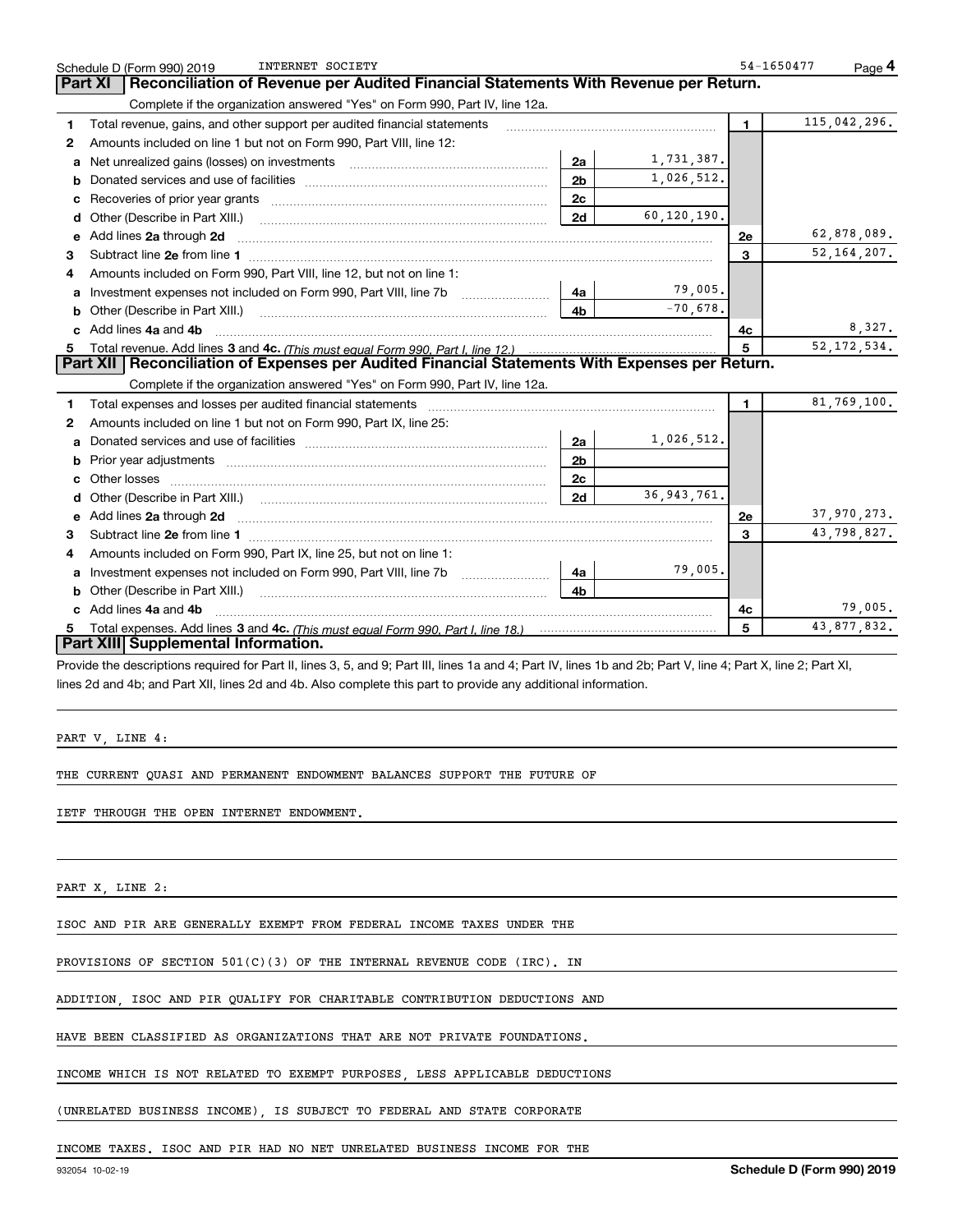Part XIII Supplemental Information <sub>(continued)</sub>

YEARS ENDED DECEMBER 31, 2019 AND 2018.

INTERNET SOCIETY ASIA LIMITED IS SUBJECT TO LOCAL COUNTRY TAXES PER

SINGAPORE TAX REGULATIONS. THE SUBSIDIARY HAD NO TAXABLE SURPLUS AND, AS

SUCH, HAD NO TAX LIABILITY AT DECEMBER 31, 2019 AND 2018.

IETF LLC IS A DISREGARDED ENTITY FOR TAX REPORTING PURPOSES.

MANAGEMENT EVALUATED ISOC'S AND PIR'S TAX POSITIONS AND CONCLUDED THAT

THEY HAD TAKEN NO UNCERTAIN TAX POSITIONS THAT REQUIRE ADJUSTMENT TO THE

FINANCIAL STATEMENTS.

PART XI, LINE 2D - OTHER ADJUSTMENTS:

AFFILIATE REVENUE INCLUDED IN THE CONSOLIDATED FINANCIAL

STATEMENT 60, 120, 190.

PART XI, LINE 4B - OTHER ADJUSTMENTS:

REALIZED FOREIGN CURRENCY EXCHANGE LOSS  $-70,678$ .

PART XII, LINE 2D - OTHER ADJUSTMENTS:

AFFILIATE EXPENSES INCLUDED IN THE CONSOLIDATED FINANCIAL

STATEMENT 36,943,761.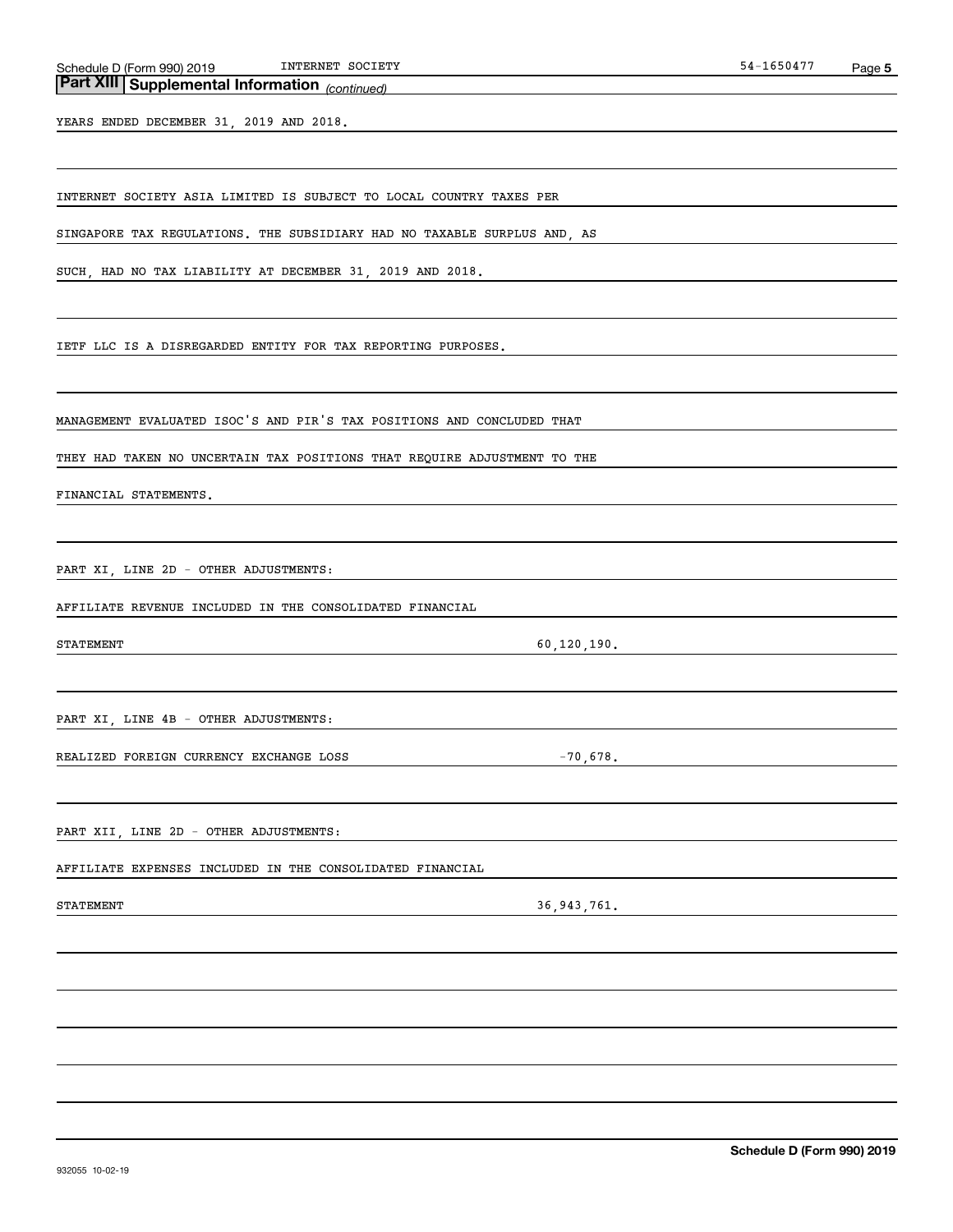## SCHEDULE  $F \mid$  Statement of Activities Outside the United States

| Complete if the organization answered "Yes" on Form 990, Part IV, line 14b, 15, or 16.

| Attach to Form 990.

 $\triangleright$  Go to www.irs.gov/Form990 for instructions and the latest information.

| $\mathbf{2}$                                         |                                           |                                                                                           | For grantmakers. Describe in Part V the organization's procedures for monitoring the use of its grants and other assistance outside the                                                                                                                                       |                                                                                                                 |                                                                      |
|------------------------------------------------------|-------------------------------------------|-------------------------------------------------------------------------------------------|-------------------------------------------------------------------------------------------------------------------------------------------------------------------------------------------------------------------------------------------------------------------------------|-----------------------------------------------------------------------------------------------------------------|----------------------------------------------------------------------|
| United States.                                       |                                           |                                                                                           |                                                                                                                                                                                                                                                                               |                                                                                                                 |                                                                      |
| 3<br>(a) Region                                      | (b) Number of<br>offices<br>in the region | (c) Number of<br>employees,<br>agents, and<br>independent<br>contractors<br>in the region | Activities per Region. (The following Part I, line 3 table can be duplicated if additional space is needed.)<br>(d) Activities conducted in the region<br>(by type) (such as, fundraising, pro-<br>gram services, investments, grants to<br>recipients located in the region) | (e) If activity listed in (d)<br>is a program service,<br>describe specific type<br>of service(s) in the region | (f) Total<br>expenditures<br>for and<br>investments<br>in the region |
| CENTRAL AMERICA AND<br>THE CARIBBEAN                 | 0                                         | 4                                                                                         | <b>PROGRAM</b>                                                                                                                                                                                                                                                                | FOSTERING A<br>COLLABORATIVE APPROACH<br>AND IETF LLC                                                           | 63,918.                                                              |
| EAST ASIA AND THE<br>PACIFIC                         | 1                                         | 5                                                                                         | PROGRAM                                                                                                                                                                                                                                                                       | FOSTERING A<br>COLLABORATIVE APPROACH<br>AND IETF LLC                                                           | 228,979.                                                             |
| EUROPE (INCLUDING<br>ICELAND & GREENLAND)            | 3                                         | 32                                                                                        | PROGRAM                                                                                                                                                                                                                                                                       | FOSTERING A<br>COLLABORATIVE APPROACH<br>AND IETF LLC                                                           | 1,444,487.                                                           |
| MIDDLE EAST AND<br>NORTH AFRICA                      | 1                                         | 3                                                                                         | PROGRAM                                                                                                                                                                                                                                                                       | FOSTERING A<br>COLLABORATIVE APPROACH<br>AND IETF LLC                                                           | 193,804.                                                             |
| NORTH AMERICA                                        | 0                                         | 5                                                                                         | PROGRAM                                                                                                                                                                                                                                                                       | FOSTERING A<br>COLLABORATIVE APPROACH<br>AND IETF LLC                                                           | 432,540.                                                             |
| RUSSIA AND<br>NEIGHBORING STATES                     | 0                                         | 0                                                                                         | PROGRAM                                                                                                                                                                                                                                                                       | FOSTERING A<br>COLLABORATIVE APPROACH<br>AND IETF LLC                                                           | 31,744.                                                              |
| SOUTH AMERICA                                        | 1                                         | 7                                                                                         | PROGRAM                                                                                                                                                                                                                                                                       | FOSTERING A<br>COLLABORATIVE APPROACH<br>AND IETF LLC                                                           | 279,061.                                                             |
| SOUTH ASIA                                           | 0                                         | 2                                                                                         | PROGRAM                                                                                                                                                                                                                                                                       | FOSTERING A<br>COLLABORATIVE APPROACH<br>AND IETF LLC                                                           | 66,220.                                                              |
| 3 a Subtotal<br>.                                    | 6                                         | 58                                                                                        |                                                                                                                                                                                                                                                                               |                                                                                                                 | 2,740,753.                                                           |
| <b>b</b> Total from continuation<br>sheets to Part I | 0                                         | 8                                                                                         |                                                                                                                                                                                                                                                                               |                                                                                                                 | 8, 329, 799.                                                         |
| c Totals (add lines 3a<br>and 3b)                    | 6                                         | 66                                                                                        |                                                                                                                                                                                                                                                                               |                                                                                                                 | 11,070,552.                                                          |

Part  $I \parallel$  General Information on Activities Outside the United States. Complete if the organization answered "Yes" on

Department of the Treasury Internal Revenue Service

Name of the organization

- Form 990, Part IV, line 14b.
- 1 For grantmakers. Does the organization maintain records to substantiate the amount of its grants and other assistance,  $X$  Yes  $N$ o the grantees' eligibility for the grants or assistance, and the selection criteria used to award the grants or assistance?

INTERNET SOCIETY 54-1650477

(Form 990)

**Inspection** Employer identification number

| OMB No. 1545-0047 |
|-------------------|
|                   |
| )pen to Public    |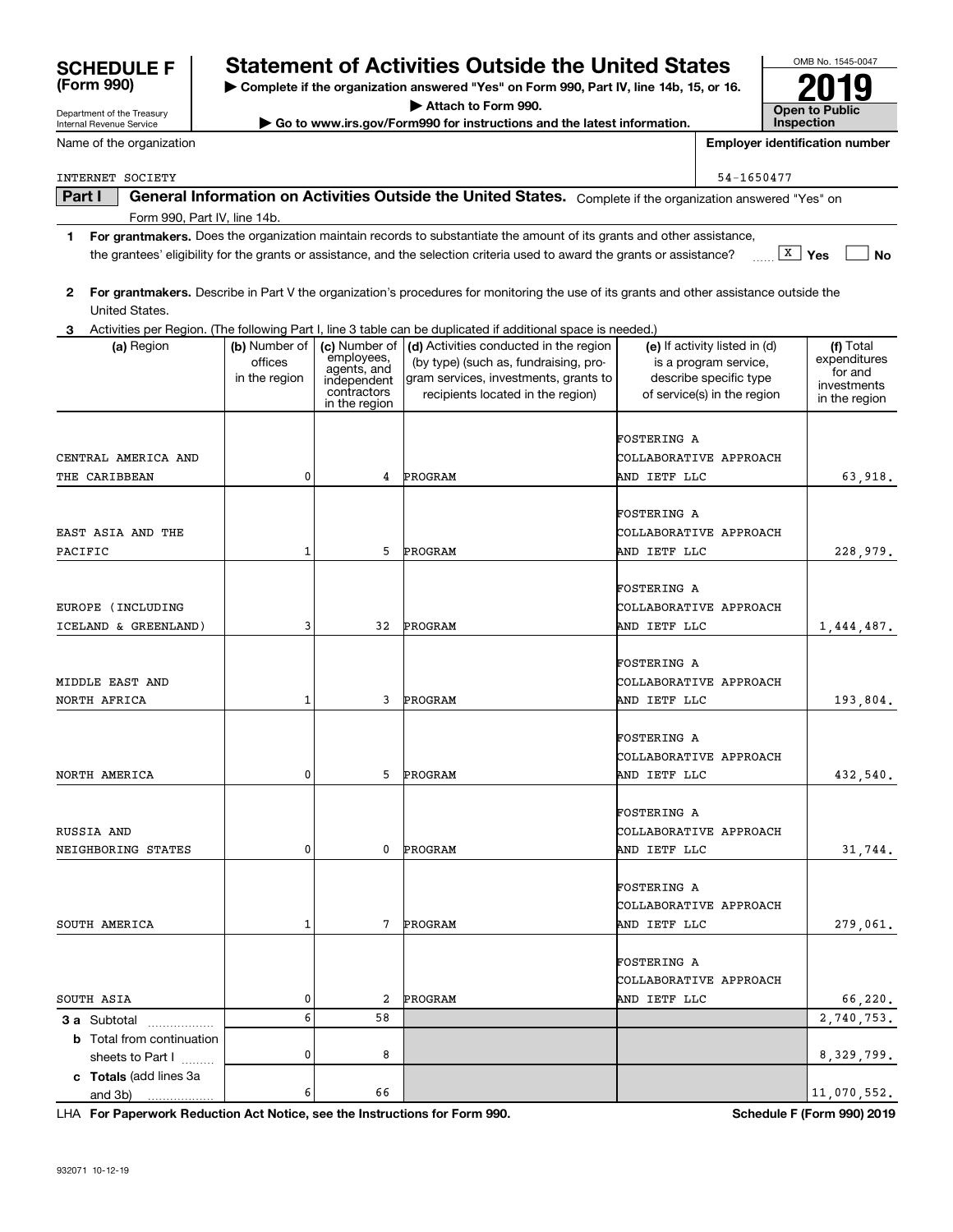| 54-1650477<br>INTERNET SOCIETY<br>Schedule F (Form 990)<br>Page 1<br>Continuation of Activities per Region. (Schedule F (Form 990), Part I, line 3) |                                           |                                                      |                                                                                                                                         |                                                                                                             |                                         |  |  |
|-----------------------------------------------------------------------------------------------------------------------------------------------------|-------------------------------------------|------------------------------------------------------|-----------------------------------------------------------------------------------------------------------------------------------------|-------------------------------------------------------------------------------------------------------------|-----------------------------------------|--|--|
| Part I                                                                                                                                              |                                           |                                                      |                                                                                                                                         |                                                                                                             |                                         |  |  |
| (a) Region                                                                                                                                          | (b) Number of<br>offices<br>in the region | (c) Number of<br>employees or<br>agents in<br>region | (d) Activities conducted in region<br>(by type) (i.e., fundraising,<br>program services, grants to<br>recipients located in the region) | (e) If activity listed in (d)<br>is a program service,<br>describe specific type<br>of service(s) in region | (f) Total<br>expenditures<br>for region |  |  |
| SUB-SAHARAN AFRICA                                                                                                                                  | 0                                         | 8                                                    | <b>PROGRAM</b>                                                                                                                          | FOSTERING A<br>COLLABORATIVE APPROACH<br>AND IETF LLC                                                       | 483,044.                                |  |  |
| CENTRAL AMERICA AND<br>THE CARIBBEAN                                                                                                                | 0                                         | 0                                                    | <b>PROGRAM</b>                                                                                                                          | BUILDING OUR COMMUNITY                                                                                      | 29,770.                                 |  |  |
| EAST ASIA AND THE<br>PACIFIC                                                                                                                        | 0                                         | 0                                                    | <b>PROGRAM</b>                                                                                                                          | BUILDING OUR COMMUNITY                                                                                      | 106,648.                                |  |  |
| EUROPE (INCLUDING<br>ICELAND & GREENLAND)                                                                                                           | 0                                         | 0                                                    | <b>PROGRAM</b>                                                                                                                          | BUILDING OUR COMMUNITY                                                                                      | 672,779.                                |  |  |
|                                                                                                                                                     |                                           |                                                      |                                                                                                                                         |                                                                                                             |                                         |  |  |
| MIDDLE EAST AND<br>NORTH AFRICA                                                                                                                     | 0                                         | 0                                                    | <b>PROGRAM</b>                                                                                                                          | BUILDING OUR COMMUNITY                                                                                      | 90,266.                                 |  |  |
| NORTH AMERICA                                                                                                                                       | 0                                         | 0                                                    | PROGRAM                                                                                                                                 | BUILDING OUR COMMUNITY                                                                                      | 201,458.                                |  |  |
| RUSSIA AND<br>NEIGHBORING STATES                                                                                                                    | 0                                         | 0                                                    | <b>PROGRAM</b>                                                                                                                          | BUILDING OUR COMMUNITY                                                                                      | 14,785.                                 |  |  |
| SOUTH AMERICA                                                                                                                                       | U                                         | 0                                                    | PROGRAM                                                                                                                                 | BUILDING OUR COMMUNITY                                                                                      | 129,975.                                |  |  |
| SOUTH ASIA                                                                                                                                          | 0                                         | 0                                                    | PROGRAM                                                                                                                                 | BUILDING OUR COMMUNITY                                                                                      | 30,842.                                 |  |  |
| SUB-SAHARAN AFRICA                                                                                                                                  | 0                                         | 0                                                    | PROGRAM                                                                                                                                 | BUILDING OUR COMMUNITY                                                                                      | 224,981.                                |  |  |
| <b>Totals</b>                                                                                                                                       |                                           |                                                      |                                                                                                                                         |                                                                                                             |                                         |  |  |
|                                                                                                                                                     |                                           |                                                      |                                                                                                                                         |                                                                                                             |                                         |  |  |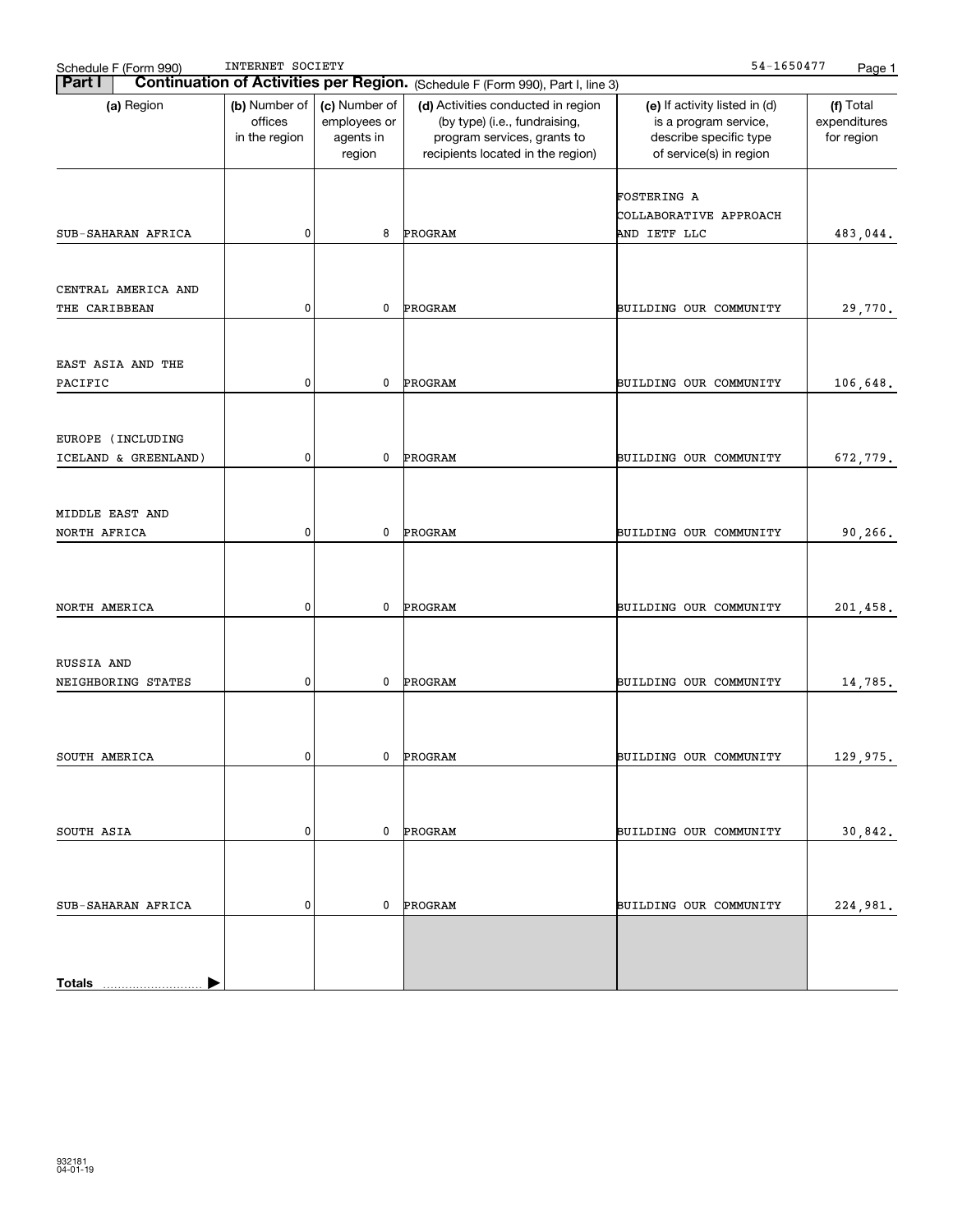| INTERNET SOCIETY<br>$54 - 1650477$<br>Schedule F (Form 990)<br>Page 1<br>Continuation of Activities per Region. (Schedule F (Form 990), Part I, line 3) |                                           |                                                      |                                                                                                                                         |                                                                                                             |                                         |  |  |  |
|---------------------------------------------------------------------------------------------------------------------------------------------------------|-------------------------------------------|------------------------------------------------------|-----------------------------------------------------------------------------------------------------------------------------------------|-------------------------------------------------------------------------------------------------------------|-----------------------------------------|--|--|--|
| <b>Part I</b>                                                                                                                                           |                                           |                                                      |                                                                                                                                         |                                                                                                             |                                         |  |  |  |
| (a) Region                                                                                                                                              | (b) Number of<br>offices<br>in the region | (c) Number of<br>employees or<br>agents in<br>region | (d) Activities conducted in region<br>(by type) (i.e., fundraising,<br>program services, grants to<br>recipients located in the region) | (e) If activity listed in (d)<br>is a program service,<br>describe specific type<br>of service(s) in region | (f) Total<br>expenditures<br>for region |  |  |  |
| CENTRAL AMERICA AND<br>THE CARIBBEAN                                                                                                                    | 0                                         | 0                                                    | PROGRAM                                                                                                                                 | CONNECTING THE WORLD                                                                                        | 20,724.                                 |  |  |  |
| EAST ASIA AND THE<br>PACIFIC                                                                                                                            | 0                                         | 0                                                    | PROGRAM                                                                                                                                 | CONNECTING THE WORLD                                                                                        | 74,243.                                 |  |  |  |
| EUROPE (INCLUDING<br>ICELAND & GREENLAND)                                                                                                               | 0                                         | 0                                                    | <b>PROGRAM</b>                                                                                                                          | CONNECTING THE WORLD                                                                                        | 468, 353.                               |  |  |  |
| MIDDLE EAST AND<br>NORTH AFRICA                                                                                                                         | 0                                         | 0                                                    | PROGRAM                                                                                                                                 | CONNECTING THE WORLD                                                                                        | 62,838.                                 |  |  |  |
| NORTH AMERICA                                                                                                                                           | 0                                         | 0                                                    | PROGRAM                                                                                                                                 | CONNECTING THE WORLD                                                                                        | 140,244.                                |  |  |  |
| RUSSIA AND<br>NEIGHBORING STATES                                                                                                                        | 0                                         | 0                                                    | PROGRAM                                                                                                                                 | CONNECTING THE WORLD                                                                                        | 10,292.                                 |  |  |  |
| SOUTH AMERICA                                                                                                                                           | 0                                         | 0                                                    | PROGRAM                                                                                                                                 | CONNECTING THE WORLD                                                                                        | 90,481.                                 |  |  |  |
| SOUTH ASIA                                                                                                                                              | 0                                         |                                                      | 0 PROGRAM                                                                                                                               | CONNECTING THE WORLD                                                                                        | 21,471.                                 |  |  |  |
| SUB-SAHARAN AFRICA                                                                                                                                      | 0                                         |                                                      | 0 PROGRAM                                                                                                                               | CONNECTING THE WORLD                                                                                        | 156,620.                                |  |  |  |
| CENTRAL AMERICA AND<br>THE CARIBBEAN                                                                                                                    | 0                                         | $\mathbf{0}$                                         | PROGRAM                                                                                                                                 | IMPROVING TECHNICAL<br>SECURITY                                                                             | 13,100.                                 |  |  |  |
| <b>Totals</b>                                                                                                                                           |                                           |                                                      |                                                                                                                                         |                                                                                                             |                                         |  |  |  |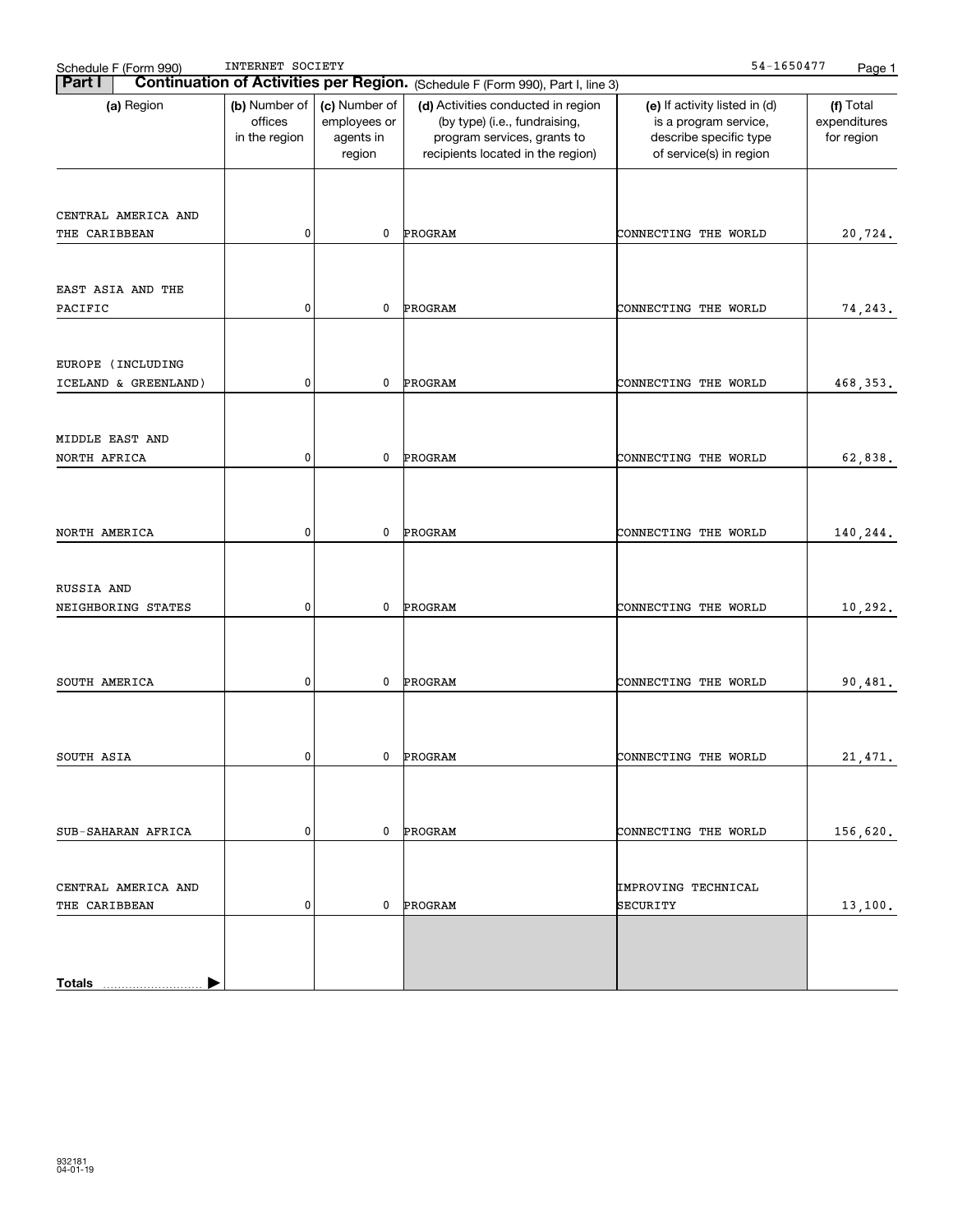| INTERNET SOCIETY<br>$54 - 1650477$<br>Schedule F (Form 990)<br>Page 1 |                                           |                                                      |                                                                                                                                         |                                                                                                             |                                         |  |  |
|-----------------------------------------------------------------------|-------------------------------------------|------------------------------------------------------|-----------------------------------------------------------------------------------------------------------------------------------------|-------------------------------------------------------------------------------------------------------------|-----------------------------------------|--|--|
| <b>Part I</b>                                                         |                                           |                                                      | Continuation of Activities per Region. (Schedule F (Form 990), Part I, line 3)                                                          |                                                                                                             |                                         |  |  |
| (a) Region                                                            | (b) Number of<br>offices<br>in the region | (c) Number of<br>employees or<br>agents in<br>region | (d) Activities conducted in region<br>(by type) (i.e., fundraising,<br>program services, grants to<br>recipients located in the region) | (e) If activity listed in (d)<br>is a program service,<br>describe specific type<br>of service(s) in region | (f) Total<br>expenditures<br>for region |  |  |
| EAST ASIA AND THE<br>PACIFIC                                          | 0                                         | $\mathbf 0$                                          | PROGRAM                                                                                                                                 | IMPROVING TECHNICAL<br>SECURITY                                                                             | 46,931.                                 |  |  |
| EUROPE (INCLUDING<br>ICELAND & GREENLAND)                             | 0                                         | $\mathbf 0$                                          | PROGRAM                                                                                                                                 | IMPROVING TECHNICAL<br>SECURITY                                                                             | 296,056.                                |  |  |
| MIDDLE EAST AND<br>NORTH AFRICA                                       | 0                                         | $\mathbf 0$                                          | PROGRAM                                                                                                                                 | IMPROVING TECHNICAL<br>SECURITY                                                                             | 39,721.                                 |  |  |
| NORTH AMERICA                                                         | 0                                         | $\mathbf 0$                                          | PROGRAM                                                                                                                                 | IMPROVING TECHNICAL<br>SECURITY                                                                             | 88,652.                                 |  |  |
| RUSSIA AND<br>NEIGHBORING STATES                                      | 0                                         | $\mathbf 0$                                          | PROGRAM                                                                                                                                 | IMPROVING TECHNICAL<br>SECURITY                                                                             | 6,506.                                  |  |  |
| SOUTH AMERICA                                                         | 0                                         | 0                                                    | PROGRAM                                                                                                                                 | IMPROVING TECHNICAL<br>SECURITY                                                                             | 57, 195.                                |  |  |
| SOUTH ASIA                                                            | $\mathbf 0$                               | 0                                                    | PROGRAM                                                                                                                                 | <b>IMPROVING TECHNICAL</b><br>SECURITY                                                                      | 13,572.                                 |  |  |
| SUB-SAHARAN AFRICA                                                    | 0                                         | $\mathbf 0$                                          | PROGRAM                                                                                                                                 | IMPROVING TECHNICAL<br>SECURITY                                                                             | 99,003.                                 |  |  |
| CENTRAL AMERICA AND<br>THE CARIBBEAN                                  | 0                                         | 0                                                    | PROGRAM                                                                                                                                 | BUILDING TRUST                                                                                              | 10,497.                                 |  |  |
| EAST ASIA AND THE<br>PACIFIC                                          | 0                                         | 0                                                    | PROGRAM                                                                                                                                 | BUILDING TRUST                                                                                              | 37,603.                                 |  |  |
| Totals                                                                |                                           |                                                      |                                                                                                                                         |                                                                                                             |                                         |  |  |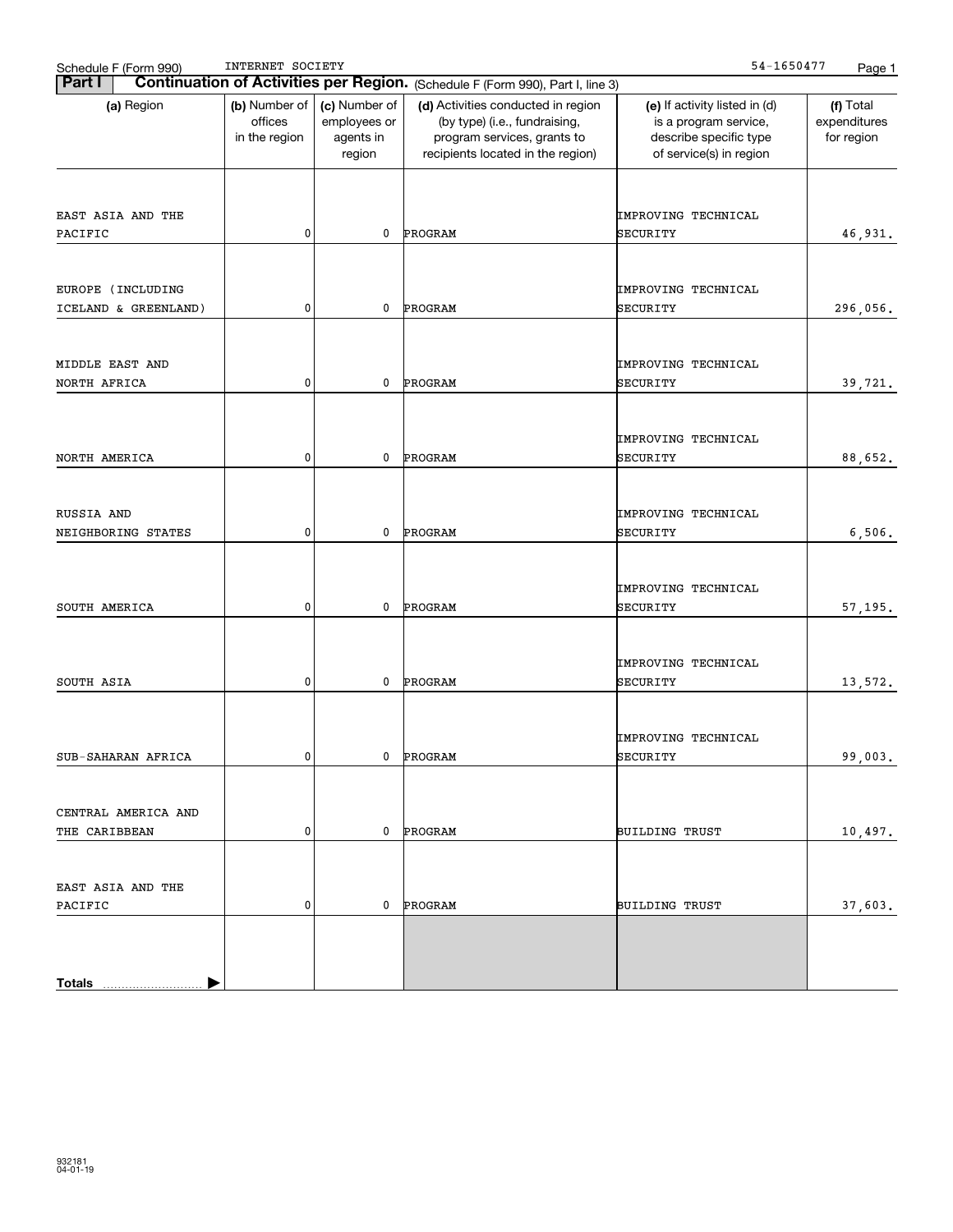| Schedule F (Form 990)                     | INTERNET SOCIETY                          |                                                      |                                                                                                                                         | $54 - 1650477$                                                                                              | Page 1                                  |
|-------------------------------------------|-------------------------------------------|------------------------------------------------------|-----------------------------------------------------------------------------------------------------------------------------------------|-------------------------------------------------------------------------------------------------------------|-----------------------------------------|
| <b>Part I</b>                             |                                           |                                                      | Continuation of Activities per Region. (Schedule F (Form 990), Part I, line 3)                                                          |                                                                                                             |                                         |
| (a) Region                                | (b) Number of<br>offices<br>in the region | (c) Number of<br>employees or<br>agents in<br>region | (d) Activities conducted in region<br>(by type) (i.e., fundraising,<br>program services, grants to<br>recipients located in the region) | (e) If activity listed in (d)<br>is a program service,<br>describe specific type<br>of service(s) in region | (f) Total<br>expenditures<br>for region |
| EUROPE (INCLUDING<br>ICELAND & GREENLAND) | 0                                         | 0                                                    | PROGRAM                                                                                                                                 | <b>BUILDING TRUST</b>                                                                                       | 237, 217.                               |
| MIDDLE EAST AND<br>NORTH AFRICA           | 0                                         | 0                                                    | PROGRAM                                                                                                                                 | <b>BUILDING TRUST</b>                                                                                       | 31,827.                                 |
| NORTH AMERICA                             | 0                                         | 0                                                    | PROGRAM                                                                                                                                 | <b>BUILDING TRUST</b>                                                                                       | 71,033.                                 |
| RUSSIA AND<br>NEIGHBORING STATES          | 0                                         | 0                                                    | <b>PROGRAM</b>                                                                                                                          | <b>BUILDING TRUST</b>                                                                                       | 5,213.                                  |
| SOUTH AMERICA                             | 0                                         | 0                                                    | PROGRAM                                                                                                                                 | <b>BUILDING TRUST</b>                                                                                       | 45,828.                                 |
| SOUTH ASIA                                | 0                                         | 0                                                    | PROGRAM                                                                                                                                 | BUILDING TRUST                                                                                              | 10,875.                                 |
| SUB-SAHARAN AFRICA                        | 0                                         | 0                                                    | PROGRAM                                                                                                                                 | <b>BUILDING TRUST</b>                                                                                       | 79,327.                                 |
| CENTRAL AMERICA AND<br>THE CARIBBEAN      | 0                                         |                                                      | 0 PROGRAM                                                                                                                               | SHAPING THE INTERNET'S<br>FUTURE                                                                            | 15,437.                                 |
| EAST ASIA AND THE<br>PACIFIC              | 0                                         |                                                      | 0 PROGRAM                                                                                                                               | SHAPING THE INTERNET'S<br>FUTURE                                                                            | 55,303.                                 |
| EUROPE (INCLUDING<br>ICELAND & GREENLAND) | 0                                         | $\mathbf{0}$                                         | PROGRAM                                                                                                                                 | SHAPING THE INTERNET'S<br>FUTURE                                                                            | 348,869.                                |
| <b>Totals</b>                             |                                           |                                                      |                                                                                                                                         |                                                                                                             |                                         |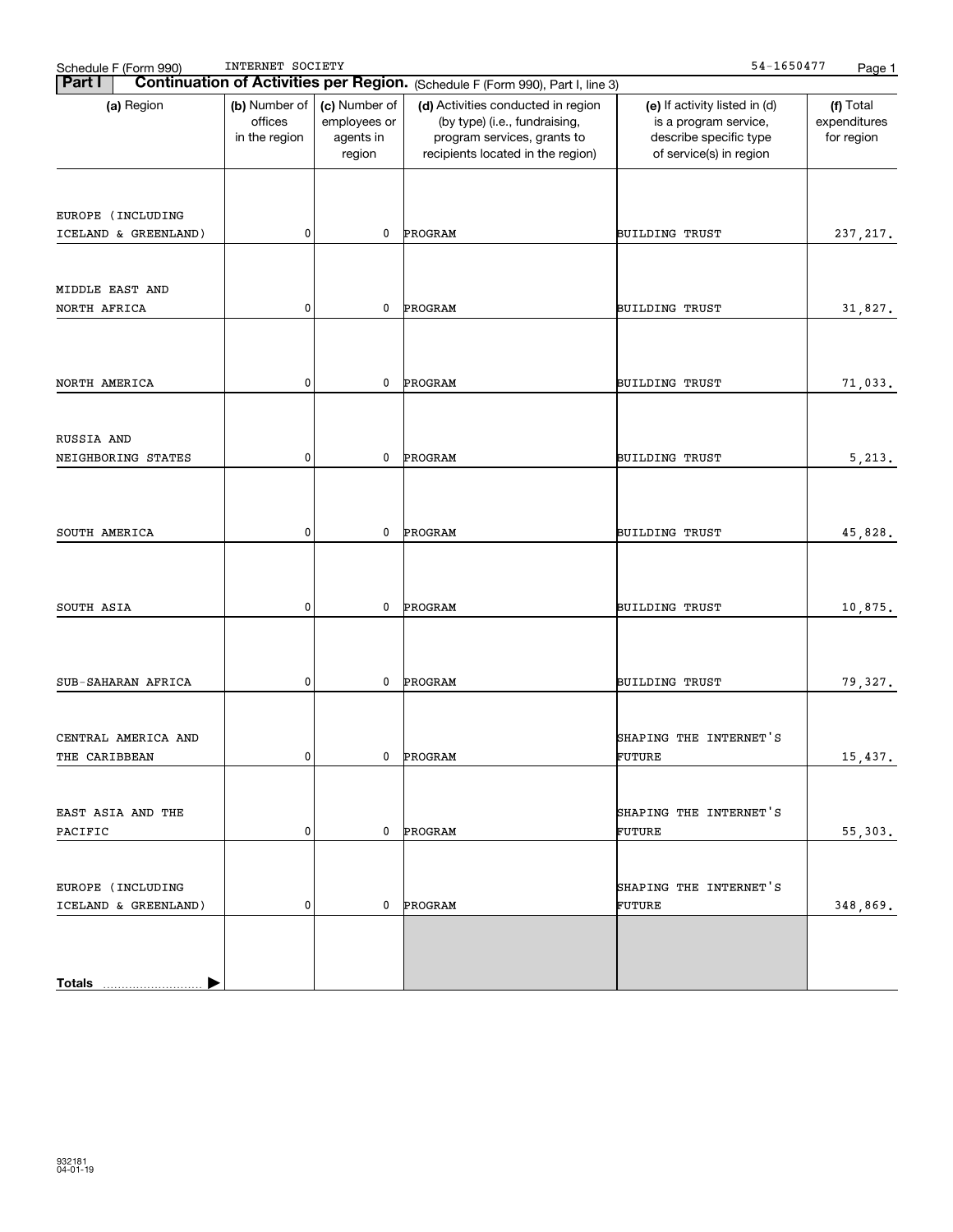| INTERNET SOCIETY<br>54-1650477<br>Schedule F (Form 990)<br>Page 1 |                                           |                                                      |                                                                                                                                         |                                                                                                             |                                         |  |  |
|-------------------------------------------------------------------|-------------------------------------------|------------------------------------------------------|-----------------------------------------------------------------------------------------------------------------------------------------|-------------------------------------------------------------------------------------------------------------|-----------------------------------------|--|--|
| <b>Part I</b>                                                     |                                           |                                                      | Continuation of Activities per Region. (Schedule F (Form 990), Part I, line 3)                                                          |                                                                                                             |                                         |  |  |
| (a) Region                                                        | (b) Number of<br>offices<br>in the region | (c) Number of<br>employees or<br>agents in<br>region | (d) Activities conducted in region<br>(by type) (i.e., fundraising,<br>program services, grants to<br>recipients located in the region) | (e) If activity listed in (d)<br>is a program service,<br>describe specific type<br>of service(s) in region | (f) Total<br>expenditures<br>for region |  |  |
| MIDDLE EAST AND<br>NORTH AFRICA                                   | 0                                         | 0                                                    | PROGRAM                                                                                                                                 | SHAPING THE INTERNET'S<br>FUTURE                                                                            | 46,807.                                 |  |  |
| NORTH AMERICA                                                     | $\mathbf 0$                               | 0                                                    | PROGRAM                                                                                                                                 | SHAPING THE INTERNET'S<br>FUTURE                                                                            | 104,466.                                |  |  |
| RUSSIA AND<br>NEIGHBORING STATES                                  | $\mathbf 0$                               | 0                                                    | PROGRAM                                                                                                                                 | SHAPING THE INTERNET'S<br>FUTURE                                                                            | 7,667.                                  |  |  |
| SOUTH AMERICA                                                     | $\mathbf 0$                               | 0                                                    | PROGRAM                                                                                                                                 | SHAPING THE INTERNET'S<br>FUTURE                                                                            | 67,398.                                 |  |  |
| SOUTH ASIA                                                        | 0                                         | 0                                                    | PROGRAM                                                                                                                                 | SHAPING THE INTERNET'S<br>FUTURE                                                                            | 15,993.                                 |  |  |
| SUB-SAHARAN AFRICA                                                | 0                                         | 0                                                    | PROGRAM                                                                                                                                 | SHAPING THE INTERNET'S<br>FUTURE                                                                            | 116,664.                                |  |  |
| CENTRAL AMERICA AND<br>THE CARIBBEAN                              | 0                                         | 0                                                    | PROGRAM                                                                                                                                 | STRONG VOICE                                                                                                | 32,083.                                 |  |  |
| EAST ASIA AND THE<br>PACIFIC                                      | $\overline{0}$                            |                                                      | 0 PROGRAM                                                                                                                               | STRONG VOICE                                                                                                | 114,936.                                |  |  |
| EUROPE (INCLUDING<br>ICELAND & GREENLAND)                         | 0                                         |                                                      | 0 PROGRAM                                                                                                                               | STRONG VOICE                                                                                                | 725,060.                                |  |  |
| MIDDLE EAST AND<br>NORTH AFRICA                                   | 0                                         | 0                                                    | PROGRAM                                                                                                                                 | STRONG VOICE                                                                                                | 97,280.                                 |  |  |
| Totals                                                            |                                           |                                                      |                                                                                                                                         |                                                                                                             |                                         |  |  |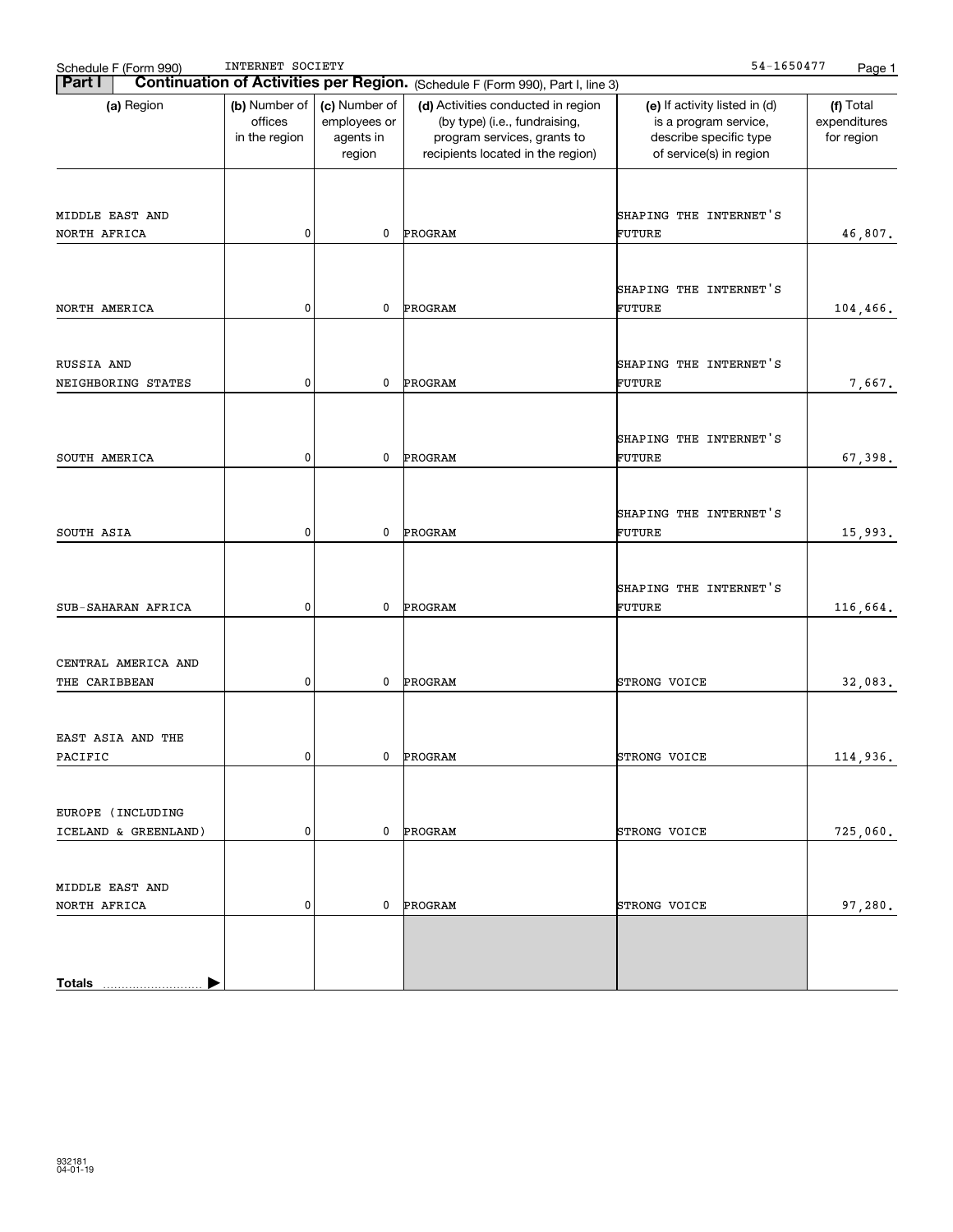| Schedule F (Form 990)                     | INTERNET SOCIETY                          |                                                      |                                                                                                                                         | 54-1650477                                                                                                  | Page 1                                  |
|-------------------------------------------|-------------------------------------------|------------------------------------------------------|-----------------------------------------------------------------------------------------------------------------------------------------|-------------------------------------------------------------------------------------------------------------|-----------------------------------------|
| Part I                                    |                                           |                                                      | Continuation of Activities per Region. (Schedule F (Form 990), Part I, line 3)                                                          |                                                                                                             |                                         |
| (a) Region                                | (b) Number of<br>offices<br>in the region | (c) Number of<br>employees or<br>agents in<br>region | (d) Activities conducted in region<br>(by type) (i.e., fundraising,<br>program services, grants to<br>recipients located in the region) | (e) If activity listed in (d)<br>is a program service,<br>describe specific type<br>of service(s) in region | (f) Total<br>expenditures<br>for region |
| NORTH AMERICA                             | 0                                         | 0                                                    | PROGRAM                                                                                                                                 | STRONG VOICE                                                                                                | 217, 113.                               |
| RUSSIA AND<br>NEIGHBORING STATES          | 0                                         | 0                                                    | <b>PROGRAM</b>                                                                                                                          | STRONG VOICE                                                                                                | 15,934.                                 |
| SOUTH AMERICA                             | 0                                         | $\mathbf 0$                                          | <b>PROGRAM</b>                                                                                                                          | STRONG VOICE                                                                                                | 140,075.                                |
| SOUTH ASIA                                | 0                                         | 0                                                    | <b>PROGRAM</b>                                                                                                                          | STRONG VOICE                                                                                                | 33,239.                                 |
| SUB-SAHARAN AFRICA                        | 0                                         | 0                                                    | PROGRAM                                                                                                                                 | STRONG VOICE                                                                                                | 242,464.                                |
| CENTRAL AMERICA AND<br>THE CARIBBEAN      | 0                                         | 0                                                    | GRANTS TO RECIPIENTS<br>LOCATED IN REGION                                                                                               |                                                                                                             | 95,307.                                 |
| EAST ASIA AND THE<br>PACIFIC              | 0                                         | 0                                                    | GRANTS TO RECIPIENTS<br>LOCATED IN REGION                                                                                               |                                                                                                             | 124,682.                                |
| EUROPE (INCLUDING<br>ICELAND & GREENLAND) | 0                                         | 0                                                    | GRANTS TO RECIPIENTS<br>LOCATED IN REGION                                                                                               |                                                                                                             | 647,481.                                |
| MIDDLE EAST AND<br>NORTH AFRICA           | 0                                         |                                                      | GRANTS TO RECIPIENTS<br>0 LOCATED IN REGION                                                                                             |                                                                                                             | 35,808.                                 |
| NORTH AMERICA                             | 0                                         |                                                      | GRANTS TO RECIPIENTS<br>0 LOCATED IN REGION                                                                                             |                                                                                                             | 104,237.                                |
| Totals                                    |                                           |                                                      |                                                                                                                                         |                                                                                                             |                                         |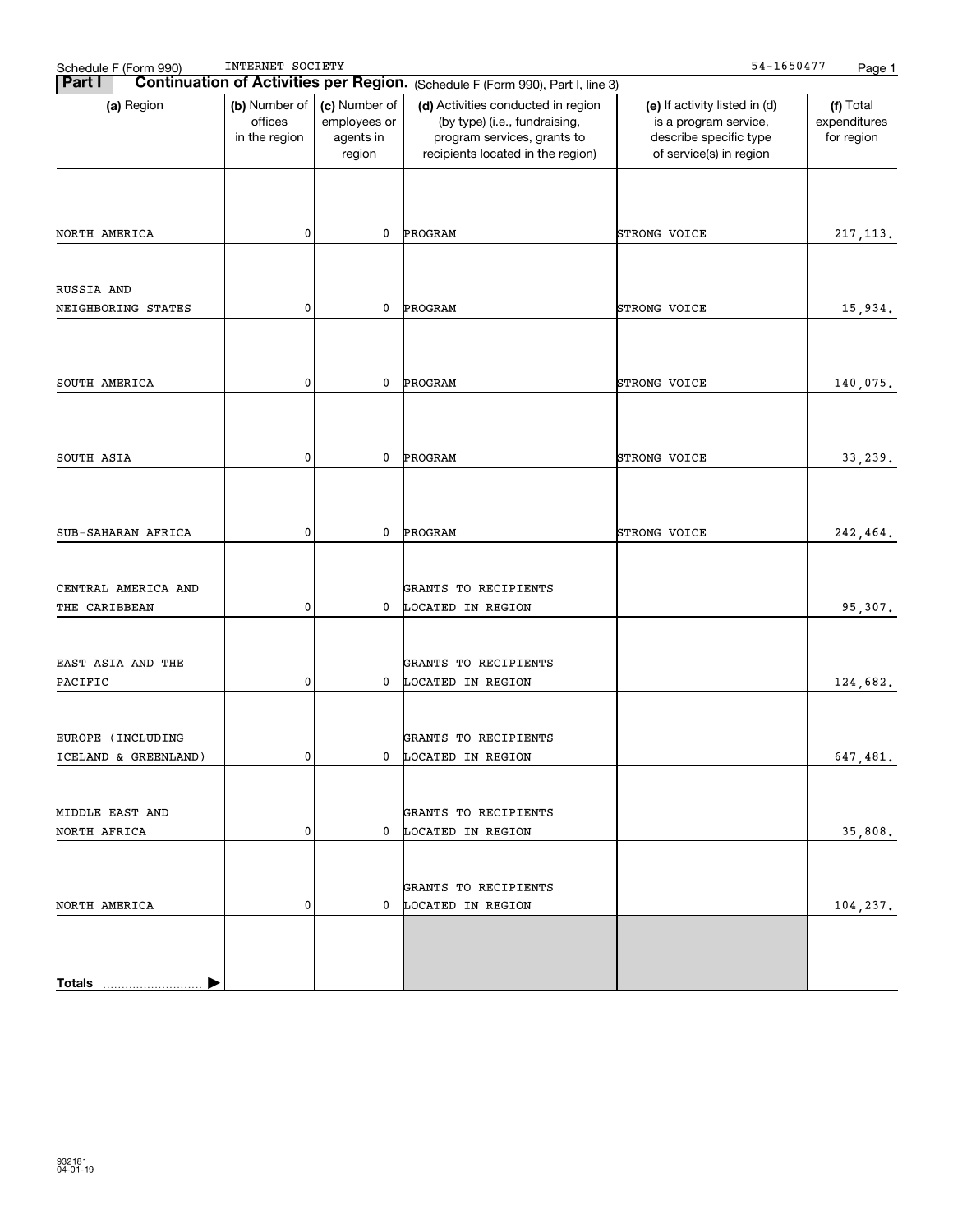| Schedule F (Form 990) | $54 - 1650477$<br>Page 1                  |                                                      |                                                                                                                                         |                                                                                                             |                                         |
|-----------------------|-------------------------------------------|------------------------------------------------------|-----------------------------------------------------------------------------------------------------------------------------------------|-------------------------------------------------------------------------------------------------------------|-----------------------------------------|
| Part I                |                                           |                                                      | Continuation of Activities per Region. (Schedule F (Form 990), Part I, line 3)                                                          |                                                                                                             |                                         |
| (a) Region            | (b) Number of<br>offices<br>in the region | (c) Number of<br>employees or<br>agents in<br>region | (d) Activities conducted in region<br>(by type) (i.e., fundraising,<br>program services, grants to<br>recipients located in the region) | (e) If activity listed in (d)<br>is a program service,<br>describe specific type<br>of service(s) in region | (f) Total<br>expenditures<br>for region |
|                       |                                           |                                                      |                                                                                                                                         |                                                                                                             |                                         |
| RUSSIA AND            |                                           |                                                      | GRANTS TO RECIPIENTS                                                                                                                    |                                                                                                             |                                         |
| NEIGHBORING STATES    | 0                                         | 0                                                    | LOCATED IN REGION                                                                                                                       |                                                                                                             | 38,398.                                 |
|                       |                                           |                                                      |                                                                                                                                         |                                                                                                             |                                         |
|                       |                                           |                                                      | GRANTS TO RECIPIENTS                                                                                                                    |                                                                                                             |                                         |
| SOUTH AMERICA         | 0                                         | 0                                                    | LOCATED IN REGION                                                                                                                       |                                                                                                             | 191,157.                                |
|                       |                                           |                                                      |                                                                                                                                         |                                                                                                             |                                         |
|                       |                                           |                                                      | GRANTS TO RECIPIENTS                                                                                                                    |                                                                                                             |                                         |
| SOUTH ASIA            | 0                                         | 0                                                    | LOCATED IN REGION                                                                                                                       |                                                                                                             | 66,144.                                 |
|                       |                                           |                                                      |                                                                                                                                         |                                                                                                             |                                         |
|                       |                                           |                                                      | GRANTS TO RECIPIENTS                                                                                                                    |                                                                                                             |                                         |
| SUB-SAHARAN AFRICA    | 0                                         | 0                                                    | LOCATED IN REGION                                                                                                                       |                                                                                                             | 409,827.                                |
|                       |                                           |                                                      |                                                                                                                                         |                                                                                                             |                                         |
|                       |                                           |                                                      |                                                                                                                                         |                                                                                                             |                                         |
|                       |                                           |                                                      |                                                                                                                                         |                                                                                                             |                                         |
|                       |                                           |                                                      |                                                                                                                                         |                                                                                                             |                                         |
|                       |                                           |                                                      |                                                                                                                                         |                                                                                                             |                                         |
|                       |                                           |                                                      |                                                                                                                                         |                                                                                                             |                                         |
|                       |                                           |                                                      |                                                                                                                                         |                                                                                                             |                                         |
|                       |                                           |                                                      |                                                                                                                                         |                                                                                                             |                                         |
|                       |                                           |                                                      |                                                                                                                                         |                                                                                                             |                                         |
|                       |                                           |                                                      |                                                                                                                                         |                                                                                                             |                                         |
|                       |                                           |                                                      |                                                                                                                                         |                                                                                                             |                                         |
|                       |                                           |                                                      |                                                                                                                                         |                                                                                                             |                                         |
|                       |                                           |                                                      |                                                                                                                                         |                                                                                                             |                                         |
|                       |                                           |                                                      |                                                                                                                                         |                                                                                                             |                                         |
|                       |                                           |                                                      |                                                                                                                                         |                                                                                                             |                                         |
|                       |                                           |                                                      |                                                                                                                                         |                                                                                                             |                                         |
|                       |                                           |                                                      |                                                                                                                                         |                                                                                                             |                                         |
|                       |                                           |                                                      |                                                                                                                                         |                                                                                                             |                                         |
|                       |                                           |                                                      |                                                                                                                                         |                                                                                                             |                                         |
|                       |                                           |                                                      |                                                                                                                                         |                                                                                                             |                                         |
| <b>Totals</b>         |                                           | 8                                                    |                                                                                                                                         |                                                                                                             | 8, 329, 799.                            |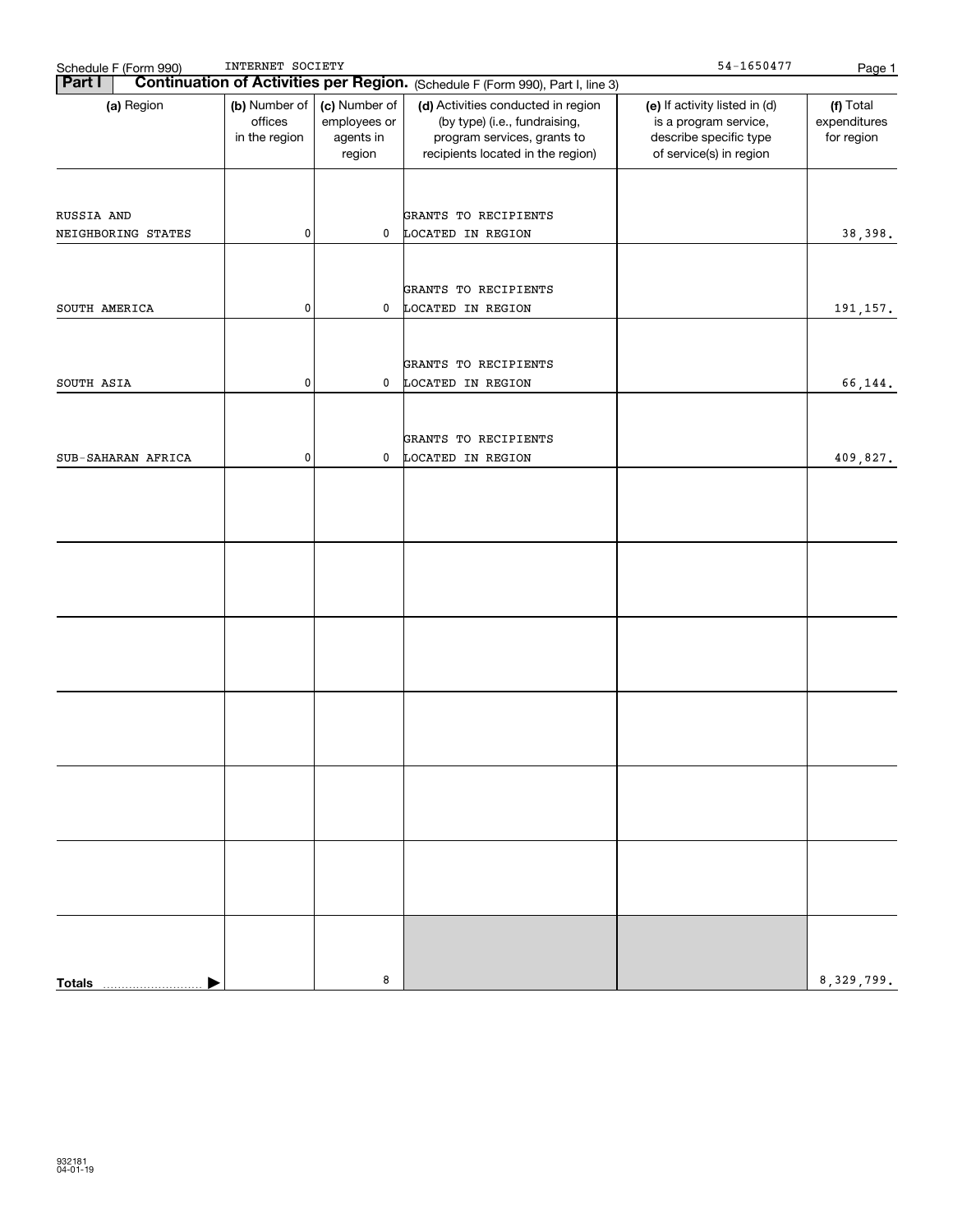Part II Grants and Other Assistance to Organizations or Entities Outside the United States. Complete if the organization answered "Yes" on Form 990, Part IV, line 15, for any recipient who received more than \$5,000. Part II can be duplicated if additional space is needed.

| 1<br>(a) Name of organization                           | (b) IRS code section<br>and EIN (if applicable) | (c) Region              | (d) Purpose of<br>grant                                                                                                                                                                                                                             | (e) Amount<br>of cash grant | (f) Manner of<br>cash disbursement | (g) Amount of<br>noncash<br>assistance | (h) Description<br>of noncash<br>assistance | (i) Method of<br>valuation (book, FMV,<br>appraisal, other) |
|---------------------------------------------------------|-------------------------------------------------|-------------------------|-----------------------------------------------------------------------------------------------------------------------------------------------------------------------------------------------------------------------------------------------------|-----------------------------|------------------------------------|----------------------------------------|---------------------------------------------|-------------------------------------------------------------|
|                                                         |                                                 |                         |                                                                                                                                                                                                                                                     |                             |                                    |                                        |                                             |                                                             |
|                                                         |                                                 | EAST ASIA AND THE       |                                                                                                                                                                                                                                                     |                             |                                    |                                        |                                             |                                                             |
|                                                         |                                                 | PACIFIC                 | SPONSORSHIP                                                                                                                                                                                                                                         |                             | 8,750. EFT OR WIRE                 | $\mathbf{0}$ .                         |                                             |                                                             |
|                                                         |                                                 |                         |                                                                                                                                                                                                                                                     |                             |                                    |                                        |                                             |                                                             |
|                                                         |                                                 | EAST ASIA AND THE       |                                                                                                                                                                                                                                                     |                             |                                    |                                        |                                             |                                                             |
|                                                         |                                                 | PACIFIC                 | SPONSORSHIP                                                                                                                                                                                                                                         |                             | 12,000. EFT OR WIRE                | 0.                                     |                                             |                                                             |
|                                                         |                                                 |                         |                                                                                                                                                                                                                                                     |                             |                                    |                                        |                                             |                                                             |
|                                                         |                                                 | EAST ASIA AND THE       |                                                                                                                                                                                                                                                     |                             |                                    |                                        |                                             |                                                             |
|                                                         |                                                 | PACIFIC                 | SPONSORSHIP                                                                                                                                                                                                                                         |                             | 15,041. EFT OR WIRE                | $\mathfrak o$ .                        |                                             |                                                             |
|                                                         |                                                 |                         |                                                                                                                                                                                                                                                     |                             |                                    |                                        |                                             |                                                             |
|                                                         |                                                 | EUROPE (INCLUDING       |                                                                                                                                                                                                                                                     |                             |                                    |                                        |                                             |                                                             |
|                                                         |                                                 | ICELAND &<br>GREENLAND) | SPONSORSHIP                                                                                                                                                                                                                                         |                             | 47,564. EFT OR WIRE                | 0.                                     |                                             |                                                             |
|                                                         |                                                 |                         |                                                                                                                                                                                                                                                     |                             |                                    |                                        |                                             |                                                             |
|                                                         |                                                 | EUROPE (INCLUDING       |                                                                                                                                                                                                                                                     |                             |                                    |                                        |                                             |                                                             |
|                                                         |                                                 | ICELAND &<br>GREENLAND) | SPONSORSHIP                                                                                                                                                                                                                                         |                             | 20,000. EFT OR WIRE                | 0.                                     |                                             |                                                             |
|                                                         |                                                 |                         |                                                                                                                                                                                                                                                     |                             |                                    |                                        |                                             |                                                             |
|                                                         |                                                 | EUROPE (INCLUDING       |                                                                                                                                                                                                                                                     |                             |                                    |                                        |                                             |                                                             |
|                                                         |                                                 | ICELAND &<br>GREENLAND) | SPONSORSHIP                                                                                                                                                                                                                                         |                             | 30,000. EFT OR WIRE                | 0.                                     |                                             |                                                             |
|                                                         |                                                 |                         |                                                                                                                                                                                                                                                     |                             |                                    |                                        |                                             |                                                             |
|                                                         |                                                 | EUROPE (INCLUDING       |                                                                                                                                                                                                                                                     |                             |                                    |                                        |                                             |                                                             |
|                                                         |                                                 | ICELAND &               |                                                                                                                                                                                                                                                     |                             |                                    |                                        |                                             |                                                             |
|                                                         |                                                 | GREENLAND)              | SPONSORSHIP                                                                                                                                                                                                                                         |                             | 13,644. EFT OR WIRE                | 0.                                     |                                             |                                                             |
|                                                         |                                                 | EUROPE (INCLUDING       |                                                                                                                                                                                                                                                     |                             |                                    |                                        |                                             |                                                             |
|                                                         |                                                 | ICELAND &               |                                                                                                                                                                                                                                                     |                             |                                    |                                        |                                             |                                                             |
|                                                         |                                                 | GREENLAND)              | SPONSORSHIP                                                                                                                                                                                                                                         |                             | 50,000. EFT OR WIRE                | 0.                                     |                                             |                                                             |
| $\mathbf{2}$                                            |                                                 |                         | Enter total number of recipient organizations listed above that are recognized as charities by the foreign country, recognized as tax-exempt<br>by the IRS, or for which the grantee or counsel has provided a section 501(c)(3) equivalency letter |                             |                                    |                                        |                                             | 48                                                          |
| 3 Enter total number of other organizations or entities |                                                 |                         |                                                                                                                                                                                                                                                     |                             |                                    |                                        |                                             |                                                             |

Schedule F (Form 990) 2019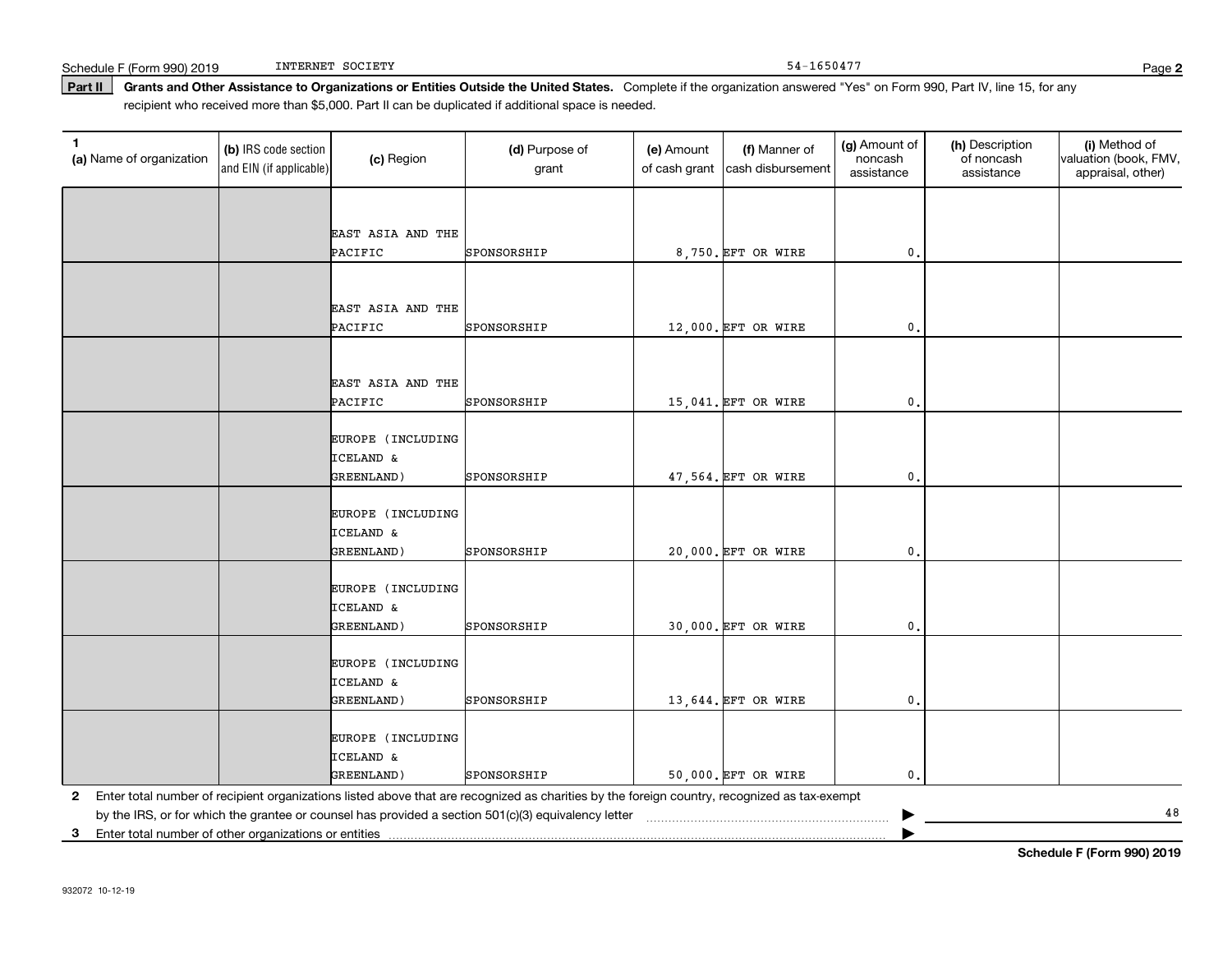|                | Schedule F (Form 990)    |                                                 | INTERNET SOCIETY                                        |                         | $54 - 1650477$<br>Page 2                                                                                                                     |                                    |                                         |                                              |                                                             |
|----------------|--------------------------|-------------------------------------------------|---------------------------------------------------------|-------------------------|----------------------------------------------------------------------------------------------------------------------------------------------|------------------------------------|-----------------------------------------|----------------------------------------------|-------------------------------------------------------------|
| Part II        |                          |                                                 |                                                         |                         | Continuation of Grants and Other Assistance to Organizations or Entities Outside the United States. (Schedule F (Form 990), Part II, line 1) |                                    |                                         |                                              |                                                             |
| $\blacksquare$ | (a) Name of organization | (b) IRS code section<br>and EIN (if applicable) | (c) Region                                              | (d) Purpose of<br>grant | (e) Amount<br>of cash grant                                                                                                                  | (f) Manner of<br>cash disbursement | (g) Amount of<br>non-cash<br>assistance | (h) Description<br>of non-cash<br>assistance | (i) Method of<br>valuation (book, FMV,<br>appraisal, other) |
|                |                          |                                                 | EUROPE (INCLUDING<br>ICELAND &<br>GREENLAND)            | SPONSORSHIP             |                                                                                                                                              | 225,000. EFT OR WIRE               | $\mathbf{0}$ .                          |                                              |                                                             |
|                |                          |                                                 | EUROPE (INCLUDING<br>ICELAND &<br>GREENLAND)            | SPONSORSHIP             |                                                                                                                                              | 15,046. EFT OR WIRE                | $\mathbf 0$ .                           |                                              |                                                             |
|                |                          |                                                 | EUROPE (INCLUDING<br><b>ICELAND &amp;</b><br>GREENLAND) | SPONSORSHIP             |                                                                                                                                              | $8,551$ . EFT OR WIRE              | $\mathbf 0$ .                           |                                              |                                                             |
|                |                          |                                                 | MIDDLE EAST AND<br>NORTH AFRICA                         | SPONSORSHIP             |                                                                                                                                              | $8,000$ . EFT OR WIRE              | $\mathbf{0}$ .                          |                                              |                                                             |
|                |                          |                                                 | NORTH AMERICA                                           | SPONSORSHIP             |                                                                                                                                              | 18,000. EFT OR WIRE                | $\mathfrak{o}$ .                        |                                              |                                                             |
|                |                          |                                                 | NORTH AMERICA                                           | SPONSORSHIP             |                                                                                                                                              | 15,764. EFT OR WIRE                | $\mathbf{0}$ .                          |                                              |                                                             |
|                |                          |                                                 | NORTH AMERICA                                           | SPONSORSHIP             |                                                                                                                                              | 22,105. EFT OR WIRE                | $\mathbf{0}$ .                          |                                              |                                                             |
|                |                          |                                                 | SOUTH AMERICA                                           | SPONSORSHIP             |                                                                                                                                              | $12,000$ . EFT OR WIRE             | $\mathbf{0}$ .                          |                                              |                                                             |
|                |                          |                                                 | SOUTH AMERICA                                           | SPONSORSHIP             |                                                                                                                                              | $10,000$ . EFT OR WIRE             | $\mathbf{0}$ .                          |                                              |                                                             |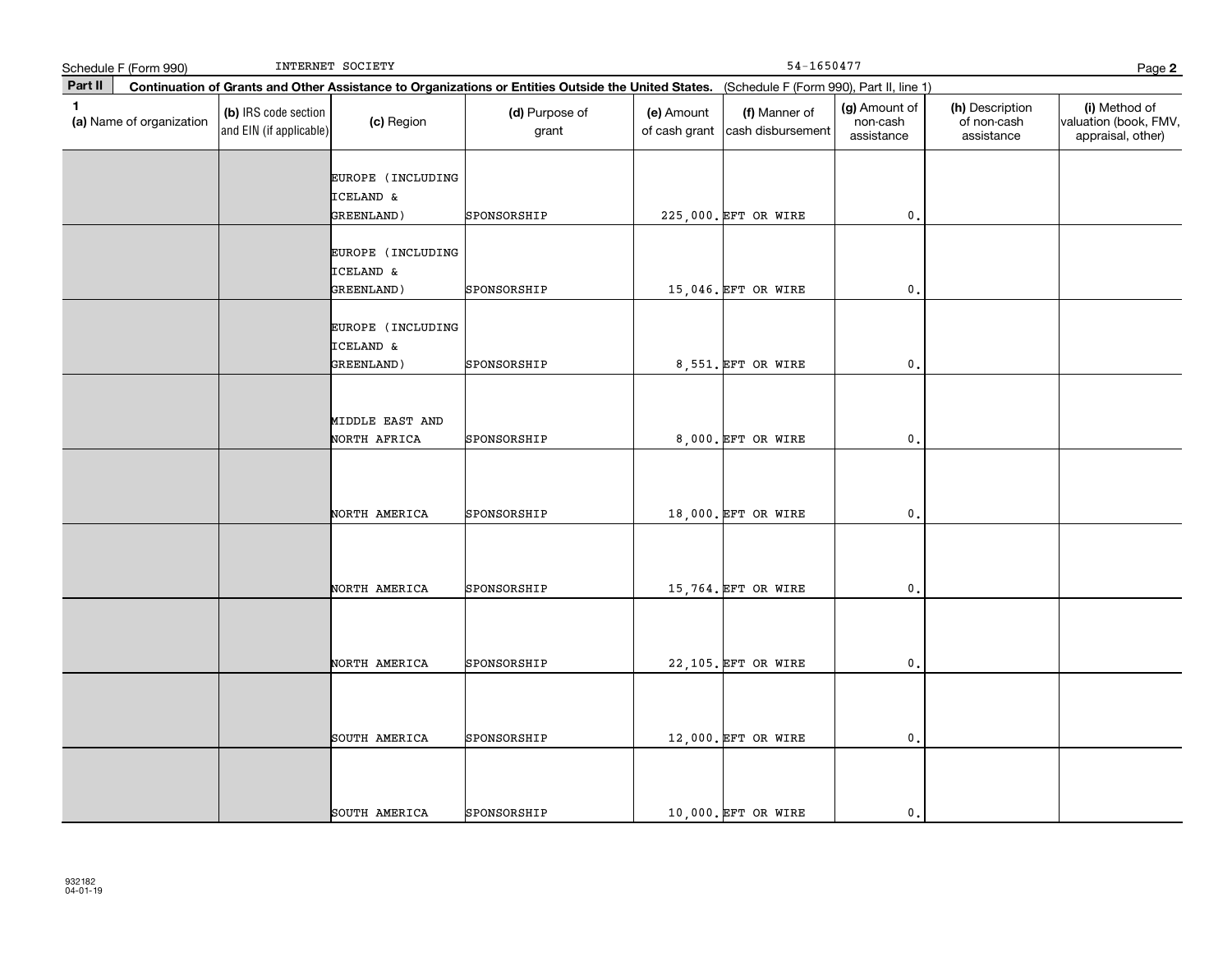|              | Schedule F (Form 990)    |                                                 | INTERNET SOCIETY                                    |                         | $54 - 1650477$<br>Page 2                                                                                                                     |                                    |                                         |                                              |                                                             |
|--------------|--------------------------|-------------------------------------------------|-----------------------------------------------------|-------------------------|----------------------------------------------------------------------------------------------------------------------------------------------|------------------------------------|-----------------------------------------|----------------------------------------------|-------------------------------------------------------------|
| Part II      |                          |                                                 |                                                     |                         | Continuation of Grants and Other Assistance to Organizations or Entities Outside the United States. (Schedule F (Form 990), Part II, line 1) |                                    |                                         |                                              |                                                             |
| $\mathbf{1}$ | (a) Name of organization | (b) IRS code section<br>and EIN (if applicable) | (c) Region                                          | (d) Purpose of<br>grant | (e) Amount<br>of cash grant                                                                                                                  | (f) Manner of<br>cash disbursement | (g) Amount of<br>non-cash<br>assistance | (h) Description<br>of non-cash<br>assistance | (i) Method of<br>valuation (book, FMV,<br>appraisal, other) |
|              |                          |                                                 | SUB-SAHARAN<br>AFRICA                               | SPONSORSHIP             |                                                                                                                                              | 27,000. EFT OR WIRE                | $\mathbf{0}$ .                          |                                              |                                                             |
|              |                          |                                                 | SUB-SAHARAN<br>AFRICA                               | SPONSORSHIP             |                                                                                                                                              | 7,356. EFT OR WIRE                 | $\mathbf{0}$                            |                                              |                                                             |
|              |                          |                                                 | SUB-SAHARAN<br>AFRICA                               | SPONSORSHIP             |                                                                                                                                              | $5,977.$ EFT OR WIRE               | $\mathbf{0}$                            |                                              |                                                             |
|              |                          |                                                 | SUB-SAHARAN<br>AFRICA                               | SPONSORSHIP             |                                                                                                                                              | 19,889. EFT OR WIRE                | $\mathbf{0}$ .                          |                                              |                                                             |
|              |                          |                                                 | SUB-SAHARAN<br>AFRICA                               | SPONSORSHIP             |                                                                                                                                              | 20,000. EFT OR WIRE                | $\mathbf{0}$ .                          |                                              |                                                             |
|              |                          |                                                 | CENTRAL AMERICA<br>AND THE CARIBBEAN BEYOND THE NET |                         |                                                                                                                                              | 17,500. EFT OR WIRE                | $\mathbf 0$ .                           |                                              |                                                             |
|              |                          |                                                 | CENTRAL AMERICA<br>AND THE CARIBBEAN BEYOND THE NET |                         |                                                                                                                                              | 15,000. EFT OR WIRE                | $\mathbf{0}$ .                          |                                              |                                                             |
|              |                          |                                                 | CENTRAL AMERICA<br>AND THE CARIBBEAN BEYOND THE NET |                         |                                                                                                                                              | $10,400$ . EFT OR WIRE             | $\mathbf{0}$ .                          |                                              |                                                             |
|              |                          |                                                 | EAST ASIA AND THE<br>PACIFIC                        | BEYOND THE NET          |                                                                                                                                              | $7,500$ . EFT OR WIRE              | $\mathbf{0}$ .                          |                                              |                                                             |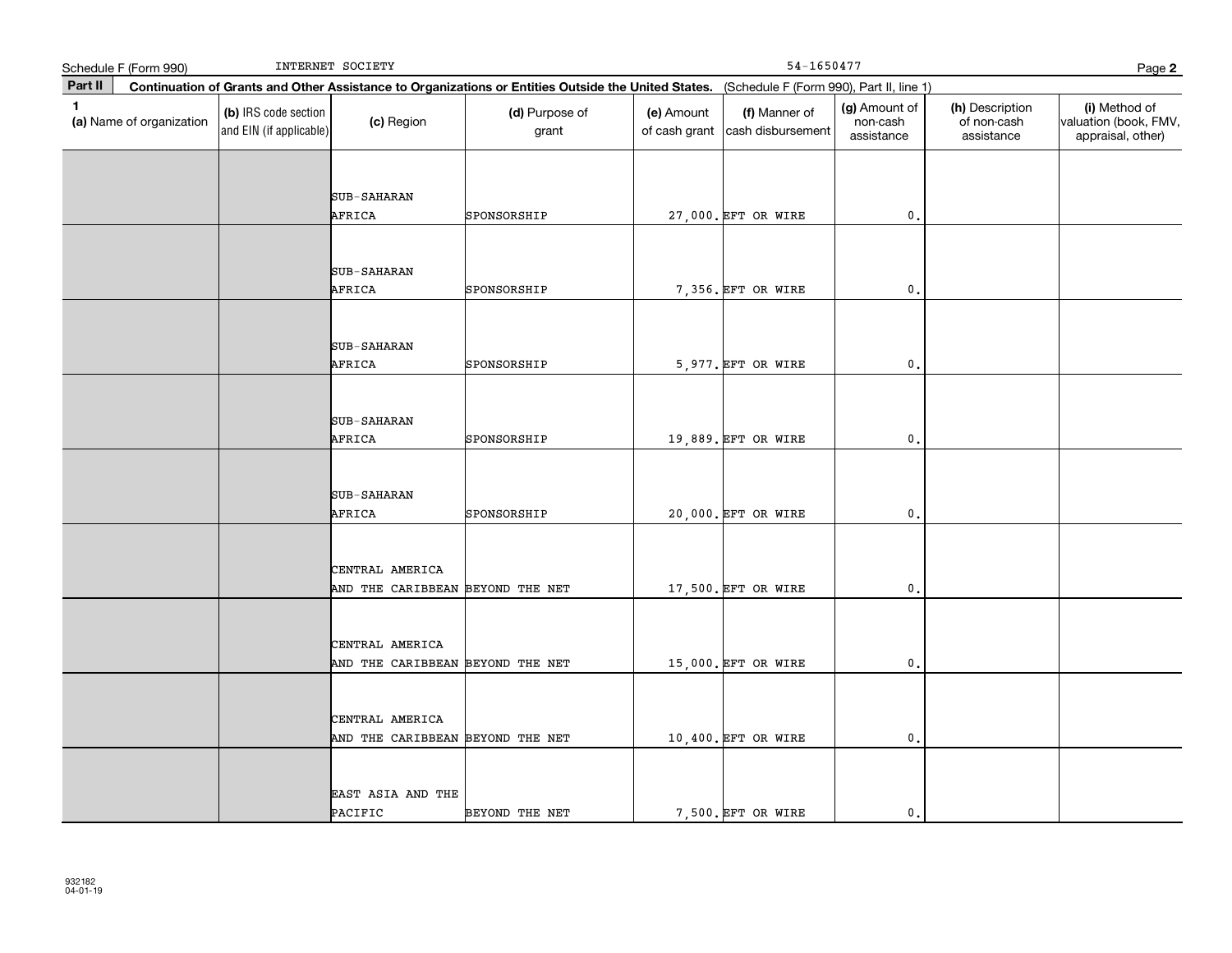|         | INTERNET SOCIETY<br>Schedule F (Form 990) |                                                 |                                                         |                         |                                                                                                                                              | 54-1650477                         |                                         |                                              |                                                             |
|---------|-------------------------------------------|-------------------------------------------------|---------------------------------------------------------|-------------------------|----------------------------------------------------------------------------------------------------------------------------------------------|------------------------------------|-----------------------------------------|----------------------------------------------|-------------------------------------------------------------|
| Part II |                                           |                                                 |                                                         |                         | Continuation of Grants and Other Assistance to Organizations or Entities Outside the United States. (Schedule F (Form 990), Part II, line 1) |                                    |                                         |                                              |                                                             |
| 1       | (a) Name of organization                  | (b) IRS code section<br>and EIN (if applicable) | (c) Region                                              | (d) Purpose of<br>grant | (e) Amount<br>of cash grant                                                                                                                  | (f) Manner of<br>cash disbursement | (g) Amount of<br>non-cash<br>assistance | (h) Description<br>of non-cash<br>assistance | (i) Method of<br>valuation (book, FMV,<br>appraisal, other) |
|         |                                           |                                                 | EUROPE (INCLUDING<br><b>ICELAND &amp;</b><br>GREENLAND) | BEYOND THE NET          |                                                                                                                                              | 15,000. EFT OR WIRE                | $\mathbf{0}$ .                          |                                              |                                                             |
|         |                                           |                                                 | EUROPE (INCLUDING<br><b>ICELAND &amp;</b><br>GREENLAND) | BEYOND THE NET          |                                                                                                                                              | 12,500. EFT OR WIRE                | $\mathbf{0}$ .                          |                                              |                                                             |
|         |                                           |                                                 | EUROPE (INCLUDING<br>ICELAND &<br>GREENLAND)            | BEYOND THE NET          |                                                                                                                                              | 12,500. EFT OR WIRE                | $\mathbf 0$ .                           |                                              |                                                             |
|         |                                           |                                                 | EUROPE (INCLUDING<br>ICELAND &<br>GREENLAND)            | BEYOND THE NET          |                                                                                                                                              | $10,000$ . EFT OR WIRE             | $\mathbf{0}$ .                          |                                              |                                                             |
|         |                                           |                                                 | EUROPE (INCLUDING<br>ICELAND &<br>GREENLAND)            | BEYOND THE NET          |                                                                                                                                              | $8,093$ . EFT OR WIRE              | $\mathbf{0}$ .                          |                                              |                                                             |
|         |                                           |                                                 | NORTH AMERICA                                           | BEYOND THE NET          |                                                                                                                                              | 16,025. EFT OR WIRE                | $\mathbf{0}$ .                          |                                              |                                                             |
|         |                                           |                                                 | RUSSIA AND<br>NEIGHBORING<br><b>STATES</b>              | BEYOND THE NET          |                                                                                                                                              | 9,998. EFT OR WIRE                 | $\mathbf{0}$ .                          |                                              |                                                             |
|         |                                           |                                                 | RUSSIA AND<br>NEIGHBORING<br>STATES                     | BEYOND THE NET          |                                                                                                                                              | $6,000$ . EFT OR WIRE              | $\mathbf{0}$ .                          |                                              |                                                             |
|         |                                           |                                                 | RUSSIA AND<br>NEIGHBORING<br><b>STATES</b>              | BEYOND THE NET          |                                                                                                                                              | 5,500. EFT OR WIRE                 | $\mathbf{0}$ .                          |                                              |                                                             |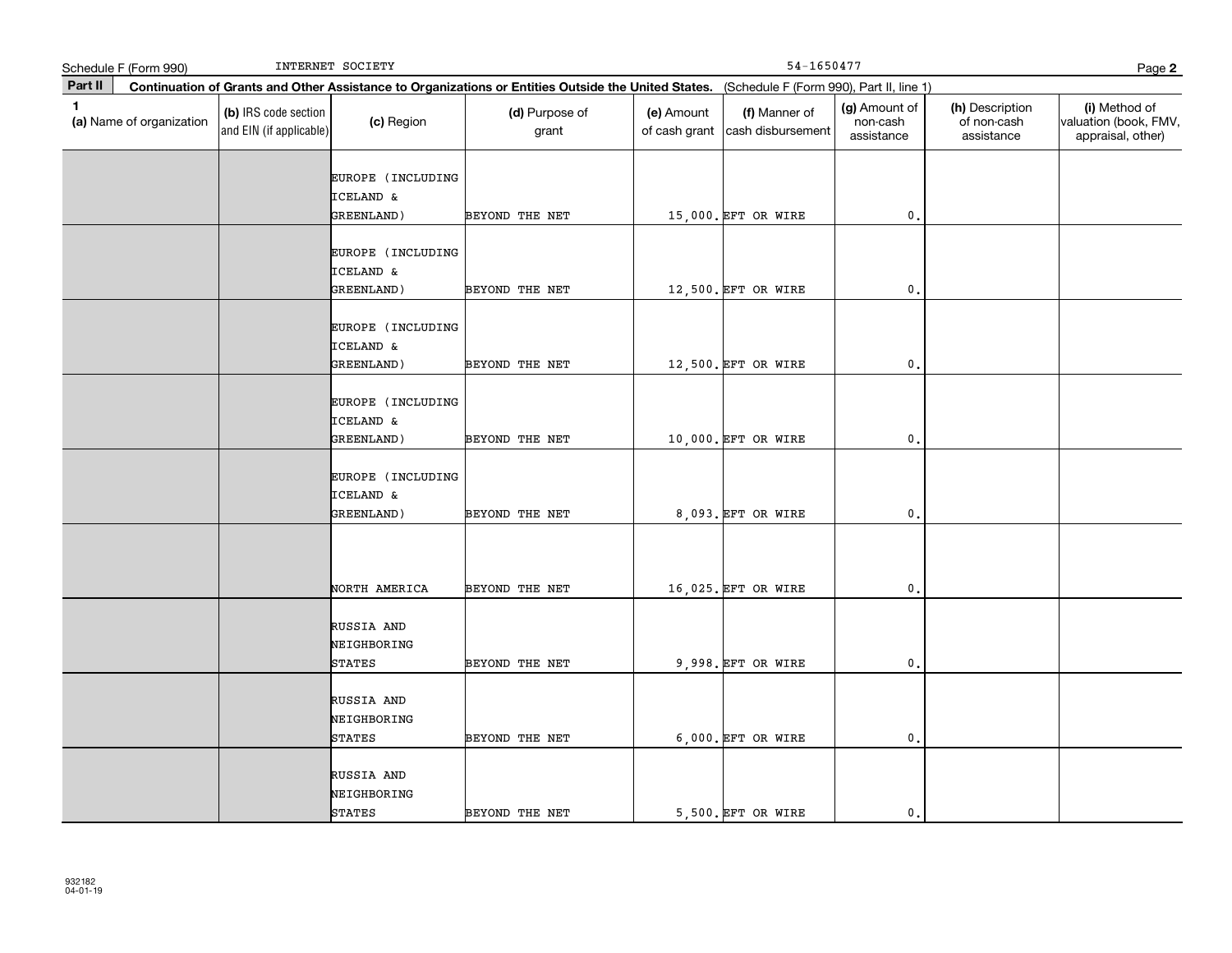|              | INTERNET SOCIETY<br>Schedule F (Form 990)                                                                                                    |                                                 |                       |                         |                             | 54-1650477                         |                                         |                                              |                                                             |  |  |  |
|--------------|----------------------------------------------------------------------------------------------------------------------------------------------|-------------------------------------------------|-----------------------|-------------------------|-----------------------------|------------------------------------|-----------------------------------------|----------------------------------------------|-------------------------------------------------------------|--|--|--|
| Part II      | Continuation of Grants and Other Assistance to Organizations or Entities Outside the United States. (Schedule F (Form 990), Part II, line 1) |                                                 |                       |                         |                             | Page 2                             |                                         |                                              |                                                             |  |  |  |
| $\mathbf{1}$ | (a) Name of organization                                                                                                                     | (b) IRS code section<br>and EIN (if applicable) | (c) Region            | (d) Purpose of<br>grant | (e) Amount<br>of cash grant | (f) Manner of<br>cash disbursement | (g) Amount of<br>non-cash<br>assistance | (h) Description<br>of non-cash<br>assistance | (i) Method of<br>valuation (book, FMV,<br>appraisal, other) |  |  |  |
|              |                                                                                                                                              |                                                 | SOUTH AMERICA         | BEYOND THE NET          |                             | 18,500. EFT OR WIRE                | $\mathbf{0}$ .                          |                                              |                                                             |  |  |  |
|              |                                                                                                                                              |                                                 |                       |                         |                             |                                    |                                         |                                              |                                                             |  |  |  |
|              |                                                                                                                                              |                                                 | SOUTH AMERICA         | BEYOND THE NET          |                             | 16,500. EFT OR WIRE                | $\mathbf 0$ .                           |                                              |                                                             |  |  |  |
|              |                                                                                                                                              |                                                 |                       |                         |                             |                                    |                                         |                                              |                                                             |  |  |  |
|              |                                                                                                                                              |                                                 | SOUTH AMERICA         | BEYOND THE NET          |                             | $15,000$ . EFT OR WIRE             | $\mathbf 0$ .                           |                                              |                                                             |  |  |  |
|              |                                                                                                                                              |                                                 | SOUTH AMERICA         | BEYOND THE NET          |                             | 14,000. EFT OR WIRE                | $^{\rm 0}$ .                            |                                              |                                                             |  |  |  |
|              |                                                                                                                                              |                                                 | SOUTH AMERICA         | BEYOND THE NET          |                             | $11,000$ . EFT OR WIRE             | $\mathfrak o$ .                         |                                              |                                                             |  |  |  |
|              |                                                                                                                                              |                                                 | SOUTH AMERICA         | BEYOND THE NET          |                             | 8,000. EFT OR WIRE                 | $\mathfrak o$ .                         |                                              |                                                             |  |  |  |
|              |                                                                                                                                              |                                                 | SOUTH ASIA            | BEYOND THE NET          |                             | $15,000$ . EFT OR WIRE             | $\mathfrak o$ .                         |                                              |                                                             |  |  |  |
|              |                                                                                                                                              |                                                 | SUB-SAHARAN<br>AFRICA | BEYOND THE NET          |                             | 18,500. EFT OR WIRE                | $\mathfrak o$ .                         |                                              |                                                             |  |  |  |
|              |                                                                                                                                              |                                                 | SUB-SAHARAN<br>AFRICA | BEYOND THE NET          |                             | 18,500. EFT OR WIRE                | $\mathbf{0}$ .                          |                                              |                                                             |  |  |  |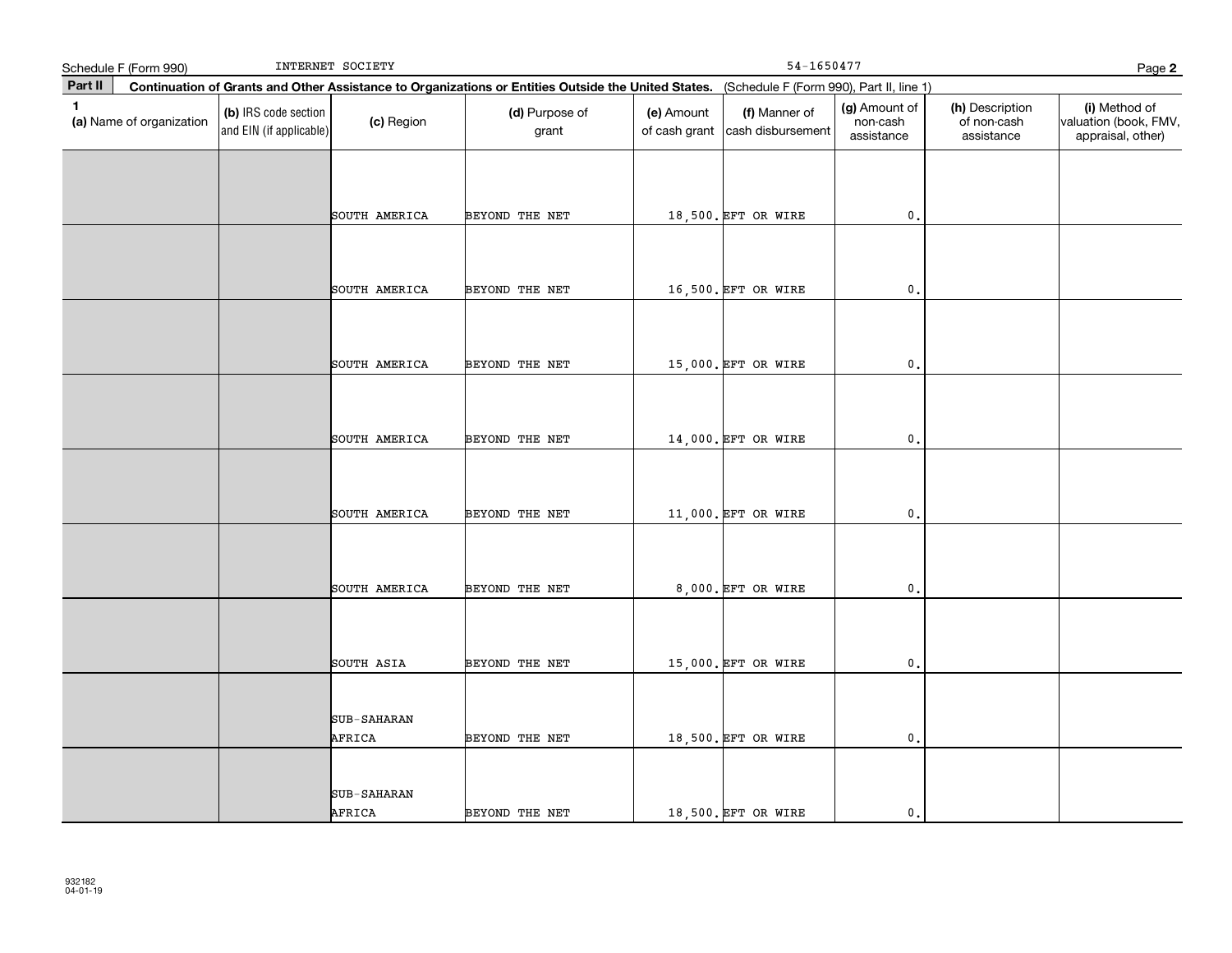|              | Schedule F (Form 990)    |                                                 | INTERNET SOCIETY             |                         |                                                                                                                                              | Page 2                                           |                                         |                                              |                                                             |  |  |
|--------------|--------------------------|-------------------------------------------------|------------------------------|-------------------------|----------------------------------------------------------------------------------------------------------------------------------------------|--------------------------------------------------|-----------------------------------------|----------------------------------------------|-------------------------------------------------------------|--|--|
| Part II      |                          |                                                 |                              |                         | Continuation of Grants and Other Assistance to Organizations or Entities Outside the United States. (Schedule F (Form 990), Part II, line 1) |                                                  |                                         |                                              |                                                             |  |  |
| $\mathbf{1}$ | (a) Name of organization | (b) IRS code section<br>and EIN (if applicable) | (c) Region                   | (d) Purpose of<br>grant | (e) Amount                                                                                                                                   | (f) Manner of<br>of cash grant cash disbursement | (g) Amount of<br>non-cash<br>assistance | (h) Description<br>of non-cash<br>assistance | (i) Method of<br>valuation (book, FMV,<br>appraisal, other) |  |  |
|              |                          |                                                 | SUB-SAHARAN<br>AFRICA        | BEYOND THE NET          |                                                                                                                                              | 18,500. $ET$ OR WIRE                             | $\mathsf{0}$ .                          |                                              |                                                             |  |  |
|              |                          |                                                 | SUB-SAHARAN<br>AFRICA        | BEYOND THE NET          |                                                                                                                                              | 10,161. EFT OR WIRE                              | $\mathfrak{o}$ .                        |                                              |                                                             |  |  |
|              |                          |                                                 | SUB-SAHARAN<br>AFRICA        | BEYOND THE NET          |                                                                                                                                              | $8,500$ . EFT OR WIRE                            | $\mathbf 0$ .                           |                                              |                                                             |  |  |
|              |                          |                                                 | <b>SUB-SAHARAN</b><br>AFRICA | BEYOND THE NET          |                                                                                                                                              | $8,500$ . EFT OR WIRE                            | $\mathfrak o$ .                         |                                              |                                                             |  |  |
|              |                          |                                                 |                              |                         |                                                                                                                                              |                                                  |                                         |                                              |                                                             |  |  |
|              |                          |                                                 |                              |                         |                                                                                                                                              |                                                  |                                         |                                              |                                                             |  |  |
|              |                          |                                                 |                              |                         |                                                                                                                                              |                                                  |                                         |                                              |                                                             |  |  |
|              |                          |                                                 |                              |                         |                                                                                                                                              |                                                  |                                         |                                              |                                                             |  |  |
|              |                          |                                                 |                              |                         |                                                                                                                                              |                                                  |                                         |                                              |                                                             |  |  |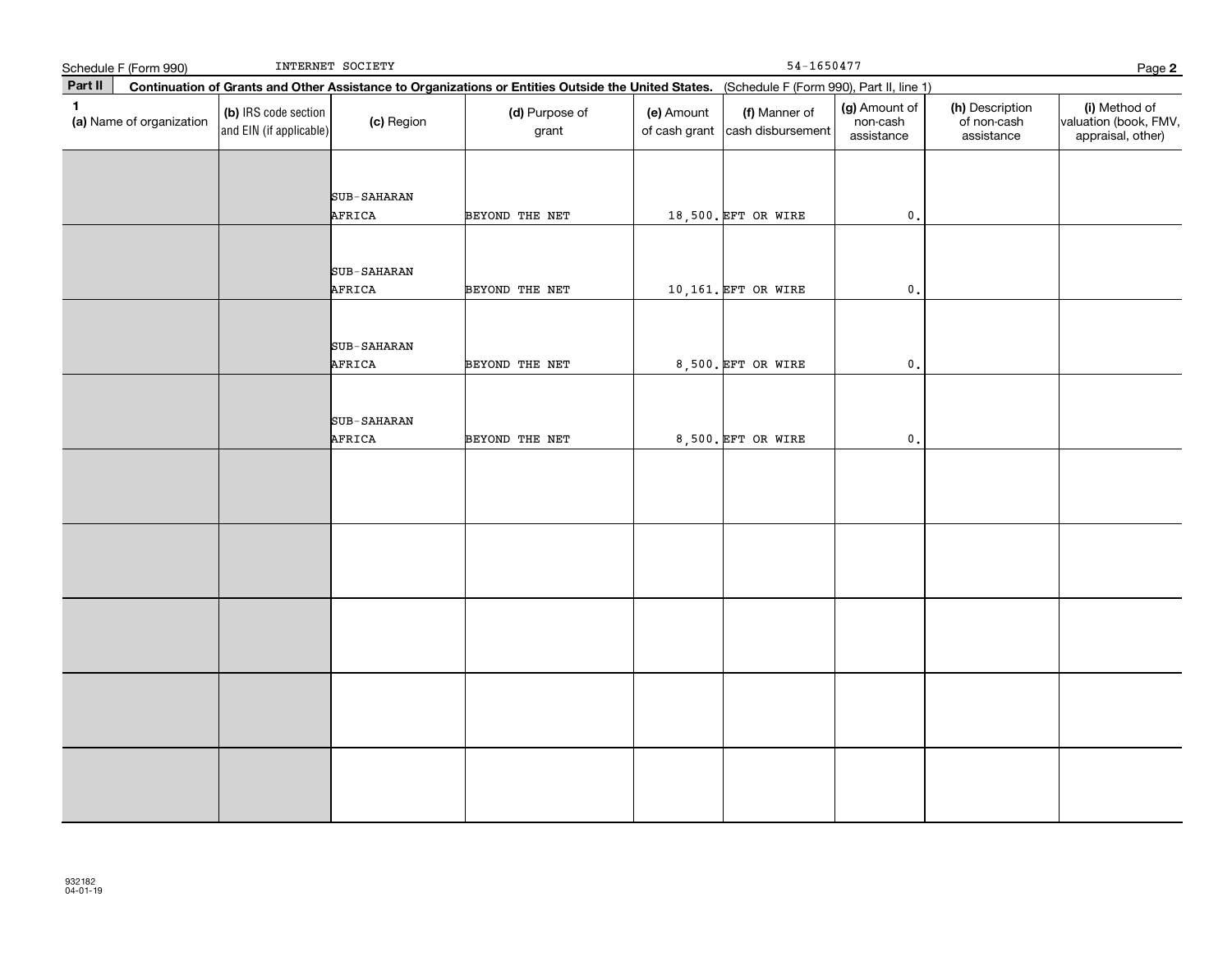| Schedule F (Form 990) 2019                                                                                                                                | INTERNET SOCIETY               |                             |                             |                                    | 54-1650477                             |                                          | Page                                                           |
|-----------------------------------------------------------------------------------------------------------------------------------------------------------|--------------------------------|-----------------------------|-----------------------------|------------------------------------|----------------------------------------|------------------------------------------|----------------------------------------------------------------|
| Part III Grants and Other Assistance to Individuals Outside the United States. Complete if the organization answered "Yes" on Form 990, Part IV, line 16. |                                |                             |                             |                                    |                                        |                                          |                                                                |
| Part III can be duplicated if additional space is needed.                                                                                                 |                                |                             |                             |                                    |                                        |                                          |                                                                |
| (a) Type of grant or assistance                                                                                                                           | (b) Region                     | (c) Number of<br>recipients | (d) Amount of<br>cash grant | (e) Manner of<br>cash disbursement | (f) Amount of<br>noncash<br>assistance | (g) Description of<br>noncash assistance | (h) Method of<br>valuation<br>(book, FMV,<br>appraisal, other) |
|                                                                                                                                                           |                                |                             |                             |                                    |                                        |                                          |                                                                |
| FOSTERING A COLLABORATIVE                                                                                                                                 | EAST ASIA AND THE              |                             |                             |                                    |                                        |                                          |                                                                |
| APPROACH                                                                                                                                                  | PACIFIC                        | $\mathbf{1}$                |                             | $1.890$ . EFT OR WIRE              | $\mathbf{0}$ .                         |                                          |                                                                |
|                                                                                                                                                           |                                |                             |                             |                                    |                                        |                                          |                                                                |
|                                                                                                                                                           | EUROPE (INCLUDING<br>ICELAND & |                             |                             |                                    |                                        |                                          |                                                                |
| BUILDING OUR COMMUNITY                                                                                                                                    | GREENLAND)                     | $\mathbf{1}$                |                             | $3.000$ . EFT OR WIRE              | $\mathbf{0}$ .                         |                                          |                                                                |
|                                                                                                                                                           |                                |                             |                             |                                    |                                        |                                          |                                                                |
|                                                                                                                                                           |                                |                             |                             |                                    |                                        |                                          |                                                                |
| CONNECTING THE WORLD                                                                                                                                      | SOUTH AMERICA                  | $\mathbf{1}$                |                             | $1,769$ . EFT OR WIRE              | $\mathbf{0}$ .                         |                                          |                                                                |
|                                                                                                                                                           |                                |                             |                             |                                    |                                        |                                          |                                                                |
|                                                                                                                                                           | SUB-SAHARAN                    |                             |                             |                                    |                                        |                                          |                                                                |
| STRONG VOICE                                                                                                                                              | AFRICA                         | $\mathbf{1}$                |                             | 20,000. EFT OR WIRE                | 0.                                     |                                          |                                                                |
|                                                                                                                                                           |                                |                             |                             |                                    |                                        |                                          |                                                                |
|                                                                                                                                                           |                                |                             |                             |                                    |                                        |                                          |                                                                |
|                                                                                                                                                           |                                |                             |                             |                                    |                                        |                                          |                                                                |
|                                                                                                                                                           |                                |                             |                             |                                    |                                        |                                          |                                                                |
|                                                                                                                                                           |                                |                             |                             |                                    |                                        |                                          |                                                                |
|                                                                                                                                                           |                                |                             |                             |                                    |                                        |                                          |                                                                |
|                                                                                                                                                           |                                |                             |                             |                                    |                                        |                                          |                                                                |

Schedule F (Form 990) 2019

Page 3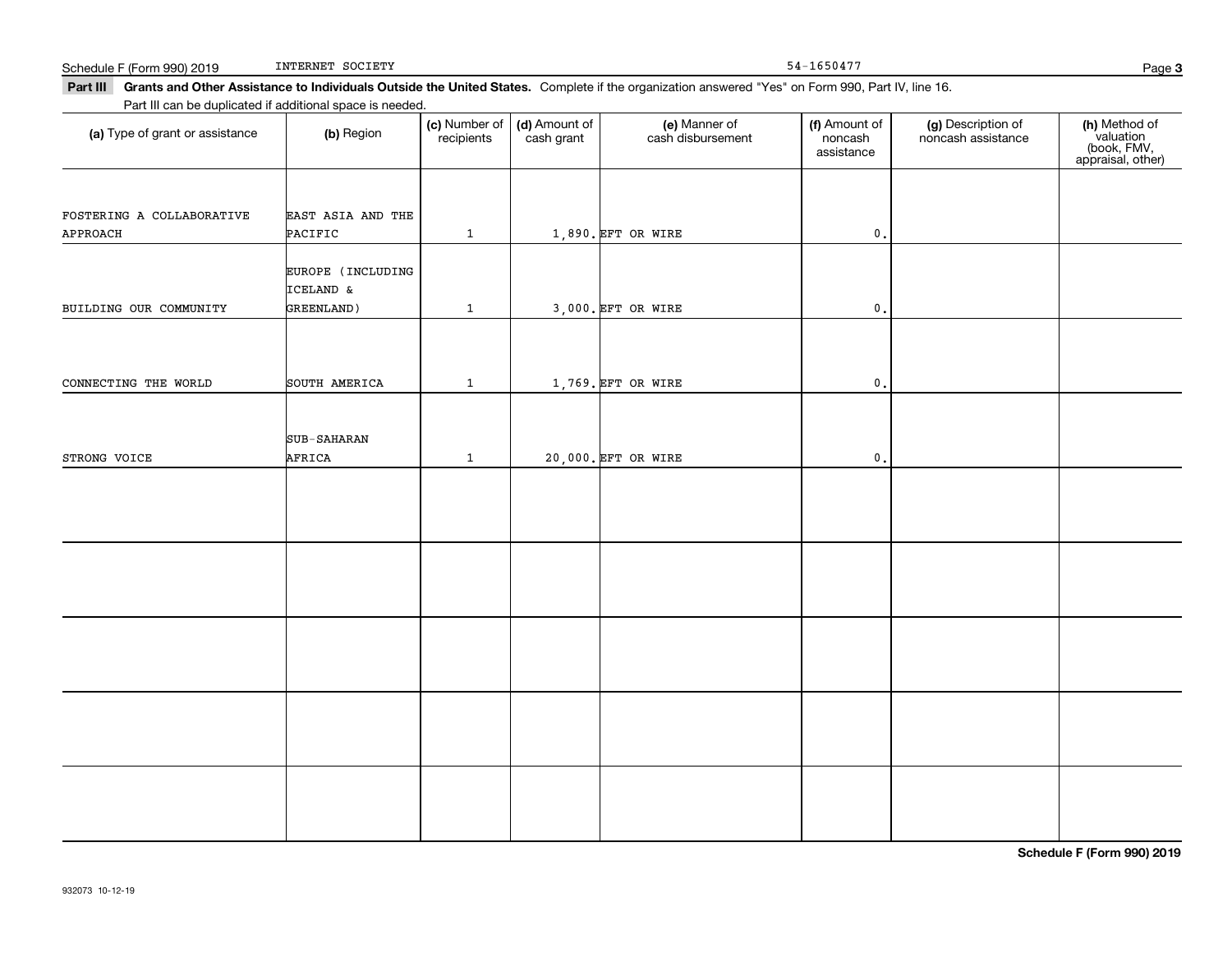| 1            | Was the organization a U.S. transferor of property to a foreign corporation during the tax year? If "Yes." the<br>organization may be required to file Form 926, Return by a U.S. Transferor of Property to a Foreign                                                                                                                                          | Yes      | х<br><b>No</b> |
|--------------|----------------------------------------------------------------------------------------------------------------------------------------------------------------------------------------------------------------------------------------------------------------------------------------------------------------------------------------------------------------|----------|----------------|
| $\mathbf{2}$ | Did the organization have an interest in a foreign trust during the tax year? If "Yes." the organization<br>may be required to separately file Form 3520, Annual Return To Report Transactions With Foreign<br>Trusts and Receipt of Certain Foreign Gifts, and/or Form 3520-A, Annual Information Return of Foreign                                           | Yes      | X<br>Nο        |
| 3            | Did the organization have an ownership interest in a foreign corporation during the tax year? If "Yes."<br>the organization may be required to file Form 5471, Information Return of U.S. Persons With Respect to                                                                                                                                              | X<br>Yes | Nο             |
| 4            | Was the organization a direct or indirect shareholder of a passive foreign investment company or a<br>qualified electing fund during the tax year? If "Yes," the organization may be required to file Form 8621,<br>Information Return by a Shareholder of a Passive Foreign Investment Company or Qualified Electing Fund<br>(see Instructions for Form 8621) | Yes      | X<br>Nο        |
| 5            | Did the organization have an ownership interest in a foreign partnership during the tax year? If "Yes."<br>the organization may be required to file Form 8865, Return of U.S. Persons With Respect to Certain                                                                                                                                                  | Yes      | x<br><b>No</b> |
| 6            | Did the organization have any operations in or related to any boycotting countries during the tax year? If<br>"Yes," the organization may be required to separately file Form 5713, International Boycott Report (see                                                                                                                                          | X<br>Yes | Nο             |

Schedule F (Form 990) 2019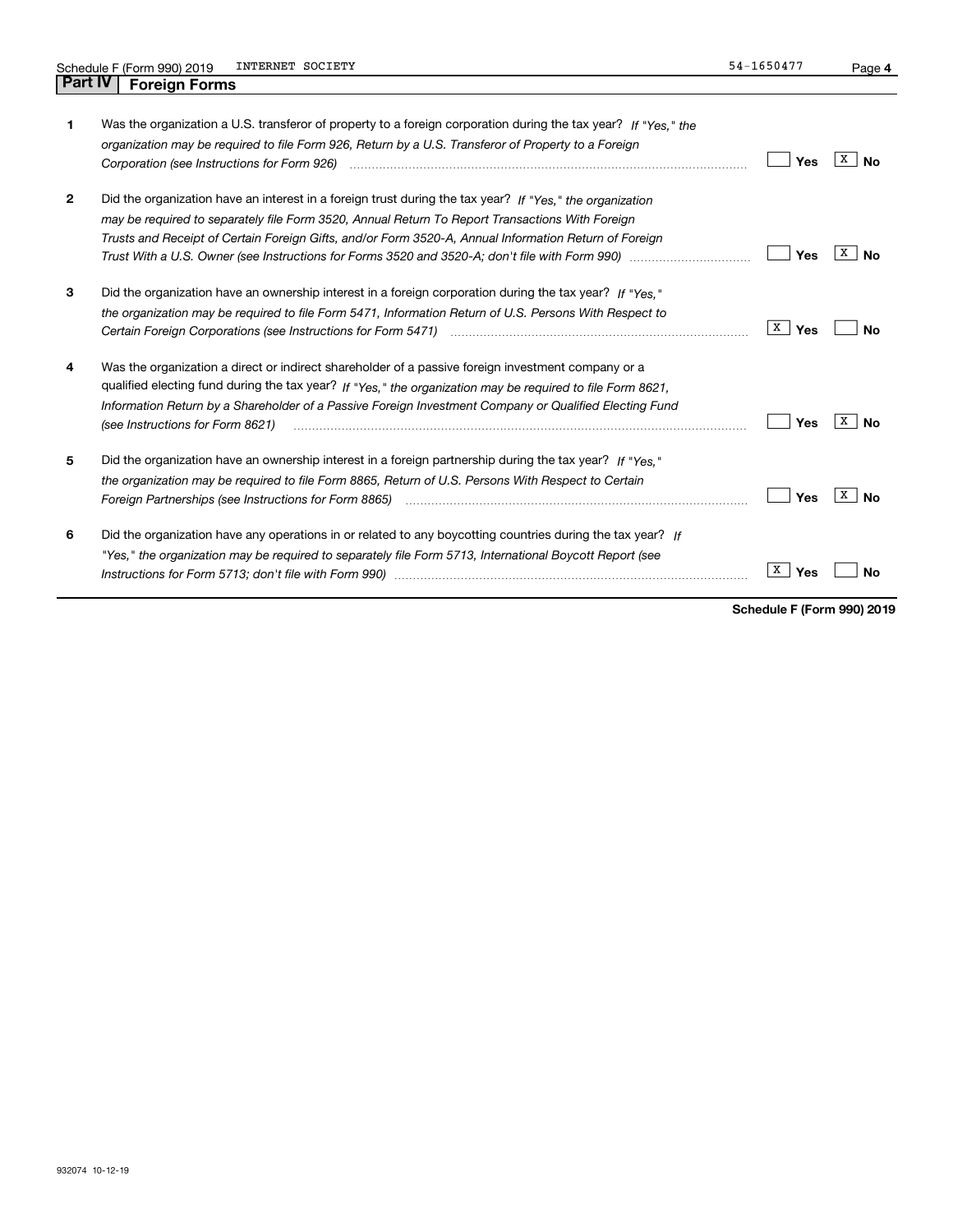## **Supplemental Information**

Provide the information required by Part I, line 2 (monitoring of funds); Part I, line 3, column (f) (accounting method; amounts of investments vs. expenditures per region); Part II, line 1 (accounting method); Part III (accounting method); and Part III, column (c) (estimated number of recipients), as applicable. Also complete this part to provide any additional information. See instructions.

PART I, LINE 2:

GRANT PROPOSALS ARE REVIEWED AND APPROVED IN COMPLIANCE WITH ISOC

DELEGATION POLICY AND BOARD APPROVED BUDGET. ONCE APPROVED, AN AGREEMENT

IS ESTABLISHED WITH A CLEAR UNDERSTANDING OF THE GRANTEE'S REQUIREMENTS.

THE AGREEMENT IS SIGNED BY THE APPROPRIATE PARTIES AND THE AGREED UPON

INITIAL AMOUNT IS FUNDED. THE GRANT IS CONSIDERED COMPLETE WHEN GRANTEE

FULFILLS THE ESTABLISHED REQUIREMENTS AND SUBMITS A REPORT. PAYMENT MADE

ACCORDING TO GRANT.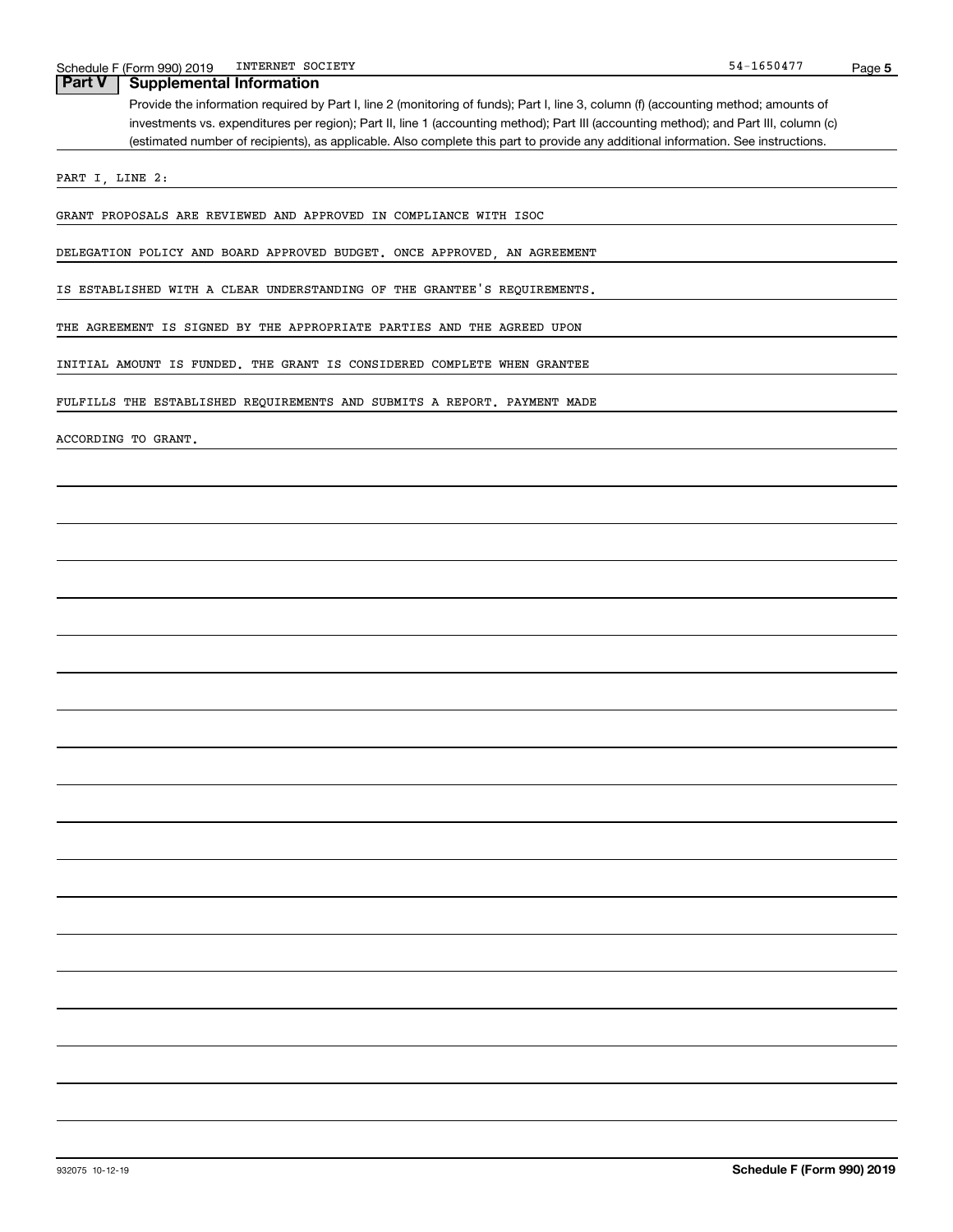| <b>SCHEDULE I</b><br>(Form 990)                                                                                                                                                | <b>Grants and Other Assistance to Organizations,</b><br>Governments, and Individuals in the United States<br>Complete if the organization answered "Yes" on Form 990, Part IV, line 21 or 22. |                                    |                                                       |                                         |                                                                |                                          |                                                     |  |  |
|--------------------------------------------------------------------------------------------------------------------------------------------------------------------------------|-----------------------------------------------------------------------------------------------------------------------------------------------------------------------------------------------|------------------------------------|-------------------------------------------------------|-----------------------------------------|----------------------------------------------------------------|------------------------------------------|-----------------------------------------------------|--|--|
| Department of the Treasury                                                                                                                                                     |                                                                                                                                                                                               |                                    | Attach to Form 990.                                   |                                         |                                                                |                                          | <b>Open to Public</b>                               |  |  |
| Internal Revenue Service                                                                                                                                                       |                                                                                                                                                                                               |                                    | Go to www.irs.gov/Form990 for the latest information. |                                         |                                                                |                                          | Inspection                                          |  |  |
| Name of the organization<br>INTERNET SOCIETY                                                                                                                                   |                                                                                                                                                                                               |                                    |                                                       |                                         |                                                                |                                          | <b>Employer identification number</b><br>54-1650477 |  |  |
| Part I<br><b>General Information on Grants and Assistance</b>                                                                                                                  |                                                                                                                                                                                               |                                    |                                                       |                                         |                                                                |                                          |                                                     |  |  |
| Does the organization maintain records to substantiate the amount of the grants or assistance, the grantees' eligibility for the grants or assistance, and the selection<br>1. |                                                                                                                                                                                               |                                    |                                                       |                                         |                                                                |                                          |                                                     |  |  |
|                                                                                                                                                                                |                                                                                                                                                                                               |                                    |                                                       |                                         |                                                                |                                          | $X$ Yes<br>No                                       |  |  |
| Describe in Part IV the organization's procedures for monitoring the use of grant funds in the United States.<br>$\mathbf{2}$                                                  |                                                                                                                                                                                               |                                    |                                                       |                                         |                                                                |                                          |                                                     |  |  |
| Part II<br>Grants and Other Assistance to Domestic Organizations and Domestic Governments. Complete if the organization answered "Yes" on Form 990, Part IV, line 21, for any  |                                                                                                                                                                                               |                                    |                                                       |                                         |                                                                |                                          |                                                     |  |  |
| recipient that received more than \$5,000. Part II can be duplicated if additional space is needed.                                                                            |                                                                                                                                                                                               |                                    |                                                       |                                         |                                                                |                                          |                                                     |  |  |
| 1 (a) Name and address of organization<br>or government                                                                                                                        | $(b)$ EIN                                                                                                                                                                                     | (c) IRC section<br>(if applicable) | (d) Amount of<br>cash grant                           | (e) Amount of<br>non-cash<br>assistance | (f) Method of<br>valuation (book,<br>FMV, appraisal,<br>other) | (g) Description of<br>noncash assistance | (h) Purpose of grant<br>or assistance               |  |  |
| INTERNET SECURITY RESEARCH GROUP<br>6600 YORK STREET, SUITE 102<br>SAN FRANCISCO, CA 94110                                                                                     | $46-3344200$ 501(C)(3)                                                                                                                                                                        |                                    | 180,000                                               | 0.                                      |                                                                |                                          | IMPROVING TECHNICAL<br>SECURITY                     |  |  |
| UN TECHNICAL COOPERATION                                                                                                                                                       |                                                                                                                                                                                               |                                    |                                                       |                                         |                                                                |                                          |                                                     |  |  |
| ACTIVITIES - TWO UNITED NATIONS                                                                                                                                                |                                                                                                                                                                                               |                                    |                                                       |                                         |                                                                |                                          |                                                     |  |  |
| PLAZA, ROOM 1714 - NEW YORK, NY                                                                                                                                                |                                                                                                                                                                                               |                                    |                                                       |                                         |                                                                |                                          | FOSTERING A COLLABORATIVE                           |  |  |
| 10017                                                                                                                                                                          | $58 - 2368165$ $501(C)(3)$                                                                                                                                                                    |                                    | 100,000                                               | 0.                                      |                                                                |                                          | APPROACH                                            |  |  |
| IETF TRUST LLC<br>11710 PLAZA AMERICA DRIVE, SUITE 40<br>RESTON, VA 20190                                                                                                      | $26 - 6028540$ 501(C)(3)                                                                                                                                                                      |                                    | 65,258                                                | $\mathbf{0}$ .                          |                                                                |                                          | FOSTERING A COLLABORATIVE<br>APPROACH + IETF        |  |  |
| MCI USA<br>7918 JONES BRANCH DRIVE, SUITE 300<br>MCLEAN, VA 22102                                                                                                              | 54-1522820                                                                                                                                                                                    |                                    | 27,000                                                | 0.                                      |                                                                |                                          | BUILDING OUR COMMUNITY                              |  |  |
| WORLD WIDE WEB FOUNDATION<br>1110 VERMONT AVENUE NW, SUITE 500<br>WASHINGTON, DC 20005                                                                                         | $26 - 2852431$ 501(C)(3)                                                                                                                                                                      |                                    | 10,000                                                | 0.                                      |                                                                |                                          | CONNECTING THE WORLD                                |  |  |
| ELON UNIVERSITY<br>2600 CAMPUS BOX<br>ELON, NC 27244                                                                                                                           | $56 - 0532303$ $501(C)(3)$                                                                                                                                                                    |                                    | 8,000.                                                | 0.                                      |                                                                |                                          | STRONG VOICE                                        |  |  |
| Enter total number of section $501(c)(3)$ and government organizations listed in the line 1 table<br>$\mathbf{2}$                                                              |                                                                                                                                                                                               |                                    |                                                       |                                         |                                                                |                                          | 6.                                                  |  |  |
| Enter total number of other organizations listed in the line 1 table<br>3                                                                                                      |                                                                                                                                                                                               |                                    |                                                       |                                         |                                                                |                                          | 1.                                                  |  |  |
|                                                                                                                                                                                |                                                                                                                                                                                               |                                    |                                                       |                                         |                                                                |                                          |                                                     |  |  |

LHA For Paperwork Reduction Act Notice, see the Instructions for Form 990. Zeed the Schedule I (Form 990) (2019)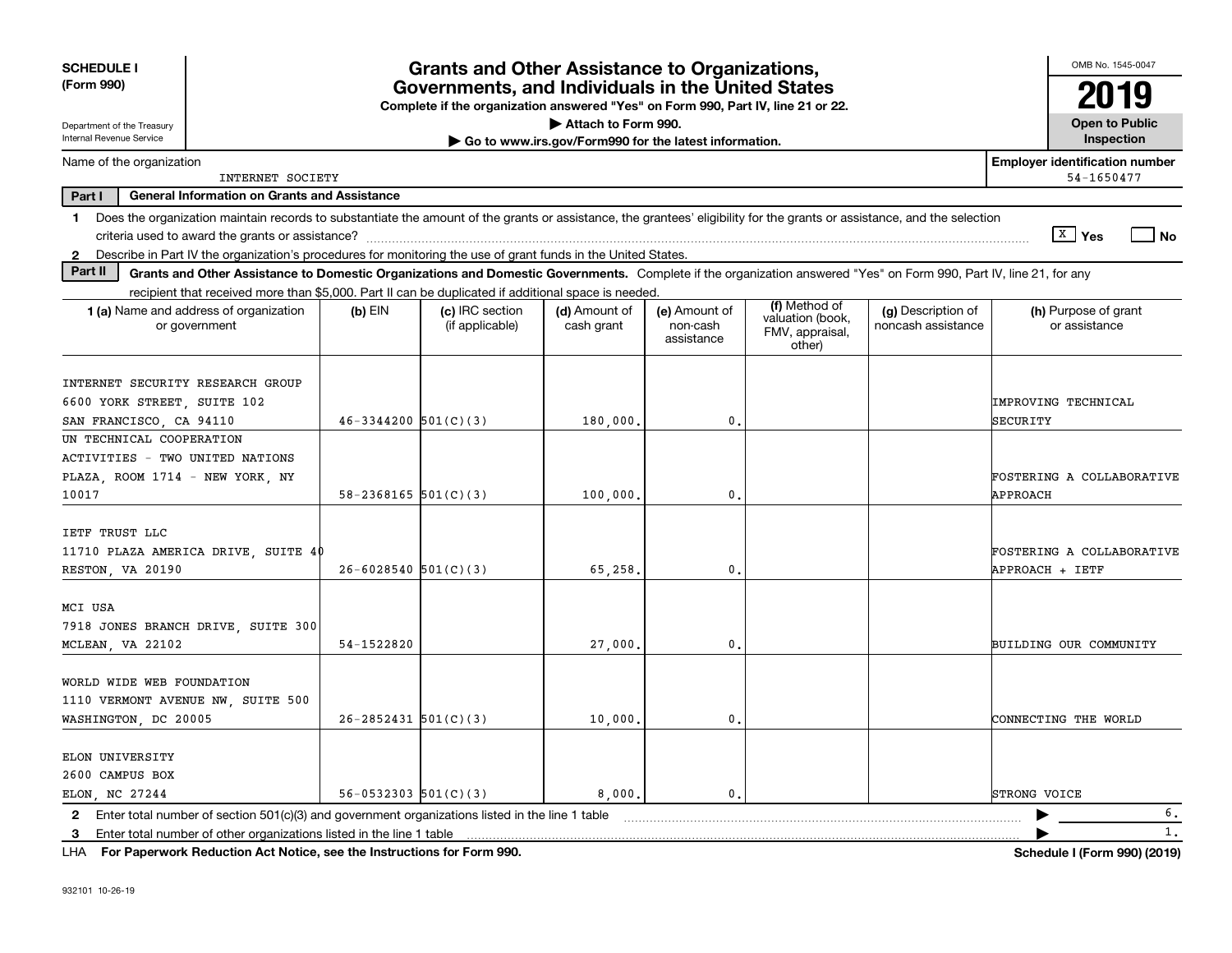| Part II   Continuation of Grants and Other Assistance to Governments and Organizations in the United States (Schedule I (Form 990), Part II.) |                        |                                  |                             |                                         |                                                                |                                           |                                       |
|-----------------------------------------------------------------------------------------------------------------------------------------------|------------------------|----------------------------------|-----------------------------|-----------------------------------------|----------------------------------------------------------------|-------------------------------------------|---------------------------------------|
| (a) Name and address of<br>organization or government                                                                                         | $(b)$ EIN              | (c) IRC section<br>if applicable | (d) Amount of<br>cash grant | (e) Amount of<br>non-cash<br>assistance | (f) Method of<br>valuation<br>(book, FMV,<br>appraisal, other) | (g) Description of<br>non-cash assistance | (h) Purpose of grant<br>or assistance |
| INTERNET SOCIETY CHAPTER OF                                                                                                                   |                        |                                  |                             |                                         |                                                                |                                           |                                       |
| GREATER NYC - PO BOX 1599 MADISON                                                                                                             |                        |                                  |                             |                                         |                                                                |                                           | BUILDING OUR COMMUNITY,               |
| SQUARE STATION - NEW YORK, NY                                                                                                                 |                        |                                  |                             |                                         |                                                                |                                           | BNET LARGE GRANT 2227 NEW             |
| 10159-1599                                                                                                                                    | 11-3463418 $501(C)(3)$ |                                  | 22,914.                     | $\mathfrak o$ .                         |                                                                |                                           | YORK CHAPTER                          |
|                                                                                                                                               |                        |                                  |                             |                                         |                                                                |                                           |                                       |
|                                                                                                                                               |                        |                                  |                             |                                         |                                                                |                                           |                                       |
|                                                                                                                                               |                        |                                  |                             |                                         |                                                                |                                           |                                       |
|                                                                                                                                               |                        |                                  |                             |                                         |                                                                |                                           |                                       |
|                                                                                                                                               |                        |                                  |                             |                                         |                                                                |                                           |                                       |
|                                                                                                                                               |                        |                                  |                             |                                         |                                                                |                                           |                                       |
|                                                                                                                                               |                        |                                  |                             |                                         |                                                                |                                           |                                       |
|                                                                                                                                               |                        |                                  |                             |                                         |                                                                |                                           |                                       |
|                                                                                                                                               |                        |                                  |                             |                                         |                                                                |                                           |                                       |
|                                                                                                                                               |                        |                                  |                             |                                         |                                                                |                                           |                                       |
|                                                                                                                                               |                        |                                  |                             |                                         |                                                                |                                           |                                       |
|                                                                                                                                               |                        |                                  |                             |                                         |                                                                |                                           |                                       |
|                                                                                                                                               |                        |                                  |                             |                                         |                                                                |                                           |                                       |
|                                                                                                                                               |                        |                                  |                             |                                         |                                                                |                                           |                                       |
|                                                                                                                                               |                        |                                  |                             |                                         |                                                                |                                           |                                       |
|                                                                                                                                               |                        |                                  |                             |                                         |                                                                |                                           |                                       |
|                                                                                                                                               |                        |                                  |                             |                                         |                                                                |                                           |                                       |
|                                                                                                                                               |                        |                                  |                             |                                         |                                                                |                                           |                                       |

Schedule I (Form 990)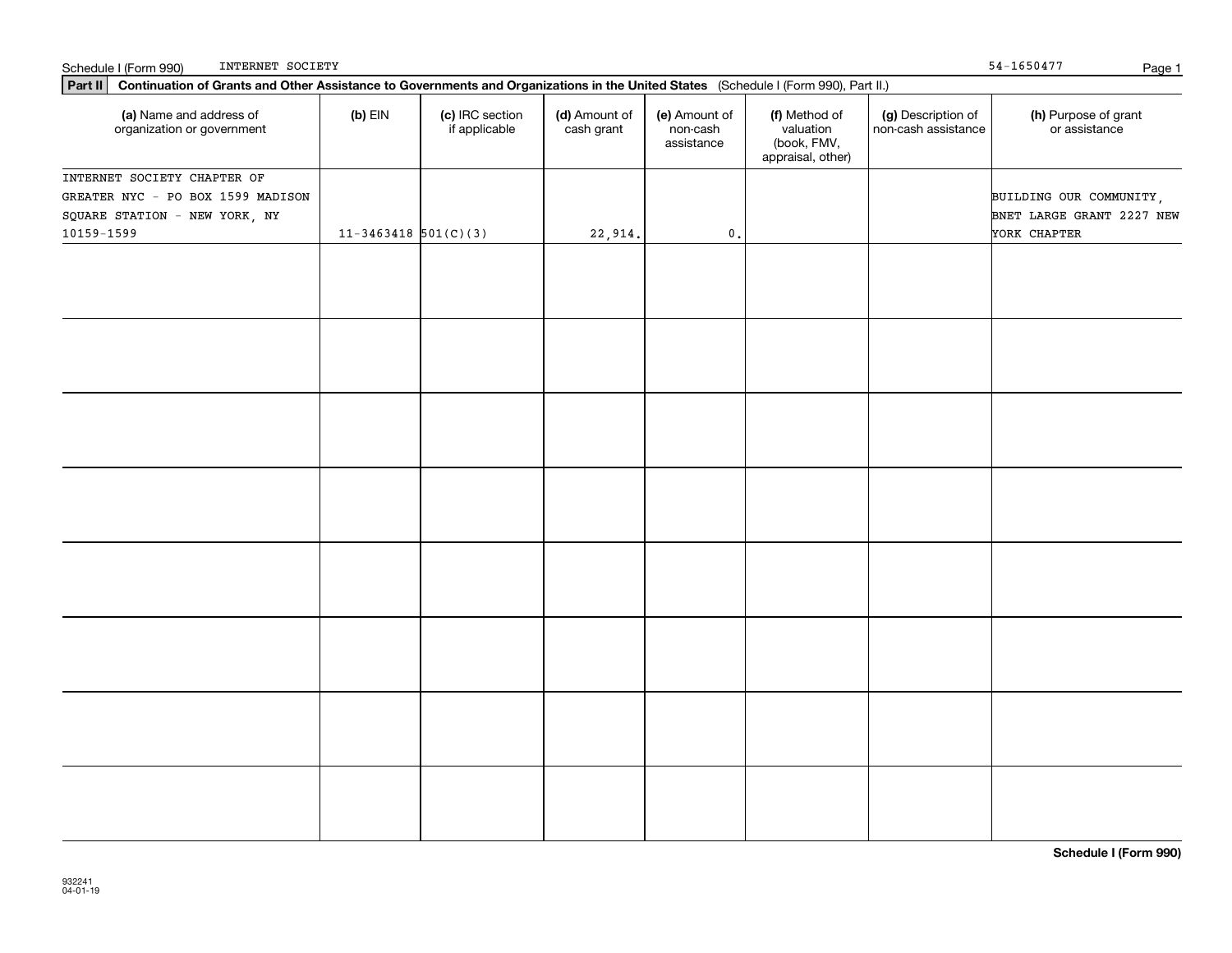Part IV | Supplemental Information. Provide the information required in Part I, line 2; Part III, column (b); and any other additional information. 2 17 15 4,188. 8,380. 9,547. CONNECTING THE WORLD 0. 0. 0. FOSTERING A COLLABORATIVE APPROACH IMPROVING TECHNICAL SECURITY PART I, LINE 2: GRANT PROPOSALS ARE REVIEWED AND APPROVED IN COMPLIANCE WITH ISOC DELEGATION POLICY AND BOARD APPROVED BUDGET. ONCE APPROVED, AN AGREEMENT IS ESTABLISHED WITH A CLEAR UNDERSTANDING OF THE GRANTEE'S REQUIREMENTS. THE AGREEMENT IS SIGNED BY THE APPROPRIATE PARTIES AND THE AGREED UPON INITIAL AMOUNT IS FUNDED. THE GRANT IS CONSIDERED COMPLETE WHEN GRANTEE FULFILLS THE ESTABLISHED REQUIREMENTS AND SUBMITS A REPORT. PAYMENT MADE ACCORDING TO GRANT.

## Part III | Grants and Other Assistance to Domestic Individuals. Complete if the organization answered "Yes" on Form 990, Part IV, line 22. Part III can be duplicated if additional space is needed.

recipients

 $\mathcal{L}$ 

(a) Type of grant or assistance  $\vert$  (b) Number of  $\vert$  (c) Amount of  $\vert$  (d) Amount of non- $\vert$  (e) Method of valuation  $\vert$  (f)

(c) Amount of cash grant

2,925.

352.

(d) Amount of noncash assistance

0.

0.

BUILDING TRUST

BUILDING OUR COMMUNITY 2

(f) Description of noncash assistance

(e) Method of valuation (book, FMV, appraisal, other) Page 2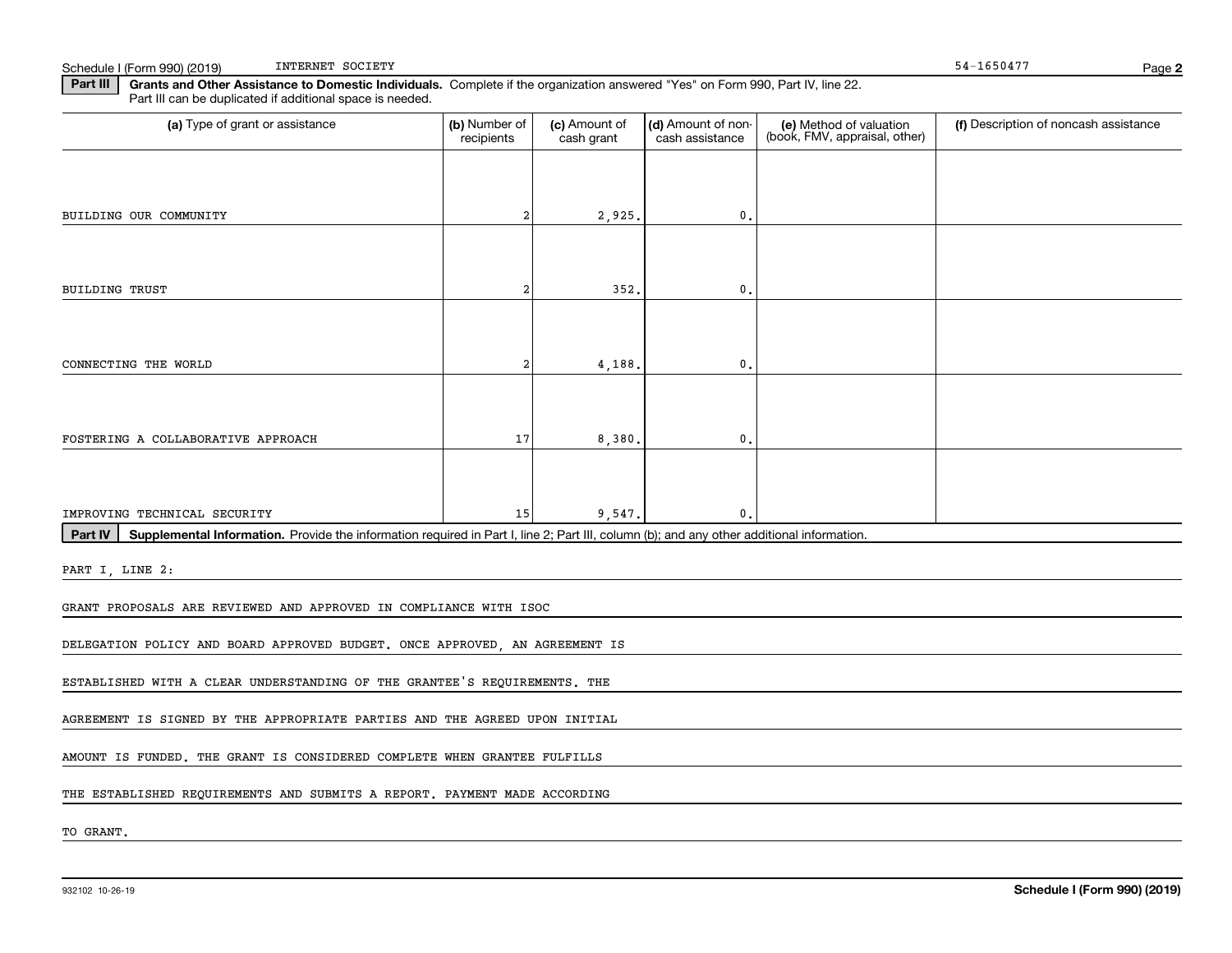| INTERNET SOCIETY<br>Schedule I (Form 990)                                                                                   | $54 - 1650477$              | Page 2                      |                                       |                                                             |                                        |  |
|-----------------------------------------------------------------------------------------------------------------------------|-----------------------------|-----------------------------|---------------------------------------|-------------------------------------------------------------|----------------------------------------|--|
| Part III Continuation of Grants and Other Assistance to Individuals in the United States (Schedule I (Form 990), Part III.) |                             |                             |                                       |                                                             |                                        |  |
| (a) Type of grant or assistance                                                                                             | (b) Number of<br>recipients | (c) Amount of<br>cash grant | (d) Amount of non-<br>cash assistance | (e) Method of<br>valuation (book, FMV,<br>appraisal, other) | (f) Description of non-cash assistance |  |
| SHAPING THE INTERNET'S FUTURE                                                                                               |                             | 700.                        |                                       |                                                             |                                        |  |
|                                                                                                                             | $1$ .                       |                             | $\mathsf{0}$ .                        |                                                             |                                        |  |
|                                                                                                                             |                             |                             |                                       |                                                             |                                        |  |
|                                                                                                                             |                             |                             |                                       |                                                             |                                        |  |
|                                                                                                                             |                             |                             |                                       |                                                             |                                        |  |
|                                                                                                                             |                             |                             |                                       |                                                             |                                        |  |
|                                                                                                                             |                             |                             |                                       |                                                             |                                        |  |
|                                                                                                                             |                             |                             |                                       |                                                             |                                        |  |
|                                                                                                                             |                             |                             |                                       |                                                             |                                        |  |
|                                                                                                                             |                             |                             |                                       |                                                             |                                        |  |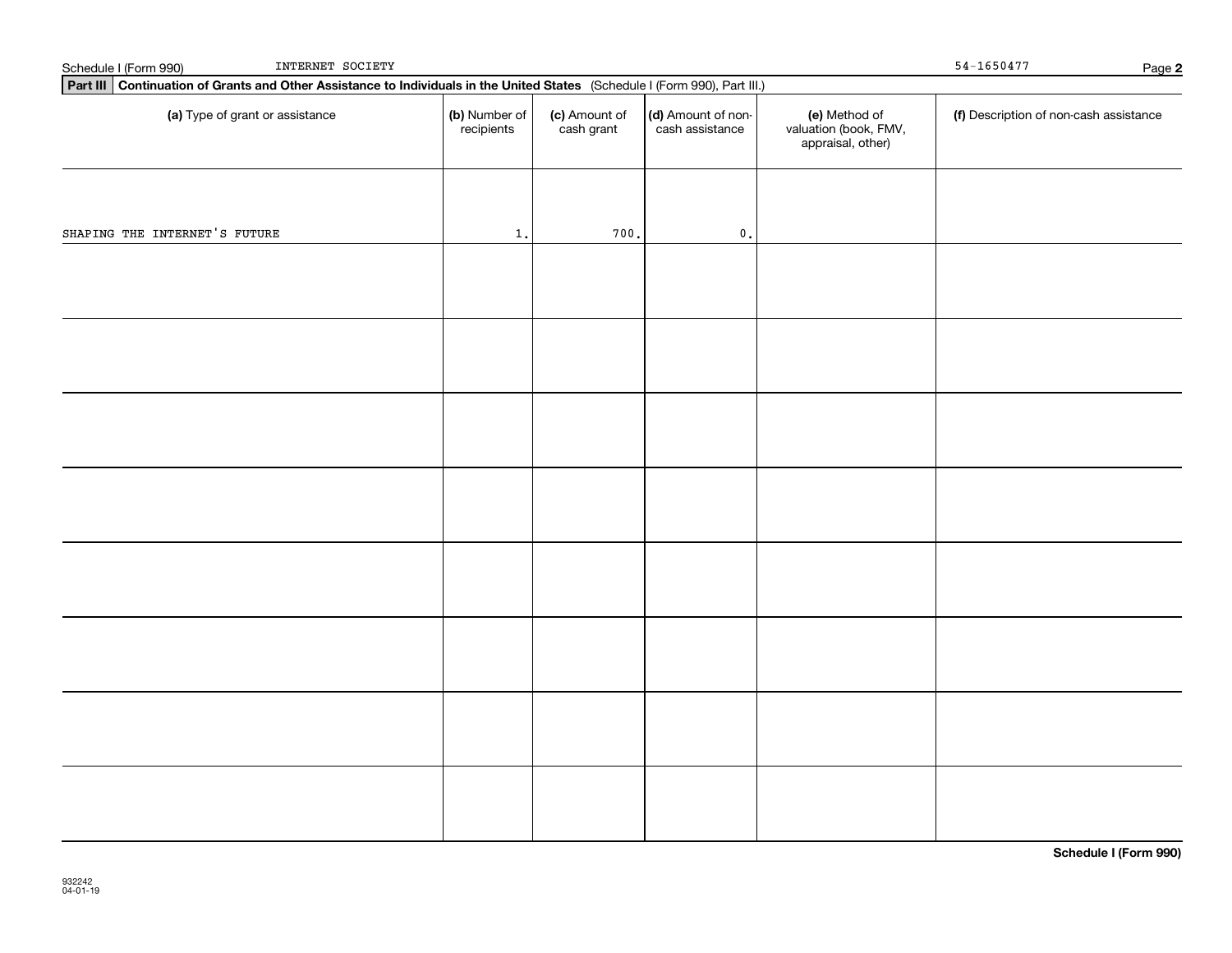|    | <b>Compensation Information</b><br><b>SCHEDULE J</b>                                                         |                                                                                                                                                                                                                                          |                                                                                 |                                       |                            | OMB No. 1545-0047 |    |  |  |
|----|--------------------------------------------------------------------------------------------------------------|------------------------------------------------------------------------------------------------------------------------------------------------------------------------------------------------------------------------------------------|---------------------------------------------------------------------------------|---------------------------------------|----------------------------|-------------------|----|--|--|
|    | (Form 990)<br>For certain Officers, Directors, Trustees, Key Employees, and Highest                          |                                                                                                                                                                                                                                          |                                                                                 |                                       |                            | 2019              |    |  |  |
|    |                                                                                                              |                                                                                                                                                                                                                                          | <b>Compensated Employees</b>                                                    |                                       |                            |                   |    |  |  |
|    | Department of the Treasury                                                                                   | > Complete if the organization answered "Yes" on Form 990, Part IV, line 23.<br>Attach to Form 990.                                                                                                                                      |                                                                                 |                                       | <b>Open to Public</b>      |                   |    |  |  |
|    | Internal Revenue Service                                                                                     |                                                                                                                                                                                                                                          | Go to www.irs.gov/Form990 for instructions and the latest information.          |                                       | Inspection                 |                   |    |  |  |
|    | Name of the organization                                                                                     |                                                                                                                                                                                                                                          |                                                                                 | <b>Employer identification number</b> |                            |                   |    |  |  |
|    |                                                                                                              | INTERNET SOCIETY                                                                                                                                                                                                                         |                                                                                 |                                       | 54-1650477                 |                   |    |  |  |
|    | Part I                                                                                                       | <b>Questions Regarding Compensation</b>                                                                                                                                                                                                  |                                                                                 |                                       |                            |                   |    |  |  |
|    |                                                                                                              |                                                                                                                                                                                                                                          |                                                                                 |                                       |                            | Yes               | No |  |  |
|    |                                                                                                              | 1a Check the appropriate box(es) if the organization provided any of the following to or for a person listed on Form 990,                                                                                                                |                                                                                 |                                       |                            |                   |    |  |  |
|    |                                                                                                              | Part VII, Section A, line 1a. Complete Part III to provide any relevant information regarding these items.                                                                                                                               |                                                                                 |                                       |                            |                   |    |  |  |
|    | First-class or charter travel                                                                                |                                                                                                                                                                                                                                          | Housing allowance or residence for personal use                                 |                                       |                            |                   |    |  |  |
|    | Travel for companions                                                                                        |                                                                                                                                                                                                                                          | Payments for business use of personal residence                                 |                                       |                            |                   |    |  |  |
|    |                                                                                                              | Tax indemnification and gross-up payments                                                                                                                                                                                                | Health or social club dues or initiation fees                                   |                                       |                            |                   |    |  |  |
|    |                                                                                                              | Discretionary spending account                                                                                                                                                                                                           | Personal services (such as maid, chauffeur, chef)                               |                                       |                            |                   |    |  |  |
|    |                                                                                                              |                                                                                                                                                                                                                                          |                                                                                 |                                       |                            |                   |    |  |  |
|    |                                                                                                              | <b>b</b> If any of the boxes on line 1a are checked, did the organization follow a written policy regarding payment or                                                                                                                   |                                                                                 |                                       |                            |                   |    |  |  |
|    |                                                                                                              | reimbursement or provision of all of the expenses described above? If "No," complete Part III to explain                                                                                                                                 |                                                                                 |                                       | 1b                         |                   |    |  |  |
| 2  |                                                                                                              | Did the organization require substantiation prior to reimbursing or allowing expenses incurred by all directors,                                                                                                                         |                                                                                 |                                       |                            |                   |    |  |  |
|    |                                                                                                              |                                                                                                                                                                                                                                          |                                                                                 |                                       | $\mathbf{2}$               |                   |    |  |  |
|    |                                                                                                              |                                                                                                                                                                                                                                          |                                                                                 |                                       |                            |                   |    |  |  |
| З  |                                                                                                              | Indicate which, if any, of the following the organization used to establish the compensation of the organization's<br>CEO/Executive Director. Check all that apply. Do not check any boxes for methods used by a related organization to |                                                                                 |                                       |                            |                   |    |  |  |
|    |                                                                                                              |                                                                                                                                                                                                                                          |                                                                                 |                                       |                            |                   |    |  |  |
|    | establish compensation of the CEO/Executive Director, but explain in Part III.                               |                                                                                                                                                                                                                                          |                                                                                 |                                       |                            |                   |    |  |  |
|    | $X$ Compensation committee<br>Written employment contract<br>X<br>X  <br>Independent compensation consultant |                                                                                                                                                                                                                                          |                                                                                 |                                       |                            |                   |    |  |  |
|    | $X$ Form 990 of other organizations                                                                          | X                                                                                                                                                                                                                                        | Compensation survey or study<br>Approval by the board or compensation committee |                                       |                            |                   |    |  |  |
|    |                                                                                                              |                                                                                                                                                                                                                                          |                                                                                 |                                       |                            |                   |    |  |  |
| 4  |                                                                                                              | During the year, did any person listed on Form 990, Part VII, Section A, line 1a, with respect to the filing                                                                                                                             |                                                                                 |                                       |                            |                   |    |  |  |
|    | organization or a related organization:                                                                      |                                                                                                                                                                                                                                          |                                                                                 |                                       |                            |                   |    |  |  |
| а  |                                                                                                              | Receive a severance payment or change-of-control payment?                                                                                                                                                                                |                                                                                 |                                       | 4a                         | х                 |    |  |  |
| b  |                                                                                                              |                                                                                                                                                                                                                                          |                                                                                 |                                       | 4b                         |                   | X  |  |  |
| с  |                                                                                                              |                                                                                                                                                                                                                                          |                                                                                 |                                       | 4c                         |                   | x  |  |  |
|    |                                                                                                              | If "Yes" to any of lines 4a-c, list the persons and provide the applicable amounts for each item in Part III.                                                                                                                            |                                                                                 |                                       |                            |                   |    |  |  |
|    |                                                                                                              |                                                                                                                                                                                                                                          |                                                                                 |                                       |                            |                   |    |  |  |
|    |                                                                                                              | Only section 501(c)(3), 501(c)(4), and 501(c)(29) organizations must complete lines 5-9.                                                                                                                                                 |                                                                                 |                                       |                            |                   |    |  |  |
|    |                                                                                                              | For persons listed on Form 990, Part VII, Section A, line 1a, did the organization pay or accrue any compensation                                                                                                                        |                                                                                 |                                       |                            |                   |    |  |  |
|    | contingent on the revenues of:                                                                               |                                                                                                                                                                                                                                          |                                                                                 |                                       |                            |                   |    |  |  |
|    |                                                                                                              | a The organization? <b>Entitation</b> 2008 Communication of the organization of the organization?                                                                                                                                        |                                                                                 |                                       | 5а                         |                   | х  |  |  |
|    |                                                                                                              |                                                                                                                                                                                                                                          |                                                                                 |                                       | 5b                         |                   | х  |  |  |
|    |                                                                                                              | If "Yes" on line 5a or 5b, describe in Part III.                                                                                                                                                                                         |                                                                                 |                                       |                            |                   |    |  |  |
| 6. |                                                                                                              | For persons listed on Form 990, Part VII, Section A, line 1a, did the organization pay or accrue any compensation                                                                                                                        |                                                                                 |                                       |                            |                   |    |  |  |
|    | contingent on the net earnings of:                                                                           |                                                                                                                                                                                                                                          |                                                                                 |                                       |                            |                   |    |  |  |
|    | a The organization? <b>Entitled Strategies and Strategies and Strategies</b> and The organization?           |                                                                                                                                                                                                                                          |                                                                                 |                                       |                            |                   | х  |  |  |
|    |                                                                                                              |                                                                                                                                                                                                                                          |                                                                                 |                                       | 6b                         |                   | х  |  |  |
|    |                                                                                                              | If "Yes" on line 6a or 6b, describe in Part III.                                                                                                                                                                                         |                                                                                 |                                       |                            |                   |    |  |  |
|    |                                                                                                              | 7 For persons listed on Form 990, Part VII, Section A, line 1a, did the organization provide any nonfixed payments                                                                                                                       |                                                                                 |                                       |                            |                   |    |  |  |
|    |                                                                                                              |                                                                                                                                                                                                                                          |                                                                                 |                                       |                            | х                 |    |  |  |
| 8  |                                                                                                              | Were any amounts reported on Form 990, Part VII, paid or accrued pursuant to a contract that was subject to the                                                                                                                          |                                                                                 |                                       |                            |                   |    |  |  |
|    |                                                                                                              | initial contract exception described in Regulations section 53.4958-4(a)(3)? If "Yes," describe in Part III                                                                                                                              |                                                                                 |                                       | 8                          | х                 |    |  |  |
| 9. |                                                                                                              | If "Yes" on line 8, did the organization also follow the rebuttable presumption procedure described in                                                                                                                                   |                                                                                 |                                       |                            |                   |    |  |  |
|    |                                                                                                              |                                                                                                                                                                                                                                          |                                                                                 |                                       | 9                          | X                 |    |  |  |
|    |                                                                                                              | LHA For Paperwork Reduction Act Notice, see the Instructions for Form 990.                                                                                                                                                               |                                                                                 |                                       | Schedule J (Form 990) 2019 |                   |    |  |  |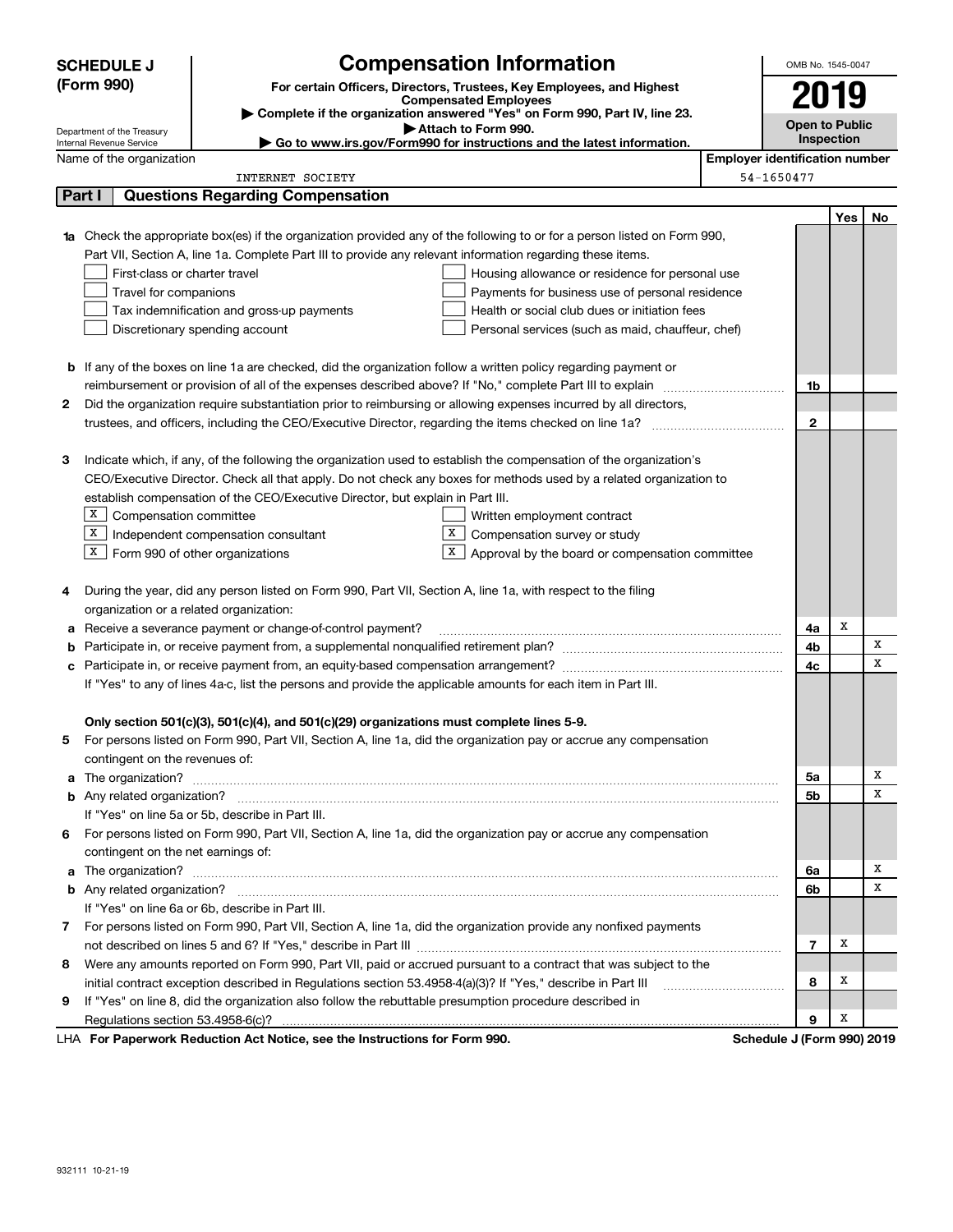Part II | Officers, Directors, Trustees, Key Employees, and Highest Compensated Employees. Use duplicate copies if additional space is needed.

For each individual whose compensation must be reported on Schedule J, report compensation from the organization on row (i) and from related organizations, described in the instructions, on row (ii). Do not list any individuals that aren't listed on Form 990, Part VII.

Note: The sum of columns (B)(i)-(iii) for each listed individual must equal the total amount of Form 990, Part VII, Section A, line 1a, applicable column (D) and (E) amounts for that individual.

|                                           |      | (B) Breakdown of W-2 and/or 1099-MISC compensation |                                           |                                           | (C) Retirement and             | (D) Nontaxable | (E) Total of columns | (F) Compensation                                           |  |
|-------------------------------------------|------|----------------------------------------------------|-------------------------------------------|-------------------------------------------|--------------------------------|----------------|----------------------|------------------------------------------------------------|--|
| (A) Name and Title                        |      | (i) Base<br>compensation                           | (ii) Bonus &<br>incentive<br>compensation | (iii) Other<br>reportable<br>compensation | other deferred<br>compensation | benefits       | $(B)(i)-(D)$         | in column (B)<br>reported as deferred<br>on prior Form 990 |  |
| (1) ANDREW SULLIVAN                       | (i)  | 314,577.                                           | 29,820.                                   | 597                                       | 36,750.                        | 11,918.        | 393,662.             | 0.                                                         |  |
| PRESIDENT & CEO                           | (ii) | 44,940.                                            | 4.260.                                    | 85.                                       | 5,250                          | 1,703.         | 56,238               | $\mathfrak o$ .                                            |  |
| SANDRA SPECTOR<br>(2)                     | (i)  | 238,318.                                           | 23,100.                                   | 597                                       | 36,750.                        | 29,327.        | 328,092.             | $\mathfrak o$ .                                            |  |
| CHIEF FINANCIAL OFFICER                   | (ii) | 34,046.                                            | 3,300.                                    | 85.                                       | 5,250                          | 4,190.         | 46,871.              | $\mathbf{0}$ .                                             |  |
| (3) RINALIA ABDUL RAHIM                   | (i)  | 271,530.                                           | 0 <sub>1</sub>                            | 2,543                                     | 32,487                         | $\mathbf{0}$ . | 306,560.             | $\mathbf{0}$ .                                             |  |
| SR VP, STRATEGY, COMMUNICATIONS           | (ii) | 0.                                                 | 0.                                        | 0.                                        | $\mathbf{0}$                   | 0.             | 0.                   | $\mathbf 0$ .                                              |  |
| SALLY WENTWORTH<br>(4)                    | (i)  | 219,516.                                           | 21,576.                                   | 297.                                      | 37,286                         | 20,667.        | 299, 342.            | 0.                                                         |  |
| VP, GLOBAL POLICY                         | (ii) | 0.                                                 | $\mathbf{0}$ .                            | $\mathbf{0}$ .                            | $\mathbf{0}$                   | 0.             | $\mathbf{0}$         | $\mathbf{0}$ .                                             |  |
| RAUL ECHEBERRIA<br>(5)                    | (i)  | 64,338                                             | 40,000,                                   | 180,000                                   | $\mathbf{0}$                   | 0.             | 284,338              | $\mathbf 0$ .                                              |  |
| VP, GLOBAL ENGAGEMENT THRU 4/2019         | (ii) | 0.                                                 | $\mathbf{0}$ .                            | $\mathbf{0}$ .                            | $\mathbf{0}$                   | 0.             | $\mathbf{0}$         | $\mathbf 0$ .                                              |  |
| <b>JAMES WOOD</b><br>(6)                  | (i)  | 206,550                                            | 21,157                                    | 5,364                                     | 34,691                         | 0.             | 267,762              | $\mathbf 0$ .                                              |  |
| CHIEF COMMUNICATIONS OFFICER              | (ii) | 0.                                                 | $\mathbf 0$ .                             | 0.                                        | $\mathbf{0}$                   | 0.             | $\mathbf{0}$         | 0.                                                         |  |
| OLAF KOLKMAN<br>(7)                       | (i)  | 197,925.                                           | 12,240                                    | 4,032.                                    | 17,585                         | 0.             | 231,782              | 0.                                                         |  |
| CHIEF INTERNET TECHNOLOGY OFFICER         | (ii) | 0.                                                 | $\mathbf{0}$ .                            | $\mathbf 0$ .                             | $\mathbf{0}$                   | 0.             | $\mathbf{0}$ .       | $\mathbf{0}$ .                                             |  |
| <b>TORAL COWIESON</b><br>(8)              | (i)  | 207,777.                                           | 15,750.                                   | 682                                       | 35,512                         | 38,073         | 297,794.             | $\mathbf{0}$ .                                             |  |
| SR. DIR., STRATEGY & EVALUATION           | (ii) | 0.                                                 | $\mathbf{0}$ .                            | $\mathbf{0}$ .                            | $\mathbf{0}$                   | 0.             | 0.                   | 0.                                                         |  |
| (9) CONSTANCE BOMMELAER                   | (i)  | 218,821                                            | 15,683                                    | 4,338                                     | 33,529                         | 0.             | 272,371              | 0.                                                         |  |
| SR. DIR., GLOBAL INTERNET                 | (ii) | 0.                                                 | $\mathbf{0}$ .                            | 0.                                        | $\mathbf{0}$                   | 0.             | $\mathbf 0$ .        | 0.                                                         |  |
| (10) LINCOLN MCNEY                        | (i)  | 200, 552.                                          | 10,275.                                   | 4,338.                                    | 31,939                         | 0.             | 247,104              | 0.                                                         |  |
| DIRECTOR, GLOBAL IT                       | (ii) | 0.                                                 | $\mathbf 0$ .                             | 0.                                        | $\mathbf{0}$                   | 0.             | $\mathbf 0$ .        | 0.                                                         |  |
| (11) SEBASTIAN BELLAGAMBA                 | (i)  | 205,045.                                           | 15,292                                    | $\mathbf 0$ .                             | $\mathbf{0}$                   | $\mathbf 0$ .  | 220, 337             | $\mathbf{0}$ .                                             |  |
| REGIONAL BUREAU DIRECTOR - LATIN AME (ii) |      | 0.                                                 | $\mathbf{0}$                              | $\mathbf{0}$ .                            | $\mathbf{0}$                   | $\mathbf 0$ .  | $\mathbf{0}$         | $\mathbf{0}$ .                                             |  |
| (12) DAWIT BEKELE                         | (i)  | 197,700                                            | 13,776                                    | $\mathbf{0}$                              | $\mathbf{0}$                   | $\mathbf{0}$   | 211,476              | $\mathbf{0}$ .                                             |  |
| REGIONAL BUREAU DIRECTOR - AFRICA         | (ii) | 0.                                                 | $\mathbf{0}$ .                            | $\mathbf 0$ .                             | 0                              | 0.             | $\mathbf{0}$         | 0.                                                         |  |
| (13) KATHRYN BROWN                        | (i)  | 0.                                                 | 151,200                                   | $\mathbf 0$ .                             | 22,680                         | 0.             | 173,880              | $\mathbf{0}$ .                                             |  |
| FORMER CEO                                | (ii) | 0.                                                 | 0.                                        | $\mathbf{0}$ .                            | $\mathbf{0}$                   | 0.             | 0.                   | 0.                                                         |  |
|                                           | (i)  |                                                    |                                           |                                           |                                |                |                      |                                                            |  |
|                                           | (ii) |                                                    |                                           |                                           |                                |                |                      |                                                            |  |
|                                           | (i)  |                                                    |                                           |                                           |                                |                |                      |                                                            |  |
|                                           | (ii) |                                                    |                                           |                                           |                                |                |                      |                                                            |  |
|                                           | (i)  |                                                    |                                           |                                           |                                |                |                      |                                                            |  |
|                                           | (ii) |                                                    |                                           |                                           |                                |                |                      |                                                            |  |

54-1650477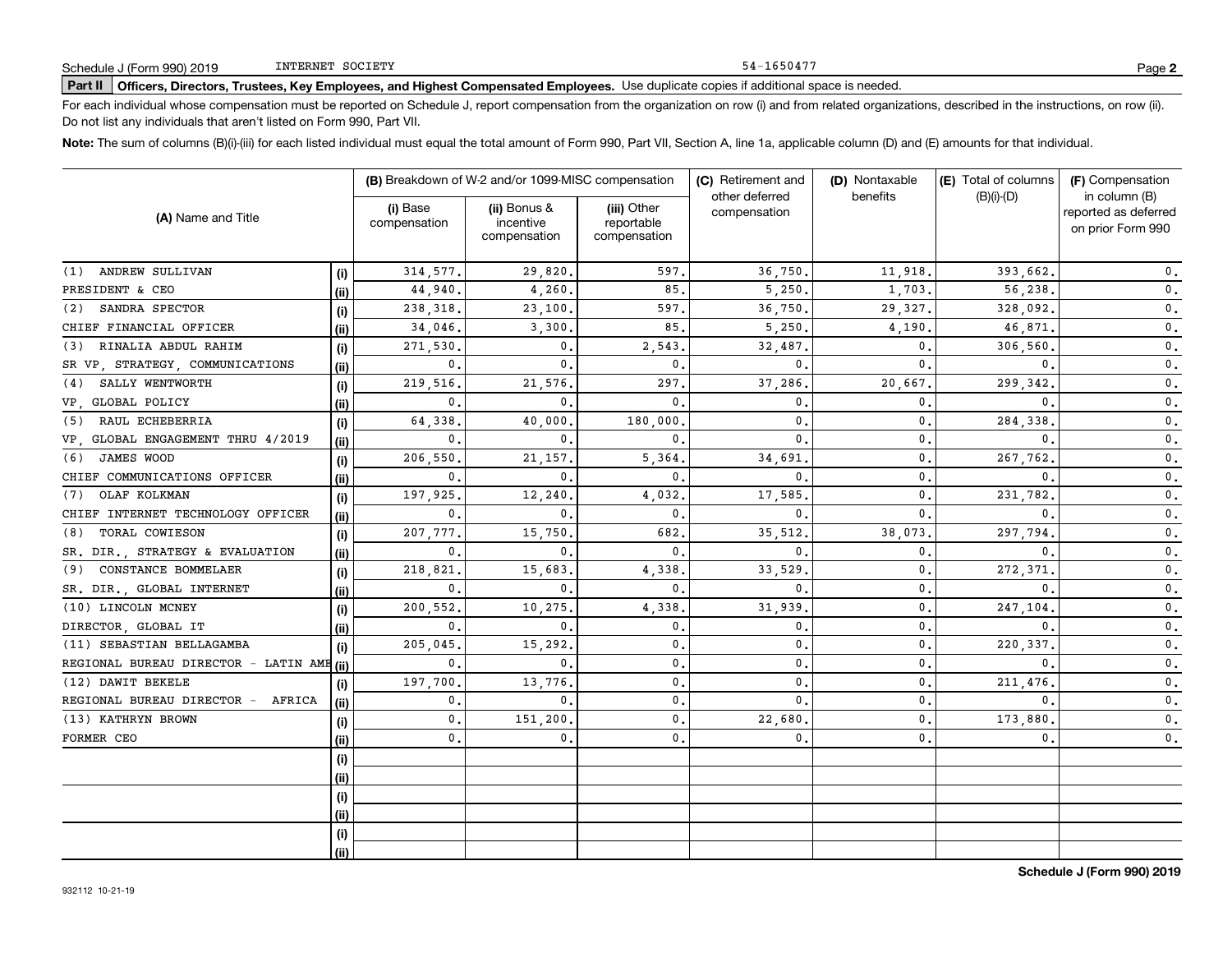932113 10-21-19

Provide the information, explanation, or descriptions required for Part I, lines 1a, 1b, 3, 4a, 4b, 4c, 5a, 5b, 6a, 6b, 7, and 8, and for Part II. Also complete this part for any additional information.

PART I, LINE 4A:

RAUL ECHEBERRIA RECEIVED A SEVERANCE PAYMENT IN THE AMOUNT OF \$180,000.

PART I, LINE 7:

2019 VARIABLE COMPENSATION AWARDS WERE DETERMINED BY THE CEO AND CFO, WITH

INPUT FROM MANAGEMENT UNDER THE VARIABLE COMPENSATION PROGRAM. AT THE

BEGINNING OF THE YEAR, THE CEO DETERMINES TARGET AWARDS (ALL TARGETS AND

AWARDS ARE BASED ON A PERCENTAGE OF YEAR-END BASE COMPENSATION) FOR

POSITIONS WITHIN THE ORGANIZATION. ALL FULL-TIME STAFF RECEIVED VARIABLE

COMPENSATION TARGETS BETWEEN 4% AND 20% (THE CEO'S TARGET IS ESTABLISHED IN

HIS EMPLOYMENT AGREEMENT). AT THE END OF THE YEAR, THE CEO, WITH INPUT

FROM MANAGERS DETERMINES THE FINAL AWARDS. PERFORMANCE OF THE INTERNET

SOCIETY AS A WHOLE AND OF THE INDIVIDUAL ARE THE BASIS FOR THESE AWARDS.

THE CEO'S PERFORMANCE AND AWARD ARE DETERMINED BY THE BOARD OF TRUSTEES

ACCORDING TO GOALS ESTABLISHED BY THE BOARD.

PART I, LINE 8:

THE INTERNET SOCIETY ENTERED INTO A CONTRACT WITH ITS CEO BEFORE HE STARTED

WORK AND ASSUMED THAT POSITION. THIS CONTRACT QUALIFIED FOR THE INITIAL

Page 3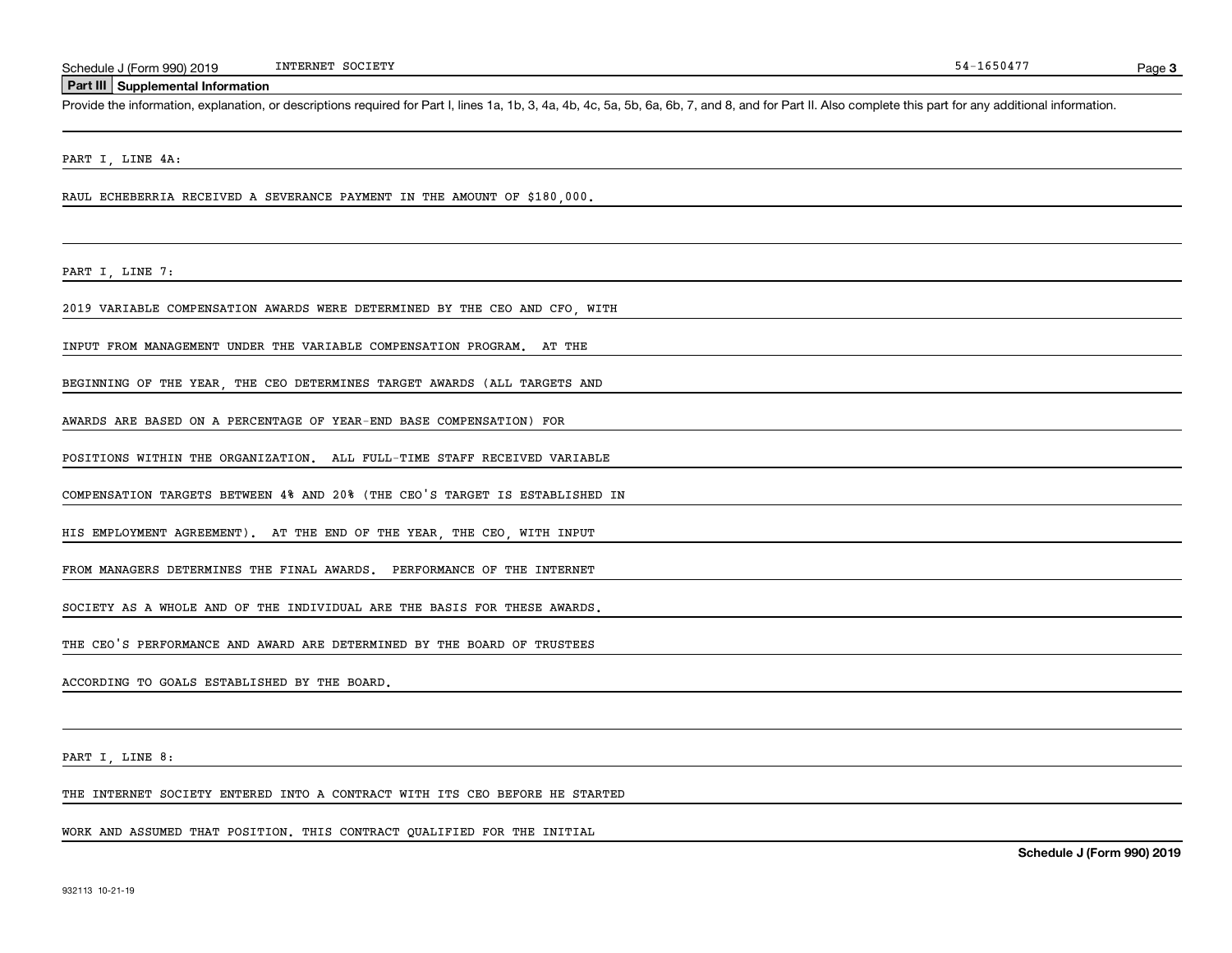### **Part III Supplemental Information**

Provide the information, explanation, or descriptions required for Part I, lines 1a, 1b, 3, 4a, 4b, 4c, 5a, 5b, 6a, 6b, 7, and 8, and for Part II. Also complete this part for any additional information.

CONTRACT EXCEPTION.

SCHEDULE J, PART II, COMPENSATION AND BENEFITS :

COLUMN B (II) REPRESENTS THE AMOUNT OF ISOC'S VARIABLE COMPENSATION

PLAN EARNED IN 2018 (THE PRIOR CALENDAR YEAR), BUT PAID IN 2019.

COLUMN B (III) REPRESENTS THE AMOUNT OF EMPLOYEES' TAXABLE COST OF LIFE

INSURANCE, COULMN C INCLUDES INTERNET SOCIETY'S CONTRIBUTION TO

EMPLOYEES' RETIREMENT PLANS, PLUS ANY VARIABLE COMPENSATION EARNED IN

2018 (CURRENT TAX YEAR) BUT PAID AFTER FEBURARY 15, 2019.

COLUMN D INCLUDES EMPLOYEES' NON-TAXABLE MEDICAL AND OTHER NON-TAXED

BENEFITS.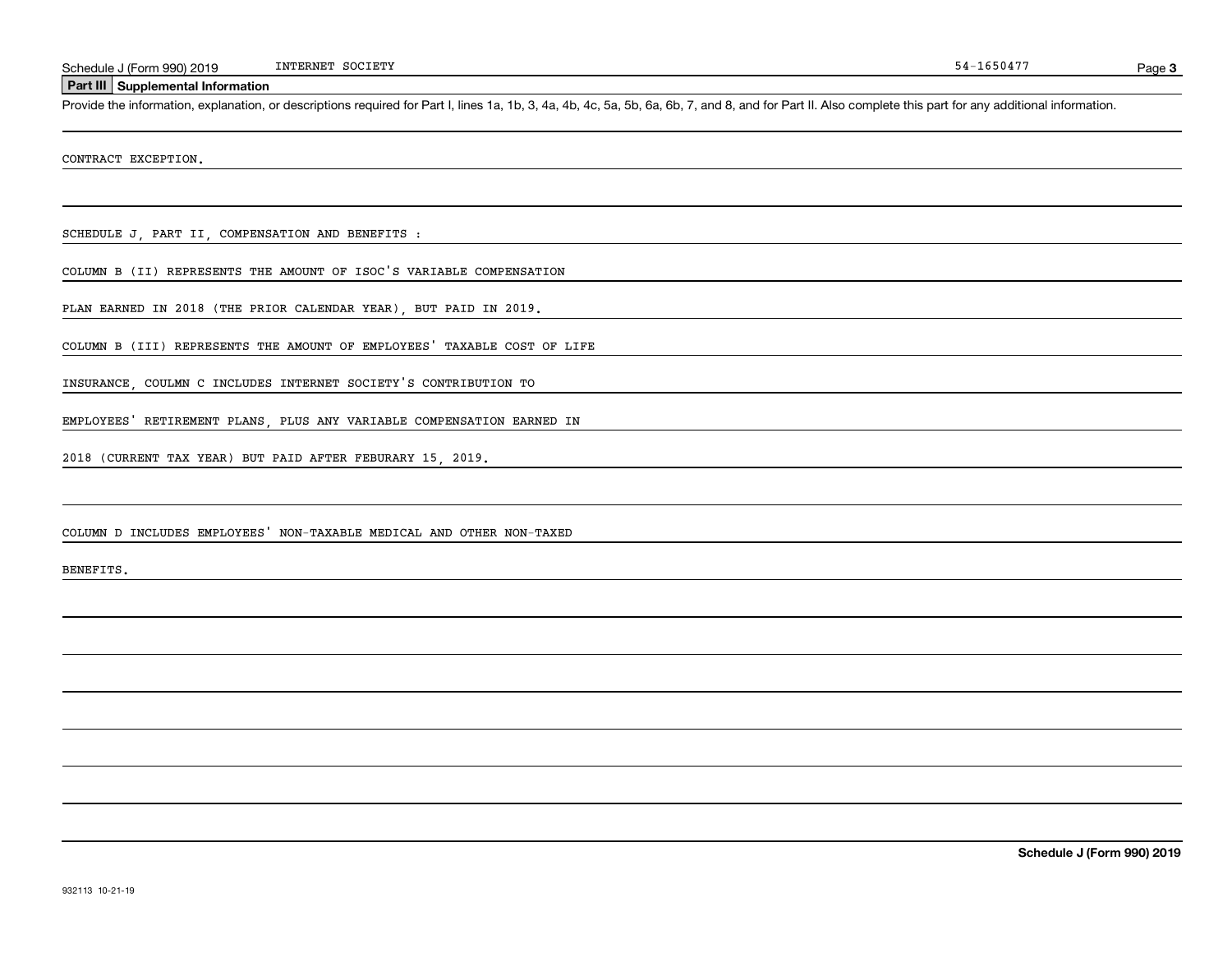(Form 990 or 990-EZ)

Department of the Treasury Internal Revenue Service Name of the organization

# SCHEDULE O Supplemental Information to Form 990 or 990-EZ  $\frac{1008 \text{ Na} - 545 - 0.02}{2019}$

Complete to provide information for responses to specific questions on Form 990 or 990-EZ or to provide any additional information. | Attach to Form 990 or 990-EZ. | Go to www.irs.gov/Form990 for the latest information.



Employer identification number

INTERNET SOCIETY 54-1650477

FORM 990, PART I, LINE 1, DESCRIPTION OF ORGANIZATION MISSION:

THROUGHOUT THE WORLD.

FORM 990, PART III, LINE 4A, PROGRAM SERVICE ACCOMPLISHMENTS:

SUCH AS THOSE WITHIN THE INTERNET ENGINEERING TASK FORCEWHICH WE

PROMOTE AS A MODEL OF MULTISTAKEHOLDER PROCESSES.

THE INTERNET ENGINEERING TASK FORCE ADMINISTRATION LLC (IETF LLC) IS A

DISREGARDED ENTITY, WITH ITS DAY-TO-DAY OPERATIONAL AND ADMINISTRATIVE

PRACTICES EMBODYING IMPORTANT CORE PRINCIPLES OF THE IETF: OPEN AND

CONSENSUS-BASES PROCESSES AND IMPROVEMENT BASED ON LESSONS LEARNED FROM

EXPERIENCE (I.E. "RUNNING CODE"), WHILE KEEPING FIRMLY FOCUSED ON AN

OVERARCHING MISSION TO MAKE THE INTERNET WORK BETTER.

THIS PROGRAM SUPPORTS PARTICIPATION BY THE TECHNICAL COMMUNITY IN KEY

GOVERNMENTAL DISCUSSIONS THAT COULD IMPACT THE INTERNET, PROVIDING

INFORMATION TO INTERNET SOCIETY MEMBERS AND CHAPTERS TO ASSIST WORK

WITH THEIR OWN GOVERNMENTS, AND TRAINING KEY STAKEHOLDERS ON HOW TO BE

EFFECTIVE PARTICIPANTS IN COLLABORATIVE GOVERNANCE DISCUSSIONS.

FORM 990, PART III, LINE 4D, OTHER PROGRAM SERVICES:

IMPROVING TECHNICAL SECURITY:

THIS PROGRAM FOCUSED EFFORTS IN THE REQUIREMENT OF A GLOBAL

INFRASTRUCTURE SO THAT INTERNET ENDPOINTS WITHOUT A PRIOR RELATIONSHIP

CAN COMMUNICATE IN A TRUSTED AND SECURE WAY. TECHNOLOGIES SUCH AS

ENCRYPTION INFRASTRUCTURE, TIME SECURITY, AND IDENTITY AND

932211 09-06-19 LHA For Paperwork Reduction Act Notice, see the Instructions for Form 990 or 990-EZ. Schedule O (Form 990 or 990-EZ) (2019) LET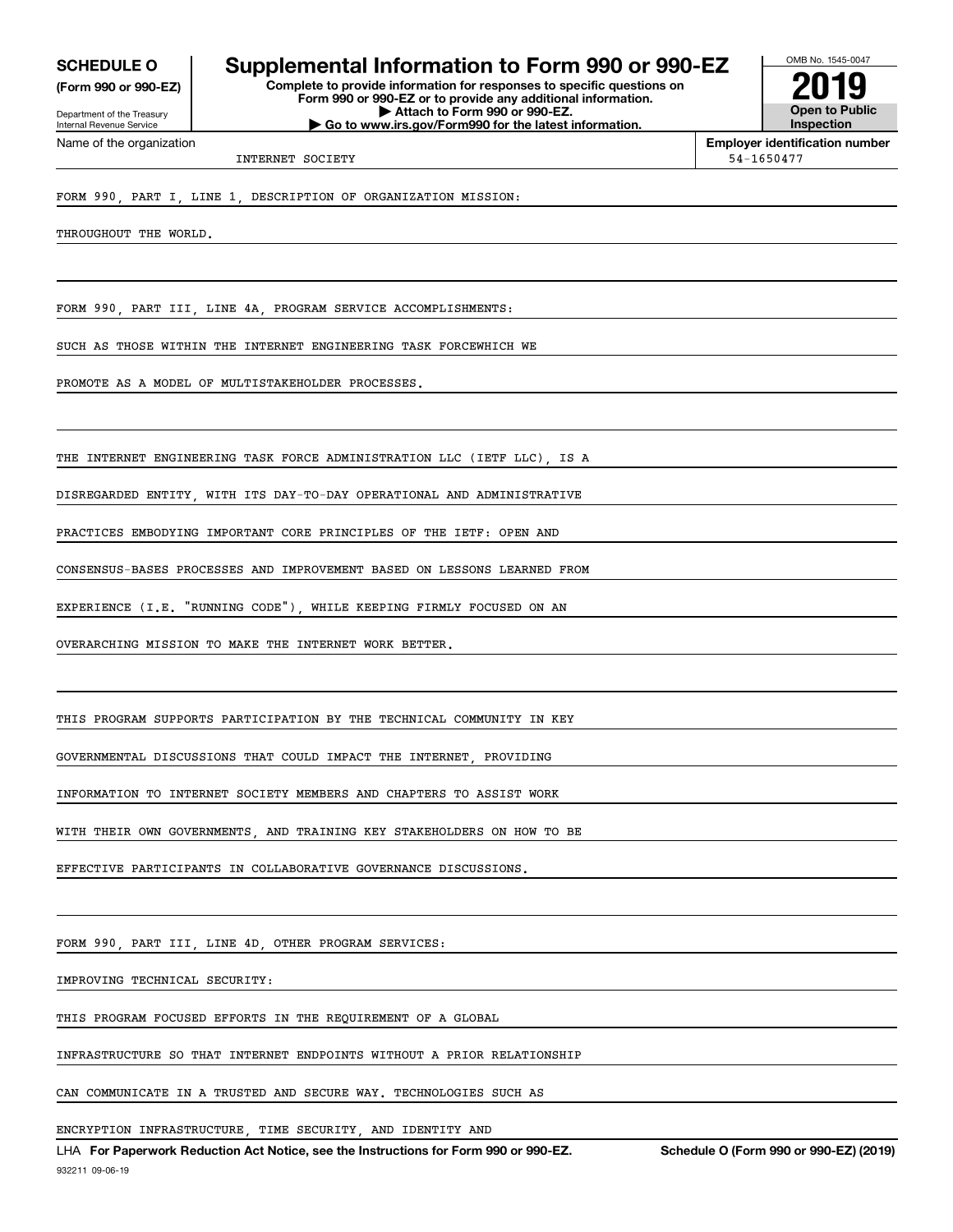| Schedule O (Form 990 or 990-EZ) (2019)                                     | Page 2                                              |
|----------------------------------------------------------------------------|-----------------------------------------------------|
| Name of the organization<br>INTERNET SOCIETY                               | <b>Employer identification number</b><br>54-1650477 |
| AUTHENTICATION FUNCTIONS COMPRISE THE NECESSARY INFRASTRUCTURE. IT IS      |                                                     |
| THIS SHARED CONNECTIVITY AND TRUST INFRASTRUCTURE THAT ENABLES A           |                                                     |
| TRUSTWORTHY AND SECURE INTERNET FOR EVERYONE. THIS PROGRAM SPECIFICALLY    |                                                     |
| FOCUSES ON THE MUTUALLY AGREED NORMS FOR ROUTING SECURITY (MANRS) WHICH    |                                                     |
| HAS WORKED ON MEASURING COMPANIES' AND ORGANIZATIONS' COMMITMENTS TO       |                                                     |
| TAKE ACTION.                                                               |                                                     |
| THIS PROGRAM ALSO FOCUSED ON THE DEPLOYMENT OF THE MANRS OBSERVATORY       |                                                     |
| WHICH GAINED THE ABILITY TO NOTE HOW MANY ROUTING LEAKS HAPPEN ON THE      |                                                     |
| INTERNET, WHETHER THERE IS A DOWNWARDS TREND IN SUCH FAILURES, AND         |                                                     |
| WHETHER THE EFFORTS OF MANRS (AND OTHER ROUTING SECURITY EFFORTS SUCH      |                                                     |
| AS ROUTE SIGNING) APPEAR TO MAKE ANY DIFFERENCE.                           |                                                     |
|                                                                            |                                                     |
| BEYOND MANRS, THE PROGRAM WORKED WITHIN VARIOUS COMMUNITIES TO HELP        |                                                     |
| CREATE THE TECHNICAL AND POLICY BUILDING BLOCKS THAT ALLOW TRUST           |                                                     |
| INFRASTRUCTURE TO BE DEVELOPED, PROMOTED, AND IMPLEMENTED.                 |                                                     |
| EXPENSES \$ 2,374,443. INCLUDING GRANTS OF \$ 425,680. REVENUE \$ 411,389. |                                                     |
|                                                                            |                                                     |
| BUILDING TRUST:                                                            |                                                     |
| THIS PROGRAM INCLUDES WORKING WITH THE INTERNET SOCIETY'S POLICY AGENDA    |                                                     |
| ON TRUST WHICH IS GUIDED BY OUR "POLICY FRAMEWORK FOR AN OPEN AND          |                                                     |
| TRUSTED INTERNET". THE PROGRAM WORKS ON INTERNET TRUST BY PROMOTING THE    |                                                     |
| IDEA OF TAKING RESPONSIBILITY FOR SECURING THAT PIECE OF THE INTERNET      |                                                     |
| FOR WHICH ONE BEARS RESPONSIBILITY, AND BY BEING HELD TO ACCOUNT WHEN      |                                                     |
| ONE DOESN'T. AMONG OUR ACTIVITIES FOR 2019 IN THIS FOCUS AREA,             |                                                     |
| IMPROVING THE SECURITY POSTURE OF PRODUCERS OF INTERNET OF THINGS (IOT)    |                                                     |

DEVICES;PROVIDINGA HOME FOR THE NETWORK AND DISTRIBUTED SYSTEM

SYMPOSIUM (NDSS), A TOP ACADEMIC CONFERENCE ON NETWORK AND SYSTEMS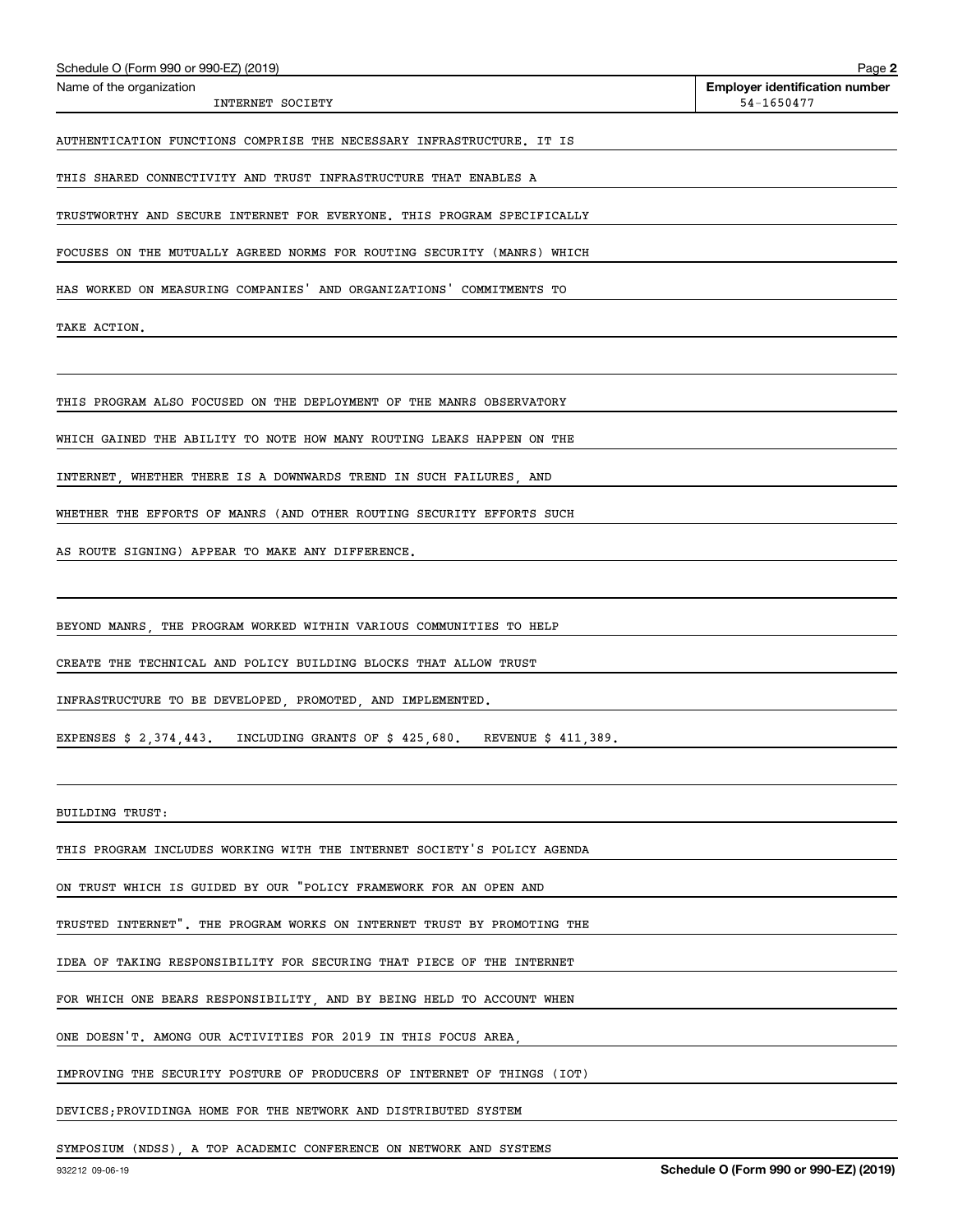| Name of the organization<br>INTERNET SOCIETY                                          | <b>Employer identification number</b><br>54-1650477 |
|---------------------------------------------------------------------------------------|-----------------------------------------------------|
| SECURITY, WITH A UNIQUE OPEN-PUBLICATION POLICYAND WORK WITH THE GLOBAL               |                                                     |
| COMMISSION ON THE STABILITY OF CYBERSPACE AND CONTRIBUTE TO THE GLOBAL                |                                                     |
| NORM DEVELOPMENT AROUND CYBER AND INTERNATIONAL STABILITY.                            |                                                     |
| EXPENSES \$ 1,604,271. INCLUDING GRANTS OF \$ 42,812. REVENUE \$ 0.                   |                                                     |
|                                                                                       |                                                     |
| SHAPING THE INTERNET'S FUTURE:                                                        |                                                     |
| THIS PROGRAM FOCUSED ON UNDERSTANDING AND ANTICIPATING HOW ECONOMIC AND               |                                                     |
| POLICY FORCES, AS WELL AS EMERGING TECHNOLOGY TRENDS, IMPACT THE                      |                                                     |
| INTERNET'S GLOBAL INFRASTRUCTURE. THE RESULTING WORK, REPORTED IN                     |                                                     |
| DETAIL IN THE 2019 INTERNET SOCIETY GLOBAL INTERNET REPORT:                           |                                                     |
| CONSOLIDATION IN THE INTERNET ECONOMY, TAKES AN IN-DEPTH LOOK AT 5 KEY                |                                                     |
| FEATURES OF CONSOLIDATION AND THE IMPACT ON USERS' EXPERIENCE AND                     |                                                     |
| ABILITY TO CONNECT, SPEAK, INNOVATE, SHARE, CHOOSE, AND TRUST.<br>THE                 |                                                     |
| CRITICAL ANALYSIS AND INSIGHTS GAINED INFORM AND DIRECT OUR EFFORTS TO                |                                                     |
| ENSURE THAT THE INTERNET REMAINS AN OPEN GLOBAL PLATFORM FOR                          |                                                     |
| INNOVATION.                                                                           |                                                     |
| EXPENSES \$ 2,349,430. INCLUDING GRANTS OF \$ 53,030. REVENUE \$ 0.                   |                                                     |
|                                                                                       |                                                     |
| STRONG VOICE:                                                                         |                                                     |
| THIS PROGRAM WORKED TO MAKE OUR COMMUNICATIONS EFFORTS MORE EFFECTIVE                 |                                                     |
| BY PLACING OUR WORK IN THE RAPIDLY SHIFTING GLOBAL CONTEXT, FOCUSING ON               |                                                     |
| A MIX OF STRONGER MESSAGING, IMPROVED USE OF DIGITAL CHANNELS, GREATER                |                                                     |
| MEDIA ENGAGEMENT, AND THE CREATION OF INNOVATIVE AND NEWS-DRIVEN                      |                                                     |
| CONTENT THAT PLACES US AT THE HEART OF IMPORTANT CONVERSATIONS ABOUT                  |                                                     |
| THE INTERNET. THE WORK WAS SPECIFICALLY DONE AROUND THE WEBSITE                       |                                                     |
| ENGAGEMENT, MEDIA FOOTPRINT, SOCIAL ENGAGEMENT AND BRAND HEALTH.                      |                                                     |
| EXPENSES $\sharp$ 4,839,024. INCLUDING GRANTS OF $\sharp$ 66,388. REVENUE $\sharp$ 0. |                                                     |

Schedule O (Form 990 or 990-EZ) (2019)

Page 2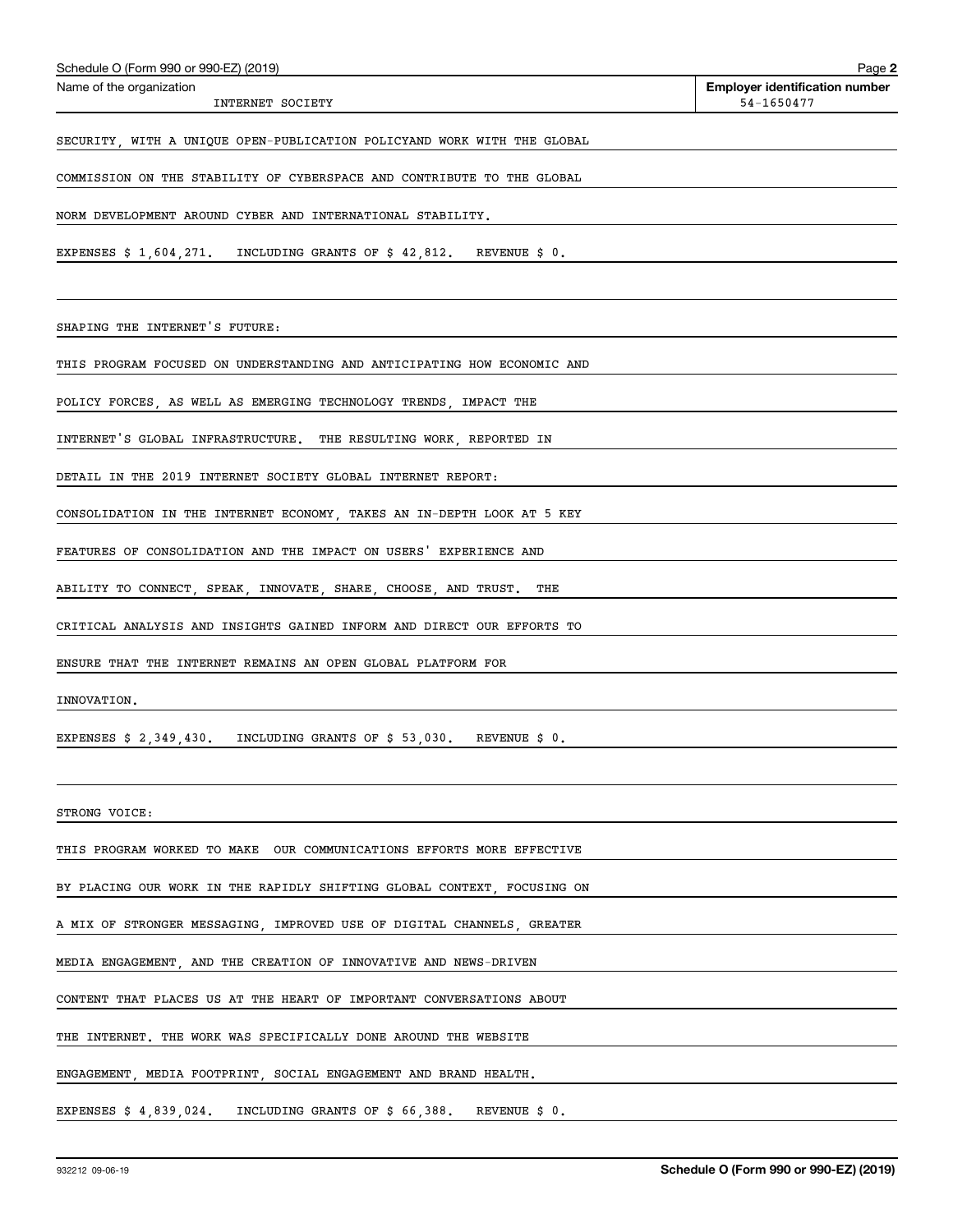| Schedule O (Form 990 or 990-EZ) (2019)                                        | Page 2                                              |
|-------------------------------------------------------------------------------|-----------------------------------------------------|
| Name of the organization<br>INTERNET SOCIETY                                  | <b>Employer identification number</b><br>54-1650477 |
| FORM 990, PART VI, SECTION A, LINE 6:                                         |                                                     |
| THE INTERNET SOCIETY BY-LAWS PROVIDE FOR THE RECOGNITION OF ORGANIZATIONAL    |                                                     |
| MEMBERS, INDIVIDUAL MEMBERS AND CHAPTERS. ORGANIZATIONAL MEMBERS ARE          |                                                     |
| CORPORATE, NON-PROFIT, GOVERNMENT, OR ACADEMIC CONTRIBUTORS TO ISOC'S         |                                                     |
| OVERALL CHARITABLE MISSION. INDIVIDUAL MEMBERS HAVE OPPORTUNITIES TO          |                                                     |
| PARTICIPATE IN INTERNET SOCIETY'S ACTIVITIES. INDIVIDUAL MEMBERSHIP IS        |                                                     |
| FREE. INDIVIDUAL MEMBERS MAY ALSO BELONG TO ONE OF ISOC'S CHAPTERS, BUT ARE   |                                                     |
| NOT REQUIRED TO DO SO. CHAPTERS ARE GROUPS OF INDIVIDUAL MEMBERS WHO ARE      |                                                     |
| COMMITTED TO FURTHERING INTERNET SOCIETY'S MISSION WITHIN THEIR GEOGRAPHIC    |                                                     |
| OR SPECIAL INTEREST AREA.                                                     |                                                     |
|                                                                               |                                                     |
| FORM 990, PART VI, SECTION A, LINE 7A:                                        |                                                     |
| THE INTERNET SOCIETY BY-LAWS CALL FOR THE ELECTION OR APPOINTMENT OF          |                                                     |
| MEMBERS OF ITS BOARD OF TRUSTEES. ACCORDING TO THE BY-LAWS, THE BOARD         |                                                     |
| DEFINES THE PROCESS FOR ELECTION OF TRUSTEES BY ORGANIZATIONAL MEMBERS AND    |                                                     |
| CHAPTERS. A POTENTIAL NOMINEE MUST BE A MEMBER IN GOOD STANDING AS OF         |                                                     |
| DECEMBER 31ST OF THE PREVIOUS YEAR. FOR AN ORGANIZATIONAL MEMBER, DUES        |                                                     |
| MUST BE PAID IN FULL. FOR A CHAPTER, THE CHAPTER MUST BE IN GOOD STANDING     |                                                     |
| AS DEFINED IN ISOC PROCEDURES. THE INTERNET ARCHITECTURE BOARD (IAB)          |                                                     |
| APPOINTS TRUSTEES ACCORDING TO AN INTERNAL PROCESS. THE IAB RECOMMENDATION    |                                                     |
| MUST BE APPROVED BY THE IESG, WHICH IS THE STEERING COMMITTEE OF THE IETF.    |                                                     |
| A PERSON MAY BE A CANDIDATE IN ONLY ONE CONSTITUENCY (ORGANIZATIONAL          |                                                     |
| MEMBER, CHAPTER, IAB) IN ONE ELECTION YEAR. TRUSTEE TERMS ARE 3 YEARS AND     |                                                     |
| LIMITED TO NO MORE THAN TWO CONSECUTIVE TERMS.<br>THE TWO COMMITTEES INVOLVED |                                                     |
| IN THE PROCESS ARE THE ELECTIONS AND THE NOMINATIONS COMMITTEES.<br>THE       |                                                     |
| NOMINATIONS COMMITTEE ESTABLISHES SELECTION CRITERIA FOR PROSPECTIVE          |                                                     |
| TRUSTEES, ADVERTISES THE NOMINATION PROCESS, SOLICITS CANDIDATES FOR THE      |                                                     |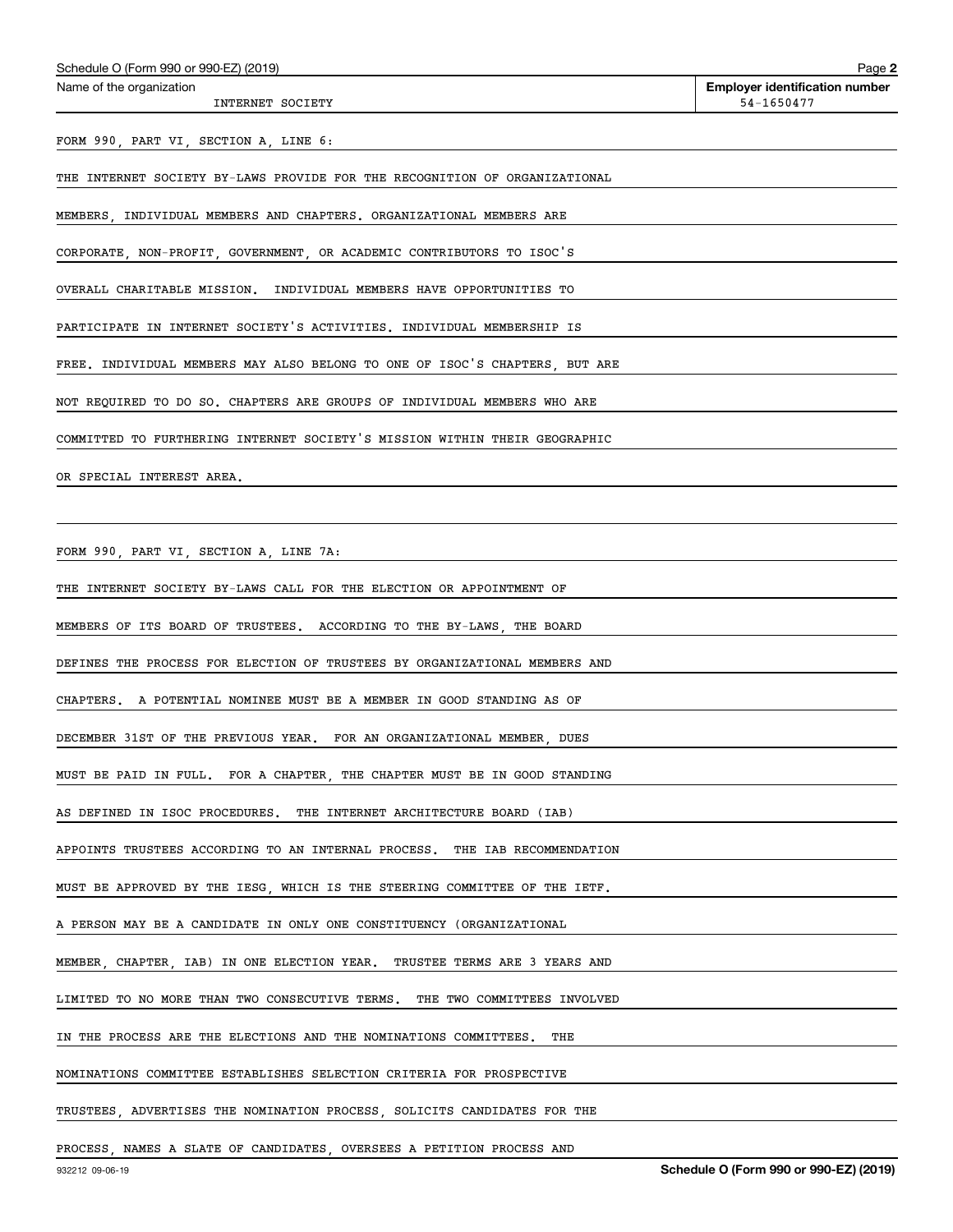| Schedule O (Form 990 or 990-EZ) (2019)                                        | Page 2                                              |
|-------------------------------------------------------------------------------|-----------------------------------------------------|
| Name of the organization<br>INTERNET SOCIETY                                  | <b>Employer identification number</b><br>54-1650477 |
| MONITORS THE PROCESS TO ENSURE THAT AN INDIVIDUAL IS NOT A CANDIDATE IN       |                                                     |
| ONCE CANDIDATES ARE<br>MORE THAN ONE CONSTITUENCY AT THE SAME TIME.           |                                                     |
| NOMINATED, PETITIONS FOR ADDITIONAL NOMINEES ARE ACCEPTED. CANDIDATES ARE     |                                                     |
| ALLOWED TO SUBMIT BIOGRAPHICAL INFORMATION AND AN ELECTION STATEMENT.         |                                                     |
| AFTER. THE PETITION PERIOD CLOSES AND A FINAL SLATE IS ANNOUNCED.<br>BALLOTS  |                                                     |
| ARE COUNTED BY AT LEAST TWO MEMBERS OF THE ELECTIONS COMMITTEE AT A TIME      |                                                     |
| AND PLACE OF THEIR CHOOSING.<br>THE ELECTIONS COMMITTEE CERTIFIES THE RESULTS |                                                     |
| TO THE BOARD OF TRUSTEES AND PUBLISHES THE RESULTS. A CHALLENGE PERIOD IS     |                                                     |
| IN THE CASES OF A CHALLENGE, THE CEO, AFTER CONSULTATION<br>PROVIDED FOR.     |                                                     |
| WITH THE CHAIRS OF THE NOMINATIONS COMMITTEE, ELECTIONS COMMITTEE AND         |                                                     |
| MEMBERS OF THE BOARD OF TRUSTEES, ADVISES THE AUTHOR OF A CHALLENGE ABOUT     |                                                     |
| THE BOARD'S DECISION AND THE CHALLENGE PERIOD CLOSES. THE NEW TRUSTEES ARE    |                                                     |
| SEATED AT THE FOLLOWING ANNUAL GENERAL MEETING (AGM).                         |                                                     |
|                                                                               |                                                     |
| FORM 990, PART VI, SECTION B, LINE 11B:                                       |                                                     |
| THE INTERNET SOCIETY'S ACCOUNTING FIRM PREPARES AND SIGNS THE RETURN AS       |                                                     |
| PAID PREPARER AND DELIVERS THE RETURN TO THE INTERNET SOCIETY.<br>PRIOR TO    |                                                     |
| FILING, THE CFO OF THE INTERNET SOCIETY REVIEWS THE RETURN WITH THE AUDIT     |                                                     |
| A REPRESENTATIVE OF THE INDEPENDENT ACCOUNTING FIRM'S TAX TEAM<br>COMMITTEE.  |                                                     |
| IS PRESENT TO ADDRESS ANY QUESTIONS FROM THE AUDIT COMMITTEE MEMBERS.         |                                                     |
| AFTER REVIEW, A COPY OF THE RETURN IN ITS FINAL FORM IS SENT TO EACH MEMBER   |                                                     |
| OF THE BOARD OF TRUSTEES PRIOR TO FILING THE RETURN. THE CEO OR THE CFO       |                                                     |
| SIGNS FORM 8879-EO, THE IRS E-FILE SIGNATURE AUTHORIZATION FORM, AND          |                                                     |
| RETURNS THIS FORM TO THE INTERNET SOCIETY'S ACCOUNTING FIRM. THE ACCOUNTING   |                                                     |
| FIRM THEN ELECTRONICALLY FILES THE RETURN WITH THE INTERNAL REVENUE           |                                                     |
| SERVICE.                                                                      |                                                     |
|                                                                               |                                                     |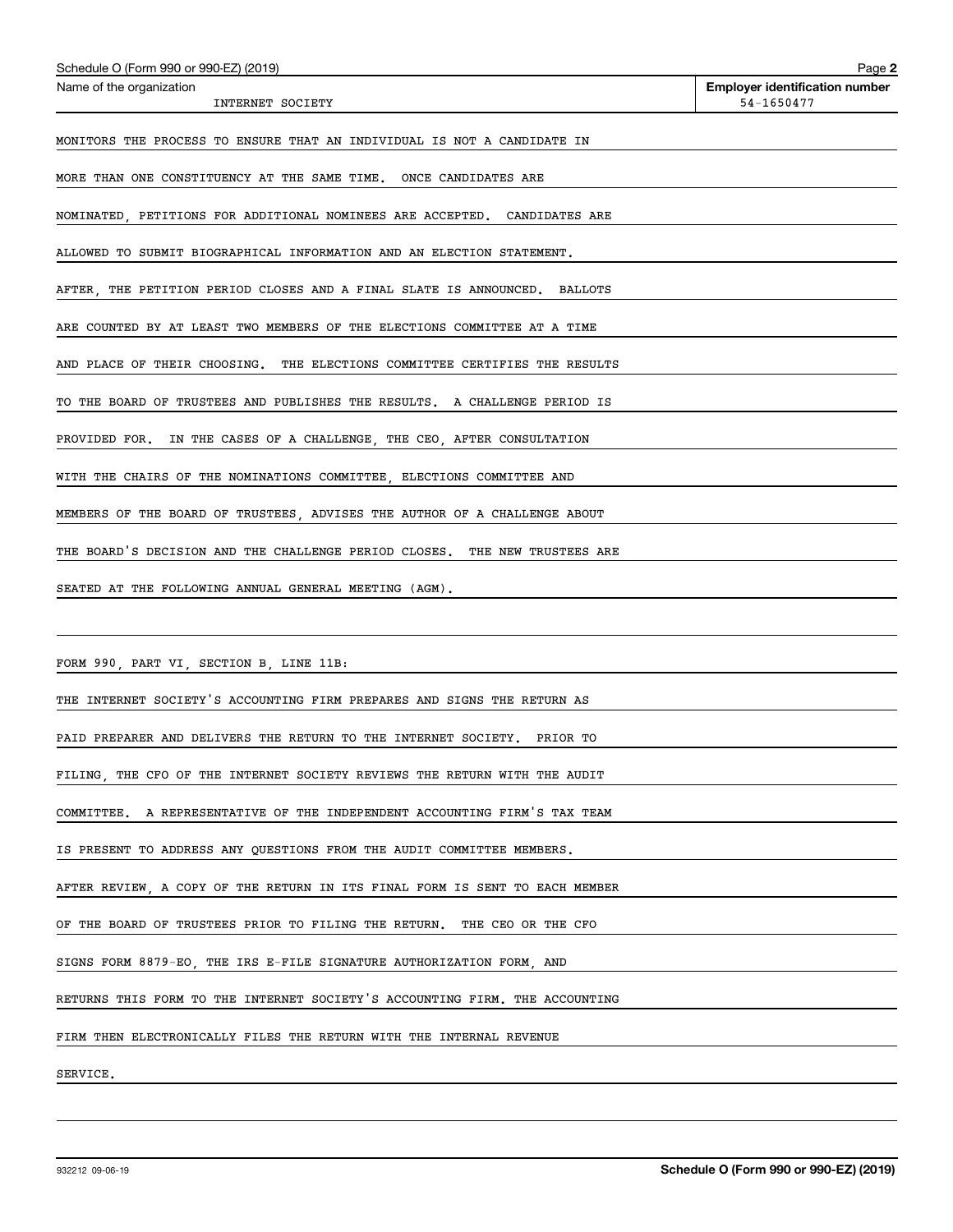| Schedule O (Form 990 or 990-EZ) (2019)                                      | Page 2                                              |
|-----------------------------------------------------------------------------|-----------------------------------------------------|
| Name of the organization<br>INTERNET SOCIETY                                | <b>Employer identification number</b><br>54-1650477 |
| FORM 990, PART V, LINE 2A:                                                  |                                                     |
| THE INTERNET SOCIETY PAID FULL COMPENSATION OF ALL 67 EMPLOYEES LISTED      |                                                     |
| HERE, AND ALL 67 EMPLOYEES RECEIVED W-2S FROM THE INTERNET SOCIETY. 12      |                                                     |
| OUT OF 67 EMPLOYEES PROVIDED SOME SERVICES TO THE INTERNET SOCIETY          |                                                     |
| FOUNDATION, A RELATED ORGANIZATION DURING THE TAX YEAR. THE INTERNET        |                                                     |
| SOCIETY FOUNDATION REIMBURSED THE INTERNET SOCIETY FOR THE TIME THESE       |                                                     |
| 12 EMPLOYEES SPENT WORKING FOR THE INTERNET SOCIETY FOUNDATION.             |                                                     |
| FORM 990, PART VI, SECTION B, LINE 12C:                                     |                                                     |
| ANNUALLY, TRUSTEES AND OFFICERS OF INTERNET SOCIETY FILL OUT A CONFLICT OF  |                                                     |
| INTEREST QUESTIONNAIRE, THESE COMPLETED QUESTIONNAIRES ARE REVIEWED AND     |                                                     |
| MONITORED BY THE CHAIR OF THE AUDIT COMMITTEE, AND THE RESULTS ARE REPORTED |                                                     |
| TO THE BOARD OF TRUSTEES. THE AUDIT COMMITTEE AND THE CHAIR OF ISOC'S BOARD |                                                     |
| OF TRUSTEES RELY ON THE TRUSTEES AND OFFICERS TO INFORM THEM OF ISSUES THAT |                                                     |
| MIGHT ARISE IN THE INTERIM PERIOD BETWEEN QUESTIONNAIRE SUBMISSIONS.<br>THE |                                                     |
| CHAIR SOLICITS ALL TRUSTEES TO DISCLOSE ANY CONFLICTS WITH THE AGENDA ITEMS |                                                     |
| FOR THAT BOARD MEETING. TRUSTEES WHO REPORT POTENTIAL CONFLICTS MAY BE      |                                                     |
| REQUIRED TO ABSTAIN FROM ANY FORMAL DECISION BY THE BOARD OF TRUSTEES, AND  |                                                     |
| MAY BE REQUIRED TO RETIRE FROM ANY DISCUSSION OR DELIBERATION. THE BOARD OF |                                                     |
| TRUSTEES, ACTING AS A BODY LED BY THE CHAIR, MAKES THE DETERMINATION OF     |                                                     |
| WHETHER A CONFLICT EXISTS AND THE PARTICIPATION RESTRICTIONS TO BE IMPOSED. |                                                     |
| SHOULD THE CHAIR BE DETERMINED TO HAVE A CONFLICT, AN ACTING CHAIR OR THE   |                                                     |
| CEO IS APPOINTED FOR THE AFFECTED DELIBERATION BEFORE THE BOARD OF          |                                                     |
| TRUSTEES. KEY EMPLOYEES ALSO COMPLETE CONFLICT OF INTEREST QUESTIONNAIRES,  |                                                     |
| WHICH ARE REVIEWED BY THE CEO EACH YEAR.                                    |                                                     |

FORM 990, PART VI, SECTION B, LINE 15:

THE INTERNET SOCIETY ENGAGED A COMPENSATION SPECIALIST TO ESTABLISH A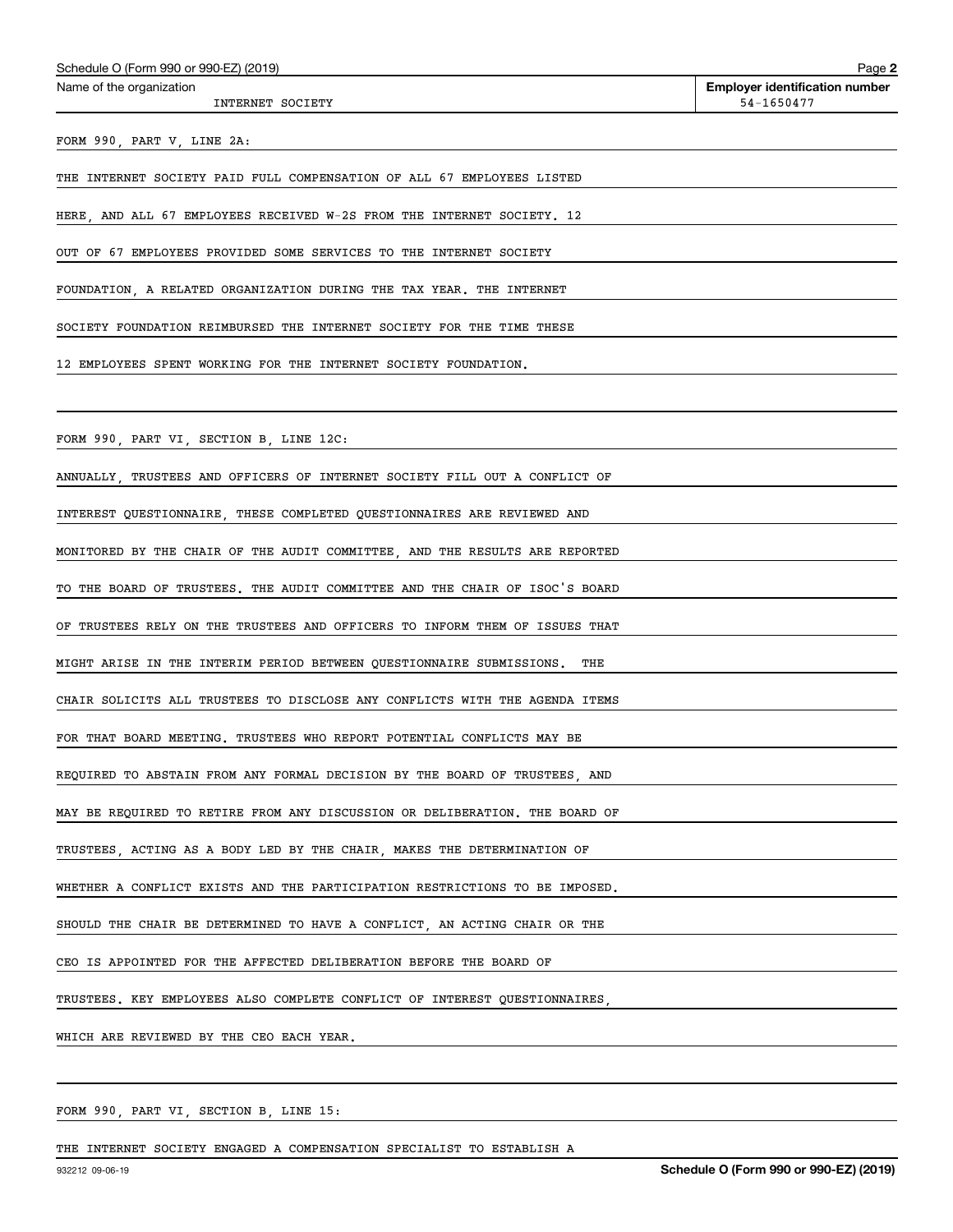| Schedule O (Form 990 or 990-EZ) (2019)                                      | Page 2                                              |
|-----------------------------------------------------------------------------|-----------------------------------------------------|
| Name of the organization<br>INTERNET SOCIETY                                | <b>Employer identification number</b><br>54-1650477 |
| COMPREHENSIVE COMPENSATION PROGRAM OF THE COMPANY. THE GOALS WERE TO        |                                                     |
| ESTABLISH INTERNAL COMPENSATION EQUITY, ACHIEVE EXTERNAL EQUITY TO ENSURE   |                                                     |
| FAIR AND COMPETITIVE PAY, TO DEVELOP AN OBJECTIVE MERIT REVIEW PROCESS, AND |                                                     |
| DEVELOP TOOLS TO MAINTAIN THE COMPENSATION PROGRAM. THE INTERNET SOCIETY    |                                                     |
| DEVELOPED COMPENSATION BENCHMARKS FOR EACH POSITION WITHIN THE              |                                                     |
| ORGANIZATION, USING SEVERAL COMPENSATION STUDIES FOR US BASED EMPLOYEES AND |                                                     |
| BENCHMARKS FROM MERCER TOWERS WATSON AND BIRCHES GROUP FOR WORLDWIDE        |                                                     |
| EMPLOYEES. THESE BENCHMARKS ARE UPDATED ANNUALLY. THE COMPENSATION OF THE   |                                                     |
| CHIEF EXECUTIVE OFFICER WAS ESTABLISHED IN A CONTRACT DATED SEPTEMBER 1,    |                                                     |
| 2018.                                                                       |                                                     |
|                                                                             |                                                     |
| AS PART OF THE CONTRACT PROCESS, AN INDEPENDENT COMPENSATION CONSULTANT WAS |                                                     |
| ENGAGED BY THE INTERNET SOCIETY BOARD OF TRUSTEES TO PROVIDE AN OPINION ON  |                                                     |
| REASONABLENESS OF AND SUPPORTING COMPARABILITY DATA WITH RESPECT TO TOTAL   |                                                     |
| COMPENSATION OF THE CHIEF EXECUTIVE OFFICER. THE CEO RECEIVES THE BENEFITS  |                                                     |
| AVAILABLE TO OTHER INTERNET SOCIETY EMPLOYEES, INCLUDING A COMPANY          |                                                     |
| CONTRIBUTION TOWARDS A RETIREMENT PLAN. ANNUALLY, THE COMPENSATION          |                                                     |
| COMMITTEE OF THE BOARD OF TRUSTEES DRAWS UP ACHIEVEMENT TARGETS FOR THE     |                                                     |
| THE CEO SUBMITS A SELF-EVALUATION AT YEAREND TO THE COMPENSATION<br>CEO.    |                                                     |
| COMMITTEE. THE COMPENSATION COMMITTEE REVIEWS THE CEO'S PERFORMANCE AND     |                                                     |
| MAKES A DETERMINATION AS TO THE AMOUNT OF VARIABLE COMPENSATION EARNED.     |                                                     |
| THE COMPENSATION COMMITTEE THEN INSTRUCTS THE INTERNET SOCIETY'S CFO TO PAY |                                                     |
| THE VARIABLE AWARD BASED ON THE COMMITTEE'S PERFORMANCE ASSESSMENT.         |                                                     |
|                                                                             |                                                     |
| THE INTERNET SOCIETY EMPLOYS A GOAL MANAGEMENT PROCESS TO ESTABLISH AND     |                                                     |
| TRACK GOALS FOR ALL STAFF. THE INTERNET SOCIETY REVIEWS PERFORMANCE OF ALL  |                                                     |
| EMPLOYEES ON DECEMBER 31. ANNUAL SALARY REVIEWS ARE BASED ON PERFORMANCE    |                                                     |
| EVALUATIONS, COMPENSATION SURVEYS, AND STANDARDS FOR THE INDIVIDUAL COUNTRY |                                                     |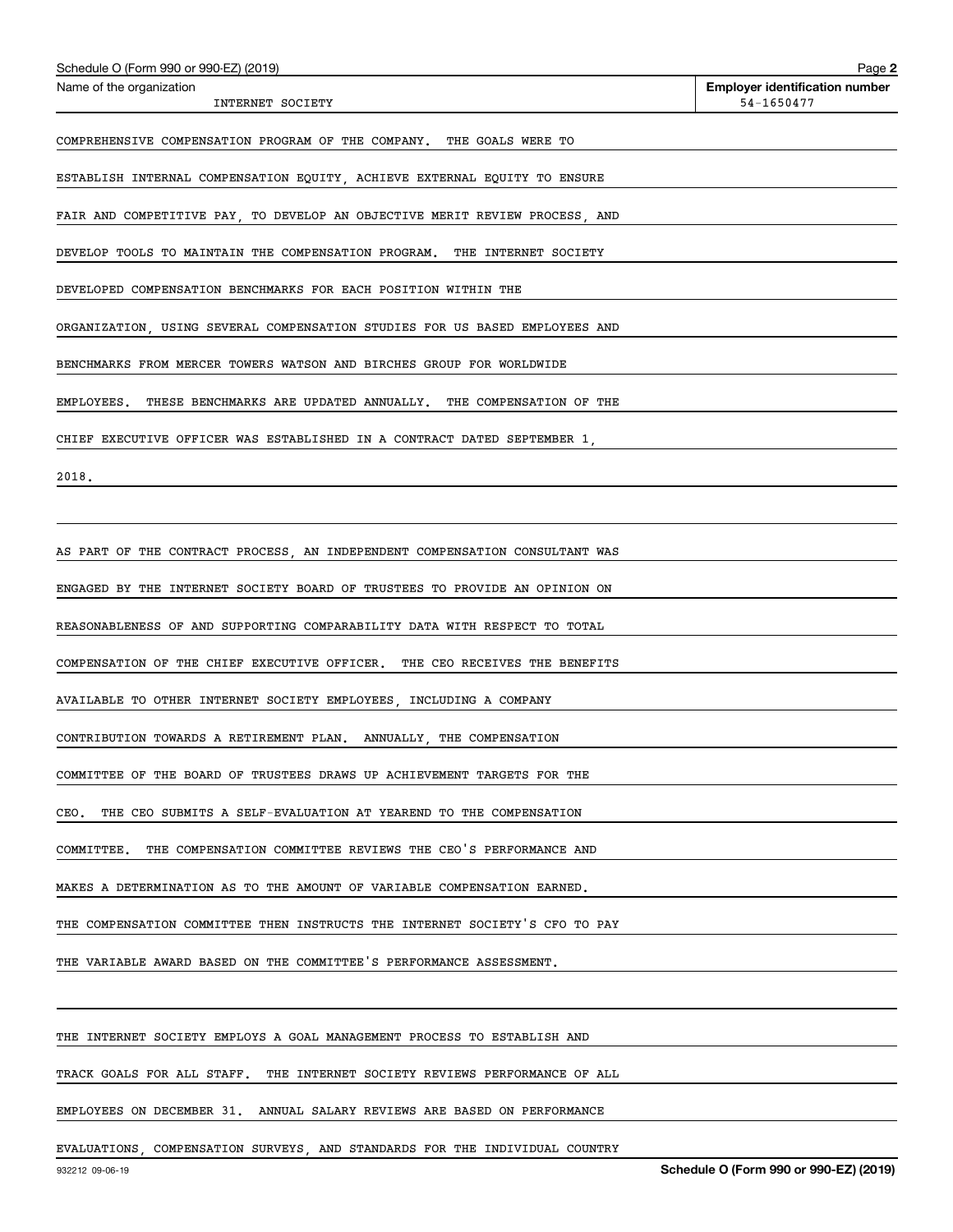| Schedule O (Form 990 or 990-EZ) (2019)                                                             | Page 2                                              |
|----------------------------------------------------------------------------------------------------|-----------------------------------------------------|
| Name of the organization<br>INTERNET SOCIETY                                                       | <b>Employer identification number</b><br>54-1650477 |
|                                                                                                    |                                                     |
| OF EMPLOYMENT.<br>THE INTERNET SOCIETY ALSO AWARDS VARIABLE COMPENSATION TO                        |                                                     |
| STAFF BASED ON INDIVIDUAL AND CORPORATE PERFORMANCE DURING THE YEAR.<br>THESE                      |                                                     |
| AWARDS WERE DETERMINED IN CONSULTATION WITH THE COMPENSATION CONSULTANT,                           |                                                     |
|                                                                                                    |                                                     |
| BASED ON RECOMMENDATIONS BY THE CEO, CFO, AND AWARDEES' DIRECT SUPERVISOR.                         |                                                     |
|                                                                                                    |                                                     |
| FORM 990, PART VI, LINE 17, LIST OF STATES RECEIVING COPY OF FORM 990:                             |                                                     |
| AL, AR, CA, FL, HI, IL, KS, KY, ME, MA, MI, MN, MS, NH, NJ, NY, NC, ND, OR, PA, RI, SC, TN, UT, VA |                                                     |
| WV,WI                                                                                              |                                                     |
|                                                                                                    |                                                     |
| FORM 990, PART VI, SECTION C, LINE 19:                                                             |                                                     |
| ALL INFORMATION IS AVAILABLE ON THE ORGANIZATION'S WEBSITE.                                        |                                                     |
|                                                                                                    |                                                     |
|                                                                                                    |                                                     |
| FORM 990, PART VII, COLUMN A, NUMBER OF BOARD MEMBERS:                                             |                                                     |
| THERE WERE FOURTEEN BOARD MEMBERS WHO SERVED AT ANY TIME DURING THE                                |                                                     |
| CALENDAR YEAR. ALL BOARD MEMBERS WHO SERVED DURING THE CALENDAR YEAR                               |                                                     |
| ARE SHOWN IN PART VII, COLUMN A. THE TERMS OF THE BOARD MEMBERS RUN                                |                                                     |
| FROM THE BEGINNING OF THE ANNUAL GENERAL MEETING (AGM) TO THE BEGINNING                            |                                                     |
|                                                                                                    |                                                     |
| OF THE NEXT AGM.                                                                                   |                                                     |
|                                                                                                    |                                                     |
|                                                                                                    |                                                     |
| FORM 990, PART IX, LINE 11G, OTHER FEES:                                                           |                                                     |
| CONTENT DEVELOPMENT:                                                                               |                                                     |
| 340,848.<br>PROGRAM SERVICE EXPENSES                                                               |                                                     |
| MANAGEMENT AND GENERAL EXPENSES<br>0.                                                              |                                                     |
| 0.<br>FUNDRAISING EXPENSES                                                                         |                                                     |
| TOTAL EXPENSES<br>340,848.                                                                         |                                                     |
|                                                                                                    |                                                     |

DESIGN: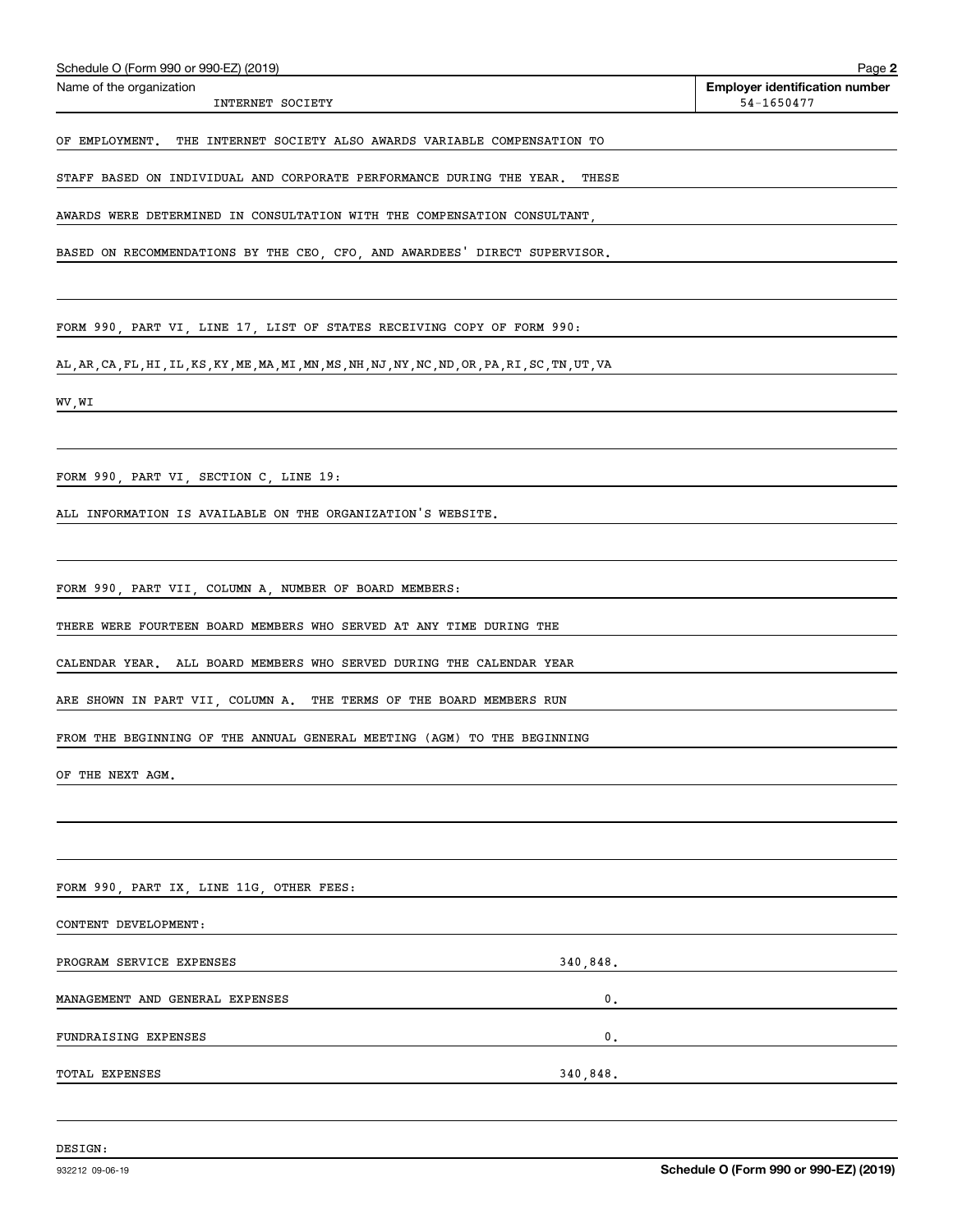| Schedule O (Form 990 or 990-EZ) (2019)       |               | Page 2                                                  |
|----------------------------------------------|---------------|---------------------------------------------------------|
| Name of the organization<br>INTERNET SOCIETY |               | <b>Employer identification number</b><br>$54 - 1650477$ |
| PROGRAM SERVICE EXPENSES                     | 234,735.      |                                                         |
| MANAGEMENT AND GENERAL EXPENSES              | $\mathbf 0$ . |                                                         |
| FUNDRAISING EXPENSES                         | 1,557.        |                                                         |
| TOTAL EXPENSES                               | 236,292.      |                                                         |
| PAYROLL FEES:                                |               |                                                         |
| PROGRAM SERVICE EXPENSES                     | 81,028.       |                                                         |
| MANAGEMENT AND GENERAL EXPENSES              | 101,418.      |                                                         |
| FUNDRAISING EXPENSES                         | 7,334.        |                                                         |
| TOTAL EXPENSES                               | 189,780.      |                                                         |
| PROFESSIONAL SERVICES:                       |               |                                                         |
| PROGRAM SERVICE EXPENSES                     | 5,451,695.    |                                                         |
| MANAGEMENT AND GENERAL EXPENSES              | 1,788,049.    |                                                         |
| FUNDRAISING EXPENSES                         | 47,068.       |                                                         |
| TOTAL EXPENSES                               | 7,286,812.    |                                                         |
| TRANSLATIONS:                                |               |                                                         |
| PROGRAM SERVICE EXPENSES                     | 120,705.      |                                                         |
| MANAGEMENT AND GENERAL EXPENSES              | 0.            |                                                         |
| FUNDRAISING EXPENSES                         | 0.            |                                                         |
| TOTAL EXPENSES                               | 120,705.      |                                                         |
| TEMPORARY HELP:                              |               |                                                         |
| PROGRAM SERVICE EXPENSES                     | 24,597.       |                                                         |
| MANAGEMENT AND GENERAL EXPENSES              | 88,279.       |                                                         |
| FUNDRAISING EXPENSES                         | 0.            |                                                         |
| TOTAL EXPENSES                               | 112,876.      |                                                         |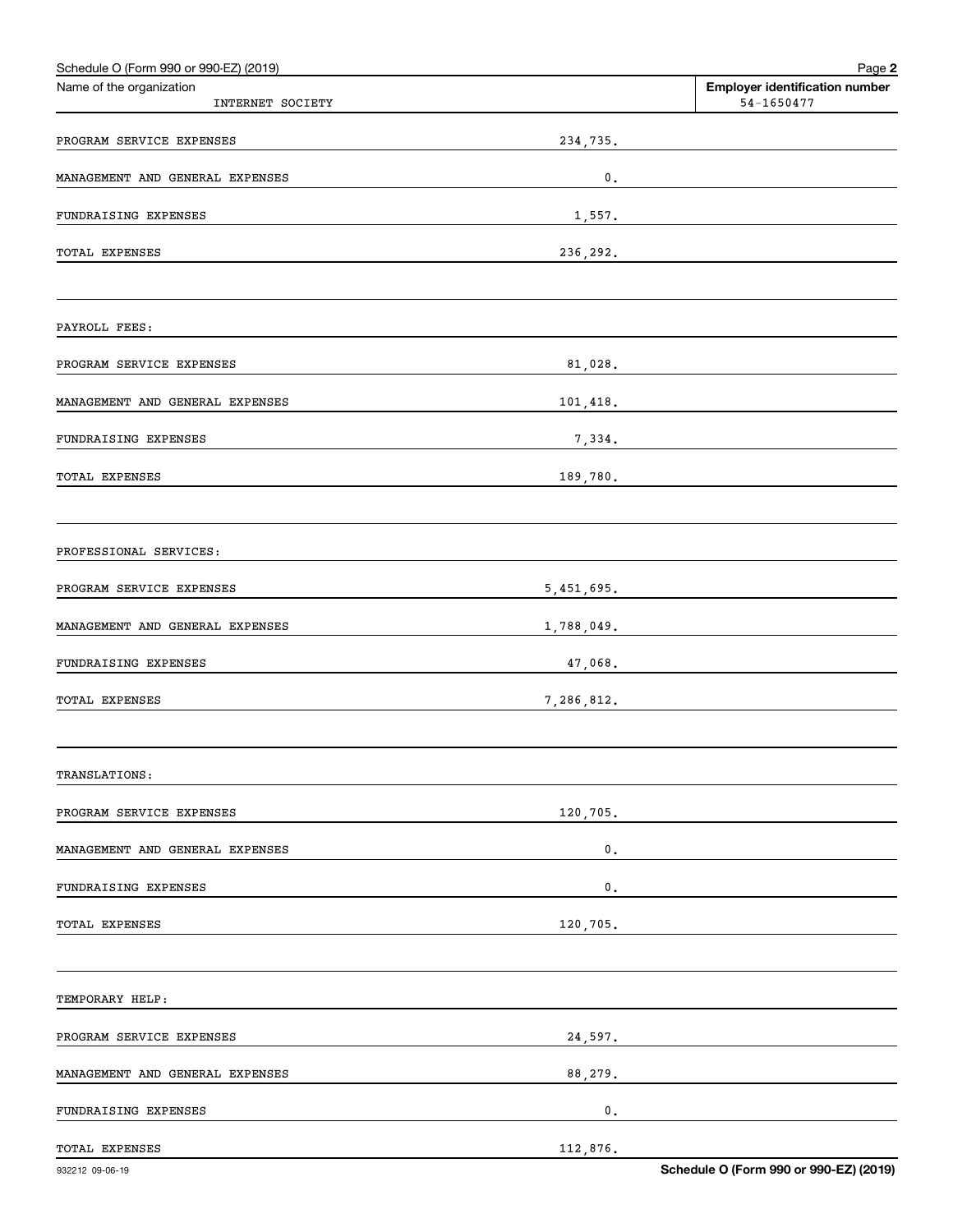| Schedule O (Form 990 or 990-EZ) (2019)                 | Page 2       |                                                         |  |
|--------------------------------------------------------|--------------|---------------------------------------------------------|--|
| Name of the organization<br>INTERNET SOCIETY           |              | <b>Employer identification number</b><br>$54 - 1650477$ |  |
| TOTAL OTHER FEES ON FORM 990, PART IX, LINE 11G, COL A | 8, 287, 313. |                                                         |  |
| FORM 990, PART XI, LINE 9, CHANGES IN NET ASSETS:      |              |                                                         |  |
| REALIZED FOREIGN CURRENCY LOSS                         |              | 70,679.                                                 |  |
|                                                        |              |                                                         |  |
|                                                        |              |                                                         |  |
|                                                        |              |                                                         |  |
|                                                        |              |                                                         |  |
|                                                        |              |                                                         |  |
|                                                        |              |                                                         |  |
|                                                        |              |                                                         |  |
|                                                        |              |                                                         |  |
|                                                        |              |                                                         |  |
|                                                        |              |                                                         |  |
|                                                        |              |                                                         |  |
|                                                        |              |                                                         |  |
|                                                        |              |                                                         |  |
|                                                        |              |                                                         |  |
|                                                        |              |                                                         |  |
|                                                        |              |                                                         |  |
|                                                        |              |                                                         |  |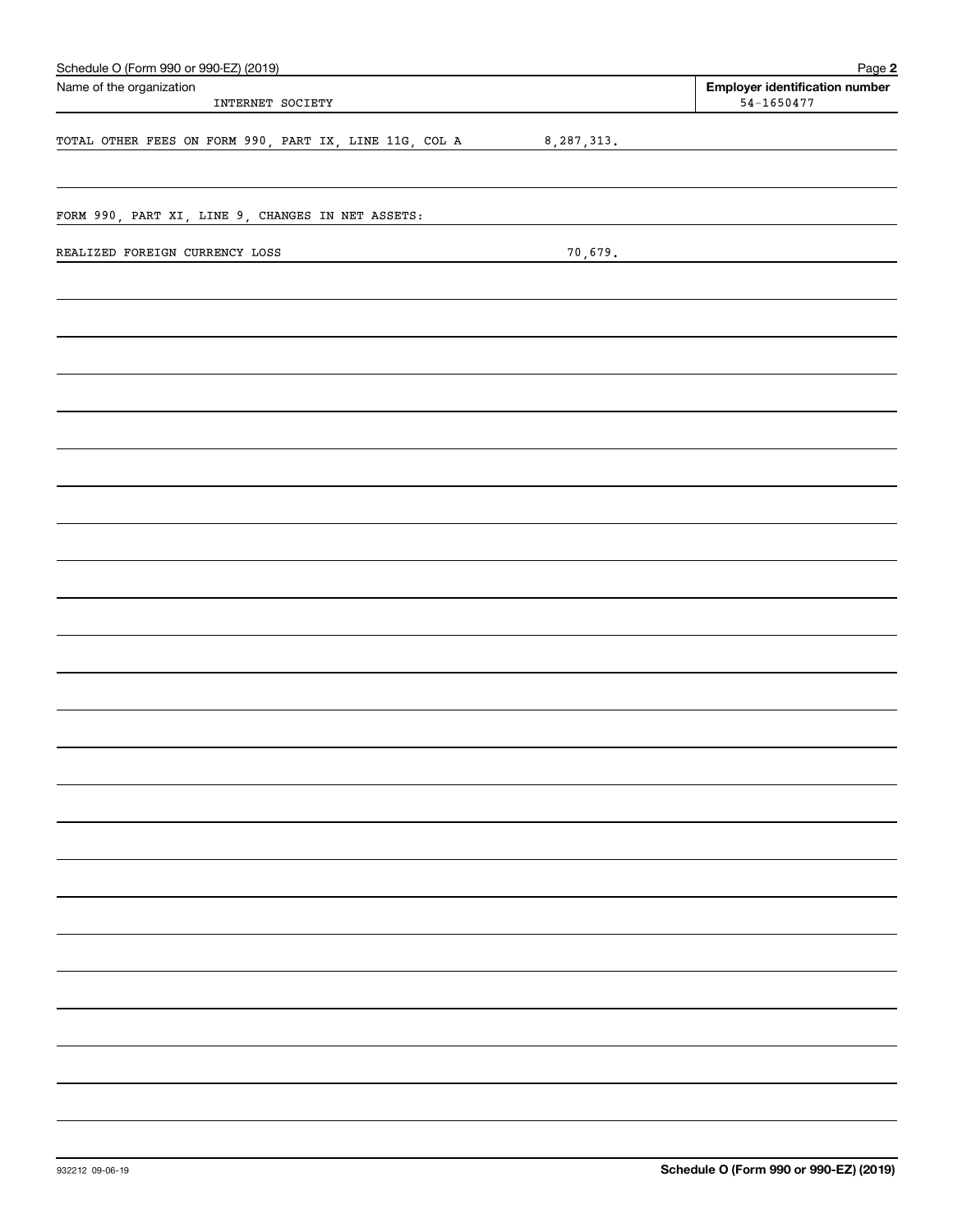| <b>SCHEDULE R</b>    |  |
|----------------------|--|
| $T_{\rm{num}}$ $000$ |  |

# Related Organizations and Unrelated Partnerships

(Form 990) Complete if the organization answered "Yes" on Form 990, Part IV, line 33, 34, 35b, 36, or 37. |

OMB No. 1545-0047 2019

▶ Attach to Form 990. **Open to Public** | Go to www.irs.gov/Form990 for instructions and the latest information. Inspection

Department of the Treasury Internal Revenue Service Name of the organization

INTERNET SOCIETY

Employer identification number 54-1650477

Part I leentification of Disregarded Entities. Complete if the organization answered "Yes" on Form 990, Part IV, line 33.

| (a)<br>Name, address, and EIN (if applicable)<br>of disregarded entity | (b)<br>Primary activity | (c)<br>Legal domicile (state or<br>foreign country) | (d)<br>Total income | (e)<br>End-of-year assets | (f)<br>Direct controlling<br>entity |
|------------------------------------------------------------------------|-------------------------|-----------------------------------------------------|---------------------|---------------------------|-------------------------------------|
| IETF ADMINISTRATION LLC - 83-1755858                                   |                         |                                                     |                     |                           |                                     |
| 5177 BRANDIN CT                                                        | SUPPORT THE ONGOING     |                                                     |                     |                           |                                     |
| FREMONT, CA 94538                                                      | OPERATIONS OF THE IETF  | DELAWARE                                            | 12,320,502.         |                           | 27,139,800. INTERNET SOCIETY        |
|                                                                        |                         |                                                     |                     |                           |                                     |
|                                                                        |                         |                                                     |                     |                           |                                     |
|                                                                        |                         |                                                     |                     |                           |                                     |

Part II Identification of Related Tax-Exempt Organizations. Complete if the organization answered "Yes" on Form 990, Part IV, line 34, because it had one or more related tax-exempt<br>Part II acconizations during the tax vear organizations during the tax year.

| (a)<br>Name, address, and EIN<br>of related organization | (b)<br>Primary activity  | (c)<br>Legal domicile (state or<br>foreign country) | (d)<br><b>Exempt Code</b><br>section | (e)<br>Public charity<br>status (if section | (f)<br>Direct controlling<br>entity | $(g)$<br>Section 512(b)(13)<br>controlled<br>entity? |    |
|----------------------------------------------------------|--------------------------|-----------------------------------------------------|--------------------------------------|---------------------------------------------|-------------------------------------|------------------------------------------------------|----|
|                                                          |                          |                                                     |                                      | 501(c)(3)                                   |                                     | Yes                                                  | No |
| PUBLIC INTEREST REGISTRY - 33-1025119                    |                          |                                                     |                                      |                                             |                                     |                                                      |    |
| 1775 WIEHLE AVENUE, SUITE 100                            |                          |                                                     |                                      |                                             |                                     |                                                      |    |
| RESTON, VA 20190                                         | OPERATOR OF DOMAIN NAMES | PENNSYLVANIA                                        | 501(C)(3)                            |                                             | LINE 12B, II INTERNET SOCIETY       | x                                                    |    |
| INTERNET SOCIETY ASIA LIMITED                            | PROVIDES SUPPORT &       |                                                     |                                      |                                             |                                     |                                                      |    |
| 9 TEMASEK BLVD, SUNTEC TOWER TWO #09-01                  | VISIBILITY IN THE        |                                                     |                                      |                                             |                                     |                                                      |    |
| 038989, SINGAPORE                                        | ASIA-PACIFIC REGION      | <b>SINGAPORE</b>                                    |                                      |                                             | INTERNET SOCIETY                    | x                                                    |    |
| INTERNET SOCIETY FOUNDATION - 82-3285688                 |                          |                                                     |                                      |                                             |                                     |                                                      |    |
| 11710 PLAZA AMERICA DRIVE, SUITE 400                     |                          |                                                     |                                      |                                             |                                     |                                                      |    |
| RESTON, VA 20190                                         | GRANT MAKING             | DISTRICT OF COLUMBIA 501(C)(3)                      |                                      | LINE 12A. I                                 | INTERNET SOCIETY                    | x                                                    |    |
| CONNECTED GIVING FOUNDATION - 84-3558614                 |                          |                                                     |                                      |                                             |                                     |                                                      |    |
| 11710 PLAZA AMERICA DRIVE, SUITE 400                     | TO SUPPORT ACTIVITIES OF |                                                     |                                      |                                             |                                     |                                                      |    |
| RESTON, VA 20190                                         | THE INTERNET SOCIETY     | VIRGINIA                                            | 501(C)(3)                            | LINE 12A. I                                 | <b>INTERNET SOCIETY</b>             | x                                                    |    |

For Paperwork Reduction Act Notice, see the Instructions for Form 990. Schedule R (Form 990) 2019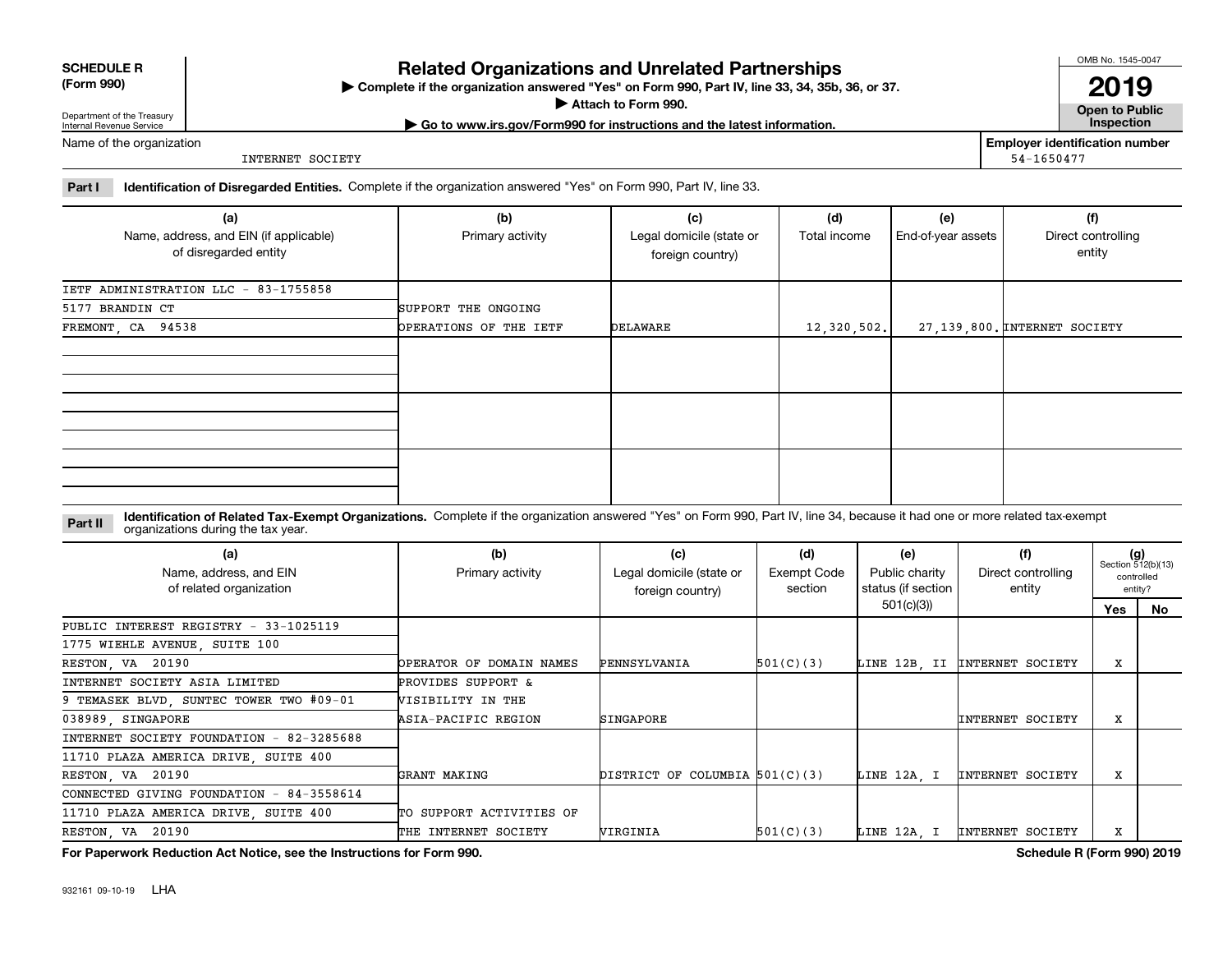### Part III Identification of Related Organizations Taxable as a Partnership. Complete if the organization answered "Yes" on Form 990, Part IV, line 34, because it had one or more related<br>examples the complete included as a p organizations treated as a partnership during the tax year.

| (a)                                               | (b)              | (c)                  | (d)                          | (e)                                                                 | (f)                      | (g)    |     | (h)                     | (i)                                                       | (j)              | (k)                |  |                       |
|---------------------------------------------------|------------------|----------------------|------------------------------|---------------------------------------------------------------------|--------------------------|--------|-----|-------------------------|-----------------------------------------------------------|------------------|--------------------|--|-----------------------|
| Name, address, and EIN<br>of related organization | Primary activity | Legal<br>domicile    | Direct controlling<br>entity | Predominant income                                                  | Share of total<br>income |        |     | Share of<br>end-of-year |                                                           | Disproportionate | Code V-UBI         |  | General or Percentage |
|                                                   |                  | (state or<br>foreign |                              | related, unrelated,<br>excluded from tax under<br>sections 512-514) |                          | assets |     | allocations?            |                                                           |                  | managing ownership |  |                       |
|                                                   |                  | country)             |                              |                                                                     |                          |        | Yes | No                      | amount in box<br>20 of Schedule<br>K-1 (Form 1065) Yes No |                  |                    |  |                       |
|                                                   |                  |                      |                              |                                                                     |                          |        |     |                         |                                                           |                  |                    |  |                       |
|                                                   |                  |                      |                              |                                                                     |                          |        |     |                         |                                                           |                  |                    |  |                       |
|                                                   |                  |                      |                              |                                                                     |                          |        |     |                         |                                                           |                  |                    |  |                       |
|                                                   |                  |                      |                              |                                                                     |                          |        |     |                         |                                                           |                  |                    |  |                       |
|                                                   |                  |                      |                              |                                                                     |                          |        |     |                         |                                                           |                  |                    |  |                       |
|                                                   |                  |                      |                              |                                                                     |                          |        |     |                         |                                                           |                  |                    |  |                       |
|                                                   |                  |                      |                              |                                                                     |                          |        |     |                         |                                                           |                  |                    |  |                       |
|                                                   |                  |                      |                              |                                                                     |                          |        |     |                         |                                                           |                  |                    |  |                       |
|                                                   |                  |                      |                              |                                                                     |                          |        |     |                         |                                                           |                  |                    |  |                       |
|                                                   |                  |                      |                              |                                                                     |                          |        |     |                         |                                                           |                  |                    |  |                       |
|                                                   |                  |                      |                              |                                                                     |                          |        |     |                         |                                                           |                  |                    |  |                       |
|                                                   |                  |                      |                              |                                                                     |                          |        |     |                         |                                                           |                  |                    |  |                       |
|                                                   |                  |                      |                              |                                                                     |                          |        |     |                         |                                                           |                  |                    |  |                       |
|                                                   |                  |                      |                              |                                                                     |                          |        |     |                         |                                                           |                  |                    |  |                       |
|                                                   |                  |                      |                              |                                                                     |                          |        |     |                         |                                                           |                  |                    |  |                       |
|                                                   |                  |                      |                              |                                                                     |                          |        |     |                         |                                                           |                  |                    |  |                       |
|                                                   |                  |                      |                              |                                                                     |                          |        |     |                         |                                                           |                  |                    |  |                       |

Part IV Identification of Related Organizations Taxable as a Corporation or Trust. Complete if the organization answered "Yes" on Form 990, Part IV, line 34, because it had one or more related organizations treated as a corporation or trust during the tax year.

| (a)<br>Name, address, and EIN<br>of related organization | (b)<br>Primary activity | (c)<br>Legal domicile<br>state or<br>foreign | (d)<br>Direct controlling<br>entity | (e)<br>Type of entity<br>(C corp, S corp,<br>or trust) | (f)<br>Share of total<br>income | (g)<br>Share of<br>end-of-year<br>assets | (h)<br>Percentage<br>ownership | (i)<br>Section<br>512(b)(13)<br>controlled<br>entity? |
|----------------------------------------------------------|-------------------------|----------------------------------------------|-------------------------------------|--------------------------------------------------------|---------------------------------|------------------------------------------|--------------------------------|-------------------------------------------------------|
|                                                          |                         | country)                                     |                                     |                                                        |                                 |                                          |                                | Yes No                                                |
| ENSET - 47-2514918                                       |                         |                                              |                                     |                                                        |                                 |                                          |                                |                                                       |
| 11710 PLAZA AMERICA DRIVE, SUITE 400                     | NON-PROFIT SOCIAL       |                                              |                                     |                                                        |                                 |                                          |                                |                                                       |
| RESTON, VA 20190                                         | WELFARE                 | PA                                           | N/A                                 | C CORP                                                 | N/A                             | N/A                                      | N/A                            | X                                                     |
|                                                          |                         |                                              |                                     |                                                        |                                 |                                          |                                |                                                       |
|                                                          |                         |                                              |                                     |                                                        |                                 |                                          |                                |                                                       |
|                                                          |                         |                                              |                                     |                                                        |                                 |                                          |                                |                                                       |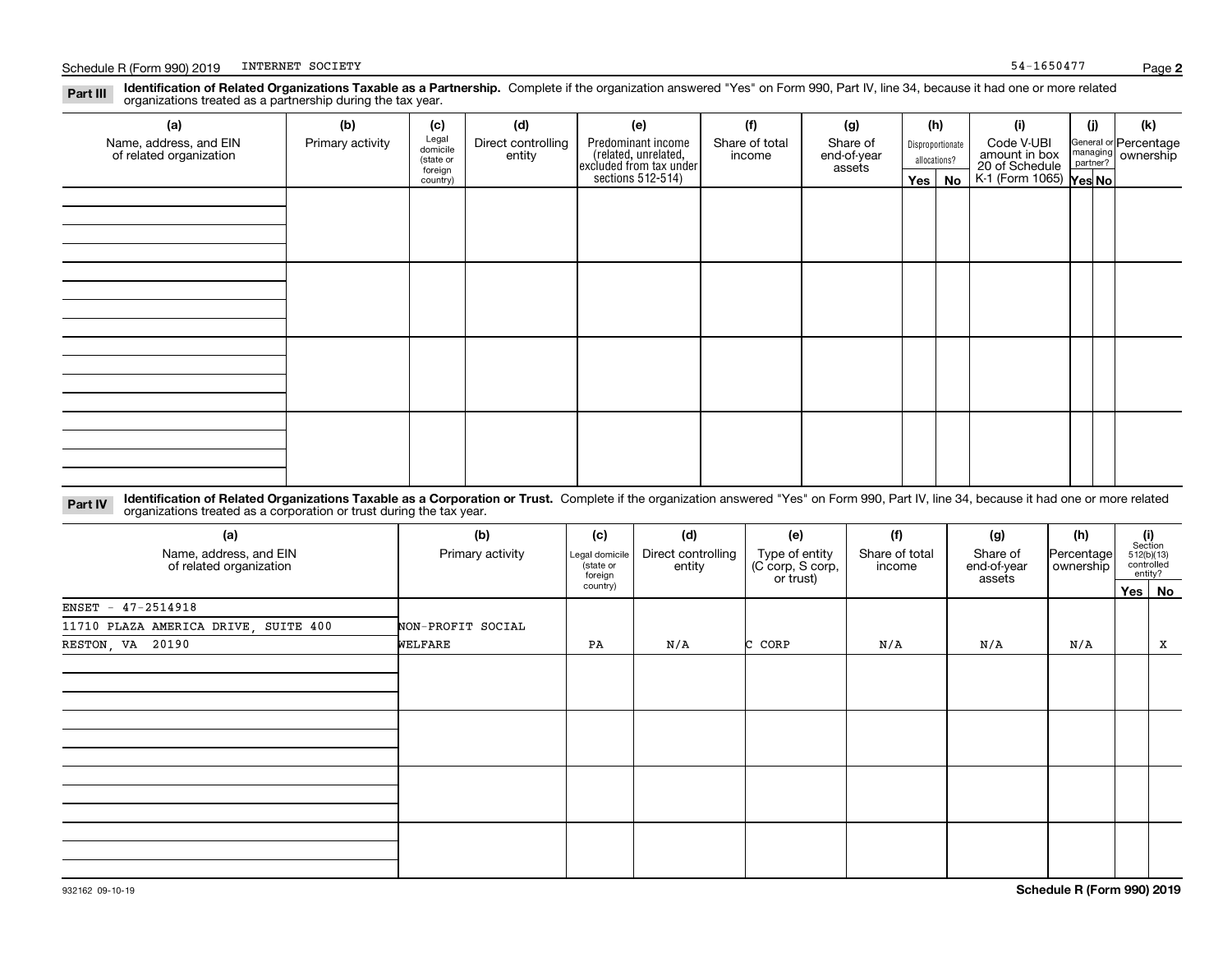#### Schedule R (Form 990) 2019 INTERNET SOCIETY 3000 SOLUTE SOLUTE SOCIETY INTERNET SOCIETY

 $\overline{\phantom{a}}$ 

Part V Transactions With Related Organizations. Complete if the organization answered "Yes" on Form 990, Part IV, line 34, 35b, or 36.

| Note: Complete line 1 if any entity is listed in Parts II, III, or IV of this schedule. |                                                                                                                                                                                                                                |                |   |   |  |  |
|-----------------------------------------------------------------------------------------|--------------------------------------------------------------------------------------------------------------------------------------------------------------------------------------------------------------------------------|----------------|---|---|--|--|
|                                                                                         | During the tax year, did the organization engage in any of the following transactions with one or more related organizations listed in Parts II-IV?                                                                            |                |   |   |  |  |
|                                                                                         |                                                                                                                                                                                                                                | 1a             |   | X |  |  |
|                                                                                         | <b>b</b> Gift, grant, or capital contribution to related organization(s)                                                                                                                                                       | 1 <sub>b</sub> |   | x |  |  |
|                                                                                         | c Gift, grant, or capital contribution from related organization(s)                                                                                                                                                            | 1c             | x |   |  |  |
|                                                                                         | <b>d</b> Loans or loan guarantees to or for related organization(s)                                                                                                                                                            | 1d             |   | х |  |  |
|                                                                                         |                                                                                                                                                                                                                                | 1e             |   | X |  |  |
|                                                                                         |                                                                                                                                                                                                                                |                |   |   |  |  |
|                                                                                         | f Dividends from related organization(s) material contracts and contracts are contracted as a contract of the contract of the contract of the contract of the contract of the contract of the contract of the contract of the  | 1f             |   | X |  |  |
|                                                                                         | g Sale of assets to related organization(s) www.assettion.com/www.assettion.com/www.assettion.com/www.assettion.com/www.assettion.com/www.assettion.com/www.assettion.com/www.assettion.com/www.assettion.com/www.assettion.co | 1g             |   | X |  |  |
|                                                                                         | h Purchase of assets from related organization(s) www.assettion.com/www.assettion.com/www.assettion.com/www.assettion.com/www.assettion.com/www.assettion.com/www.assettion.com/www.assettion.com/www.assettion.com/www.assett | 1h             |   | X |  |  |
|                                                                                         |                                                                                                                                                                                                                                | 11             |   | X |  |  |
|                                                                                         |                                                                                                                                                                                                                                | 1j             | X |   |  |  |
|                                                                                         |                                                                                                                                                                                                                                |                |   |   |  |  |
|                                                                                         | k Lease of facilities, equipment, or other assets from related organization(s) manufaction content and content to the assets from related organization(s) manufaction and content and content and content and content and cont | 1k             |   | x |  |  |
|                                                                                         | Performance of services or membership or fundraising solicitations for related organization(s)                                                                                                                                 | 11             |   | x |  |  |
|                                                                                         | m Performance of services or membership or fundraising solicitations by related organization(s)                                                                                                                                | 1m             |   | X |  |  |
|                                                                                         |                                                                                                                                                                                                                                | 1n             |   | х |  |  |
|                                                                                         | <b>o</b> Sharing of paid employees with related organization(s)                                                                                                                                                                | 1o             |   | X |  |  |
|                                                                                         |                                                                                                                                                                                                                                |                |   |   |  |  |
|                                                                                         |                                                                                                                                                                                                                                | 1p             |   | х |  |  |
|                                                                                         |                                                                                                                                                                                                                                | 1q             |   | X |  |  |
|                                                                                         |                                                                                                                                                                                                                                |                |   |   |  |  |
|                                                                                         | r Other transfer of cash or property to related organization(s)                                                                                                                                                                | 1r             |   | X |  |  |
|                                                                                         |                                                                                                                                                                                                                                | 1s             |   | X |  |  |

2 If the answer to any of the above is "Yes," see the instructions for information on who must complete this line, including covered relationships and transaction thresholds.

| (a)<br>Name of related organization | (b)<br>Transaction<br>type (a-s) | (c)<br>Amount involved | (d)<br>Method of determining amount involved |
|-------------------------------------|----------------------------------|------------------------|----------------------------------------------|
| (1) PUBLIC INTEREST REGISTRY        | C                                | 35,000,000.FMV         |                                              |
| (2) PUBLIC INTEREST REGISTRY        |                                  | $411,389.$ FMV         |                                              |
| (3) INTERNET SOCIETY FOUNDATION     | C                                | 8,701,090.FMV          |                                              |
| (4)                                 |                                  |                        |                                              |
| (5)                                 |                                  |                        |                                              |
| (6)                                 |                                  |                        |                                              |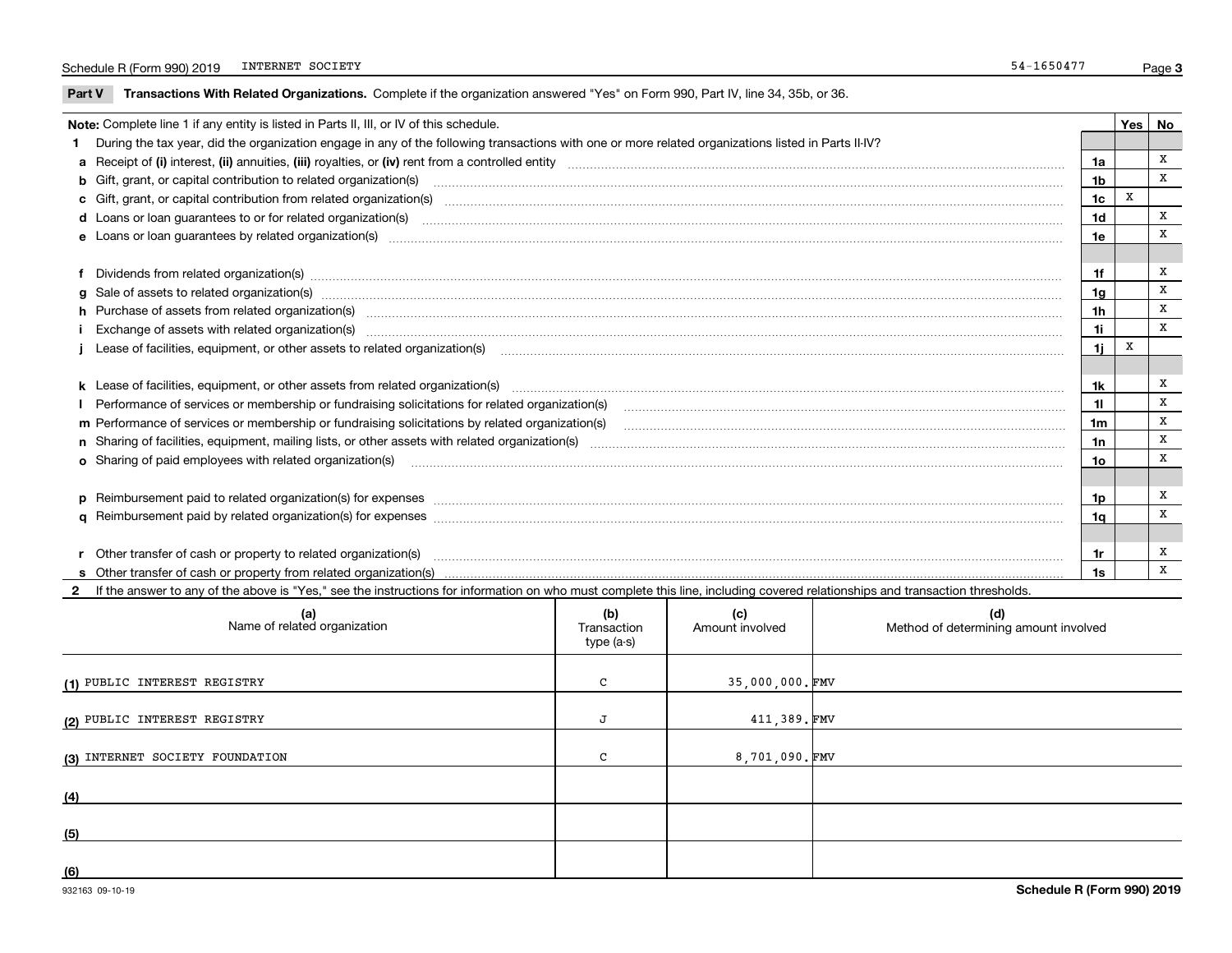## Schedule R (Form 990) 2019 INTERNET SOCIETY Page (SCHETY SOLIETY Page SCHEDULE STEED STEED STEED STEED FOR STEED STEED STEED FOR STEED STEED FOR STEED STEED STEED FOR STEED STEED FOR STEED STEED STEED STEED STEED STEED STE

Part VI Unrelated Organizations Taxable as a Partnership. Complete if the organization answered "Yes" on Form 990, Part IV, line 37.

Provide the following information for each entity taxed as a partnership through which the organization conducted more than five percent of its activities (measured by total assets or gross revenue) that was not a related organization. See instructions regarding exclusion for certain investment partnerships.

| (a)<br>Name, address, and EIN<br>of entity | ----- <del>-</del> --------<br>(b)<br>Primary activity | (c)<br>Legal domicile<br>(state or foreign<br>country) | (d)<br>Predominant income<br>(related, unrelated,<br>excluded from tax under<br>sections 512-514) | (e)<br>Are all<br>partners sec.<br>$501(c)(3)$<br>orgs.?<br>Yes No | (f)<br>Share of<br>total<br>income | (g)<br>Share of<br>end-of-year<br>assets | (h)<br>Dispropor-<br>tionate<br>allocations?<br>Yes No | (i)<br>Code V-UBI<br>  amount in box 20 managing<br>  of Schedule K-1 partner? ownership<br>  of Schedule K-1 partner? ownership<br>  Yes No | (i)<br>Yes No | (k) |
|--------------------------------------------|--------------------------------------------------------|--------------------------------------------------------|---------------------------------------------------------------------------------------------------|--------------------------------------------------------------------|------------------------------------|------------------------------------------|--------------------------------------------------------|----------------------------------------------------------------------------------------------------------------------------------------------|---------------|-----|
|                                            |                                                        |                                                        |                                                                                                   |                                                                    |                                    |                                          |                                                        |                                                                                                                                              |               |     |
|                                            |                                                        |                                                        |                                                                                                   |                                                                    |                                    |                                          |                                                        |                                                                                                                                              |               |     |
|                                            |                                                        |                                                        |                                                                                                   |                                                                    |                                    |                                          |                                                        |                                                                                                                                              |               |     |
|                                            |                                                        |                                                        |                                                                                                   |                                                                    |                                    |                                          |                                                        |                                                                                                                                              |               |     |
|                                            |                                                        |                                                        |                                                                                                   |                                                                    |                                    |                                          |                                                        |                                                                                                                                              |               |     |
|                                            |                                                        |                                                        |                                                                                                   |                                                                    |                                    |                                          |                                                        |                                                                                                                                              |               |     |
|                                            |                                                        |                                                        |                                                                                                   |                                                                    |                                    |                                          |                                                        |                                                                                                                                              |               |     |
|                                            |                                                        |                                                        |                                                                                                   |                                                                    |                                    |                                          |                                                        |                                                                                                                                              |               |     |

Schedule R (Form 990) 2019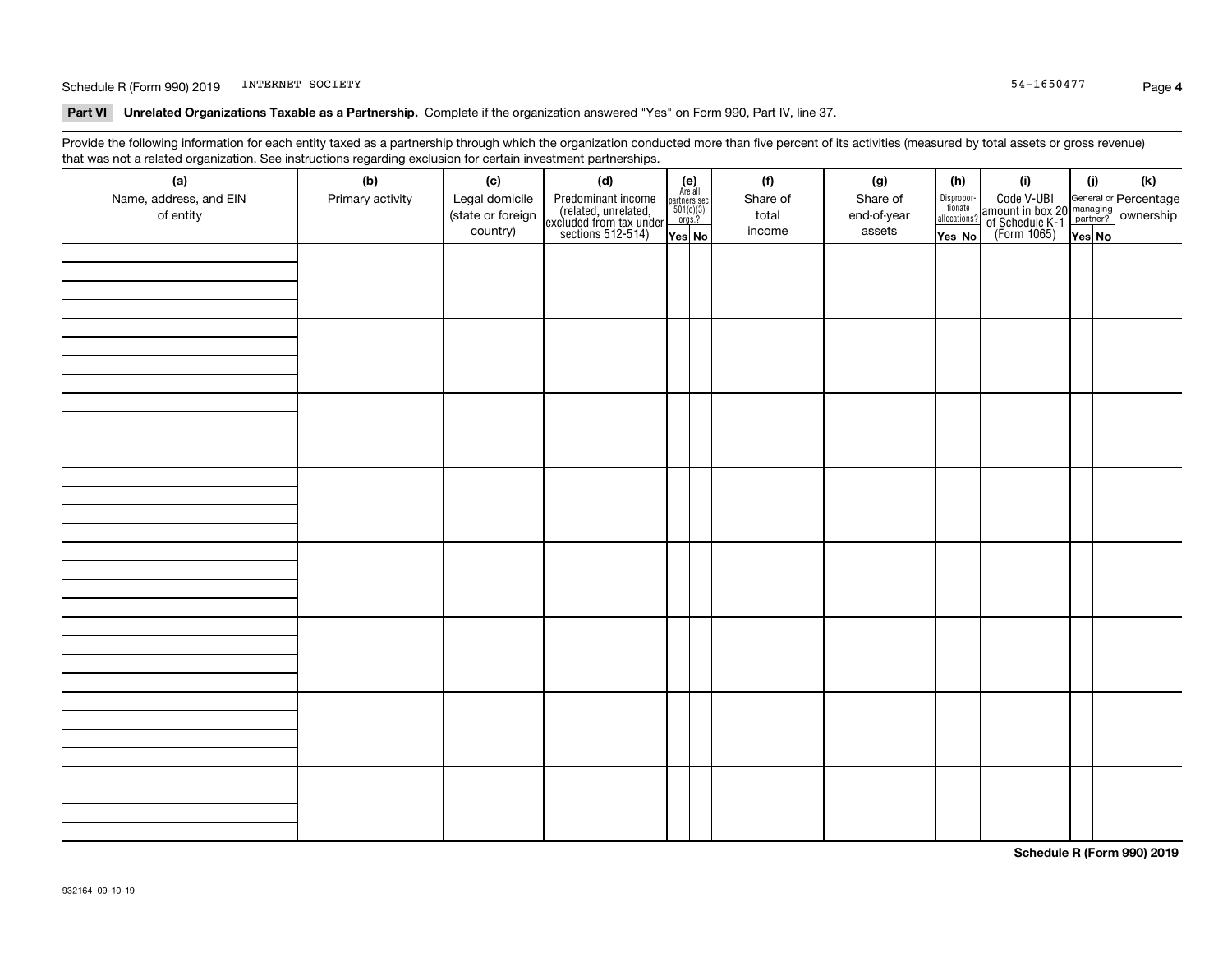# **Part VII Supplemental Information**

Provide additional information for responses to questions on Schedule R. See instructions.